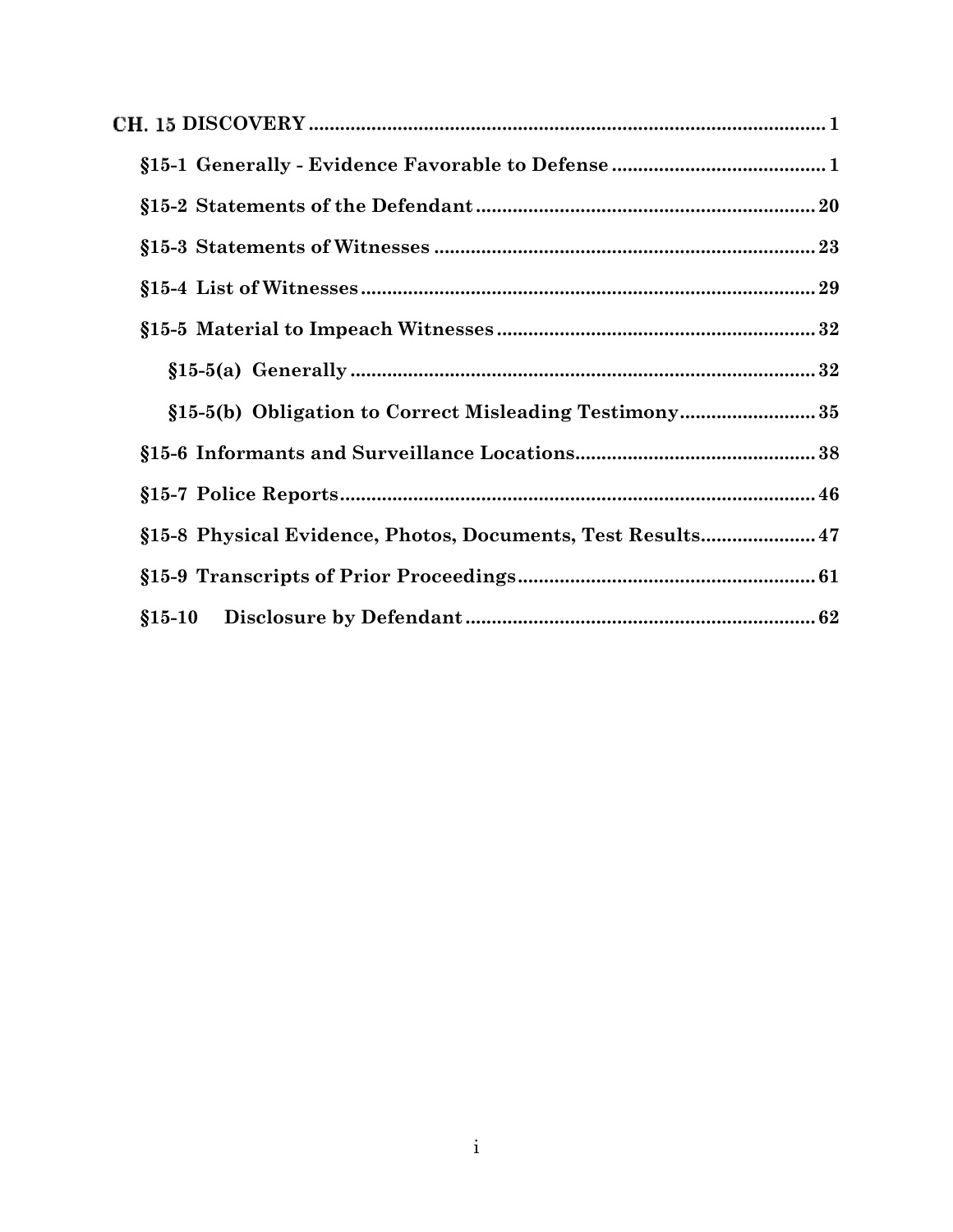### <span id="page-1-0"></span>CH. 15 **DISCOVERY**

### <span id="page-1-1"></span>**§15-1 Generally - Evidence Favorable to Defense**

#### **United States Supreme Court**

**Turner v. U. S.**[, 582 U. S. \\_\\_\\_, 137 S.Ct. 1885, 198 L.Ed.2d 443 \(2017\)](https://www.westlaw.com/Document/I1fd3844b573811e7b73588f1a9cfce05/View/FullText.html?transitionType=Default&contextData=(sc.Default)&VR=3.0&RS=da3.0) Under **[Brady v.](https://www.westlaw.com/Document/I236bf5969c1e11d9bdd1cfdd544ca3a4/View/FullText.html?transitionType=Default&contextData=(sc.Default)&VR=3.0&RS=da3.0)  Maryland**[, 373 U. S. 83 \(1963\),](https://www.westlaw.com/Document/I236bf5969c1e11d9bdd1cfdd544ca3a4/View/FullText.html?transitionType=Default&contextData=(sc.Default)&VR=3.0&RS=da3.0) due process is violated where the prosecution withholds evidence that is favorable to the defense and material to either guilt or punishment. Evidence is material within the meaning of **Brady** when there is a reasonable probability that had the evidence been disclosed, the result of the proceeding would have been different. A reasonable probability of a different result is one in which the suppressed evidence undermines confidence in the outcome of the trial.

Considering the entire record, the court concluded that the withheld evidence was too weak and too distant from the main evidentiary points to be material. For the evidence to have resulted in a different verdict, the trier of fact would have to find that the kidnapping, robbery and murder did not occur in a group attack. However, virtually every witness agreed that there was a group attack, and to find otherwise would require the court to conclude that several defendants confessed falsely and several witnesses were mistaken in their testimony. The court also concluded that undisclosed impeachment evidence would not likely have changed the result where it was cumulative of impeachment that was admitted.

Because there is no reasonable probability that the withheld evidence would have changed the outcome of the trial, it was not material for **Brady** purposes. The conviction was affirmed.

**Strickler v. Greene**[, 527 U.S. 263, 119 S.Ct. 1936, 144 L.Ed.2d 286 \(1999\)](https://www.westlaw.com/Document/I1d1d62429c9711d993e6d35cc61aab4a/View/FullText.html?transitionType=Default&contextData=(sc.Default)&VR=3.0&RS=da3.0) A **Brady** violation occurred where the prosecution failed to disclose evidence which cast doubt on the identification of defendant by the State's principal witness. The undisclosed information would have impeached the testimony of the primary identification witness, and there was no dispute that at least some of the evidence was known to the State but not disclosed. However, defendant could not establish sufficient prejudice to show that the evidence was material. Although there was a possibility that a different result might have occurred had the suppressed evidence been disclosed, that possibility did not undermine confidence in the verdict where there was other evidence to establish that defendant was involved in the offense, considerable forensic and other physical evidence linked defendant to the crime, and a guilty verdict did not depend on whether defendant's role in the offense was as the witness claimed.

**Kyles v. Whitley**[, 514 U.S. 419, 115 S.Ct. 1555, 131 L.Ed.2d 490 \(1995\)](https://www.westlaw.com/Document/I027c48999c4b11d991d0cc6b54f12d4d/View/FullText.html?transitionType=Default&contextData=(sc.Default)&VR=3.0&RS=da3.0) Constitutional error occurs where the State fails to disclose material exculpatory evidence, even if the defendant failed to request such evidence. To justify reversal there must be "a reasonable probability that, had the evidence been disclosed to the defense, the result of the proceeding would have been different." Four principles should be followed in determining whether a **Brad**y violation has occurred. First, whether the State's failure to disclose evidence undermines confidence in the outcome of the trial. Second, a defendant need not establish that he would have been acquitted had the undisclosed evidence been available - there may be a "reasonable probability" of a different result even where the evidence of guilt is sufficient to justify a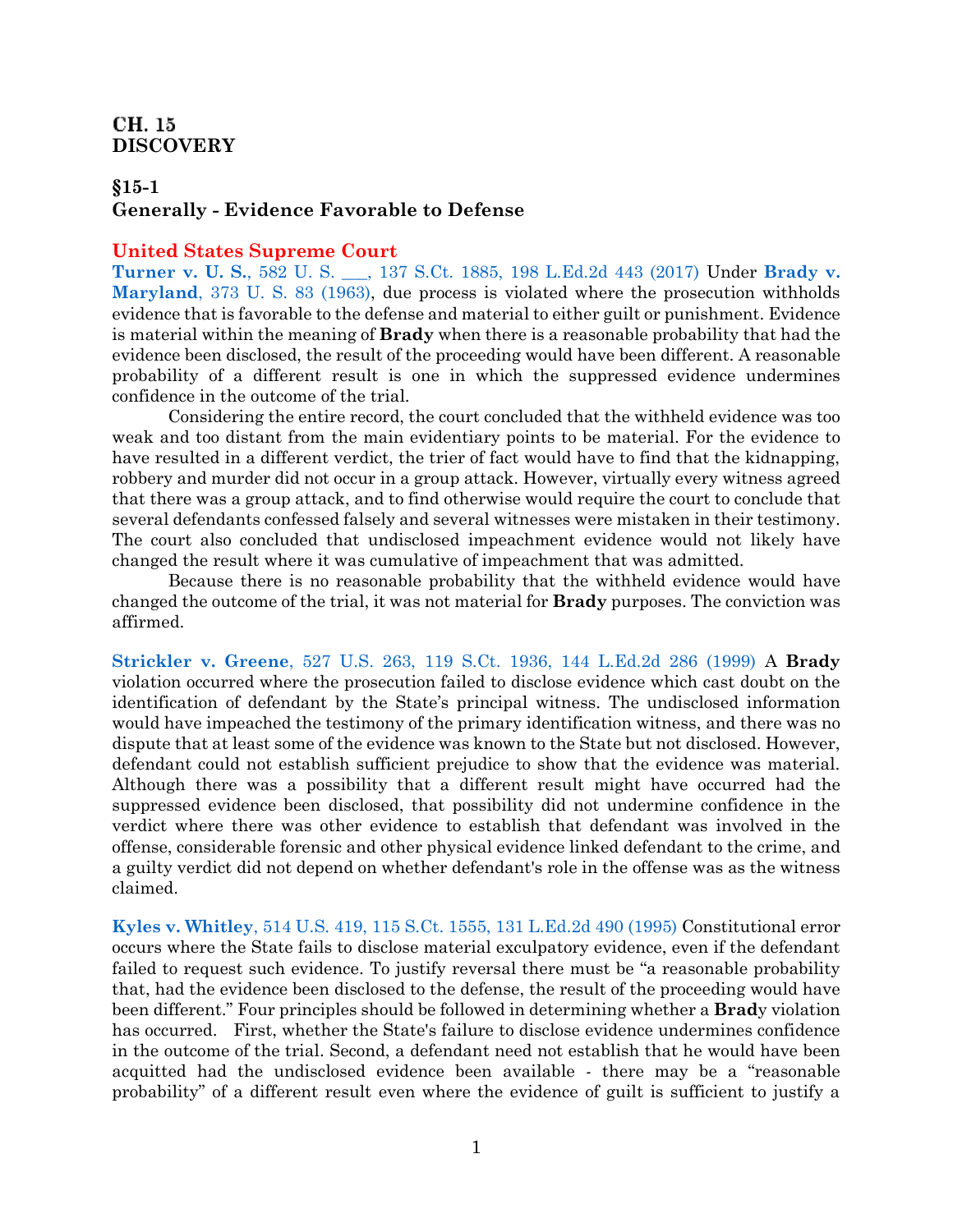conviction. Third, once it has been found that the State's failure to disclose exculpatory evidence was constitutional error, the harmless error rule does not apply. Fourth, whether undisclosed evidence is "material" must be determined "collectively, not item-by-item."

**Wood v. Bartholomew**[, 516 U.S. 1018, 116 S.Ct. 7, 133 L.Ed.2d 1 \(1995\)](https://www.westlaw.com/Document/I027ae8f99c4b11d991d0cc6b54f12d4d/View/FullText.html?transitionType=Default&contextData=(sc.Default)&VR=3.0&RS=da3.0) Under **Brady**, the State must disclose only "material," exculpatory evidence. Evidence is "material" if there is a reasonable probability that its disclosure would have changed the result of the trial. Because results of polygraph tests of State's witnesses would have been inadmissible at defendant's trial, they could not have affected the verdict and disclosure was not required.

**United States v. Agurs**[, 427 U.S. 97, 96 S.Ct. 2392, 49 L.Ed.2d 342 \(1976\)](https://www.westlaw.com/Document/I650632829c9711d9bc61beebb95be672/View/FullText.html?transitionType=Default&contextData=(sc.Default)&VR=3.0&RS=da3.0) The Court held that **[Brady v. Maryland](https://www.westlaw.com/Document/I236bf5969c1e11d9bdd1cfdd544ca3a4/View/FullText.html?transitionType=Default&contextData=(sc.Default)&VR=3.0&RS=da3.0)** arguably applies in three situations. First, where the undisclosed evidence shows perjury of which the prosecutor knew or should have known, the conviction is fundamentally unfair and must be set aside if there is any reasonable likelihood that the false testimony could have affected the judgment of the jury. Second, where there is a pretrial request for specific evidence and the subject matter of the request is material (or there is a substantial basis for claiming materiality), the prosecutor is required to either furnish the information or submit the problem to the judge. The failure to make any response is seldom excused; furthermore, due process is violated where the State suppresses requested evidence that is favorable to the defense. Finally, where there is no request, or only a general request for exculpatory matter, the test to be applied is "if the omitted evidence creates a reasonable doubt that did not otherwise exist, constitutional error has been committed. The omission must be evaluated in the context of the entire record. If there is no reasonable doubt about guilt whether or not the additional evidence is considered there is no justification for a new trial."

**Brady v. Maryland**[, 373 U.S. 83, 83 S.Ct. 1194, 10 L.Ed.2d 215 \(1963\)](https://www.westlaw.com/Document/I236bf5969c1e11d9bdd1cfdd544ca3a4/View/FullText.html?transitionType=Default&contextData=(sc.Default)&VR=3.0&RS=da3.0) The State's suppression of evidence favorable to the accused, after a request for production, violates due process. See also, [Giles v. Maryland, 386 U.S. 66, 87 S.Ct. 793, 17 L.Ed.2d 737 \(1967\).](https://www.westlaw.com/Document/I5ab88e3e9be911d9bc61beebb95be672/View/FullText.html?transitionType=Default&contextData=(sc.Default)&VR=3.0&RS=da3.0)

#### **Illinois Supreme Court**

**[People v. Kladis](https://www.westlaw.com/Document/I113ef895330811e1a1fbb12042fe3ee4/View/FullText.html?transitionType=Default&contextData=(sc.Default)&VR=3.0&RS=da3.0)**, 2011 IL 110920 In **People v. Schmidt**[, 56 Ill.2d 572, 309 N.E.2d 557](https://www.westlaw.com/Document/Ie4a61f3fce0911d9a489ee624f1f6e1a/View/FullText.html?transitionType=Default&contextData=(sc.Default)&VR=3.0&RS=da3.0)  [\(1974\),](https://www.westlaw.com/Document/Ie4a61f3fce0911d9a489ee624f1f6e1a/View/FullText.html?transitionType=Default&contextData=(sc.Default)&VR=3.0&RS=da3.0) the court addressed the scope of discovery in a misdemeanor DUI case. It held that the State was statutorily required to furnish the defendant with a list of witnesses, any confession of the defendant, and the results of the breathalyzer test, as well as any evidence negating the defendant's guilt as required by **[Brady v. Maryland](https://www.westlaw.com/Document/I236bf5969c1e11d9bdd1cfdd544ca3a4/View/FullText.html?transitionType=Default&contextData=(sc.Default)&VR=3.0&RS=da3.0)**, 373 U.S. 83 (1963), and the DUI arrest report for use at trial to impeach the witness who prepared it.

**Schmidt** determined the scope of discovery by considering relevant decisions, statutes, custom, and practice as it existed in 1974. **Schmidt** did not create a rigid list of discoverable items that remains static and does not take into account fundamental changes occurring in law and society since that ruling. Rather, pretrial discovery presupposes a range of relevance and materiality that includes not only what is admissible at trial, but also that which leads to what is admissible.

Since **[Schmidt](https://www.westlaw.com/Document/Ie4a61f3fce0911d9a489ee624f1f6e1a/View/FullText.html?transitionType=Default&contextData=(sc.Default)&VR=3.0&RS=da3.0)**, video recordings made by in-squad cameras in misdemeanor DUI cases have become as relevant to the issue of proving or disproving guilt as the materials delineated in **[Schmidt](https://www.westlaw.com/Document/Ie4a61f3fce0911d9a489ee624f1f6e1a/View/FullText.html?transitionType=Default&contextData=(sc.Default)&VR=3.0&RS=da3.0)**. Use of video recordings as evidence at trial has become common and courts increasingly rely on video recordings to present an objective view of the facts in a case. Allowing their discovery furthers the objectives of discovery of enhancing the truth-seeking process, enabling attorneys to better prepare for trial, eliminating surprise, and promoting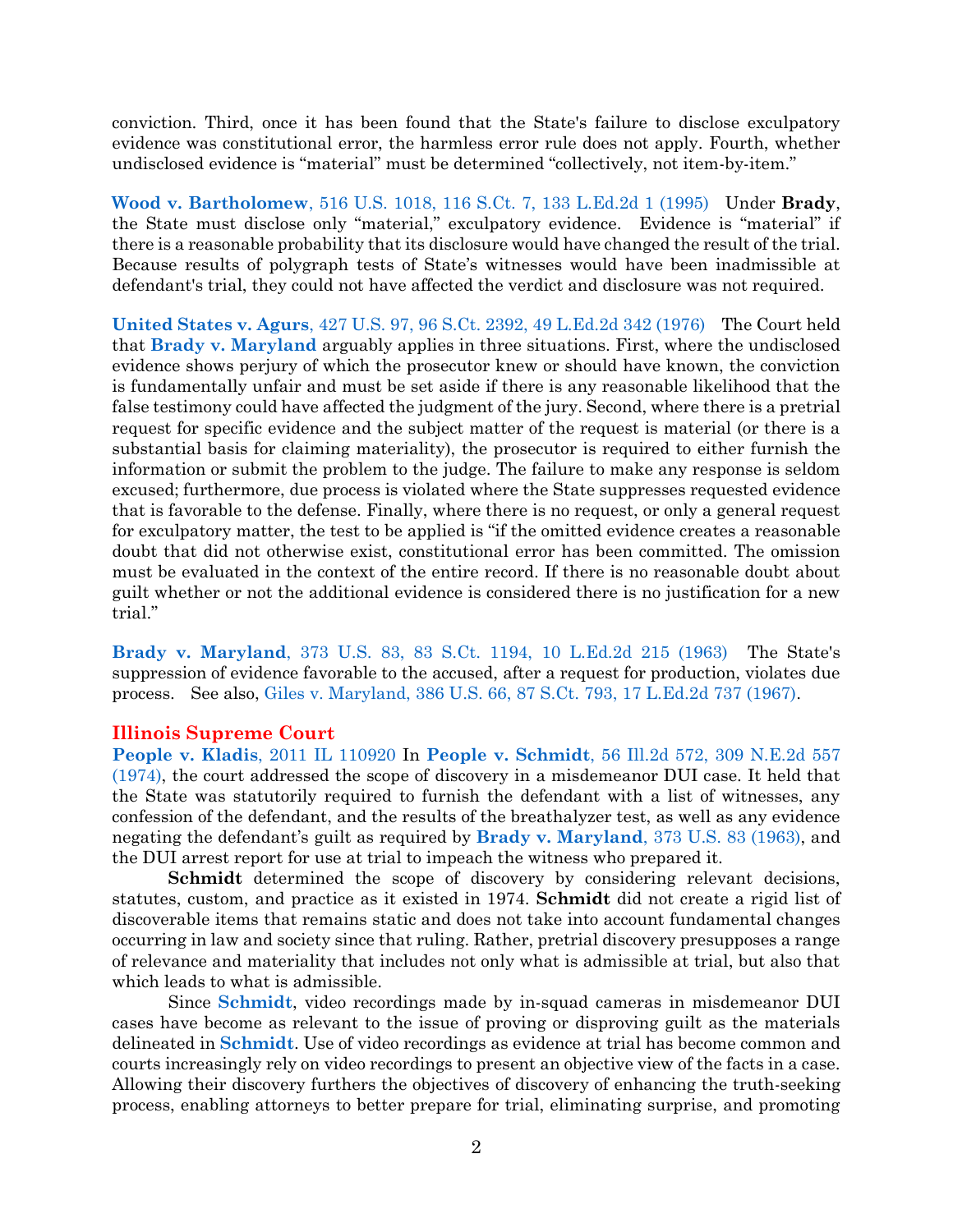an expeditious and final determination of controversies in accordance with the substantive rights of parties.

Supporting the conclusion that video recordings are discoverable under **Schmidt** are recent legislative enactments. Illinois State Police squad cars are required to be equipped with both video and audio recording equipment, and such recordings must be stored for a period of 90 days before being destroyed. [20 ILCS 2610/30\(b\) and \(f\).](https://www.westlaw.com/Document/N54824790CC5A11DD950CF413BE109009/View/FullText.html?transitionType=Default&contextData=(sc.Default)&VR=3.0&RS=da3.0) There is also a general requirement that all in-squad recordings made for a law-enforcement or investigative purpose be retained for a minimum of 90 days. If the recordings are made as part of an arrest and are evidence in any criminal, civil, or administrative proceeding, they cannot be destroyed except upon a final disposition and an order from the court. [720 ILCS 5/14-4\(h-15\).](https://www.westlaw.com/Document/N3ED431C0957A11E4AA00EA1B67EF9F8F/View/FullText.html?transitionType=Default&contextData=(sc.Default)&VR=3.0&RS=da3.0)

Therefore, under **Schmidt**, video recordings are discoverable in misdemeanor cases. When the State received written notice from the defendant five days after her arrest requesting production of the recording of her police encounter, filed in a civil summary suspension proceeding, the State should have taken appropriate steps to ensure that it was preserved.

The correct sanction to be applied for a discovery violation is a decision appropriately left to the discretion of the trial court, and its judgment shall be given great weight. An abuse of discretion exists only where the decision of the trial court is fanciful, arbitrary, or unreasonable to the degree that no reasonable person would take the view adopted by the trial court.

Because the State took no immediate action on defendant's request for the recording, the recording was automatically purged per police departmental policy within 30 days of the arrest. As a sanction for failing to preserve the recording, the court barred the police officer from testifying to any of the events captured on the videotape. The video system began recording five seconds prior to activation of the squad car's emergency lights, and ended when the officer turned off his emergency lights prior to transporting defendant to the station. This sanction was narrowly tailored to bar the State from introducing testimony regarding what was contained in the video recording, and allowed the officer to testify to any observations of defendant prior to the start of the recording and after its end. The sanction was not disproportionate to the violation and did not constitute an abuse of the court's discretion.

**People v. Beaman**[, 229 Ill.2d 56, 890 N.E.2d 500 \(2008\)](https://www.westlaw.com/Document/I7b8eea57281911ddb6a3a099756c05b7/View/FullText.html?transitionType=Default&contextData=(sc.Default)&VR=3.0&RS=da3.0) Under **[Brady v. Maryland](https://www.westlaw.com/Document/I236bf5969c1e11d9bdd1cfdd544ca3a4/View/FullText.html?transitionType=Default&contextData=(sc.Default)&VR=3.0&RS=da3.0)**, 373 [U.S. 83 \(1963\),](https://www.westlaw.com/Document/I236bf5969c1e11d9bdd1cfdd544ca3a4/View/FullText.html?transitionType=Default&contextData=(sc.Default)&VR=3.0&RS=da3.0) due process is violated by the State's failure to disclose evidence which is favorable to the defendant and material to guilt or punishment. To prevail on a **Brady** claim, the defendant must show that: (1) the undisclosed evidence is favorable because it is either exculpatory or impeaching, (2) the evidence was suppressed by the State either willfully or inadvertently, and (3) the defense was prejudiced because the evidence is material to guilt or punishment. The **Brady** rule applies both to the intentional failure to disclose exculpatory evidence and where evidence is known to police but not to the prosecutor. The prosecutor has a duty to discover exculpatory evidence known to other government officials. Evidence is "material" if there is a reasonable probability that the result of the proceeding would have been different had it been disclosed. To establish materiality, the defense must show that the suppressed evidence could reasonably be taken to put the entire case in such a different light as to undermine confidence in the verdict. Materiality is determined by the cumulative effect of the suppressed evidence, not by considering each item of evidence individually. A **Brady** violation cannot be harmless error.

The State failed to disclose evidence favorable to the defendant at a trial for firstdegree murder. The evidence showed that John Doe was regarded by police as a suspect in the murder, was evasive and nervous when questioned, avoided taking a polygraph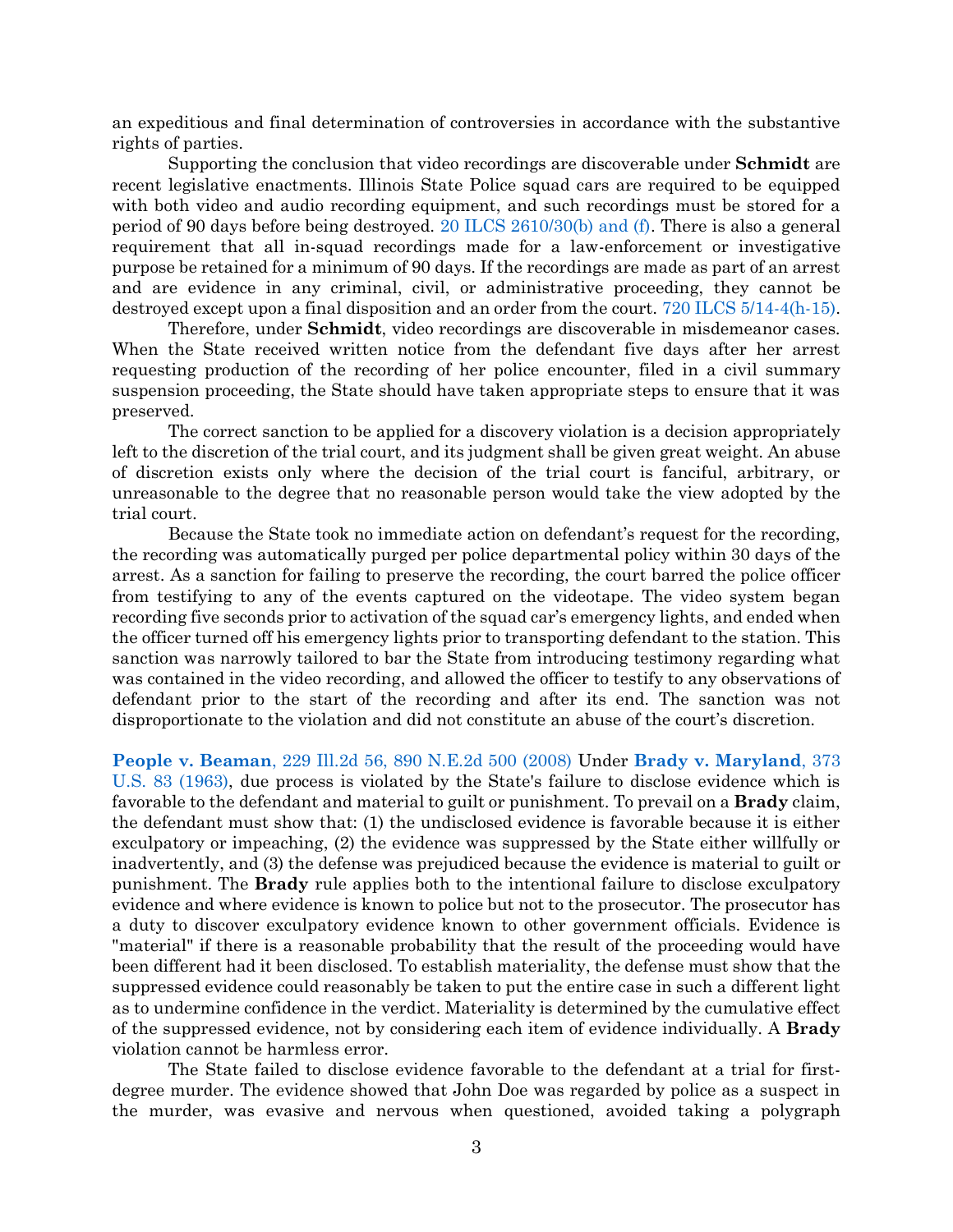examination by refusing to follow the examiner's instructions, was charged with domestic battery and possession of marijuana with intent to deliver, physically abused his girlfriend on numerous occasions, and was using steroids which caused him to act erratically. There was also evidence that the decedent owed John Doe money for drugs, giving the latter a motive for the offense. Such evidence, had it been disclosed, would have provided a viable basis for the defense to argue that John Doe was an alternative suspect. An accused may present evidence that someone else committed the charged offense if that evidence is neither remote nor speculative. The court noted that at trial, the prosecutor argued that all of the other potential suspects had been eliminated from consideration and that only defendant lacked a complete alibi. That argument would have been less persuasive had the evidence concerning Doe been disclosed and the defense argued that Doe was an alternative suspect.

**People v. Woodrum**[, 223 Ill.2d 286, 860 N.E.2d 259 \(2006\)](https://www.westlaw.com/Document/I86f314f2548611dbbb4d83d7c3c3a165/View/FullText.html?transitionType=Default&contextData=(sc.Default)&VR=3.0&RS=da3.0) Where an indictment fails to specify the details of the charged offense sufficiently to enable the defendant to prepare a defense, the State may be required to furnish a bill of particulars. The purpose of a bill of particulars is to give notice of the charge and the specific transactions at issue. A bill of particulars is unnecessary if the indictment sufficiently informs the defendant of the charged offense. The trial court's decision on a motion for a bill of particulars is reviewed for abuse of discretion.

**People v. Harris**[, 206 Ill.2d 1, 794 N.E.2d 314 \(2002\)](https://www.westlaw.com/Document/I20703ca4d39311d983e7e9deff98dc6f/View/FullText.html?transitionType=Default&contextData=(sc.Default)&VR=3.0&RS=da3.0) Defendant was convicted and sentenced to death. At his sentencing hearing, the complainant in an unrelated robbery testified concerning serious injuries which defendant caused during the robbery. Defendant subsequently filed a post-conviction petition alleging that the State had failed to correct known perjury by the robbery complainant. In support, defendant submitted the witness's medical records and a doctor's statement that the records did not corroborate the witness's claims concerning his injuries. The court found that the State has an affirmative duty to disclose evidence that is favorable to the defendant and material to either guilt or punishment. The Brady rule applies where the undisclosed evidence demonstrates that the prosecution's case included perjured testimony of which the prosecution knew or should have known. Where known perjury is involved, the evidence is "material" if there is any reasonable likelihood that the false testimony could have affected the judgement. Defendant's postconviction petition made a substantial showing of a reasonable likelihood that the robbery complainant's false testimony could have affected the verdict.

**People v. Orange**[, 195 Ill.2d 437, 749 N.E.2d 932 \(2001\)](https://www.westlaw.com/Document/I62abdb74d39811d99439b076ef9ec4de/View/FullText.html?transitionType=Default&contextData=(sc.Default)&VR=3.0&RS=da3.0) The State did not violate [Brady v.](https://www.westlaw.com/Document/I236bf5969c1e11d9bdd1cfdd544ca3a4/View/FullText.html?transitionType=Default&contextData=(sc.Default)&VR=3.0&RS=da3.0)  [Maryland](https://www.westlaw.com/Document/I236bf5969c1e11d9bdd1cfdd544ca3a4/View/FullText.html?transitionType=Default&contextData=(sc.Default)&VR=3.0&RS=da3.0) by failing to disclose information regarding physical abuse of suspects at the police station where defendant was interrogated. The documents in question were not shown to have existed at the time of trial, and defendant failed to show that the underlying information had been available to the State. "We do not believe that . . . **Brady** requires the prosecution to disclose information about misconduct in unrelated cases known only to individual police officers where the nexus between the other cases of alleged abuse and the defendant's case was not known until years later." See also, **People v. Mahaffey**[, 194 Ill.2d 154, 742 N.E.2d](https://www.westlaw.com/Document/I5e9de8b8d3a211d983e7e9deff98dc6f/View/FullText.html?transitionType=Default&contextData=(sc.Default)&VR=3.0&RS=da3.0)  [251 \(2000\),](https://www.westlaw.com/Document/I5e9de8b8d3a211d983e7e9deff98dc6f/View/FullText.html?transitionType=Default&contextData=(sc.Default)&VR=3.0&RS=da3.0) **People v. Simms**[, 192 Ill.2d 348, 736 N.E.2d 1092 \(2000\),](https://www.westlaw.com/Document/Ic58dc29bd3ba11d9a489ee624f1f6e1a/View/FullText.html?transitionType=Default&contextData=(sc.Default)&VR=3.0&RS=da3.0) **[People v. Ellis](https://www.westlaw.com/Document/I5d2c4df1d3bb11d983e7e9deff98dc6f/View/FullText.html?transitionType=Default&contextData=(sc.Default)&VR=3.0&RS=da3.0)**, 315 [Ill.App.3d 1108,735 N.E. 2d 736 \(1st Dist. 2000\).](https://www.westlaw.com/Document/I5d2c4df1d3bb11d983e7e9deff98dc6f/View/FullText.html?transitionType=Default&contextData=(sc.Default)&VR=3.0&RS=da3.0)

**People v. Cloutier**[, 191 Ill.2d 392, 732 N.E.2d 519 \(2000\)](https://www.westlaw.com/Document/Ibb3ca611d3ac11d983e7e9deff98dc6f/View/FullText.html?transitionType=Default&contextData=(sc.Default)&VR=3.0&RS=da3.0) Where defendant was convicted of killing the decedent during an aggravated sexual assault, and defendant claimed that the sexual intercourse was consensual and therefore did not constitute the death eligibility factor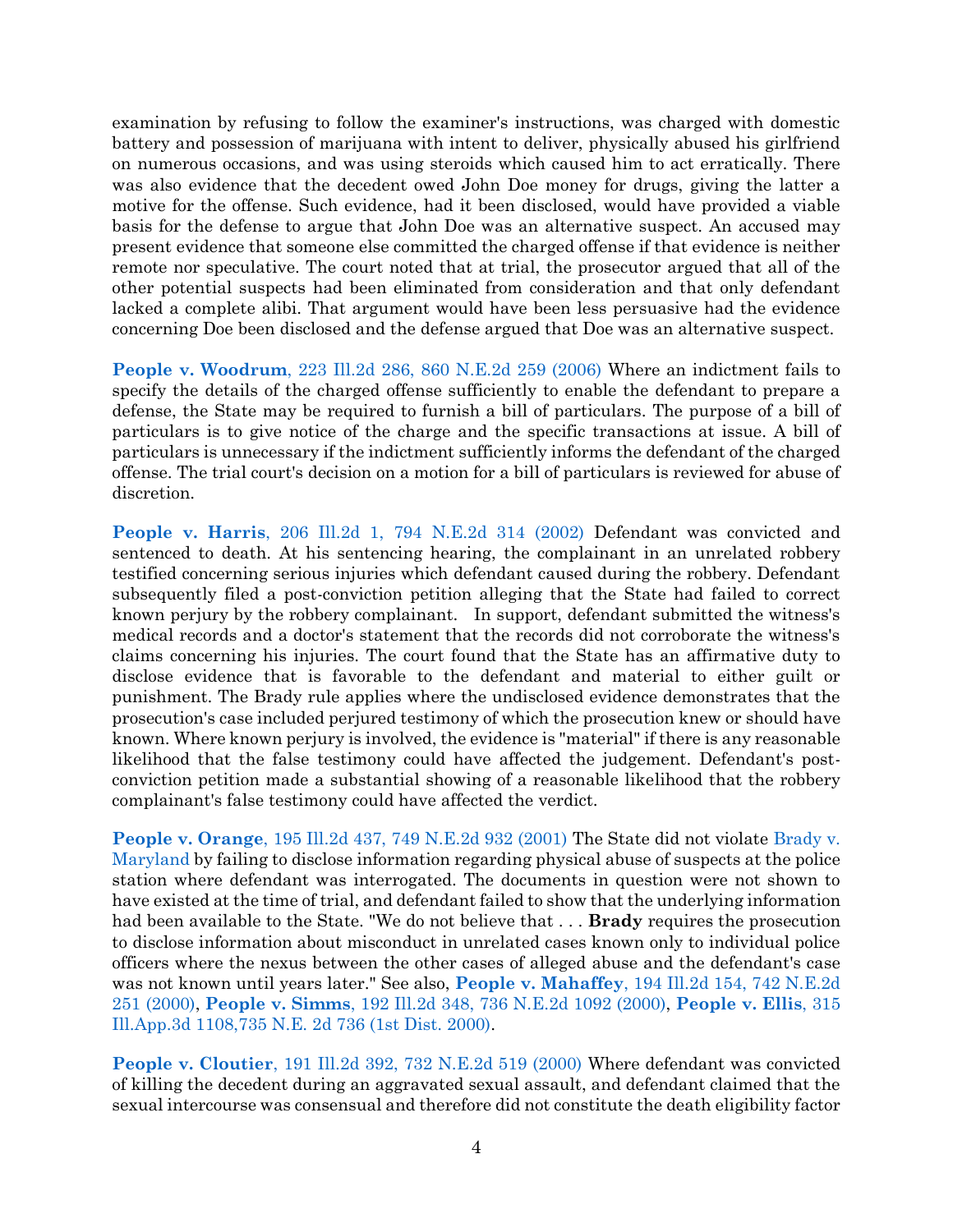of murder in the course of another felony, a witness's statement that defendant and the decedent were acting like "a couple for the night" was not sufficiently "material" to constitute a **Brady** violation. The court found that the evidence overwhelmingly showed that the intercourse was nonconsensual. Compare, **People v. Coleman**[, 183 Ill.2d 366, 701 N.E.2d](https://www.westlaw.com/Document/I302e0f1cd3b011d99439b076ef9ec4de/View/FullText.html?transitionType=Default&contextData=(sc.Default)&VR=3.0&RS=da3.0)  [1063 \(1998\)](https://www.westlaw.com/Document/I302e0f1cd3b011d99439b076ef9ec4de/View/FullText.html?transitionType=Default&contextData=(sc.Default)&VR=3.0&RS=da3.0) (substantial showing of a **Brady** violation was made by post-conviction petition alleging that the State: (1) knew that a witness's testimony was false, and (2) failed to disclose exculpatory statements made by the witness at a pretrial lineup; there was a reasonable likelihood that the verdict was affected where the witness's post-conviction affidavit called into question not only her own trial testimony but also that of police officers who claimed she identified defendant at the lineup).

**People v. Haynes**[, 192 Ill.2d 437, 737 N.E.2d 169 \(2000\)](https://www.westlaw.com/Document/Icf087e21d3b211d9a489ee624f1f6e1a/View/FullText.html?transitionType=Default&contextData=(sc.Default)&VR=3.0&RS=da3.0) To establish a Brady violation for the State's failure to disclose evidence that the defendant was unfit to stand trial, the defense must show a reasonable probability that the outcome of the fitness hearing would have been altered had the materials been disclosed. The defendant could not satisfy the materiality requirement where, instead of showing that defendant was a victim of "delusional" thinking, the undisclosed materials showed that he "is a methodical stalker and a calculating and ruthless killer." See also, **People v. Edwards**[, 195 Ill.2d 142, 745 N.E.2d 1212 \(2001\)](https://www.westlaw.com/Document/Ibbe8e114d3ab11d98ac8f235252e36df/View/FullText.html?transitionType=Default&contextData=(sc.Default)&VR=3.0&RS=da3.0) (no constitutional error occurred where the prosecutor presented hypnotically refreshed testimony at trial without disclosing the nature of that evidence to the defense; defendant failed to show what portion of the testimony had been affected by hypnosis, and any error would have been harmless in light of the overwhelming evidence of guilt).

**People v. Hobley**[, 182 Ill.2d 404, 696 N.E.2d 313 \(1998\)](https://www.westlaw.com/Document/I25701424d3af11d9bf60c1d57ebc853e/View/FullText.html?transitionType=Default&contextData=(sc.Default)&VR=3.0&RS=da3.0) In determining materiality, the court must consider the cumulative effect of all suppressed evidence favorable to the defense, rather than the individual effect of each piece of evidence. **Brady** imposes a duty to disclose even evidence that is in the possession of police investigators and unknown to the prosecutor. A negative fingerprint report concerning a gas can which the State claimed defendant used to commit an arson, and the fact that a second gas can was found at the scene under circumstances supporting the defense claim that a second man started the fire, constituted favorable evidence which undermined the reliability of the jury's verdict. The court rejected the State's argument that under [Arizona v. Youngblood, 488 U.S. 51 \(1988\),](https://www.westlaw.com/Document/I234f1ece9c1e11d9bdd1cfdd544ca3a4/View/FullText.html?transitionType=Default&contextData=(sc.Default)&VR=3.0&RS=da3.0) bad faith must be shown before the failure to disclose destroyed physical evidence constitutes a due process violation. The issue was whether the State failed to turn over favorable, material evidence under Brady; the subsequent destruction of the evidence was irrelevant.

**In re C.J.**[, 166 Ill.2d 264, 652 N.E.2d 315 \(1995\)](https://www.westlaw.com/Document/I3279f5cad3c211d9a489ee624f1f6e1a/View/FullText.html?transitionType=Default&contextData=(sc.Default)&VR=3.0&RS=da3.0) The respondent, a 12-year-old boy, was charged with delinquency based on allegations that he sexually abused his three-year-old cousin. While the delinquency proceedings were pending, a DCFS investigation determined that the report of abuse was "unfounded." The minor's attorney subpoenaed the DCFS records concerning the "unfounded" report. The State produced no records under the subpoena and a DCFS official testified that the records had been expunged because the agency had never received a request that they be preserved. The trial court dismissed the delinquency petition on the ground that the State's failure to preserve the records denied due process. The Supreme Court reversed. The fact that a criminal prosecution may result from an investigation does not impute knowledge of all DCFS records to the prosecutor. DCFS is an agent of the prosecution only when it acts "at the behest of, and in tandem with, the State's Attorney" and with the intent to help in the prosecutorial effort. Moreover, because DCFS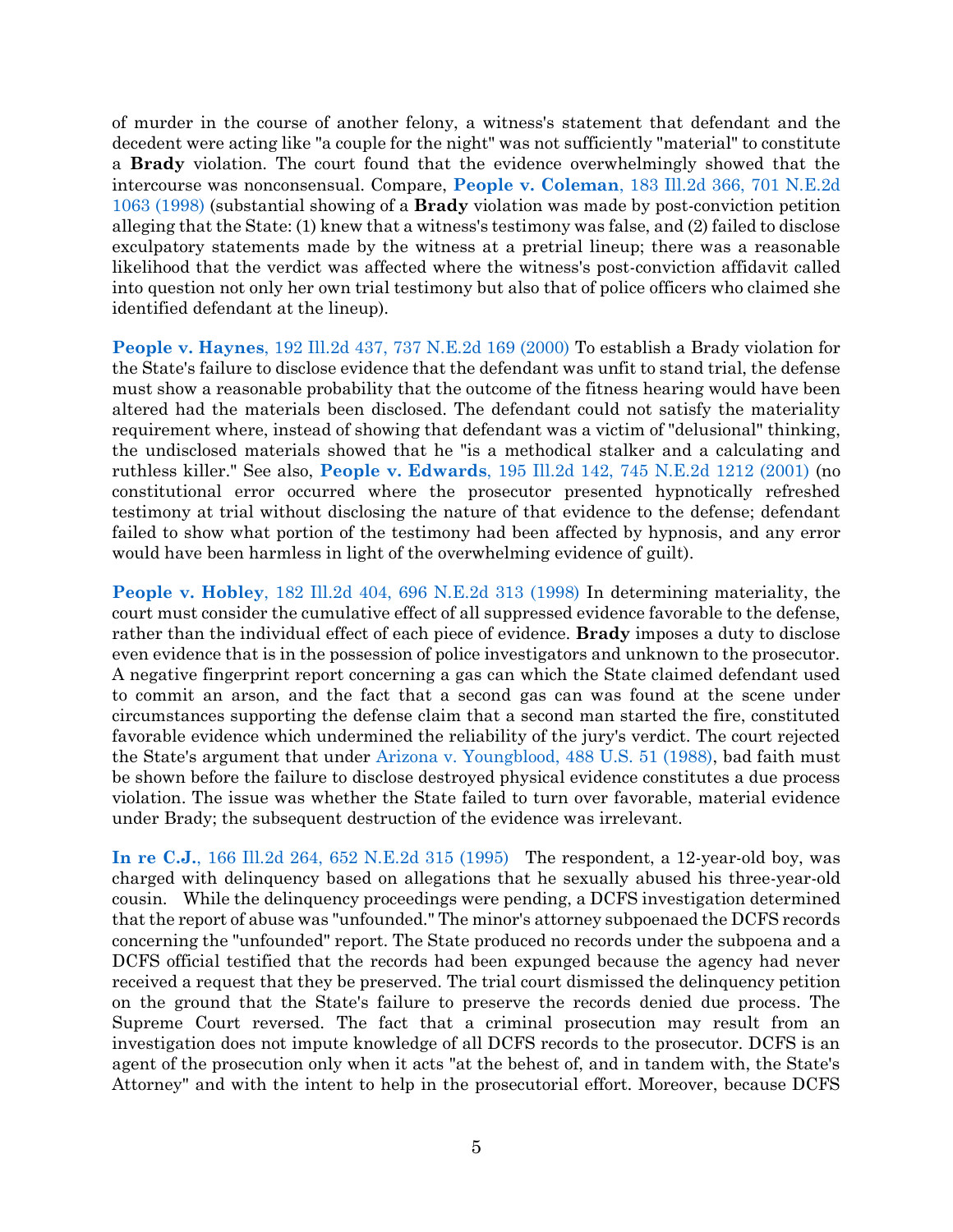may find a report to be "unfounded" for many reasons, including reasons that have nothing to do with guilt or innocence, the evidence was at best "potentially exculpatory."

**People v. Newberry**[, 166 Ill.2d 310, 652 N.E.2d 288 \(1995\)](https://www.westlaw.com/Document/Ifa04fccad3c111d98ac8f235252e36df/View/FullText.html?transitionType=Default&contextData=(sc.Default)&VR=3.0&RS=da3.0) Supreme Court Rule 415 "confers broad power on the trial court to impose sanctions" for discovery violations including discretion to dismiss the charges as a sanction for the State's failure to comply with discovery.

**People v. Harris**[, 129 Ill.2d 123, 544 N.E.2d 357 \(1989\)](https://www.westlaw.com/Document/Ia49ad0dcd38911d99439b076ef9ec4de/View/FullText.html?transitionType=Default&contextData=(sc.Default)&VR=3.0&RS=da3.0) The prosecutor must disclose evidence that is "so clearly supportive of a claim of innocence that it gives the prosecution notice of a duty to produce" and "creates a reasonable doubt that did not otherwise exist." Undisclosed evidence will be considered material if its "suppression undermines confidence in the outcome of the trial" and there is a "reasonable probability that, had the evidence been disclosed to the defense, the result of the proceeding would have been different." See also, **People v. Sims**[,167 Ill. 2d 483, 658 N.E2d 413 \(1995\).](https://www.westlaw.com/Document/I7e98a57ad3d811d99439b076ef9ec4de/View/FullText.html?transitionType=Default&contextData=(sc.Default)&VR=3.0&RS=da3.0)

**People v. Olinger**[, 112 Ill.2d 324, 493 N.E.2d 579 \(1986\)](https://www.westlaw.com/Document/I10871e2ad46b11d98ac8f235252e36df/View/FullText.html?transitionType=Default&contextData=(sc.Default)&VR=3.0&RS=da3.0) The defendant and a co-defendant were convicted of three murders. A man named Anderson was an alternative suspect in the murders. At the hearing on post-trial motions, the defendant called a witness who testified that Anderson's wife claimed to have been present during the murders. The witness also testified that he had mentioned the wife's statements to the prosecutor and a police officer. The State disclosed the witness as someone they had talked to, but did not inform the defense of the substance of his revelations. The Court held that there was no discovery violation because the above evidence was not "material" and it could not have affected the outcome of the trial because the nondisclosed evidence was hearsay and would not have been admissible.

**People v. Shukovsky**[, 128 Ill.2d 210, 538 N.E.2d 444 \(1988\)](https://www.westlaw.com/Document/I1969fcbed34911d9bf60c1d57ebc853e/View/FullText.html?transitionType=Default&contextData=(sc.Default)&VR=3.0&RS=da3.0) A defendant may seek a pretrial subpoena to gather discoverable material without first filing a request for discovery.

**People v. Weaver**[, 92 Ill.2d 545, 442 N.E.2d 255 \(1982\)](https://www.westlaw.com/Document/I967a0664d38911d9bf60c1d57ebc853e/View/FullText.html?transitionType=Default&contextData=(sc.Default)&VR=3.0&RS=da3.0) There are several possible sanctions for a discovery violation but the exclusion of evidence and a mistrial are extreme sanctions that are not favored where alternatives exist. The trial judge has discretion regarding the appropriate sanction to impose, but an abuse of discretion will be found when a defendant is prejudiced by a discovery violation and the judge fails to eliminate the prejudice. See also, **People v. Eyler**[, 133 Ill.2d 173, 549 N.E.2d 268 \(1989\).](https://www.westlaw.com/Document/Ia01e1068d38b11d99439b076ef9ec4de/View/FullText.html?transitionType=Default&contextData=(sc.Default)&VR=3.0&RS=da3.0)

**People v. DeWitt**[, 78 Ill.2d 82, 397 N.E.2d 1385 \(1979\)](https://www.westlaw.com/Document/I5578a20ad93a11d98ac8f235252e36df/View/FullText.html?transitionType=Default&contextData=(sc.Default)&VR=3.0&RS=da3.0) A defendant is not entitled to discovery at a probation revocation hearing.

**People v. Schmidt**[, 56 Ill.2d 572, 309 N.E.2d 557 \(1974\)](https://www.westlaw.com/Document/Ie4a61f3fce0911d9a489ee624f1f6e1a/View/FullText.html?transitionType=Default&contextData=(sc.Default)&VR=3.0&RS=da3.0) Criminal discovery rules apply only to offenses that carry the possibility of imprisonment in the penitentiary. In misdemeanor cases, the State is required to only furnish a list of witnesses, any confessions, and evidence negating the defendant's guilt.

### **Illinois Appellate Court**

**People v. Sims**[, 2022 IL App \(2d\) 200391 I](https://www.westlaw.com/Document/Ic37591a0b16811ecbf45df569f0c2bfa/View/FullText.html?transitionType=Default&contextData=(sc.Default)&VR=3.0&RS=da3.0)n a criminal case, the denial of a discovery motion is reviewed for an abuse of discretion. Here, defendant sought discovery in order to assert a selective enforcement claim, alleging that the arresting officer was motivated by defendant's race in effectuating the traffic stop, searching defendant's vehicle, and arresting him. Selective enforcement claims are evaluated under a two-part test. That is, the defendant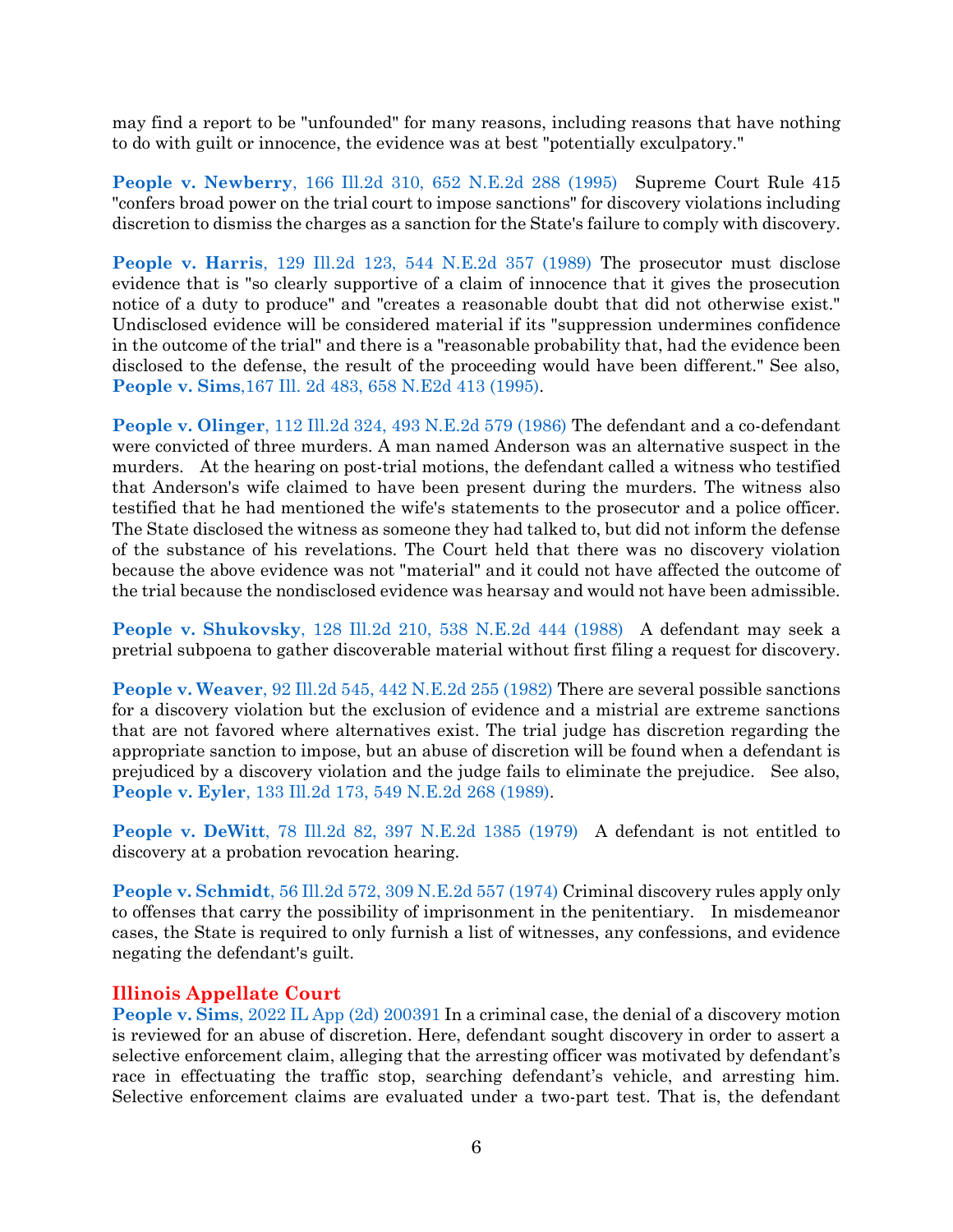must provide evidence of discriminatory effect and discriminatory intent. This generally requires evidence that similarly situated individuals of a different race were not prosecuted, arrested, or otherwise investigated.

To obtain discovery on a selective enforcement claim, the defendant must present "some evidence" of discriminatory effect, but he does not have to provide evidence that similarly situated individuals of a different race were not investigated or arrested. Here, defendant failed to meet his burden. In support of his discovery motion, defendant presented evidence from a data analyst who concluded that the arresting officer's arrest rate of African Americans was significantly higher than that of other officers in the same jurisdiction and even higher when compared with the population of African Americans living in that county. But, the trial court concluded, and the Appellate Court agreed, that the data used by the analyst was incomplete. Further, the racial makeup of the county was not the relevant comparison set, but rather the racial composition of motorists on I-90, the location where the trooper patrolled and where defendant's traffic violation occurred, was the data that should have been used. Thus, the trial court did not abuse its discretion in denying defendant's motion for discovery.

**People v. Soto**[, 2022 IL App \(1st\) 201208 T](https://www.westlaw.com/Document/I8cb6bfa085e311eca4e4908e984ec08d/View/FullText.html?transitionType=Default&contextData=(sc.Default)&VR=3.0&RS=da3.0)here was no **Brady** violation from the State's failure to disclose that the victim would fail to identify defendant in the courtroom at trial. The State did not know and could not reasonably foresee that the victim would not identify defendant by his appearance. She was six years old at the time of the offense and had never been asked to make a pre-trial identification from a photo array or lineup. Thus, there was no prior failure-to-identify for the State to disclose. And, regardless, there was no prejudice where the victim identified defendant at trial by his name, his place of employment and job title, and his physical description.

**[People v. Gomez-Ramirez](https://www.westlaw.com/Document/I0d7d48500ab711ecb72ce2c86e84f35e/View/FullText.html?transitionType=Default&contextData=(sc.Default)&VR=3.0&RS=da3.0)**, 2021 IL App (3d) 200121 Under **[Brady v. Maryland](https://www.westlaw.com/Document/I236bf5969c1e11d9bdd1cfdd544ca3a4/View/FullText.html?transitionType=Default&contextData=(sc.Default)&VR=3.0&RS=da3.0)**, 373 [U.S. 83 \(1963\),](https://www.westlaw.com/Document/I236bf5969c1e11d9bdd1cfdd544ca3a4/View/FullText.html?transitionType=Default&contextData=(sc.Default)&VR=3.0&RS=da3.0) the State must disclose favorable, material evidence in its possession or control. The **Brady** rule does not apply to evidence in the possession of a third party which defendant can discover through reasonable diligence.

Here, the State attempted to obtain medical records of the complaining witness in an aggravated battery case under the premise that **Brady** required the State to provide such records to the defense. The treating hospital objected to the State's subpoena on the basis that the records were subject to the physician-patient privilege under [735 ILCS 5/8-802.](https://www.westlaw.com/Document/N8D9073A093C711E984C6B72F156B0EC8/View/FullText.html?transitionType=Default&contextData=(sc.Default)&VR=3.0&RS=da3.0) The trial court ordered that the hospital produce the records, citing the State's duty to disclose both inculpatory and exculpatory information to the defense.

The Appellate Court reversed. The State has no duty to obtain records under **Brady** or its corollary, [Illinois Supreme Court Rule 412](https://www.westlaw.com/Document/N9AD9FE40E62F11DAB663DBBC2EFCE9AD/View/FullText.html?transitionType=Default&contextData=(sc.Default)&VR=3.0&RS=da3.0). And, the State could not assert defendant's sixth amendment right to compulsory process where defendant had not done so, himself. Under Section 8-802, the records were privileged and none of the statutory exceptions applied. Accordingly, the hospital was required to assert the physician-patient privilege, and disclosure of the records was not required.

Likewise, article 1, section  $8.1(a)(2)$  of the Illinois Constitution did not provide an exception to the privilege. That section provides that crime victims have the right to notice and a court hearing with regard to any request to access his or her information which is privileged or confidential. That section acts as a shield to protect the rights of crime victims, but nothing in Section 8-802 allows disclosure of privileged records simply because a crime victim is given notice of a hearing but fails to appear and object.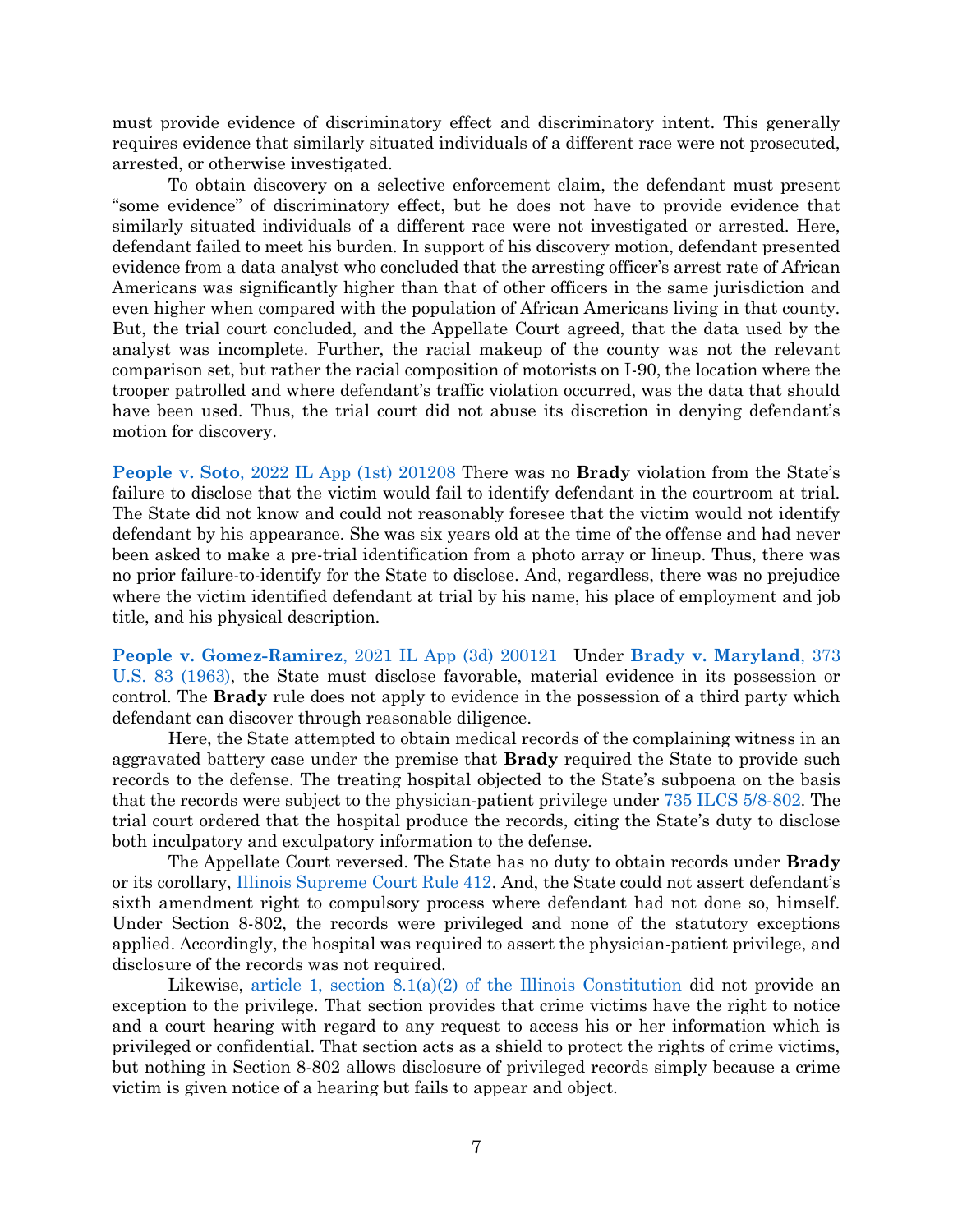Finally, while the complaining witness had subsequently consented to the release of her records, that consent was not before the trial court at the time of its ruling in this case, and the Appellate Court therefore refused to consider it.

**People v. Plummer**[, 2021 IL App \(1st\) 200299](https://www.westlaw.com/Document/I8660eee0020e11ec8cc1ca5e79b1b862/View/FullText.html?transitionType=Default&contextData=(sc.Default)&VR=3.0&RS=da3.0) Defendant was found guilty of murder and attempt murder based on a 1991 shooting that occurred when defendant was 15 years old. The evidence against him consisted of a lineup identification and his custodial statement, which was taken at Area 3. Defendant alleged at trial, and in a 1999 post-conviction petition, that during his nearly 40 hours at Area 3, Detective Kill and another detective coerced his confession through threats and physical violence.

In the instant successive petition, defendant alleged: (1) newly discovered evidence showing that Detectives Kill and Boudreau (whom defendant now alleged was the second interrogating detective) were involved in a pattern and practice of torture, physical abuse, and other acts of coercion in Areas 2 and 3 around the time of defendant's interrogation; and (2) the State committed a **Brady** violation when it withheld exculpatory evidence regarding this practice and pattern of torture and physical coercion. Defendant supplemented his **Brady** claim with allegations of an undisclosed federal investigation involving decedent, which would have alerted the defense to an alternate suspect. The circuit court dismissed the petition at the second stage.

The Appellate Court reversed. Defendant's claims were not subject to *res judicata*  because they were supported by newly discovered evidence. He cited prior examples of abuse by Detectives Kill and Boudreau, and while several of the examples pre-dated defendant's petition, the reports that documented these complaints and gave them credibility, such as the 2006 Report of the Special Prosecutor, were not produced until years after defendant's initial petition. The new evidence was material and conclusive because the alleged pattern of abuse – which involved the same officers and some of the same techniques defendant cited in his previous testimony and filings – could be used to impeach Detective Kill's credibility and bolster defendant's credibility. This proposed evidence would therefore significantly undercut confidence in the guilty verdict.

The Appellate Court disagreed with the State's claim that the record still showed a voluntary confession. The State noted that defendant confessed to an ASA, not the detectives, and that he stated he was "treated fine." He also had no visible injuries in his mugshots. But none of these facts conflict with defendant's claim that he was threatened and beat about the abdomen by detectives prior to his meeting with the ASA. The Appellate Court admonished the lower court that "the only thing that is required for a court to reconsider the voluntariness of a confession is a 'pervasive pattern of criminal conduct by police officers.'" Defendant here presented ample evidence of a pattern of systemic abuse by Detectives Kill and Boudreau, and therefore deserved an evidentiary hearing.

The Appellate Court also found a substantial showing of a **Brady** violation. The evidence of the federal investigation was newly discovered where defendant produced an affidavit from another suspect who was interviewed by Detective Kill at the time of defendant's interrogation. The affidavit explained that Kill told the suspect about the investigation into the decedent, who was a drug dealer feuding with an associate against whom he was to testify. Neither defendant nor counsel were at fault for not uncovering this information earlier, as the defense cannot be expected to ask witnesses every perceivable question to elicit information that is not forthcoming.

The information was material and conclusive not only because it gave rise to an alternative suspect, but also because it directly rebutted Detective Kill's testimony that he was not involved in the investigation into the decedent. Evidence of a federal investigation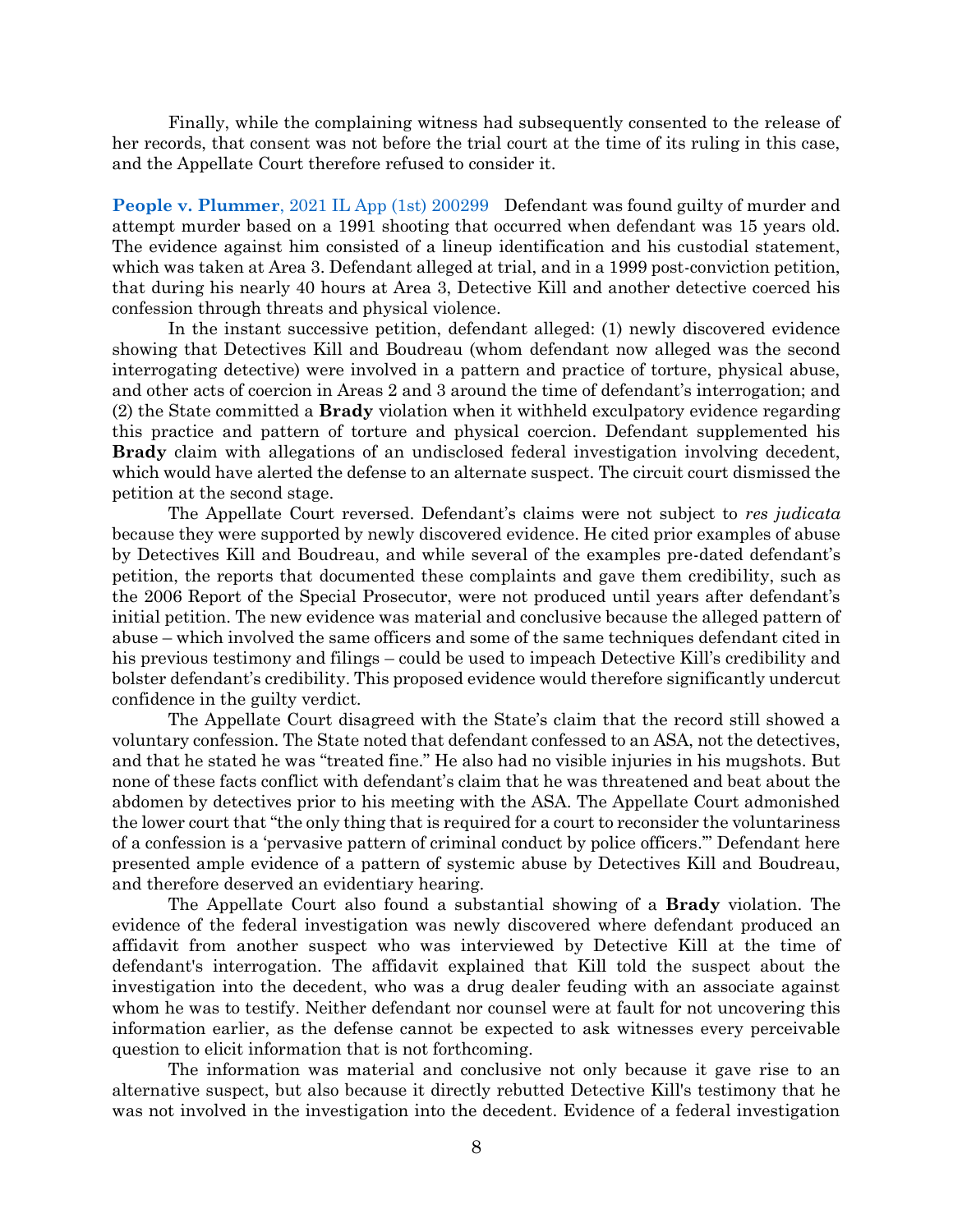into decedent, which revealed that defendant was a drug dealer who had wronged a fellow dealer, constituted sufficient evidence of an alternate suspect with a strong motive to kill the decedent. Where the evidence was material, favorable to the defense, and not disclosed, an evidentiary hearing was required.

**People v. Elkins**[, 2019 IL App \(1st\) 161798](https://www.westlaw.com/Document/I196f076010a011ea942eedc092039568/View/FullText.html?transitionType=Default&contextData=(sc.Default)&VR=3.0&RS=da3.0) An attorney may not use the work product privilege to withhold his or her entire file from a former client. Where a defendant retains new counsel during criminal proceedings and signs a written release authorizing her trial file to be sent to successor counsel, prior counsel must turn over "undisputed" portions of that file. Counsel may still be able to withhold sensitive work product if the court determines it poses a substantial risk of physical harm, intimidation, annoyance, or embarrassment to any person or if the usefulness of disclosure is outweighed by any other factor. To do so, counsel must submit a privilege log, and defendant may then file a motion to compel asking the court to determine whether the withheld materials must be disclosed.

**People v. Del Prete**[, 2017 IL App \(3d\) 160535](https://www.westlaw.com/Document/Ia1cf3970c4fa11e79c8f8bb0457c507d/View/FullText.html?transitionType=Default&contextData=(sc.Default)&VR=3.0&RS=da3.0) A **Brady** claim requires the defendant to show that the undisclosed evidence: (1) is favorable the defendant because it is either exculpatory or impeaching; (2) was suppressed by the State either willfully or inadvertently; and (3) is material to guilt or punishment. Evidence is material if there is a reasonable probability that the outcome of trial would have been different if the evidence had been disclosed. Even if the withheld evidence is not itself admissible, it may still be material if it would have led to the discovery of admissible material evidence.

Defendant was convicted of first degree murder based on evidence that an infant in her care died of shaken baby syndrom (SBS). After trial, she discovered a letter from an investigator for the State stating that the medical examiner (ME) questioned the diagnosis of SBS in this case. It was undisputed that the State knew about the letter and failed to turn it over to defendant. At a post-trial hearing, the ME elaborated on his reasons for doubting SBS both generally and in this particular case.

The court held that the failure to disclose the letter was a **Brady** violation. While the statements about the ME may have been inadmissible hearsay, the letter led to the discovery of the ME's testimony which would have been admissible. Defense counsel testified that if he had received the letter, he would have interviewed the ME and would have discovered his doubts about SBS.

Additionally, the ME's testimony was material. The State's theory was that the infant died of SBS when defendant violently shook her. The ME's testimony significantly undercut that theory by casting doubt on SBS in general and in this specific case. There was thus a reasonable probability that the outcome of trial would have been different if the letter had been disclosed.

**People v. Gray**[, 2016 IL App \(2d\) 140002](https://www.westlaw.com/Document/Ie758233de17e11e5b86bd602cb8781fa/View/FullText.html?transitionType=Default&contextData=(sc.Default)&VR=3.0&RS=da3.0) In **[United States v. Ruiz](https://www.westlaw.com/Document/Ibdf1e55e9c2511d9bc61beebb95be672/View/FullText.html?transitionType=Default&contextData=(sc.Default)&VR=3.0&RS=da3.0)**, 536 U.S. 622 (2002), the Supreme Court held that the State was not required to disclose material impeachment evidence before entering a plea agreement with a defendant.

Here defendant entered a fully negotiated guilty plea. He later filed a post-conviction petition alleging that he agreed to plead guilty primarily because he feared a trier of fact would believe the State's three key witnesses. Later, he learned that all three witnesses had been indicted on criminal charges. Defendant contended that he could have used this information to impeach the witnesses at trial. The State, however, failed to disclose this evidence prior to his guilty plea. If defendant had been aware of these charges, he would not have pleaded guilty.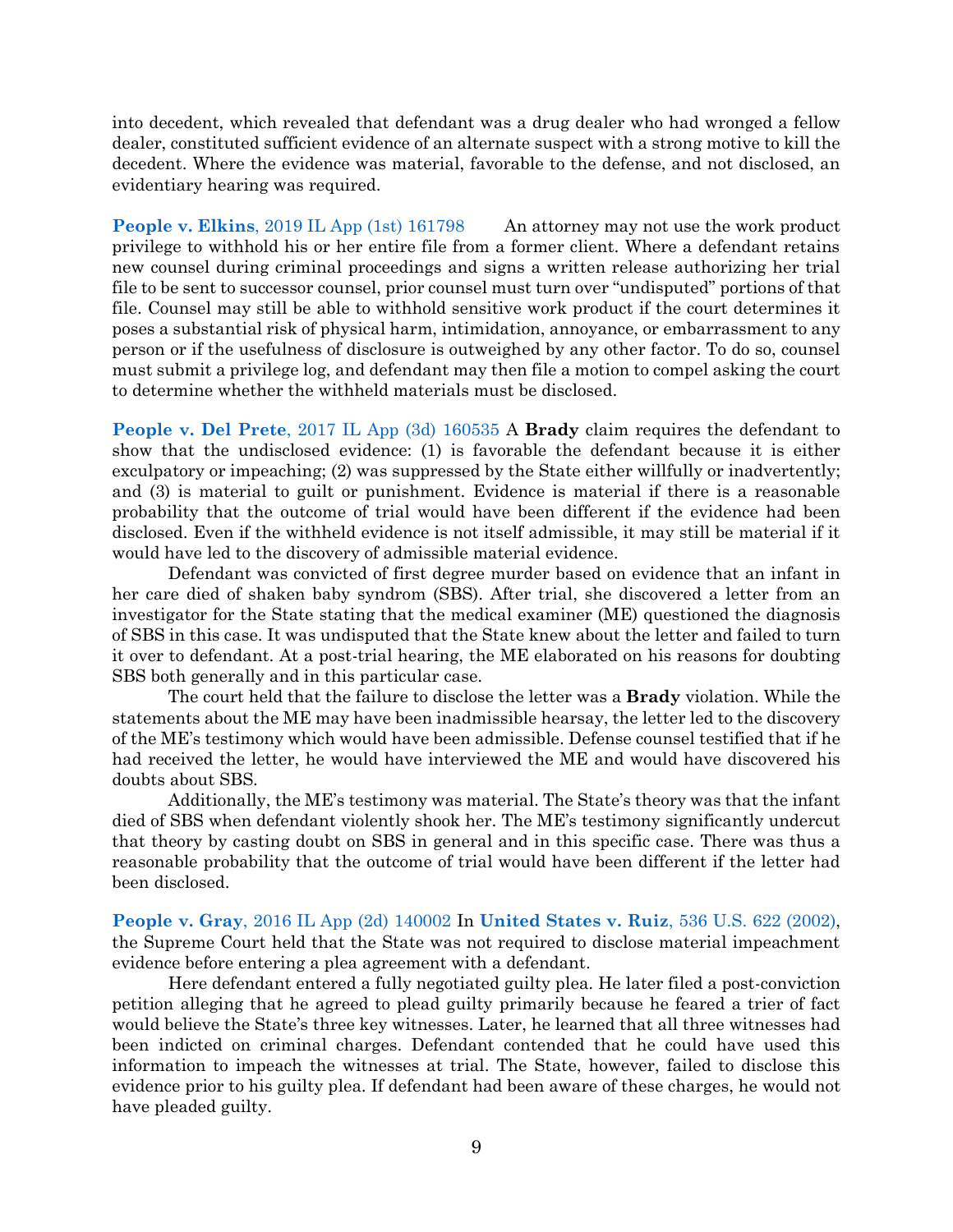The Appellate Court held that under **Ruiz**, the State had no obligation to disclose this potential impeachment evidence before defendant pled guilty. The evidence could have been used for impeachment only and was not otherwise exculpatory.

**People v. Moore**[, 2016 IL App \(1st\) 133814](https://www.westlaw.com/Document/I95d67ea6d93e11e5a795ac035416da91/View/FullText.html?transitionType=Default&contextData=(sc.Default)&VR=3.0&RS=da3.0) At defendant's trial, the State introduced the testimony of two witnesses who identified defendant in court. Both witnesses also viewed separate photo arrays. One picked defendant out of the array, while the other did not. By the time of trial, both arrays had been lost or destroyed, although there was no evidence the State had acted in bad faith by failing to preserve this evidence.

On appeal, defendant argued that he was denied his right to due process where the State had failed to preserve the photo arrays. The court disagreed, holding that since there was no evidence that the State had acted in bad faith and no evidence that the missing evidence would have been inherently exculpatory, defendant was not denied due process.

In **[Arizona v. Youngblood](https://www.westlaw.com/Document/I234f1ece9c1e11d9bdd1cfdd544ca3a4/View/FullText.html?transitionType=Default&contextData=(sc.Default)&VR=3.0&RS=da3.0)**, 488 U.S. 51 (1988), the Supreme Court held that it is not necessarily a due process violation when the State fails to preserve evidence. When the missing evidence is not inherently exculpatory but is only potentially useful, the defendant must show the State acted in bad faith to establish a due process violation.

In **People v. Newberry**[, 166 Ill. 2d 310 \(1995\),](https://www.westlaw.com/Document/Ifa04fccad3c111d98ac8f235252e36df/View/FullText.html?transitionType=Default&contextData=(sc.Default)&VR=3.0&RS=da3.0) the Illinois Supreme Court held that the defendant did not need to show bad faith on the part of the State to establish a due process violation where defendant has made a discovery request and the destroyed evidence was essential to the outcome of the case.

In **Illinois v. Fisher**[, 540 U.S. 544 \(2004\),](https://www.westlaw.com/Document/I72f389869c9a11d991d0cc6b54f12d4d/View/FullText.html?transitionType=Default&contextData=(sc.Default)&VR=3.0&RS=da3.0) the Supreme Court expressly disagreed with the reasoning in **[Newberry](https://www.westlaw.com/Document/Ifa04fccad3c111d98ac8f235252e36df/View/FullText.html?transitionType=Default&contextData=(sc.Default)&VR=3.0&RS=da3.0)**, and re-affirmed that to establish a due process violation, the defendant must show that the State acted in bad faith, even if the defendant has made a discovery request and even if the destroyed evidence was essential to the outcome of the case. The only exception to the bad-faith requirement is where the evidence is materially exculpatory rather than simply potentially useful.

The Appellate Court noted that the Illinois Supreme Court had not yet addressed whether the holding in **[Fisher](https://www.westlaw.com/Document/I72f389869c9a11d991d0cc6b54f12d4d/View/FullText.html?transitionType=Default&contextData=(sc.Default)&VR=3.0&RS=da3.0)** affected a due process analysis under the Illinois Constitution. But it agreed with previous Appellate Court decisions holding that there was no indication the Illinois Supreme Court intended to interpret the Illinois due process clause more broadly than the federal clause. Accordingly, **Fisher** was the controlling authority.

Here the photo arrays were only potentially useful, not materially exculpatory. And there was no evidence the State acted in bad faith by not preserving the evidence. Thus under **Fisher**, defendant could not show a due process violation.

**People v. Moises**[, 2015 IL App \(3d\) 140577](https://www.westlaw.com/Document/Ie92f6f464af911e5b4bafa136b480ad2/View/FullText.html?transitionType=Default&contextData=(sc.Default)&VR=3.0&RS=da3.0) Under [20 ILCS 2610/30\(e\)](https://www.westlaw.com/Document/N54824790CC5A11DD950CF413BE109009/View/FullText.html?transitionType=Default&contextData=(sc.Default)&VR=3.0&RS=da3.0) a stop resulting from a suspected violation of certain provisions of the Illinois Vehicle Code "shall be video and audio recorded." The recordings are required to be maintained for at least 90 days.

The trial judge found that by ordering defendant to perform field sobriety tests in an area that could not be seen by the camera, the officers engaged in the equivalent of destroying or losing the videotape on which a field sobriety test was recorded. The judge imposed a discovery sanction prohibiting deputies from testifying about any part of the traffic stop where the arresting officer took defendant off-camera, including the field sobriety tests.

The Appellate Court held that the trial court erred by entering the sanction order. First, no discovery violation occurred where the State disclosed the videotape from the traffic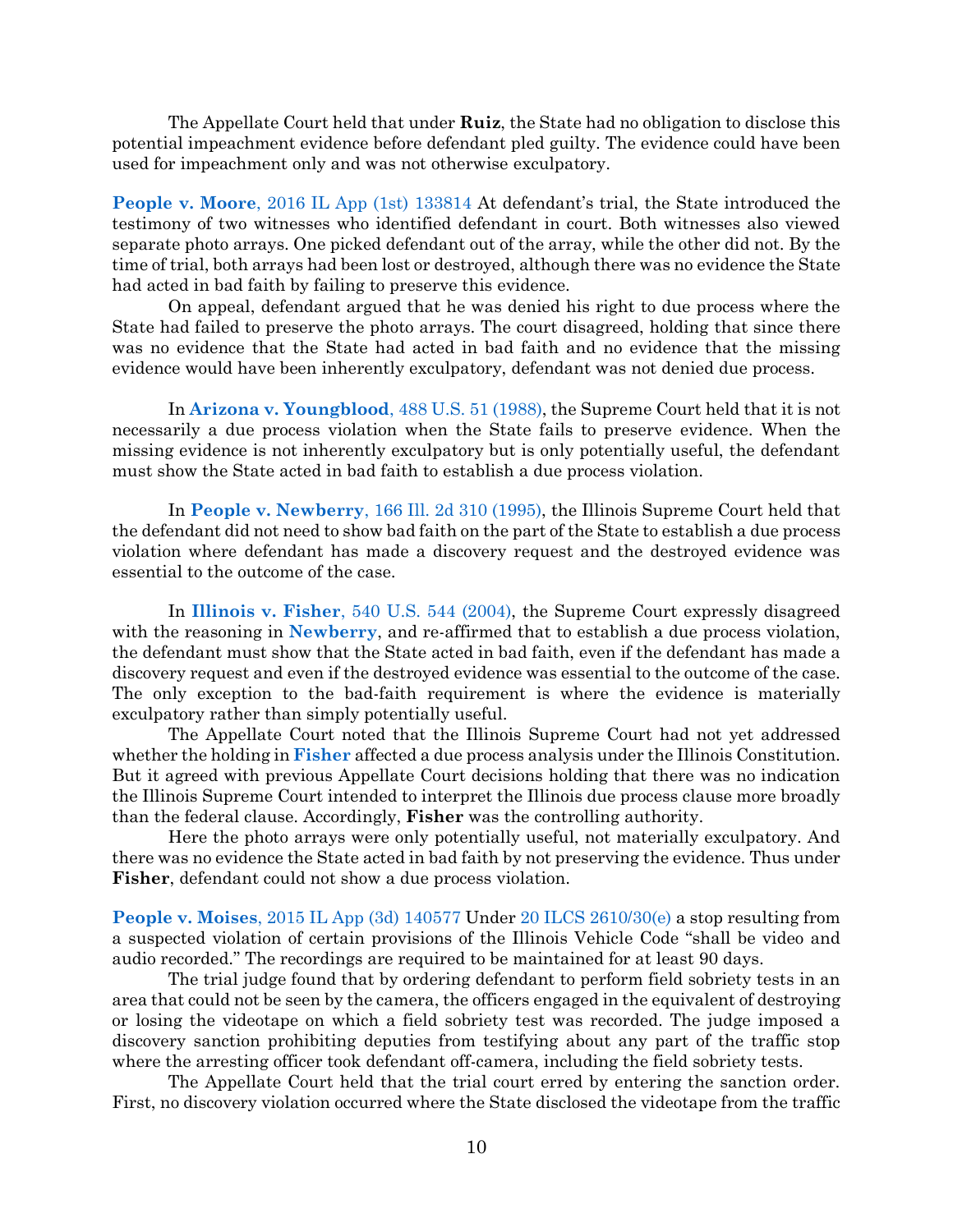stop in response to defendant's request. The court rejected the argument that the failure to record a traffic stop is the equivalent of destroying a tape after it is made.

Second, the police are not required to conduct field sobriety tests within view of a squad car camera. The majority opinion noted that protecting the safety of both the officer and the driver may require that field sobriety testing be conducted away from the camera.

The trial court's sanction order against the State was reversed and the cause remanded for further proceedings.

In a concurring opinion, Justice Lytton noted that even the prosecutor "lamented" that the reasons for conducting the field testing outside the camera view were unknown. Because the record did not disclose whether the officer's reasons for conducting the field sobriety tests out of the camera's view were sufficient to overcome the legislature's intent that video and audio must be captured during traffic stops, Justice Lytton would have remanded the cause for a hearing to consider any reasons offered by the State for conducting the sobriety testing outside the view of the camera.

In dissent, Justice Holdridge stated that the legislative intent of §30(e) is to require that traffic stops be recorded, in order to provide objective evidence of the incident and thereby assist in the truth-seeking process. Because such legislative intent is thwarted where a police officer fails to make the recording, Justice Holdridge would hold that the trial court did not abuse its discretion by ordering discovery sanctions.

**People v. Baker**[, 2015 IL App \(5th\) 110492](https://www.westlaw.com/Link/Document/FullText?cite=2015ILA5PDC110492&VR=3.0&RS=da3.0) Under [Illinois Supreme Court Rule 415,](https://www.westlaw.com/Document/N9F7C0F10E62F11DAB663DBBC2EFCE9AD/View/FullText.html?transitionType=Default&contextData=(sc.Default)&VR=3.0&RS=da3.0) evidence may be excluded as a sanction for a discovery violation. Factors to be considered in determining whether to exclude evidence include the effectiveness of a less severe sanction, the materiality of the witness's proposed testimony to the outcome of the case, any prejudice to the opposing party, and any evidence of bad faith. The imposition of a sanction for a discovery violation is reviewed under the abuse of discretion standard.

Where the defense produced an expert witness's revised report two days before jury selection was to commence, and the report contained statistical information which had not been disclosed previously, the trial court did not abuse its discretion by excluding the expert from testifying. Noting that the defense failed to make an offer of proof and that it was difficult to determine the value of the statistical evidence, the court stressed that the State indicated it would need additional time to prepare for cross-examination, 120 prospective jurors had been summoned to report in two days, and witnesses had been subpoenaed. In addition, the trial had previously been continued due to a last-minute decision by the defense team to present an insanity defense and defendant failed to establish that he was unfairly prejudiced by the exclusion of the expert's testimony. Under these circumstances, the trial court did not abuse its discretion by prohibiting the testimony.

**People v. Nunn**[, 2014 IL App \(3rd\) 120614](https://www.westlaw.com/Document/Ia4610edc638d11e4b86bd602cb8781fa/View/FullText.html?transitionType=Default&contextData=(sc.Default)&VR=3.0&RS=da3.0) Where law enforcement destroys or fails to preserve potentially useful evidence, due process is violated only if the defendant can demonstrate bad faith. When determining whether due process has been violated, courts should consider the degree of bad faith or negligence and the importance of the lost evidence compared to the evidence that was introduced at trial. "Bad faith" implies "a furtive design, dishonesty or ill will."

Whether police violated a duty to preserve evidence depends on whether they acted in good faith and according to normal practice, whether the evidence was significant in defendant's defense, and whether the evidence was of such character that comparable evidence could not have been obtained by reasonable and available means.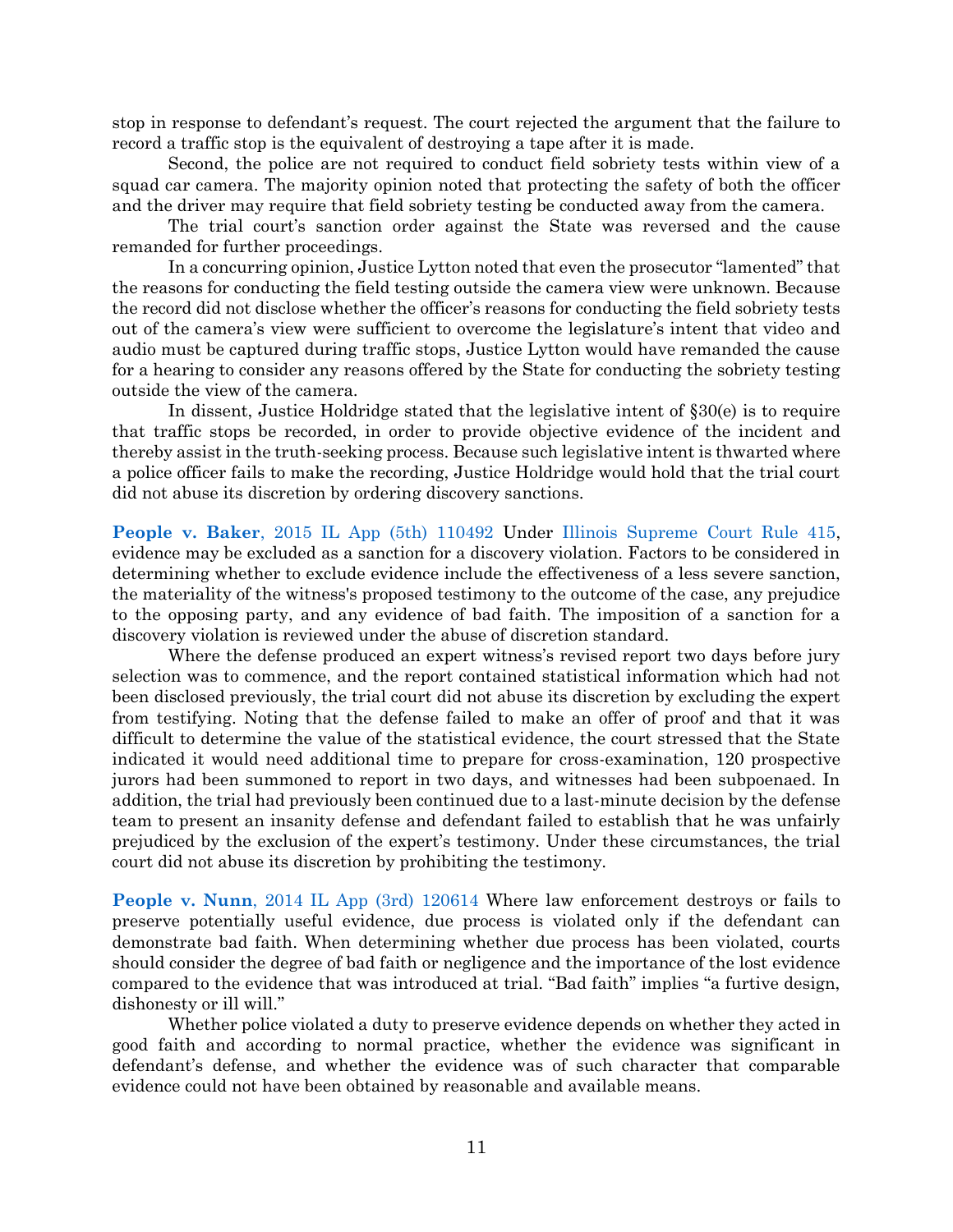While officers were arresting defendant on charges of aggravated battery of a peace officer and resisting arrest, several bystanders took video and still photographs on their cell phones. Several of the bystanders testified that they were told by officers they would go to jail unless they stopped recording the incident and erased the recordings they had already made. One of the officers testified that he believed the officers had authority to seize the phones, but that they lacked the manpower to do so. The trial court denied a motion to dismiss the charges due to a due process violation, finding that police did not act in bad faith by ordering the destruction of the videos or by failing to preserve them as evidence.

The Appellate Court reversed, finding that the officers acted in bad faith by ordering the bystanders to delete the recordings despite knowing that the bystanders were legally permitted to record the event and that the officers could seize the phones to preserve the videos for use as evidence. The court noted that even if the officers were correct that they lacked sufficient manpower to seize the phones, they were not justified in demanding that the bystanders delete the videos. Furthermore, even if the officers lacked sufficient manpower to seize the phones at the scene, they could have asked the bystanders to bring their phones to the police station after the arrest.

Because the recordings would have been material to defendant's guilt or innocence in that they would have captured the actions of both defendant and the police, and because no comparable evidence was available, the court concluded that defendant was denied her due process right to a fair trial. The convictions were reversed.

**People v. Escareno**[, 2013 IL App \(3d\) 110152](https://www.westlaw.com/Document/I2f4aff455a9411e28a21ccb9036b2470/View/FullText.html?transitionType=Default&contextData=(sc.Default)&VR=3.0&RS=da3.0) The State is obligated to turn over evidence in its possession that is both favorable to the accused and material to guilt or punishment. It follows, therefore, that a defendant has a limited right to examine otherwise statutorilyprivileged information if the evidence is relevant and material, and its relevance is not outweighed by other factors.

The defendant's right to discover favorable evidence does not include the unsupervised authority to search through the State's files. If the defendant requests information that is privileged, due process requires that the court determine whether the information is material by an *in camera* review. If the court's review determines that the information contained within the file is material, the court must turn that information over to the defendant.

Defendant subpoenaed all records and statements made by witnesses pertaining to a DCFS investigation against him. DCFS refused to release the information to the defendant because it was contained in a report of an allegation found to be unfounded, and thus by statute was privileged. It was error for the court to grant the State's motion to quash the subpoena without first conducting an *in camera* review of the records to determine if any material information was contained in the records.

The cause was remanded for an *in camera* review. If the court determines that material information is present, defendant should be granted a new trial.

**People v. Shores**[, 2012 IL App \(5th\) 100196](https://www.westlaw.com/Document/Ie1f3557ff78411e18757b822cf994add/View/FullText.html?transitionType=Default&contextData=(sc.Default)&VR=3.0&RS=da3.0) Supreme Court [Rule 415\(c\)](https://www.westlaw.com/Document/N9F7C0F10E62F11DAB663DBBC2EFCE9AD/View/FullText.html?transitionType=Default&contextData=(sc.Default)&VR=3.0&RS=da3.0) provides that any materials furnished to an attorney in discovery "shall remain in his exclusive custody and be used only for the purposes of conducting his side of the case, and shall be subject to such other terms and conditions as the court may provide." The committee comments to the rule indicate that the purpose of the rule is to prevent discovery materials from becoming publicly available, so as to prejudice the administration of criminal justice. The comments acknowledge that counsel will undoubtedly have to show or at least discuss the materials with others, but counsel is not permitted to furnish others with copies or allow them to take the materials from his office.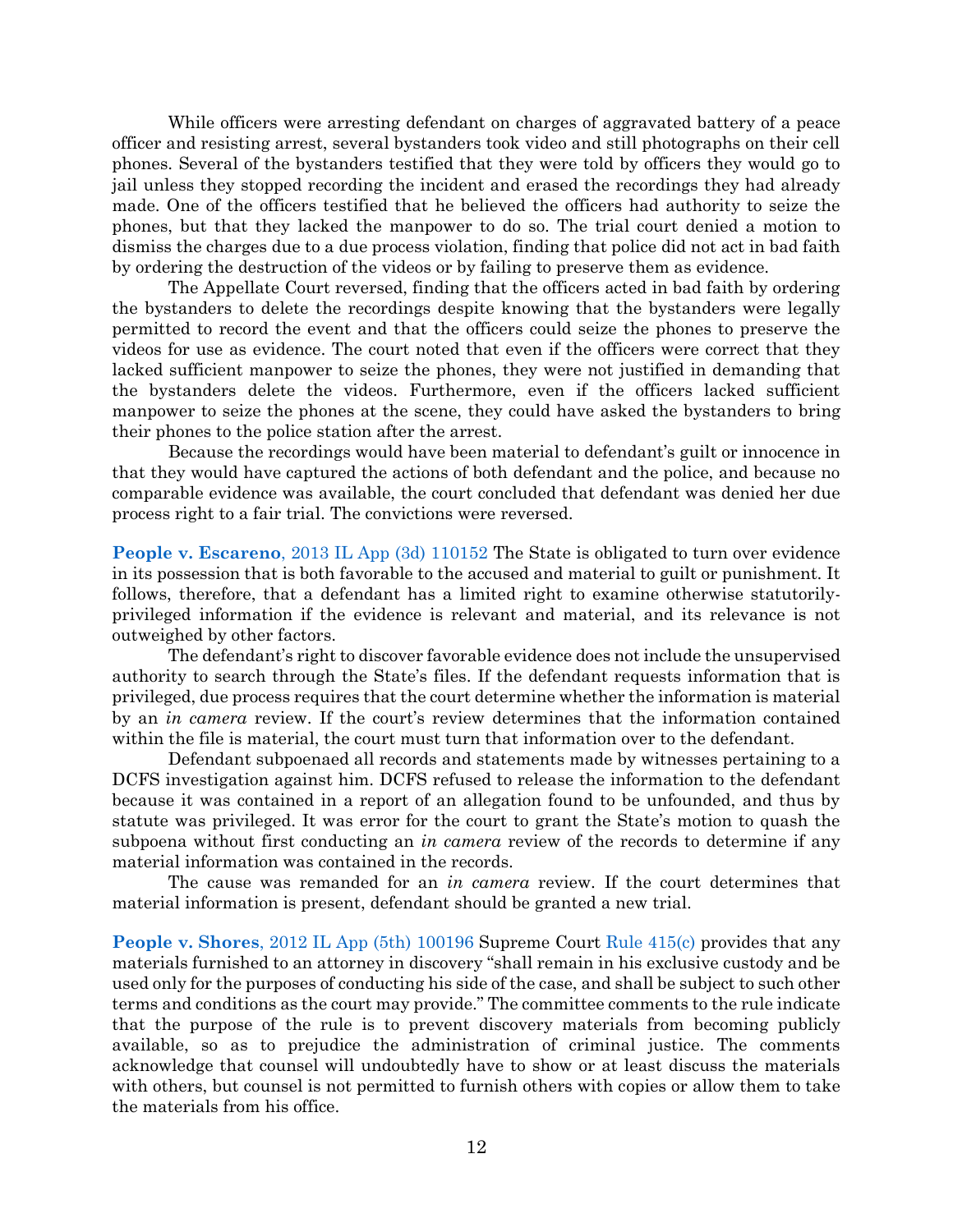The Appellate Court rejected defendant's argument that he was denied his constitutional rights when he was not provided copies of the discovery materials. Defendant was permitted to review the materials in the presence of his attorney and was unable to identify any item that he was not able to adequately review or explain how his defense would have differed had he had a personal copy of the materials.

The Appellate Court did, however, express concern that the rule placed an undue restriction on defense counsel's ability to prepare an adequate defense if he was unable to share the discovery materials with others such as the defendant, investigators, experts, or consultants. It noted that Rule 451(c) was modeled after the ABA Standards, which have since eliminated the requirement that discovery materials remain in the exclusive custody of the attorney, recognizing that the restriction unduly hampers the attorney's ability to prepare the case. Other states have also adopted other less burdensome means to protect information contained in discovery materials and have given attorneys more flexibility. While the Appellate Court agreed that "Rule  $415(c)$  is unduly burdensome on defense counsel's duty to prepare an adequate defense and that there are better alternatives for protecting the information contained in discovery materials," it noted that any "changes in supreme court rules are subject to a committee review and supreme court passage, not to this court."

**People v. Coleman**[, 2012 IL App \(4th\) 110463](https://www.westlaw.com/Document/Ie3346b2350a711e2900d8cbbe5df030a/View/FullText.html?transitionType=Default&contextData=(sc.Default)&VR=3.0&RS=da3.0) Defendant filed a post-conviction petition raising several claims, including that the State committed a **Brady** violation by failing to disclose to the defense that police officers tested only one of the 15 bags of white powder found at the scene of the arrest before emptying all the bags into one large bag for testing by the crime lab. The trial court summarily dismissed the petition as frivolous and patently without merit.

The court found that the petition made an arguable **Brady** claim. Due process requires the State to disclose evidence that is favorable to the accused and material to either guilt or innocence. Evidence is material if there is a reasonable probability that had it been disclosed, the result of the proceeding would have been different. **Brady** evidence must be disclosed in adequate time to allow the defense to use the favorable material effectively in the preparation or presentation of its case.

The petition, supported by defendant's affidavit, alleged that the State did not inform the defense that a police officer had commingled 15 bags of white powder into one large bag after testing only one of the smaller bags. The record did not contradict this claim, because at trial both attorneys spoke of the commingling as a surprise to the defense. Under these circumstances, the **Brady** claim was arguable and therefore sufficient to survive first stage dismissal.

**People v. Graham**[, 406 Ill.App.3d 1183, 947 N.E.2d 294 \(5th Dist. 2011\)](https://www.westlaw.com/Document/I1931cd00240711e09d9dae30585baa87/View/FullText.html?transitionType=Default&contextData=(sc.Default)&VR=3.0&RS=da3.0) Evidence of a witness's mental condition is admissible to the extent that it bears on the credibility of the witness and is thus a permissible area for impeachment. When the defense seeks discovery of mental health records for this purpose, a two-step procedure must be followed. First, defendant must sufficiently show that the requested records are material and relevant to the witness's credibility. This requirement is not satisfied merely by a showing of need, nor can the defense be excused from this requirement on the ground that he cannot make the requisite showing without access to the records. Once this is done, the records are discoverable, but must be examined by the trial court *in camera* if the witness claims or asserts his or her statutory privilege. The trial court has broad discretion in ruling on issues of relevance and materiality.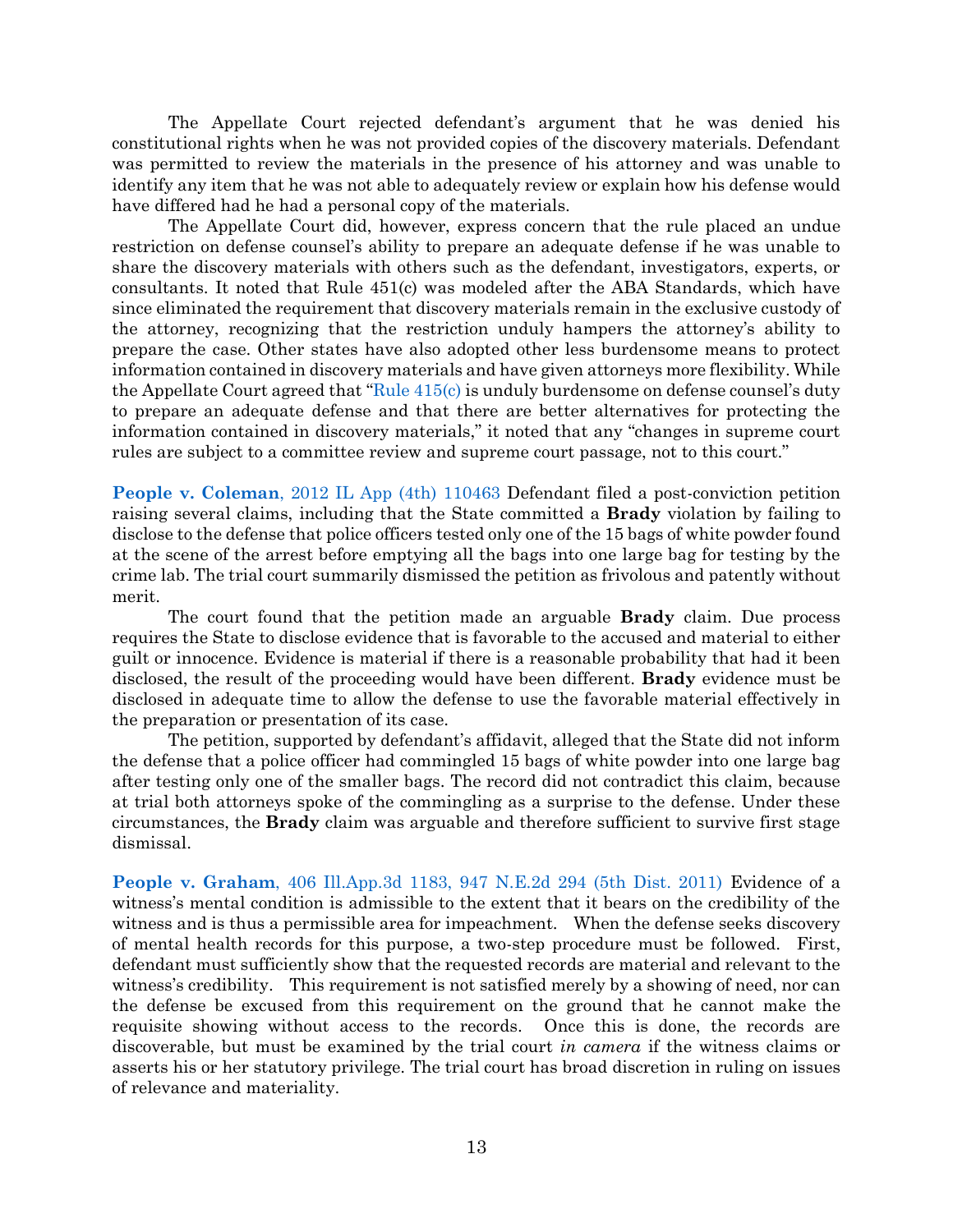The trial court did not abuse its discretion in denying defendant's request for the mental health records of his minor daughter whom he was accused of sexually assaulting. He failed to establish that the records were material and relevant to her credibility. The State's position was that the daughter's need for psychiatric treatment and medication was a consequence of her victimization. The defense asserted that the daughter had shown signs of mental illness before coming into contact with defendant, but never specified what those signs were or how they might affect her credibility, other than stating that defendant's wife had problems controlling her. The defense did not contend that she suffered from delusions or from a condition that would cause her to pathologically lie. Therefore the court had no reason to believe that the mental health records would provide the defense with a source of impeaching information not available from other sources.

**People v. Carballido**[, 2011 IL App \(2d\) 090340](https://www.westlaw.com/Document/I2d44866855fc11e0af6af9916f973d19/View/FullText.html?transitionType=Default&contextData=(sc.Default)&VR=3.0&RS=da3.0) The court held that a post-conviction petition alleged the gist of a constitutional issue concerning a State investigator's failure to disclose field notes of his interview of a defense witness. The court noted that the failure to disclose material evidence after a defense request might violate due process. The witness testified at defendant's trial, and was impeached by the officer's testimony. Supreme Court Rule 412 requires the prosecution to insure a flow of information between various investigative personnel, so that the prosecutor obtains all information relevant to the case. Furthermore[, 725 ILCS 5/114-13\(b\)](https://www.westlaw.com/Document/NDFCE47F0DAFD11DA9F00E4F82CEBF25B/View/FullText.html?transitionType=Default&contextData=(sc.Default)&VR=3.0&RS=da3.0) requires an investigating officer to provide the prosecutor with all investigative material, including field notes. Because the impeachment was on a critical point, and because the witness's testimony and the officer's impeachment were confusing concerning the precise content of the witness's out-of-court statement, the court directed the State to ensure that discovery requirements were completed before any proceedings occurred on remand.

**People v. Carballido**[, 2011 IL App \(2d\) 090340](https://www.westlaw.com/Document/I2d44866855fc11e0af6af9916f973d19/View/FullText.html?transitionType=Default&contextData=(sc.Default)&VR=3.0&RS=da3.0) The court held that a post-conviction petition alleged the gist of a constitutional issue concerning a State investigator's failure to disclose field notes of his interview of a defense witness. The court noted that the failure to disclose material evidence after a defense request might violate due process. The witness testified at defendant's trial, and was impeached by the officer's testimony.

Supreme Court Rule 412 requires the prosecution to insure a flow of information between various investigative personnel, so that the prosecutor obtains all information relevant to the case. Furthermore, [725 ILCS 5/114-13\(b\)](https://www.westlaw.com/Document/NDFCE47F0DAFD11DA9F00E4F82CEBF25B/View/FullText.html?transitionType=Default&contextData=(sc.Default)&VR=3.0&RS=da3.0) requires an investigating officer to provide the prosecutor with all investigative material, including field notes. Because the impeachment was on a critical point, and because the witness's testimony and the officer's impeachment were confusing concerning the precise content of the witness's out-of-court statement, the court directed the State to ensure that discovery requirements were completed before any proceedings occurred on remand.

**People v. Voltaire**[, 406 Ill.App.3d 179, 941 N.E.2d 270 \(2d Dist. 2010\)](https://www.westlaw.com/Document/Ic45d67b10f7911e09d9cae30585baa87/View/FullText.html?transitionType=Default&contextData=(sc.Default)&VR=3.0&RS=da3.0) In **[Arizona v.](https://www.westlaw.com/Document/I234f1ece9c1e11d9bdd1cfdd544ca3a4/View/FullText.html?transitionType=Default&contextData=(sc.Default)&VR=3.0&RS=da3.0)  Youngblood**[, 488 U.S. 51 \(1988\),](https://www.westlaw.com/Document/I234f1ece9c1e11d9bdd1cfdd544ca3a4/View/FullText.html?transitionType=Default&contextData=(sc.Default)&VR=3.0&RS=da3.0) the United States Supreme Court found that in the absence of bad faith, due process does not require dismissal of criminal charges where the State destroyed evidence which could have been subjected to "potentially useful" testing. In **[People](https://www.westlaw.com/Document/Ifa04fccad3c111d98ac8f235252e36df/View/FullText.html?transitionType=Default&contextData=(sc.Default)&VR=3.0&RS=da3.0)  v. Newberry**[, 166 Ill.2d 310, 652 N.E.2d 288 \(1995\),](https://www.westlaw.com/Document/Ifa04fccad3c111d98ac8f235252e36df/View/FullText.html?transitionType=Default&contextData=(sc.Default)&VR=3.0&RS=da3.0) however, the Illinois Supreme Court departed from **Youngblood** and concluded that where evidence was outcome determinative, such as the suspected narcotic in a controlled substances prosecution, the charge should be dismissed even if the State did not act in bad faith. The **Newberry** court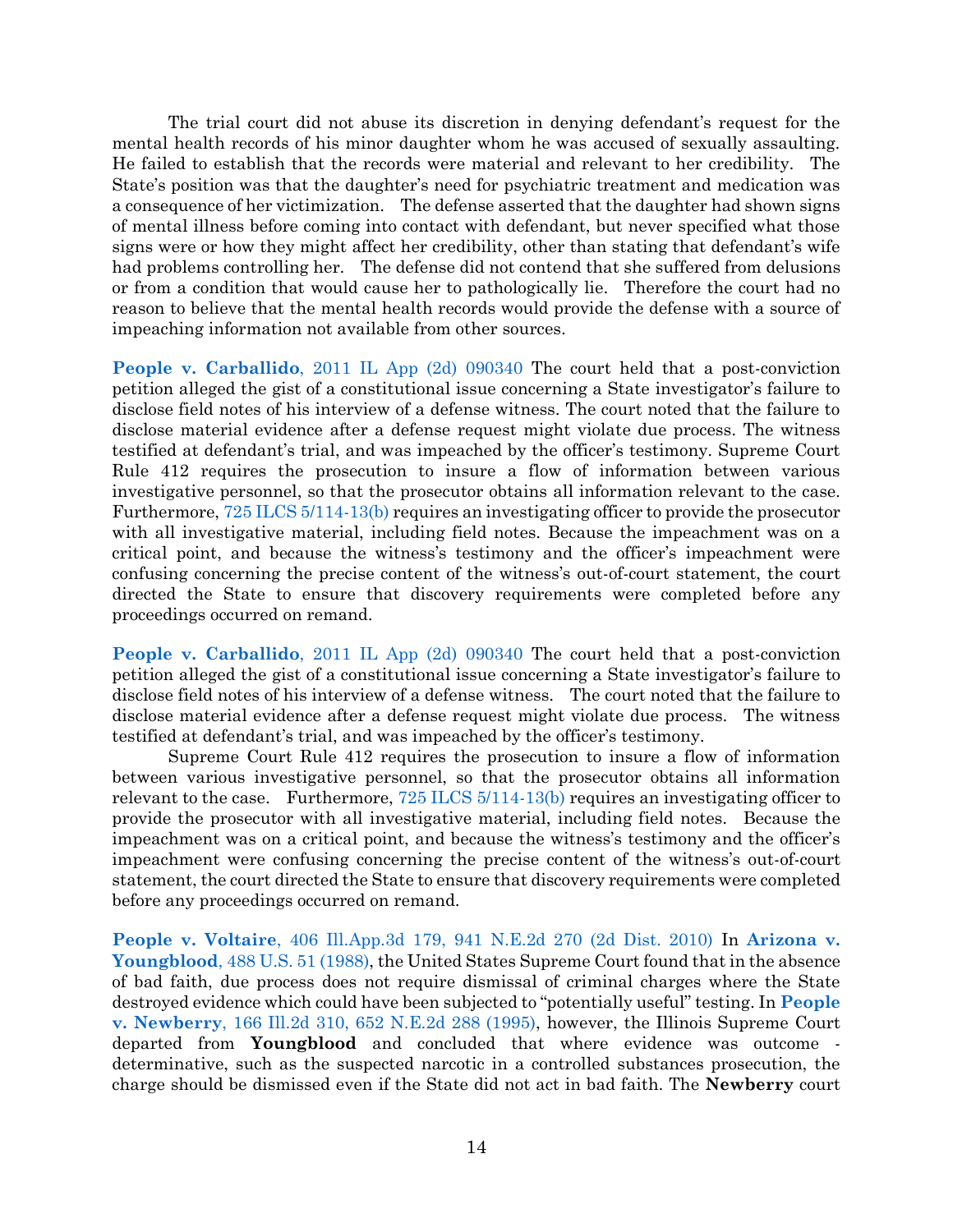stressed that the defendant had no realistic hope of exonerating himself of a controlled substance violation if he was unable to have the substance tested by his own expert.

Here, the trial court dismissed controlled substances charges under **Newberry** after finding that the State had inadvertently destroyed suspected controlled substances upon the completion of a co-defendant's case.

The Appellate Court concluded that **Newberry** was based on federal constitutional law, as it did not specifically mention the Illinois Constitution. In addition, although Supreme Court Rule 415(g) authorizes the trial court to dismiss a charge as a sanction for a discovery violation, the trial court exercised its discretion here by expressly declining to impose any discovery sanction.

The Appellate Court found that if presented with the issue today, the Illinois Supreme Court would abandon **Newberry** in light of **Illinois v. Fisher**[, 540 U.S. 544, 124 S.Ct. 1200,](https://www.westlaw.com/Document/I72f389869c9a11d991d0cc6b54f12d4d/View/FullText.html?transitionType=Default&contextData=(sc.Default)&VR=3.0&RS=da3.0)  [157 L.Ed.2d 1060 \(2004\).](https://www.westlaw.com/Document/I72f389869c9a11d991d0cc6b54f12d4d/View/FullText.html?transitionType=Default&contextData=(sc.Default)&VR=3.0&RS=da3.0) (Agreeing with **People v. Kizer**[, 365 Ill.App.3d 949, 851 N.E.2d](https://www.westlaw.com/Document/Id4524cf4008711dbb3be92e40de4b42f/View/FullText.html?transitionType=Default&contextData=(sc.Default)&VR=3.0&RS=da3.0)  [266 \(4th Dist. 2006\)\)](https://www.westlaw.com/Document/Id4524cf4008711dbb3be92e40de4b42f/View/FullText.html?transitionType=Default&contextData=(sc.Default)&VR=3.0&RS=da3.0). In **[Fisher](https://www.westlaw.com/Document/I72f389869c9a11d991d0cc6b54f12d4d/View/FullText.html?transitionType=Default&contextData=(sc.Default)&VR=3.0&RS=da3.0)**, the Supreme Court clarified that a suspected controlled substance is at most "potentially useful evidence" to which the **Youngblood** rule applies. Thus, under the current state of the law the Illinois Supreme Court would hold that the inadvertent destruction of controlled substances does not require dismissal of the charges.

The trial court's order dismissing the charges was reversed and the cause remanded for further proceedings.

**People v. Peterson**[, 397 Ill.App.3d 1048, 923 N.E.2d 890 \(3d Dist. 2010\)](https://www.westlaw.com/Document/I254876151d4c11dfa7e0c40c26bf1b92/View/FullText.html?transitionType=Default&contextData=(sc.Default)&VR=3.0&RS=da3.0) A claim of vindictive prosecution is not a defense on the merits of a charge, but an independent assertion that the prosecution has been brought for improper reasons. The remedy for a claim of prosecutorial vindictiveness is pretrial dismissal of the case, which terminates the proceeding without any consideration of guilt or innocence.

A claim of vindictive prosecution does not qualify as an affirmative defense which is subject to mandatory pretrial discovery under Supreme Court Rule 412. Thus, a defendant who raises a claim of prosecutorial vindictiveness is not entitled to mandatory pretrial disclosure of all documents relating to the decision to charge him.

Even if vindictive prosecution is not an affirmative defense subject to mandatory discovery rules, Supreme Court Rule 412(h) provides discretion to the trial court to order the disclosure of information that is material to a defense. Because a defendant is entitled to a hearing on a claim of selective or vindictive prosecution only if he shows a colorable claim that the government acted improperly in prosecuting him, and in granting the defendant's motion for limited discovery the trial court stated that there was no evidence the State acted improperly in its charging decision, the discovery request did not seek evidence that was material to a viable defense. Under these circumstances, the trial court erred by ordering discretionary discovery.

When confidential records are sought in discovery, the trial court should review the records *in camera* and use its discretion to disclose only material information. The trial court has broad discretion in ruling on issues of relevance and materiality and its determination will not be disturbed absent an abuse of discretion. A court abuses its discretion if its decision rests on an error of law.

Prior allegations of misconduct by a police officer may be admitted to prove intent, plan, motive, or a course of conduct of the officer, or to impeach an officer as a witness based on bias, interest, or motive to falsify. In determining the admissibility of prior allegations of misconduct, the trial court should consider the temporal proximity of the past misconduct, the similarity of the past misconduct to the conduct at issue, and whether there is a repetition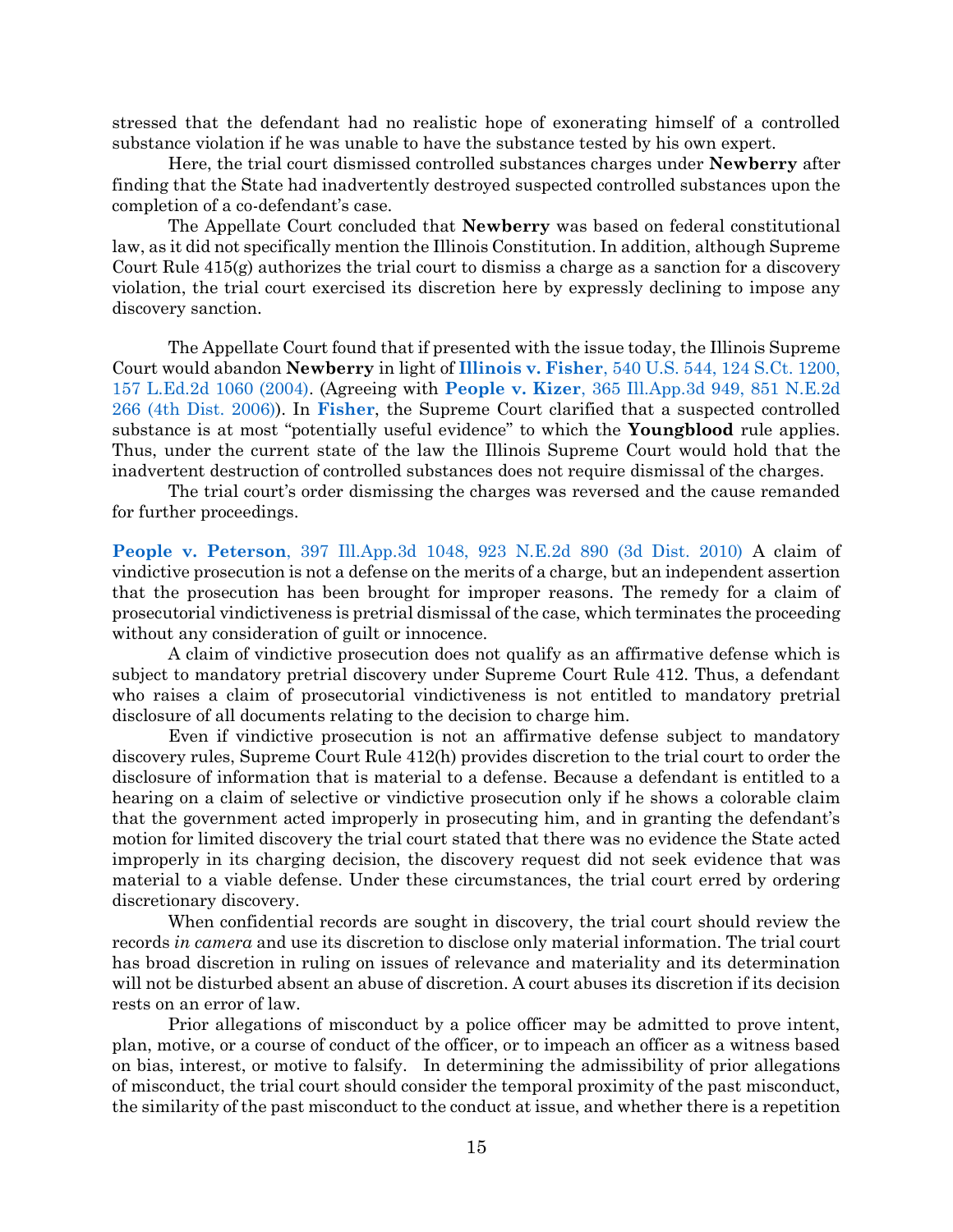of similar misconduct. The trial court may properly exclude evidence of prior allegations if the officer did not receive discipline from his department. A single incident years removed from the event at issue has little relevance, but a series of incidents spanning several years can be relevant to establishing a claim of a pattern and practice.

The trial court properly applied these standards in conducting an *in camera* inspection of records that the defense subpoenaed from the Independent Police Review Authority. The trial court did not abuse its discretion in determining that it would limit disclosure allegations of police misconduct occurring within three years of the charged offense, or in refusing to disclose allegations determined to be unfounded or not sustained, as mere allegations of misconduct are not probative. Moreover, none of the allegations of misconduct were similar to those made in defendant's case, nor did they involve similar incidents spanning several years.

**People v. Savage**[, 361 Ill.App.3d 750, 838 N.E.2d 247 \(4th Dist. 2005\)](https://www.westlaw.com/Document/I12f407704fad11da974abd26ac2a6030/View/FullText.html?transitionType=Default&contextData=(sc.Default)&VR=3.0&RS=da3.0) Supreme Court Rule 415(c) provides that materials "furnished to an attorney" pursuant to discovery rules "shall remain in his exclusive custody and be used only for the purposes of conducting his side of the case, and shall be subject to such other terms and conditions as the court may provide." Before his trial, defendant filed a motion for relief from prosecutorial misconduct. The motion alleged that Macon County jail officials, pursuant to directions from the State's Attorney's office, conducted a "shakedown" to confiscate discovery materials which had been provided to the inmates by their defense attorneys. The court rejected defendant's argument that Rule 415(c) violates equal protection because there is no rational basis for prohibiting possession of discovery materials by incarcerated defendants but allowing possession by defendants who are able to post bond or who represent themselves. It was not unreasonable for the drafters of Rule 415(c) to conclude that in most cases in which discovery rules apply, defendants would be represented by counsel, and that regulation of discovery materials by attorneys would further the purpose of protecting these materials from public availability.

**People v. Blackman**[, 359 Ill.App.3d 1013, 836 N.E.2d 101 \(1st Dist. 2005\)](https://www.westlaw.com/Document/Idad9144e1ee311da9bcc85e7f8e2f4cd/View/FullText.html?transitionType=Default&contextData=(sc.Default)&VR=3.0&RS=da3.0) Where defense counsel filed a discovery motion requesting, among other things, disclosure of any consideration paid to witnesses, the State erred by failing to disclose that a prosecution witness had been given \$20,000 for relocation expenses. Evidence of the payment was disclosed by the witness during her testimony at defendant's trial. A discovery violation does not necessarily require a new trial; the trial court may order further discovery, grant a continuance, exclude the evidence, or impose any other sanction that is justified under the circumstances. Where a delay in the proceedings would effectively protect the defendant from prejudice, a recess or continuance should be ordered. Here, the prejudice of the discovery violation could not have been cured by a mere continuance. The witness was important to the prosecution's case because she placed the defendant at the scene of the crime, and because she was more credible than a witness who gave similar testimony but who had been drinking alcohol and smoking marijuana at the time of the crime. Not only could defendant have used the information to impeach the witness and show that her testimony was biased, but he would have used timely disclosure in his pretrial investigation and in deciding whether to waive a jury.

**People v. James**[, 362 Ill.App.3d 250, 839 N.E.2d 1135 \(4th Dist. 2005\)](https://www.westlaw.com/Document/I6b2ceacd68eb11da97faf3f66e4b6844/View/FullText.html?transitionType=Default&contextData=(sc.Default)&VR=3.0&RS=da3.0) The court found that defense counsel has discretion whether to provide the defendant with the State's discovery, and that the defendant has no constitutional right to read discovery materials.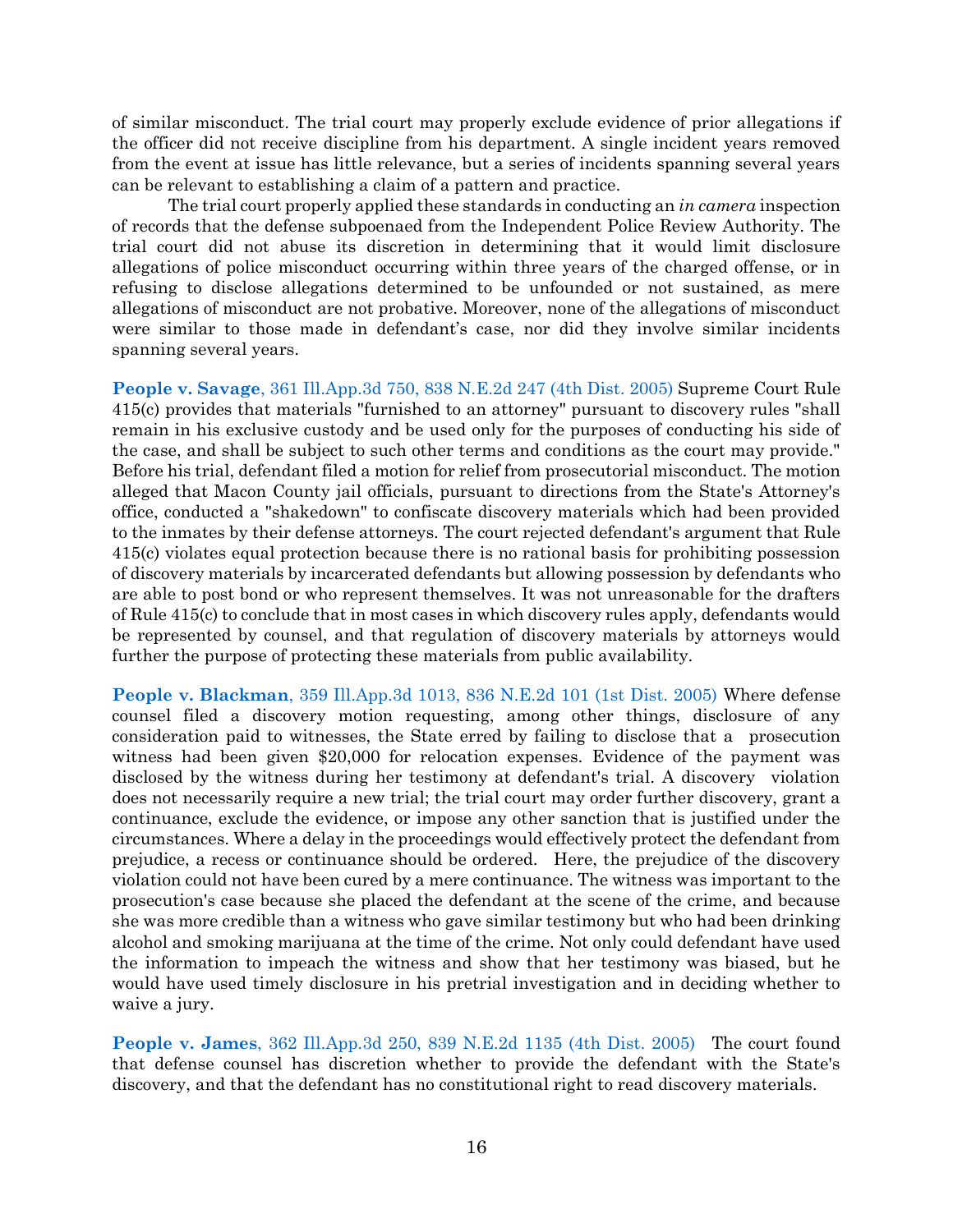**People v. Johns, Overall & Chang**[, 336 Ill.App.3d 682, 784 N.E.2d 362 \(1st Dist. 2002\)](https://www.westlaw.com/Document/I20687479d39311d983e7e9deff98dc6f/View/FullText.html?transitionType=Default&contextData=(sc.Default)&VR=3.0&RS=da3.0) Three days after he was arrested for a drug offense, defendant Overall successfully moved for an order requiring the State to preserve police radio tapes of transmissions between  $1\frac{1}{2}$ hours before the arrest and 2<sup>1/2</sup> hours afterward. The police department failed to produce the recordings and claimed that the tapes had been erased and reused. Where the trial court specifically orders that materials be preserved, but those materials are destroyed by police, no showing of bad faith is required to justify exclusion of testimony by State witnesses. The court also noted that defendant had made a prompt request for preservation, and there was no argument that the tapes had been destroyed before the judge ordered their preservation.

**People v. Collins**[, 333 Ill.App.3d 20, 775 N.E.2d 268 \(2d Dist. 2002\)](https://www.westlaw.com/Document/I2a96b9e6d39111d9bf60c1d57ebc853e/View/FullText.html?transitionType=Default&contextData=(sc.Default)&VR=3.0&RS=da3.0) The trial court ordered the State to disclose an informant's prior record and any matters that went to credibility, but the State failed to disclose until trial that the informant had been working with police to avoid having charges filed on another incident. The prosecutor denied that the informant had any agreement with police, even after the defense discovered that charges had not been filed on the other incident. The court rejected the argument that the defense suffered no prejudice because it discovered before trial that no charges had been filed with respect to the other incident. "Discovery is not a game of hide-and-seek; the State's pretrial chicanery impinged upon the integrity of the judicial system and requires reversal regardless of the weight of the other evidence."

**People v. Mitts**[, 327 Ill.App.3d 1, 762 N.E.2d 590 \(1st Dist. 2001\)](https://www.westlaw.com/Document/Iaf098004d39a11d9bf60c1d57ebc853e/View/FullText.html?transitionType=Default&contextData=(sc.Default)&VR=3.0&RS=da3.0) The State committed reversible error by failing to inform the defendant, before trial, that one of three sexual assault complainants had consensual intercourse two or three days before the alleged attack. The court concluded that the violation prejudiced the defense because a DNA sample of the complainant's boyfriend might have indicated that defendant had not attacked her, and in view of the State's theory of the case raised doubt that he was involved in any of the offenses. In addition the defendant's failure to request a continuance does not waive an objection to a discovery violation if a mere continuance would be insufficient to cure the prejudice.

**People v. Garcia**[, 312 Ill.App.3d 422, 727 N.E.2d 683 \(2d Dist. 2000\)](https://www.westlaw.com/Document/If31b6ef6d3ab11d98ac8f235252e36df/View/FullText.html?transitionType=Default&contextData=(sc.Default)&VR=3.0&RS=da3.0) A party's failure to comply with discovery requirements may warrant exclusion of the evidence even where there is no showing of bad faith. See also, [People v. Leon, 306 Ill.App.3d 707, 713 N.E.2d 1258 \(2d](https://www.westlaw.com/Document/I79d5b1e8d3a611d98ac8f235252e36df/View/FullText.html?transitionType=Default&contextData=(sc.Default)&VR=3.0&RS=da3.0)  [Dist. 1999\)](https://www.westlaw.com/Document/I79d5b1e8d3a611d98ac8f235252e36df/View/FullText.html?transitionType=Default&contextData=(sc.Default)&VR=3.0&RS=da3.0) (no error in prohibiting the prosecution from eliciting testimony based on undisclosed evidence. The State failed to establish how it would be prejudiced and there "would be little purpose in having the sanction of exclusion available and then not allow courts to employ it in appropriate cases").

**People v. Pogue**[, 312 Ill.App.3d 719, 724 N.E.2d 525 \(1st Dist. 1999\)](https://www.westlaw.com/Document/I06d805c9d3a711d983e7e9deff98dc6f/View/FullText.html?transitionType=Default&contextData=(sc.Default)&VR=3.0&RS=da3.0) The court criticized "two trial tactics" of the prosecutor concerning discovery. In response to a defense request for an updated criminal history on one of the State's witnesses, the prosecutor placed the update on the State's table in the courtroom but did not hand the document to defense counsel or place it in a conspicuous place on the defense table. The court stated, "We find the State's method of tender suspect and contrary to the spirit of Supreme Court Rules governing discovery in criminal cases." The prosecutor also elicited testimony from an Assistant State's Attorney about an oral statement made by the defendant but not disclosed to defense counsel under Supreme Court Rule 412(a).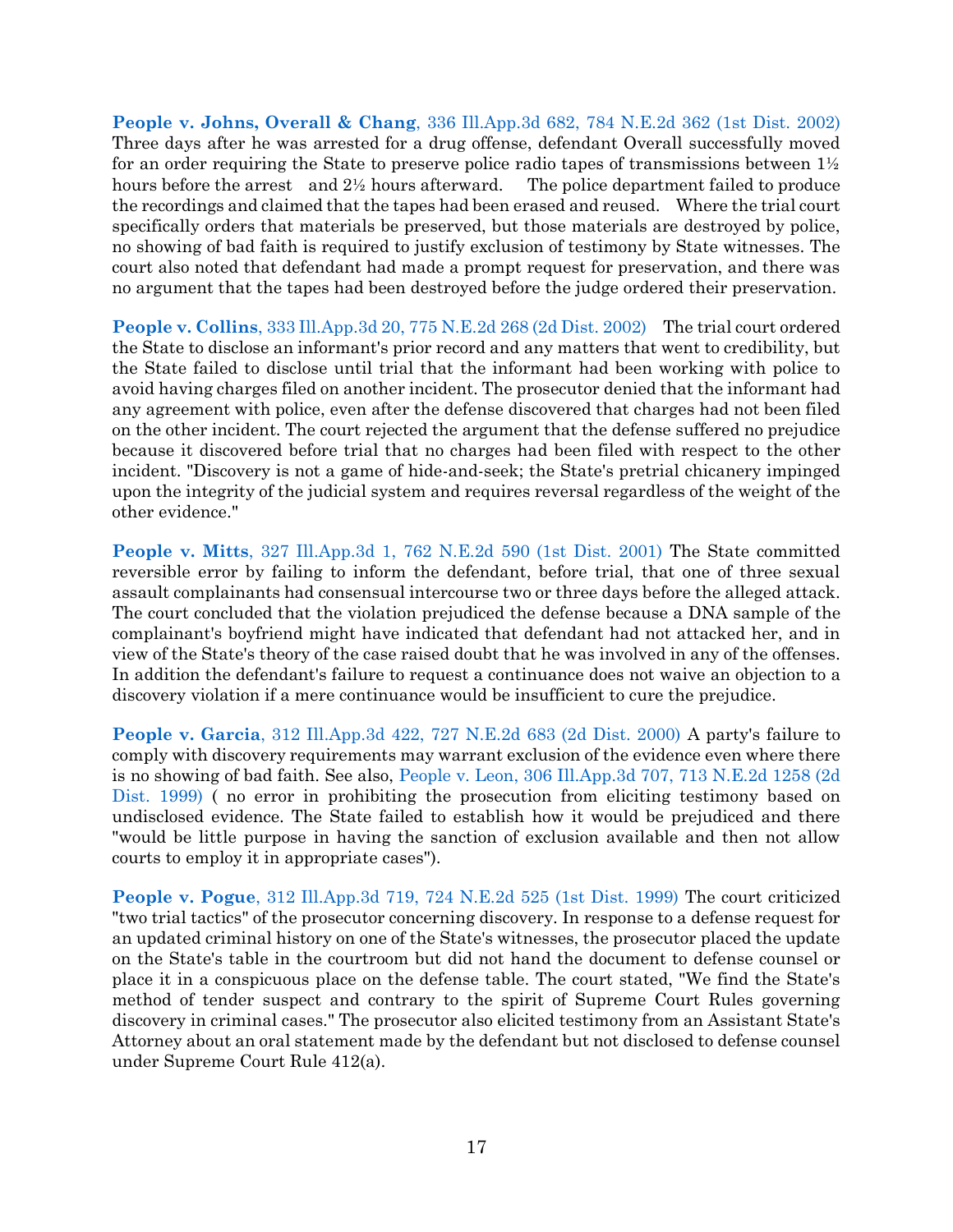**People v. Damico**[, 309 Ill.App.3d 203, 722 N.E.2d 194 \(2d Dist. 1999\)](https://www.westlaw.com/Document/I56b27708d45711d983e7e9deff98dc6f/View/FullText.html?transitionType=Default&contextData=(sc.Default)&VR=3.0&RS=da3.0) The trial judge erred by striking a third party's confession to the crime as a sanction for a discovery violation. The Appellate Court held that exclusion of evidence should be reserved for the most extreme discovery violations, and will be closely scrutinized on appeal because courts cannot ignore the fundamental character of a defendant's right to a fair trial. Where there was no reason to believe that the failure to disclose was intended to gain an advantage at trial, counsel learned of the confession only a few days before trial and the witness was listed on defendant's discovery answers, the trial court abused its discretion by excluding the evidence. A delay to allow the prosecutor to interview the witness would have permitted the State to perform the same cross-examination as if the statement had been disclosed, without hindering defendant's right to present a defense. See also, **[People v. Houser](https://www.westlaw.com/Document/I03bd4db0d3a611d98ac8f235252e36df/View/FullText.html?transitionType=Default&contextData=(sc.Default)&VR=3.0&RS=da3.0)**, 305 Ill.App.3d [384, 712 N.E.2d 355 \(4th Dist. 1999\)](https://www.westlaw.com/Document/I03bd4db0d3a611d98ac8f235252e36df/View/FullText.html?transitionType=Default&contextData=(sc.Default)&VR=3.0&RS=da3.0) (trial judge erred by excluding the affirmative defense of necessity as a sanction for defense counsel's failure to comply with discovery rules).

**People v. Torres**[, 305 Ill.App.3d 679, 712 N.E.2d 835 \(2d Dist. 1999\)](https://www.westlaw.com/Document/I79f0b3f7d3a611d98ac8f235252e36df/View/FullText.html?transitionType=Default&contextData=(sc.Default)&VR=3.0&RS=da3.0) The prosecution violated Brady v. Maryland by failing to disclose that two of the identification witnesses had received promises of leniency in exchange for their testimony.

**People v. Coleman**[, 307 Ill.App.3d 930, 718 N.E.2d 1074 \(2d Dist. 1999\)](https://www.westlaw.com/Document/I2f337c16d3a811d99439b076ef9ec4de/View/FullText.html?transitionType=Default&contextData=(sc.Default)&VR=3.0&RS=da3.0) Under [People v.](https://www.westlaw.com/Document/Ifa04fccad3c111d98ac8f235252e36df/View/FullText.html?transitionType=Default&contextData=(sc.Default)&VR=3.0&RS=da3.0)  [Newberry, 166 Ill.2d 310, 652 N.E.2d 288 \(1995\),](https://www.westlaw.com/Document/Ifa04fccad3c111d98ac8f235252e36df/View/FullText.html?transitionType=Default&contextData=(sc.Default)&VR=3.0&RS=da3.0) due process is violated where the State destroys evidence after the defense files a timely discovery motion seeking its preservation, even if the defense cannot show that the evidence had exculpatory value. "[A]ppropriate sanctions" may be imposed change even if the destruction was inadvertent; in other words, the defense need not establish that the evidence was destroyed in bad faith. Here, due process was violated by the State's failure to preserve an alleged controlled substance after defendant filed a timely discovery motion.

**In re E.V.**[, 298 Ill.App.3d 951, 700 N.E.2d 175 \(1st Dist. 1998\)](https://www.westlaw.com/Document/I3047b1a4d3b011d99439b076ef9ec4de/View/FullText.html?transitionType=Default&contextData=(sc.Default)&VR=3.0&RS=da3.0) The State did not violate Brady v. Maryland, by failing to disclose internal police memoranda indicating that defendant was a suspect in another crime. A **Brady** violation occurs only where nondisclosed evidence is favorable to the defendant.

**People v. Nohren**[, 283 Ill.App.3d 753, 670 N.E.2d 1208 \(4th Dist. 1996\)](https://www.westlaw.com/Document/I887b8e34d3cf11d99439b076ef9ec4de/View/FullText.html?transitionType=Default&contextData=(sc.Default)&VR=3.0&RS=da3.0) As part of the duty to investigate criminal activity, a prosecutor is authorized to issue a subpoena duces tecum without regard to whether a criminal charge is pending. The Court concluded that if "the State's Attorney did not have such investigative power, it would lead to the perverse result that the State must formally charge an individual prior to investigating the factual basis for the charge."

**People v. Sharrod**[, 271 Ill.App.3d 684, 648 N.E.2d 1141 \(1st Dist. 1995\)](https://www.westlaw.com/Document/Ice51cdf0d3d611d99439b076ef9ec4de/View/FullText.html?transitionType=Default&contextData=(sc.Default)&VR=3.0&RS=da3.0) The State violated **Brady** and Supreme Court Rule 412(c) when it failed to disclose that the complainant was on juvenile supervision when he first identified defendant as a participant in the crime. The State is required to disclose any evidence that tends to negate the defendant's guilt, including any basis on which the witness might hope to obtain lenient treatment from the prosecution.

[People v. Forsythe, 84 Ill.App.3d 643, 406 N.E.2d 58 \(1st Dist. 1980\)](https://www.westlaw.com/Document/I96404dd8d33e11d983e7e9deff98dc6f/View/FullText.html?transitionType=Default&contextData=(sc.Default)&VR=3.0&RS=da3.0) The trial judge dismissed the indictment as a sanction for the State's failure to disclose the identity of the informant. The Court agreed that the State was required to identify the informant, but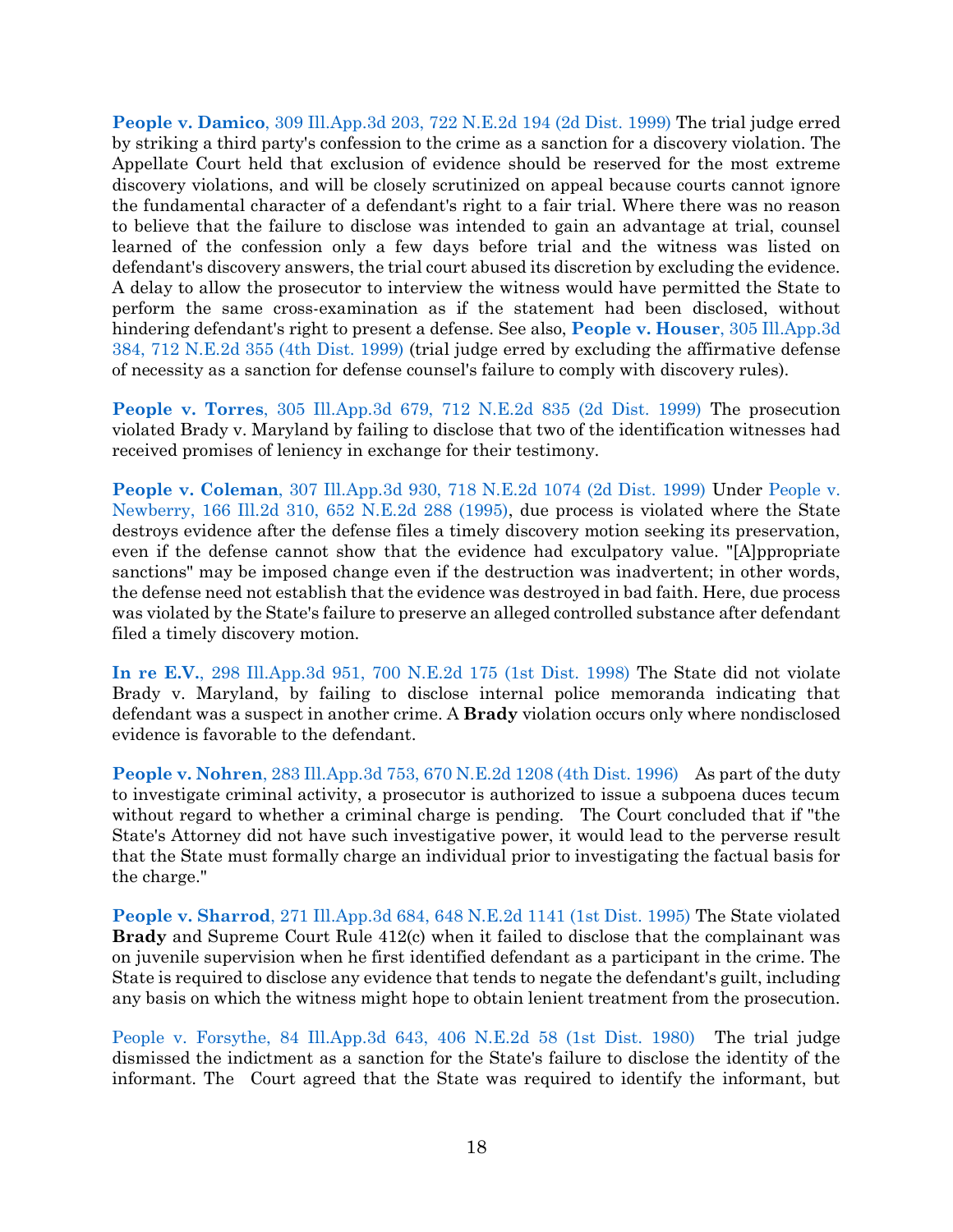reversed the dismissal because the trial judge failed to consider other sanctions such as a continuance.

**People v. Seesengood**[, 266 Ill.App.3d 351, 639 N.E.2d 959 \(4th Dist. 1994\)](https://www.westlaw.com/Document/I6b2e1020d3e611d9bf60c1d57ebc853e/View/FullText.html?transitionType=Default&contextData=(sc.Default)&VR=3.0&RS=da3.0) Defense counsel moved for the imposition of sanctions against the State for its failure to make pretrial disclosure that police had tape recorded an interview with an alleged accomplice who testified for the State. The Court held that sanctions can be imposed against an attorney who has violated a discovery order only if the violation is wilful and here the record showed that the prosecutor did not know of the recording until trial, and informed defense counsel when it was discovered.

**People v. Stack**[, 261 Ill.App.3d 191, 633 N.E.2d 42 \(4th Dist. 1994\)](https://www.westlaw.com/Document/I3141aee4d3e511d983e7e9deff98dc6f/View/FullText.html?transitionType=Default&contextData=(sc.Default)&VR=3.0&RS=da3.0) Reversible error occurred where the trial court erroneously believed that it was required to bar defendant's self-defense claim as a sanction for a discovery violation. A trial judge may respond to a discovery violation by permitting discovery of the information, granting a continuance, excluding the evidence, or entering "such other order as it deems just under the circumstances." The judge's statement that he was "required" to exclude the evidence established that he failed to appreciate that he had discretion to permit defendant to raise the claim.

**People v. Gray**[, 247 Ill.App.3d 133, 617 N.E.2d 217 \(1st Dist. 1993\)](https://www.westlaw.com/Document/I5d7c857dd3ea11d98ac8f235252e36df/View/FullText.html?transitionType=Default&contextData=(sc.Default)&VR=3.0&RS=da3.0) The defendant was convicted of three murders. After trial, he filed a ¶2-1401 petition alleging that Villagomez, a defense witness, had committed perjury. Villagomez alleged that he had told prosecutors before trial that he had not seen defendant at the scene of the offenses. However, at trial, Villagomez agreed to the prosecutor's leading question which asserted that he had seen defendant in the area immediately before the shootings. The witness also alleged that he had been told not to inform defense counsel that he had spoken to prosecutors. Villagomez claimed that he had complied with this request because he was afraid criminal charges might be filed against him. The Court found that the prosecution violated its duty to correct false testimony and to disclose evidence favorable to the defense. Because Villagomez had told the prosecutors that he had not seen defendant at the time of the shooting, it was improper for the prosecutor to ask a leading question which asserted that defendant had been at the scene of the crimes. Once Villagomez gave an answer which conflicted with what he had told prosecutors before trial, the State had a duty to correct the misimpression.

**People v. Koutsakis**[, 255 Ill.App.3d 306, 627 N.E.2d 388 \(3d Dist. 1993\)](https://www.westlaw.com/Document/I4b4572a2d3ee11d9bf60c1d57ebc853e/View/FullText.html?transitionType=Default&contextData=(sc.Default)&VR=3.0&RS=da3.0) The Court rejected the State's argument that discovery sanctions should be imposed only where the prosecution acts in bad faith. Supreme Court Rule 415(g) authorizes an array of sanctions for discovery violations, without regard to whether the violation occurred in bad faith.

**People v. Heinzman and Potter**[, 232 Ill.App.3d 557, 597 N.E.2d 942 \(5th Dist. 1992\)](https://www.westlaw.com/Document/I415689e7d42111d9bf60c1d57ebc853e/View/FullText.html?transitionType=Default&contextData=(sc.Default)&VR=3.0&RS=da3.0) At a trial for felony theft for stealing pigs, a mistrial was declared because the State failed to disclose all documents in its possession concerning the sale of the pigs. The judge directed the State to insure that discovery was complete before retrial. At the second trial, the State's first witness, a man named Nelson, claimed that he and defendants had been accomplices in the theft. During Nelson's testimony, defendants learned for the first time that the State had failed to disclose a written statement he had given to police. The trial court dismissed the charges. The Appellate Court held that although the violation was inadvertent and unintentional, the trial court did not abuse its discretion. Nelson was a key witness who,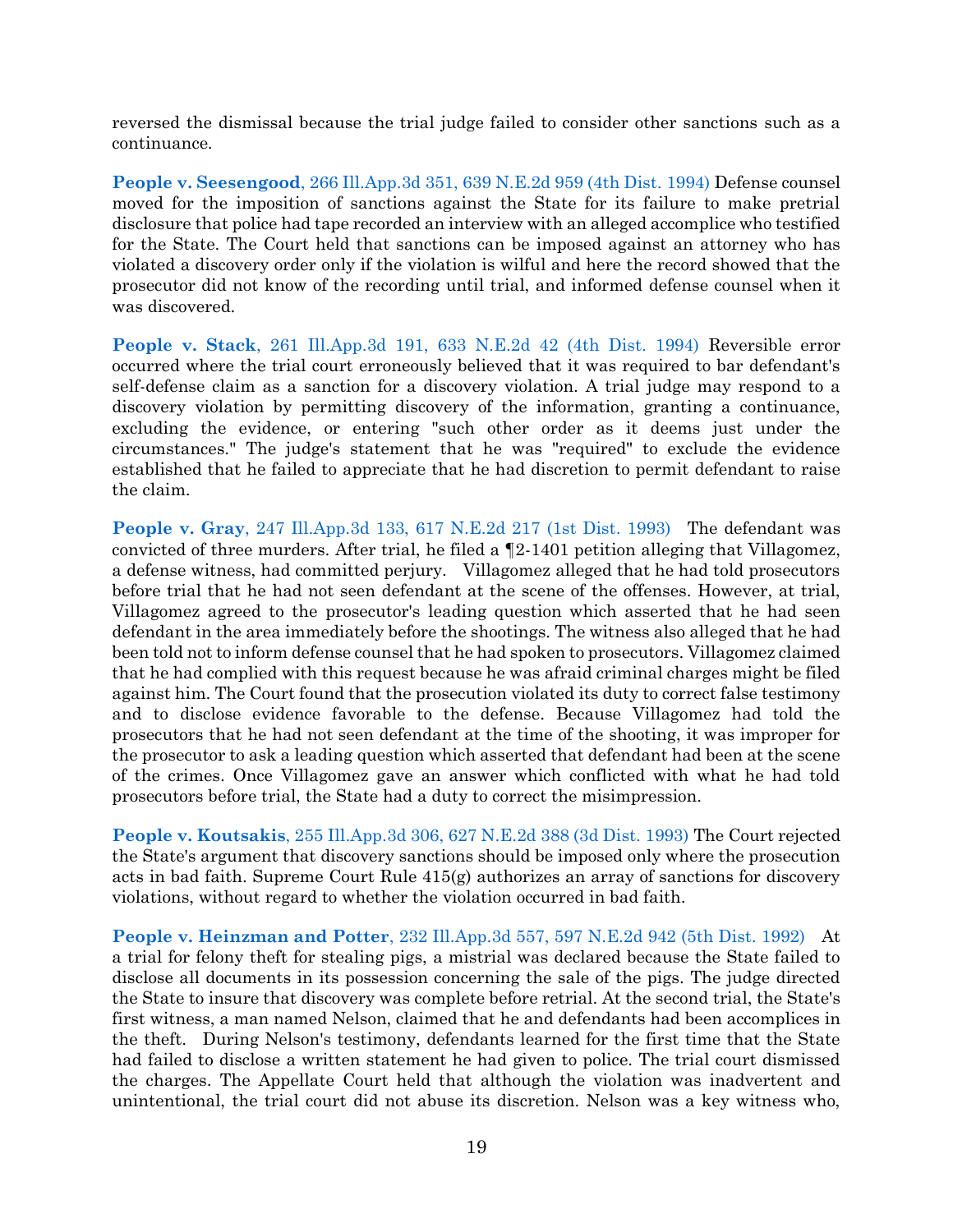although he claimed to have been involved in the offense, was not charged. The statement was critical because it contained several inconsistencies and revealed the name of a potential defense witness. Most significantly, the earlier mistrial had been caused by the State's discovery violation, and there was a specific order that the prosecution was to make certain that discovery was completed before the second trial.

**People v. Curry**[, 167 Ill.App.3d 146, 520 N.E.2d 984 \(2d Dist. 1988\)](https://www.westlaw.com/Document/I3585058ad34311d9bf60c1d57ebc853e/View/FullText.html?transitionType=Default&contextData=(sc.Default)&VR=3.0&RS=da3.0) A new trial was ordered where the State failed to disclose a medical report pertaining to the victim and a police report. Both documents corroborated defendant's version of the incident.

# **§15-2**

# <span id="page-20-0"></span>**Statements of the Defendant**

### **Illinois Supreme Court**

**People v. Morgan**[, 112 Ill.2d 111, 492 N.E.2d 1303 \(1986\)](https://www.westlaw.com/Document/I2efd43f2d37311d98ac8f235252e36df/View/FullText.html?transitionType=Default&contextData=(sc.Default)&VR=3.0&RS=da3.0) At defendant's trial for murder, a State witness testified defendant placed a pillow over the muzzle of the gun and said, "[T]his is what Jews and Italians do when they want to snuff somebody out." This statement had not been included in the discovery material produced by the State. Though the trial court found that the statement should have been produced, it merely instructed the jury to disregard. The Supreme Court affirmed. The appropriate sanction for a discovery violation is left to the trial judge's discretion. Whether a new trial is warranted depends on several factors, including the strength of the State's evidence and the importance of the undisclosed statement. Here, the statement did not bear on defendant's guilt, and the evidence was not "so close" or the prejudice "so strong" as to require a new trial.

**People v. Weaver**[, 92 Ill.2d 545, 442 N.E.2d 255 \(1982\)](https://www.westlaw.com/Document/I967a0664d38911d9bf60c1d57ebc853e/View/FullText.html?transitionType=Default&contextData=(sc.Default)&VR=3.0&RS=da3.0) The defendant was charged with the murder of her husband. A State witness testified about a statement in which defendant said she had an affair with a third party. Defense counsel asked that the testimony be stricken, or a mistrial granted, because the State had not disclosed the statement. Because the statement was prejudicial, the trial judge was required to exclude it or grant a mistrial.

### **Illinois Appellate Court**

**People v. Hendricks**[, 325 Ill.App.3d 1097, 759 N.E.2d 52 \(1st Dist. 2001\)](https://www.westlaw.com/Document/I1feb70b8d39d11d99439b076ef9ec4de/View/FullText.html?transitionType=Default&contextData=(sc.Default)&VR=3.0&RS=da3.0) Supreme Court Rule 412 requires the State, upon written motion of the defense, to disclose written or recorded statements by the defendant and the substance of any alleged oral statements. In deciding whether the defense was prejudiced by the failure to disclose statements, the court must consider the closeness of the evidence, the strength of the undisclosed evidence, the likelihood that prior notice could have helped the defense discredit the evidence, and whether the failure to disclose the evidence was wilful. A new trial was required where the evidence of guilt was close, the undisclosed statement was the only evidence to show that defendant "knowingly" possessed a controlled substance, defendant disputed that the alleged statement occurred, and timely disclosure would have helped the defense discredit the evidence. Defense counsel did not waive the error by declining the trial court's offer of a continuance; "the damage had already been done by the time defendant learned of the statement," and "a continuance would not have been an adequate remedy."

**People v. Mathews**[, 299 Ill.App.3d 914, 702 N.E.2d 291 \(1st Dist. 1998\)](https://www.westlaw.com/Document/Ic063c692d3c611d98ac8f235252e36df/View/FullText.html?transitionType=Default&contextData=(sc.Default)&VR=3.0&RS=da3.0) The State was allowed to introduce a statement by the defendant that had not been disclosed to the defense. Upon written motion by the defense, the State must disclose any written or recorded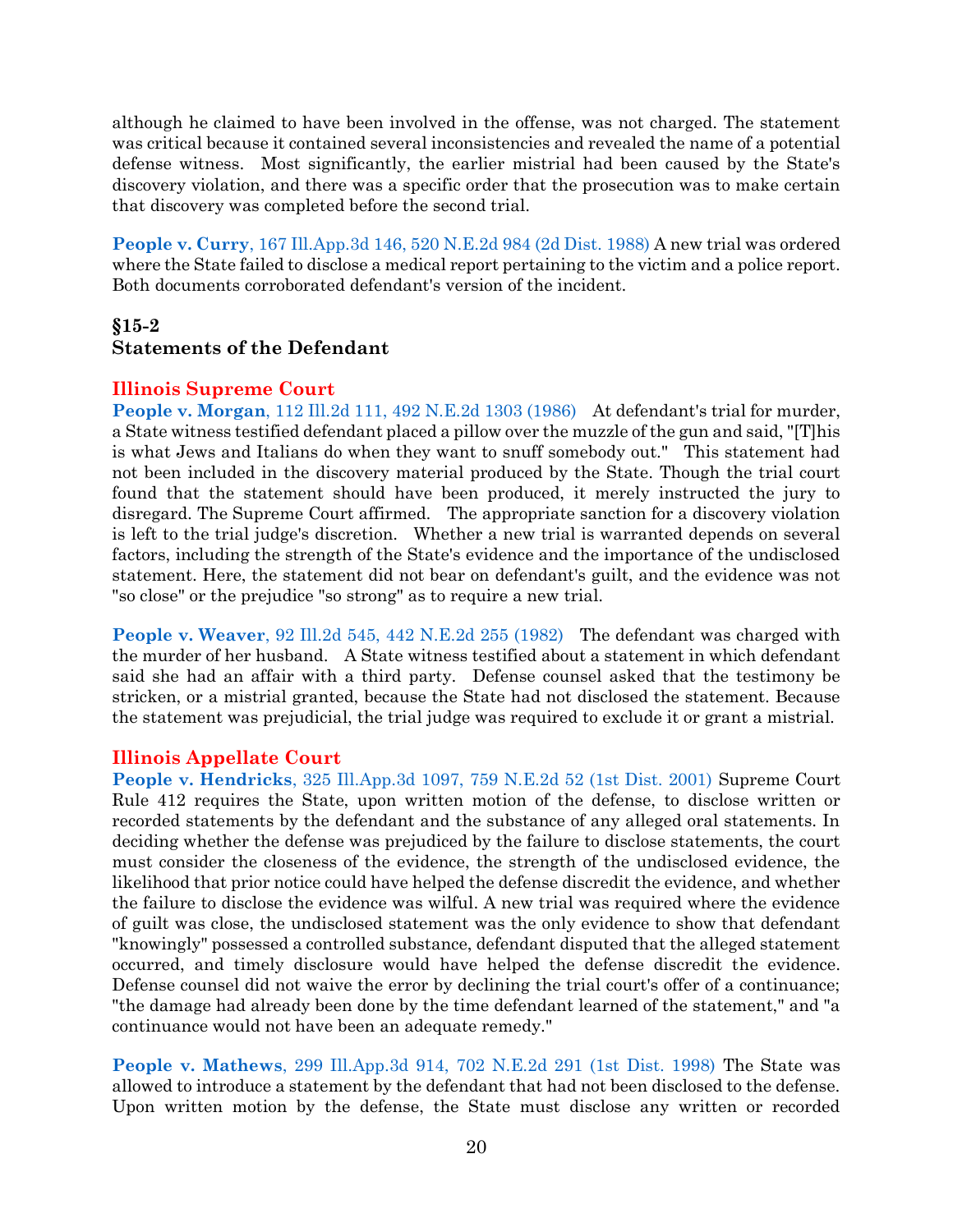statement by the defendant and the substance of any oral statement. The duty to disclose continues and requires prompt notification to the defense when additional information is discovered during trial. Defendant was prejudiced by the discovery violation. First, the evidence was close. Second, the undisclosed statement provided strong evidence of motive, an important part of a case in which the defendant was accused of shooting a person he did not know, and constituted strong corroboration of testimony identifying defendant as the shooter. Timely disclosure would have allowed the defense to move to suppress the statement or attempt to discredit or explain it; because the defense had no notice of the statement, it was unable to modify its trial strategy to lessen the impact of the statement.

**People v. Tripp**[, 271 Ill.App.3d 194, 648 N.E.2d 241 \(1st Dist. 1995\)](https://www.westlaw.com/Document/Ice61ac7cd3d611d99439b076ef9ec4de/View/FullText.html?transitionType=Default&contextData=(sc.Default)&VR=3.0&RS=da3.0) The State failed to disclose the substance of defendant's statements to his girlfriend. The State must reveal the substance of all known statements made by the defendant, not merely formal statements made to authorities. The defense was clearly prejudiced by the nondisclosure; the State wilfully failed to disclose a central part of its case and emphasized the undisclosed testimony in closing argument. In addition, "there is nothing to indicate that the State did not specifically intend to ambush the defense at trial."

**People v. Allen**[, 272 Ill.App.3d 394, 650 N.E.2d 250 \(1st Dist. 1995\)](https://www.westlaw.com/Document/I3cfd6ef2d3df11d99439b076ef9ec4de/View/FullText.html?transitionType=Default&contextData=(sc.Default)&VR=3.0&RS=da3.0) The State committed a "clear discovery violation" by failing to disclose defendant's statement indicating prior knowledge that the offenses would occur; the State must disclose the substance of an oral statement upon request, and defendant was prejudiced because the statement went directly to his "sole viable defense."

**People v. Agyei & Agyei**[, 232 Ill.App.3d 546, 597 N.E.2d 696 \(1st Dist. 1992\)](https://www.westlaw.com/Document/Ie4ee9435d43b11d99439b076ef9ec4de/View/FullText.html?transitionType=Default&contextData=(sc.Default)&VR=3.0&RS=da3.0) At a joint trial for possession of heroin, a police officer testified that one defendant had made an undisclosed statement indicating his knowledge that the bag contained narcotics. The trial court denied a motion to strike the statement. The Appellate Court held that undisclosed confessions must be excluded unless the prosecution was unaware of the confession and could not have become aware through due diligence. The defense was prejudiced by the discovery violation because the undisclosed statement contradicted the defense, the violation was willful, and the defense would have been able to interview witnesses to the confession had it been disclosed in a timely manner.

**People v. Furlong**[, 217 Ill.App.3d 1047, 578 N.E.2d 77 \(1st Dist. 1991\)](https://www.westlaw.com/Document/I3b6d5242d45111d9bf60c1d57ebc853e/View/FullText.html?transitionType=Default&contextData=(sc.Default)&VR=3.0&RS=da3.0) At his trial for unlawful possession of a controlled substance with intent to deliver, defendant claimed that he was unaware that his shoulder bag contained cocaine, which must have been placed in the bag by a friend. On cross-examination, defendant was asked if he had told an agent that "Fortinier sold you the cocaine and you brought it up to Chicago to turn it around?" No objection was made, and defendant answered "no." The State then called the agent in rebuttal. Defendant objected to any testimony about the prior inconsistent statement because the statement had not been disclosed in discovery. The State claimed that it had complied with discovery because the agent's report listed the friend as the source of the cocaine. The agent then testified that defendant had said that he purchased the cocaine from the friend and brought it to Chicago. The Court held that merely listing the friend as the source of the cocaine did not comply with discovery rules and defendant was prejudiced. Defendant testified that he had no knowledge of the cocaine in his bag. The State's impeachment of this testimony with the undisclosed evidence that defendant admitted knowing that the cocaine was in his bag and that he intended to resell it was devastating to the defense.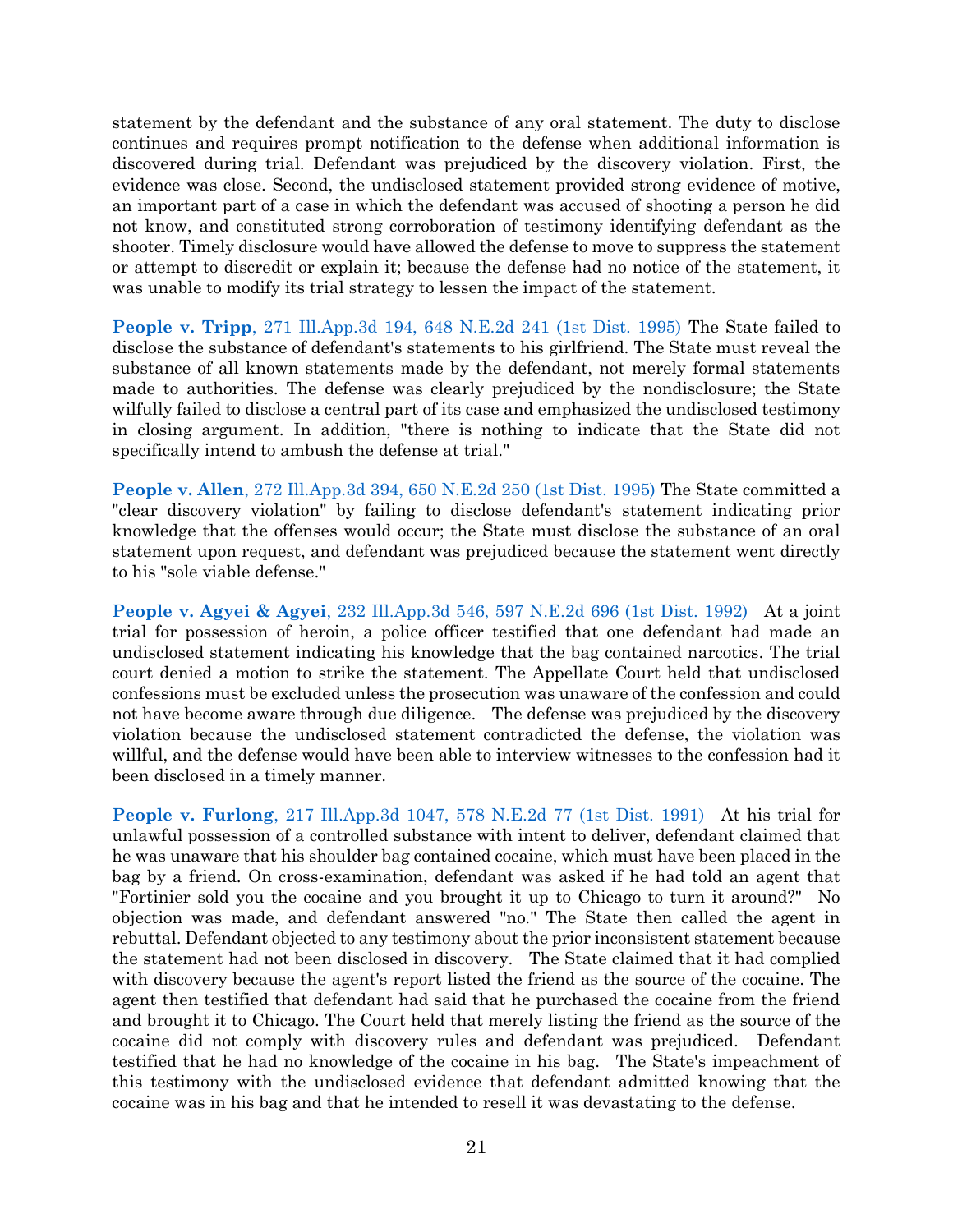**People v. Orr**[, 149 Ill.App.3d 348, 500 N.E.2d 665 \(1st Dist. 1986\)](https://www.westlaw.com/Document/I5318cc01d38711d98ac8f235252e36df/View/FullText.html?transitionType=Default&contextData=(sc.Default)&VR=3.0&RS=da3.0) At defendant's trial for arson, the complainant's daughter (Gloria) testified that a few days before the incident she and defendant had an argument, and defendant stated that he was going to burn her mother's house. The defense moved for mistrial on the ground that defendant's alleged statement had not been disclosed. The prosecutor responded that all police reports had been tendered, the State was under no obligation to reduce statements to writing, and Gloria could have been interviewed prior to trial. Rule 412 requires the State to disclose the "substance of any oral statements made by the accused" and a "list of witnesses to the making and acknowledgment of such statements." This rule is not limited to formal statements made to the authorities, but encompasses any "statements made to anyone that might have bearing on the defendant's guilt or innocence." Because the defendant's alleged statement to Gloria was a direct threat to commit the offense charged, it had a bearing on guilt and should have been disclosed. The State did not comply with its discovery obligation by furnishing the defense with the police reports. The pertinent statement was not contained in the police reports - the closest reference was that Gloria felt the fire occurred because defendant was trying to get even with her. This general statement was not sufficient to disclose the alleged specific threat. Although the State is not required to reduce oral statements to writing, Rule 412 does require it "to disclose both the substance of the defendant's oral statement and a list of witnesses thereto." Conviction reversed.

**People v. Chriswell**[, 133 Ill.App.3d 458, 478 N.E.2d 1176 \(2d Dist. 1985\)](https://www.westlaw.com/Document/I65349f9dd38c11d99439b076ef9ec4de/View/FullText.html?transitionType=Default&contextData=(sc.Default)&VR=3.0&RS=da3.0) No discovery violation occurred where a police officer destroyed notes of an interview with the defendant. The officer's two-page report was an "adequate substitute for the notes," the State used no statements that were not in the report, and defendant was not surprised by the officer's testimony. In addition, the defendant failed to show that the destroyed notes contained any exculpatory information.

**People v. Davis**[, 130 Ill.App.3d 41, 473 N.E.2d 387 \(1st Dist. 1984\)](https://www.westlaw.com/Document/I20e2a3fcd38711d983e7e9deff98dc6f/View/FullText.html?transitionType=Default&contextData=(sc.Default)&VR=3.0&RS=da3.0) At defendant's trial for armed robbery, the victim was allowed to testify, over objection, that during the incident defendant said that he had just robbed another man. During pretrial discovery, the defendant was not informed of the foregoing statement or the State's intent to use it. The failure to do so was reversible error.

**People v. Miles**[, 82 Ill.App.3d 922, 403 N.E.2d 587 \(1st Dist. 1980\)](https://www.westlaw.com/Document/Ia17c5d56d38a11d9a489ee624f1f6e1a/View/FullText.html?transitionType=Default&contextData=(sc.Default)&VR=3.0&RS=da3.0) The State failed to disclose an oral statement allegedly made by the defendant to a police officer. Though the prosecutor may actually have been unaware of the statement, had he exercised due diligence he would have been aware of it. The Court noted that a police officer on the State's list of witnesses should have been questioned by the prosecutor before trial, and "it is the duty of the State to see that there is a proper flow of information between the personnel of its law enforcement agencies."

**People v. Thompson**[, 18 Ill.App.3d 613, 310 N.E.2d 504 \(5th Dist. 1974\)](https://www.westlaw.com/Document/Ia9afa2c9d93e11d98ac8f235252e36df/View/FullText.html?transitionType=Default&contextData=(sc.Default)&VR=3.0&RS=da3.0) The defendant filed a pretrial motion to produce his confession, and the State responded that defendant had not made a written or oral statement regarding his participation in the crime. After the defense rested, the State presented a rebuttal witness who related a statement by defendant which was exculpatory but inconsistent with the defendant's trial testimony. The Appellate Court reversed, holding the State was required to produce both inculpatory and exculpatory statements made by the defendant.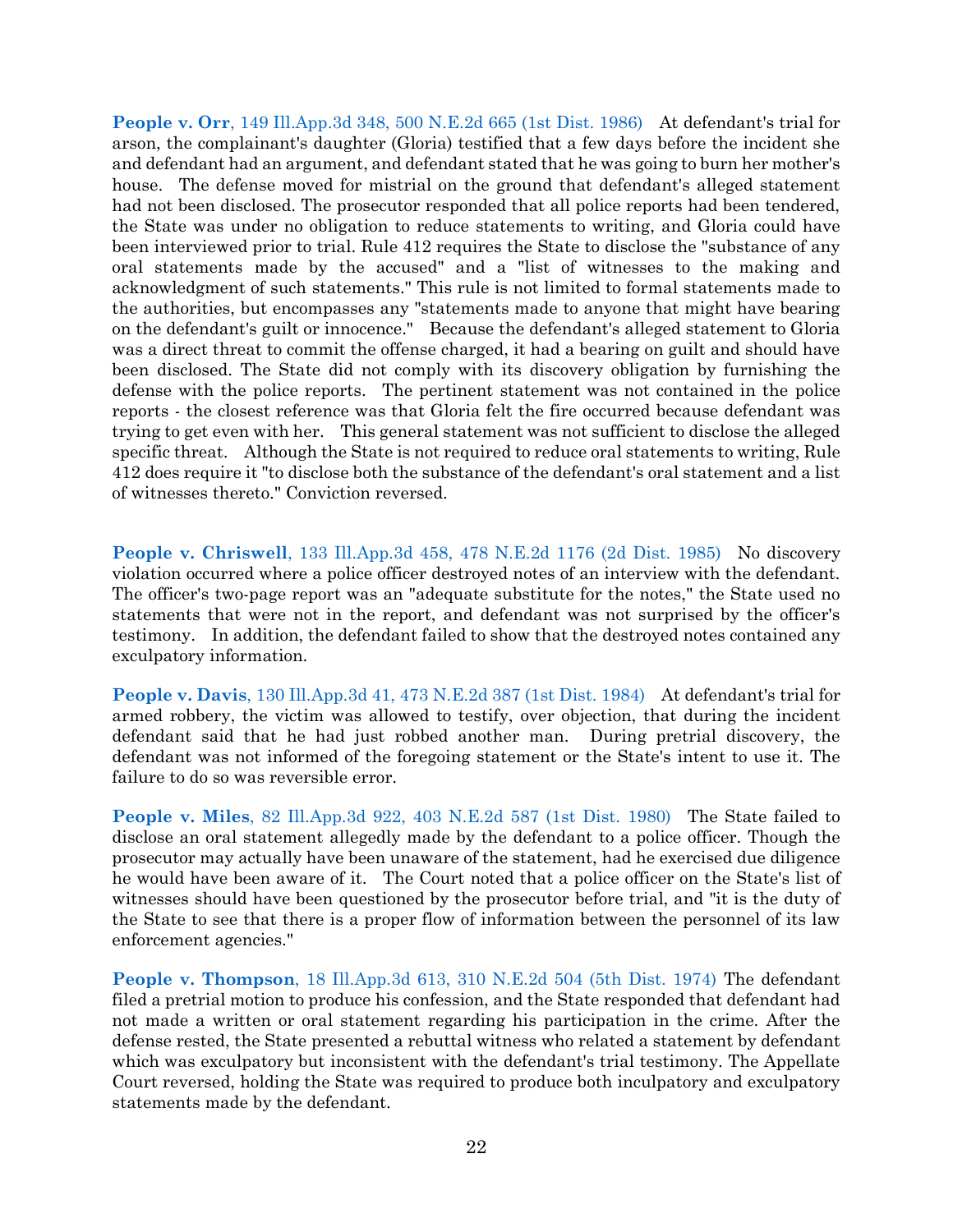# <span id="page-23-0"></span>**§15-3 Statements of Witnesses**

#### **Illinois Supreme Court**

**People v. Lovejoy**, 235 Ill.2d [97, 919 N.E.2d 843 \(2009\)](https://www.westlaw.com/Document/Ib12defb5ac3711de8bf6cd8525c41437/View/FullText.html?transitionType=Default&contextData=(sc.Default)&VR=3.0&RS=da3.0) Supreme Court Rule 412 provides that the State must disclose to the defense "any reports or statements of experts, made in connection with the particular case, including the results of physical or mental examinations and of scientific tests, experiments, or comparisons, and a statement of qualifications of the expert." Discovery rules are intended to protect against surprise, unfairness, and inadequate preparation.

The State committed a discovery violation where it disclosed a forensic expert's report which stated that a particular sample was negative to a presumptive test for the presence of blood, but did not state the expert's belief that the result was a false negative or her conclusion that DNA extracted from the sample had come from blood. At trial, the expert testified that the substance was "apparent blood" and that the sample was part of a larger stain which contained the defendant's footprint in blood.

The court acknowledged that the State properly disclosed the report which it had, and expressed its belief that the report had not been manipulated to avoid giving the defense relevant information. However, "relevant information was left out of the report, and the information provided was misleading" because the expert disclosed the result of her testing but not that she intended to disregard that result and testify to the opposite conclusion.

The court rejected the State's argument that the defense should have inferred that the expert would testify as she did. "There is nothing 'logical' about an expert testifying to a conclusion that stands in complete opposition to the conclusion stated in her own official report." Furthermore, the State did not claim that it was unaware of the expert's undisclosed conclusions, elicited the testimony which contradicted the report, and initially claimed that it had disclosed the expert's expected testimony.

A discovery violation necessitates a new trial only if the defendant demonstrates prejudice from the violation and that the trial court failed to eliminate the prejudice. Several factors are considered, including the closeness of the evidence, the strength of the undisclosed evidence, the likelihood the prior notice would have helped the defense discredit the evidence, and the remedy requested by the defense when the violation was discovered.

The court concluded that the defendant was prejudiced by the discovery violation because the expert's testimony concerned the "lynchpin" of the State's case, the expert's surprise testimony was "devastating" to the defense, and defendant was deprived of the opportunity to argue that the expert's test results contradicted the results of testing by another State expert. Furthermore, had the full scope of the expert's intended testimony been disclosed, defendant could have obtained a defense expert to refute the expert's contention or could have chosen to pursue a different line of defense altogether.

Although the defense did not interview the expert before trial, it did take sufficient steps to alleviate the prejudice once the discovery violation became known. The defendant sought a continuance to find an expert to refute the surprise testimony, and when that request was denied managed to obtain an expert before the next court date. However, the trial court refused to allow defendant to reopen his case to present the expert's testimony. Given the seriousness of the charge, the complexity of the evidence, and the fact that a continuance would have created no hardship, the court saw "no good reason why the trial court denied defendant's request for a continuance."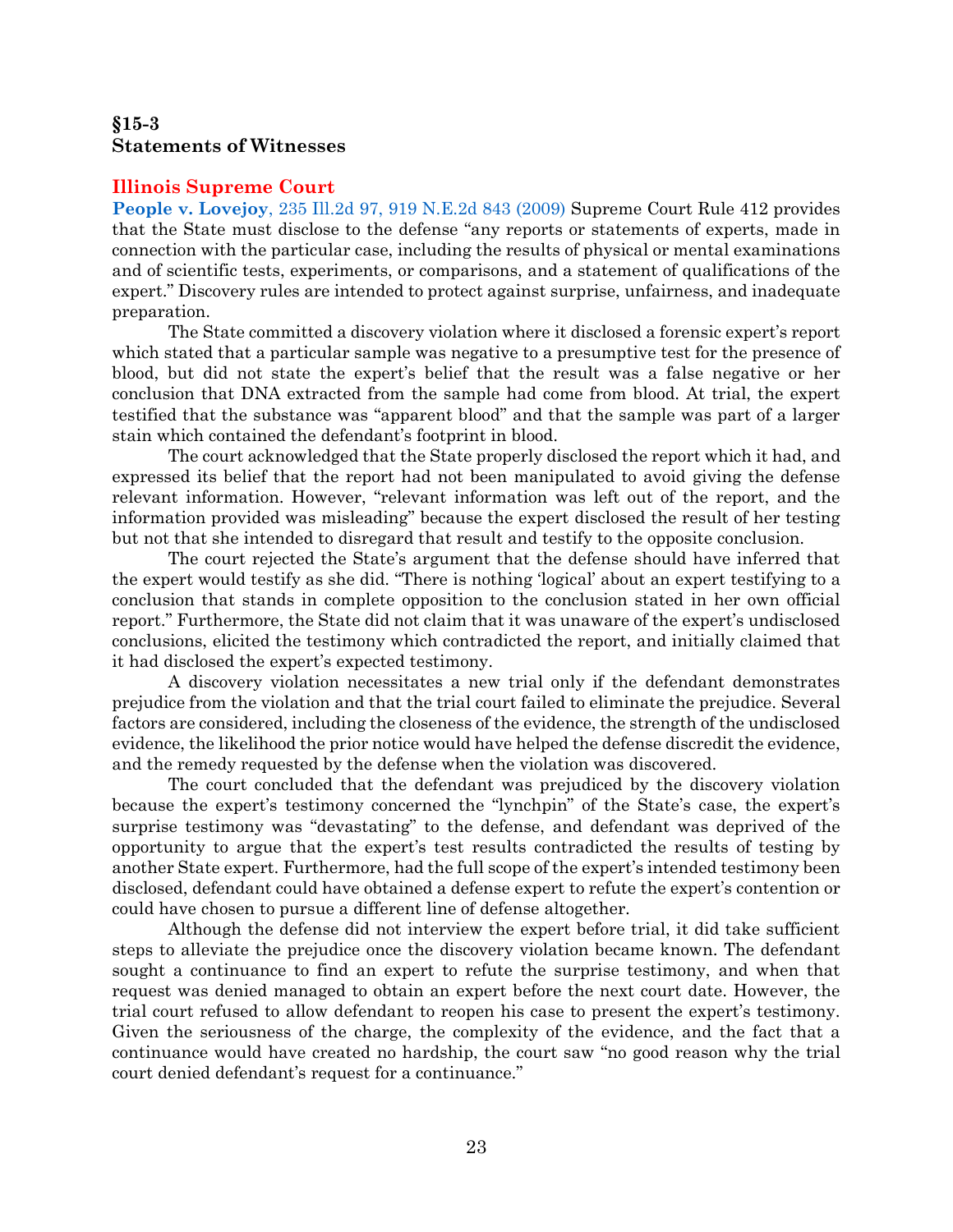Defendant's conviction and death sentence were reversed and the cause remanded for a new trial.

**People v. Hood**[, 213 Ill.2d 244, 821 N.E.2d 258 \(2004\)](https://www.westlaw.com/Document/I5d4c43c1d45811d9a489ee624f1f6e1a/View/FullText.html?transitionType=Default&contextData=(sc.Default)&VR=3.0&RS=da3.0) Supreme Court Rule 412 requires that upon motion of the defendant, the State must disclose the names and addresses of witnesses it intends to call, their relevant written and recorded statements, and substantially verbatim reports of oral statements. In addition, the State must disclose any reports or statements of experts along with a statement of the experts' qualifications. The court concluded that the State fulfilled its obligation under Rule 412 where it disclosed the name of a forensic pathologist as one of the witnesses to be called at trial and provided a copy of the autopsy report which the witness had prepared. Although the State did not disclose until the first day of trial that it also intended to elicit "reverse extrapolation testimony" from the witness, the prosecutor explained that he was unaware of the witness's expertise in that area until the afternoon of the trial. Because the State disclosed the information as soon as it became known, it complied with Rule 412.

**People ex rel. Birkett v. Bakalis**[, 196 Ill.2d 510, 752 N.E.2d 1107 \(2001\)](https://www.westlaw.com/Document/I643bfbe0d39911d983e7e9deff98dc6f/View/FullText.html?transitionType=Default&contextData=(sc.Default)&VR=3.0&RS=da3.0) Under new Supreme Court rules authorizing discovery in capital cases, several factors are to be considered by the trial court in exercising its discretion on a motion for a deposition, including the consequences to the party if the deposition is not allowed, the complexity of the issues, the complexity of the witness's testimony, and whether other opportunities to discover the same information are available.

**People v. Wittenmyer**[, 151 Ill.2d 175, 601 N.E.2d 735 \(1992\)](https://www.westlaw.com/Document/I4dd76ce6d45611d9bf60c1d57ebc853e/View/FullText.html?transitionType=Default&contextData=(sc.Default)&VR=3.0&RS=da3.0) The victim made several statements to a detective. Defendant argued he was denied a fair trial because the detective destroyed his handwritten notes after preparing his typewritten reports. The Court held the handwritten notes would have been discoverable if still available, but the defense suffered no prejudice where the officer included the substance of the notes in his typed reports.

**People v. Holmes**[, 141 Ill.2d 204, 565 N.E.2d 950 \(1990\)](https://www.westlaw.com/Document/I4d950dbcd44b11d9a489ee624f1f6e1a/View/FullText.html?transitionType=Default&contextData=(sc.Default)&VR=3.0&RS=da3.0) Before trial, the defendant requested production of a statement given by the key State witness (an accomplice) in a separate proceeding. The trial judge conducted an in camera hearing and excised portions of the statement concerning unrelated investigations. The prosecutor was present during the in camera hearing, but defense counsel was excluded. The Supreme Court held that both parties should be included or excluded at such a hearing. "However, even where defense counsel is present at an in camera hearing, he or she need not be allowed to examine the disputed material. Likewise, defendant's appellate counsel is not entitled to examine the excised material in preparing for an appeal.

**People v. Mahaffey**[, 128 Ill.2d 388, 539 N.E.2d 1172 \(1989\)](https://www.westlaw.com/Document/I92391debd38811d9a489ee624f1f6e1a/View/FullText.html?transitionType=Default&contextData=(sc.Default)&VR=3.0&RS=da3.0) The State was not required to disclose a witness's oral statement that had not been memorialized. There was no showing that the failure to reduce the oral statement to writing constituted bad faith or was an intentional tactic.

**People v. Harris**[, 123 Ill.2d 113, 526 N.E.2d 335 \(1988\)](https://www.westlaw.com/Document/I796f75f5d46a11d99439b076ef9ec4de/View/FullText.html?transitionType=Default&contextData=(sc.Default)&VR=3.0&RS=da3.0) The Court held that the State violated discovery rules by failing to inform the defense that a witness had repudiated portions of an earlier statement. Rules 412 and 415 require a prosecutor to disclose any errors in documents that have been tendered to the defense as soon as the prosecution has such knowledge,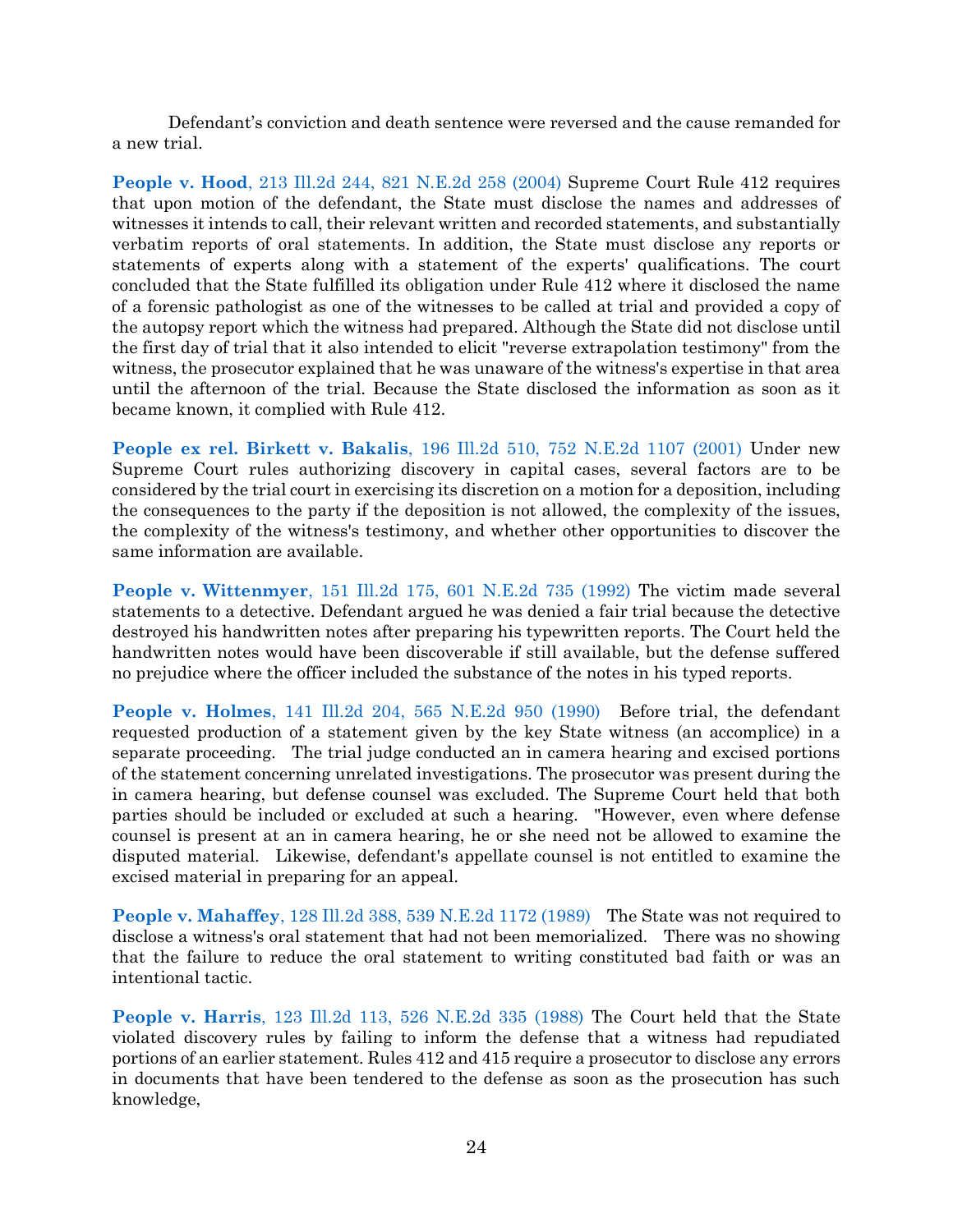**People v. Thompkins**[, 121 Ill.2d 401, 521 N.E.2d 38 \(1988\)](https://www.westlaw.com/Document/Ia48acb45d38911d99439b076ef9ec4de/View/FullText.html?transitionType=Default&contextData=(sc.Default)&VR=3.0&RS=da3.0) The State did not violate discovery rules by failing to turn over a written memorandum of a statement made to an Alabama police officer by a witness. Alabama police officers are not subject to the jurisdiction of Illinois courts, and are not agents of the State whose possession and control of information is imputed to the State.

**People v. Szabo**[, 113 Ill.2d 83, 497 N.E.2d 995 \(1986\)](https://www.westlaw.com/Document/Iea9b77acd2ae11d9bf60c1d57ebc853e/View/FullText.html?transitionType=Default&contextData=(sc.Default)&VR=3.0&RS=da3.0) After the remand ordered in **[People](https://www.westlaw.com/Document/Ia49db709d38911d99439b076ef9ec4de/View/FullText.html?transitionType=Default&contextData=(sc.Default)&VR=3.0&RS=da3.0)  v. Szab**[o 94 Ill 2d. 327, 447 N.E. 2d 193 \(1983\)](https://www.westlaw.com/Document/Ia49db709d38911d99439b076ef9ec4de/View/FullText.html?transitionType=Default&contextData=(sc.Default)&VR=3.0&RS=da3.0) the Court held that the "work product privilege applies to substantially verbatim attorney notes only if 'they contain opinions, theories or conclusions' of the attorney." Because the notes in question were merely a shorthand transcription of the witness's own statements, they did not qualify as "work product."

**People v. Szabo**[, 94 Ill.2d 327, 447 N.E.2d 193 \(1983\)](https://www.westlaw.com/Document/Ia49db709d38911d99439b076ef9ec4de/View/FullText.html?transitionType=Default&contextData=(sc.Default)&VR=3.0&RS=da3.0) Before trial, an important State witness was interviewed by an Assistant State's Attorney numerous times. The defendant requested disclosure of any memoranda summarizing the oral statements of the witness. The State claimed that the notes taken by the Assistant State's Attorney were "work product" and need not be produced. The trial court denied the request for disclosure. The Supreme Court remanded. Whether the notes were "work product" is a determination to be made by the trial court in camera, and not by the prosecutor. The defendant was entitled to have the notes produced for inspection by the trial court, and to disclosure of any unprivileged, substantially verbatim statements for possible use as impeachment. See also, **[People v.](https://www.westlaw.com/Document/I53ac75f7d38611d983e7e9deff98dc6f/View/FullText.html?transitionType=Default&contextData=(sc.Default)&VR=3.0&RS=da3.0)  Young**[, 128 Ill.2d 1, 538 N.E.2d 461 \(1989\)](https://www.westlaw.com/Document/I53ac75f7d38611d983e7e9deff98dc6f/View/FullText.html?transitionType=Default&contextData=(sc.Default)&VR=3.0&RS=da3.0) (defendant "was entitled to have the State's Attorney's notes of his pretrial interviews produced for in camera inspection by the circuit court, and to the disclosure of any unprivileged, substantially verbatim statements they contained for possible use in impeaching [the witness's] testimony").

**People v. Peter**[, 55 Ill.2d 443, 303 N.E.2d 398 \(1973\)](https://www.westlaw.com/Document/Iab849ef8d94011d9a489ee624f1f6e1a/View/FullText.html?transitionType=Default&contextData=(sc.Default)&VR=3.0&RS=da3.0) Though a witness need not grant an interview to opposing counsel, neither the prosecutor nor defense counsel should advise persons to refrain from discussing the case with opposing counsel.

**People v. Allen**[, 47 Ill.2d 57, 264 N.E.2d 184 \(1970\)](https://www.westlaw.com/Document/Id2a01f3cd91511d99439b076ef9ec4de/View/FullText.html?transitionType=Default&contextData=(sc.Default)&VR=3.0&RS=da3.0) Statements made by State witnesses must be furnished, on demand, for possible impeachment purposes. The defense was entitled to examine a written statement prepared by a State witness - the value (or lack thereof) of a statement is to be decided by the defense, not the prosecution.

### **Illinois Appellate Court**

**People v. Carballido**[, 2011 IL App \(2d\) 090340](https://www.westlaw.com/Document/I2d44866855fc11e0af6af9916f973d19/View/FullText.html?transitionType=Default&contextData=(sc.Default)&VR=3.0&RS=da3.0) The court held that a post-conviction petition alleged the gist of a constitutional issue concerning a State investigator's failure to disclose field notes of his interview of a defense witness. The court noted that the failure to disclose material evidence after a defense request might violate due process. The witness testified at defendant's trial, and was impeached by the officer's testimony. Supreme Court Rule 412 requires the prosecution to insure a flow of information between various investigative personnel, so that the prosecutor obtains all information relevant to the case. Furthermore[, 725 ILCS 5/114-13\(b\)](https://www.westlaw.com/Document/NDFCE47F0DAFD11DA9F00E4F82CEBF25B/View/FullText.html?transitionType=Default&contextData=(sc.Default)&VR=3.0&RS=da3.0) requires an investigating officer to provide the prosecutor with all investigative material, including field notes. Because the impeachment was on a critical point, and because the witness's testimony and the officer's impeachment were confusing concerning the precise content of the witness's out-of-court statement, the court directed the State to ensure that discovery requirements were completed before any proceedings occurred on remand.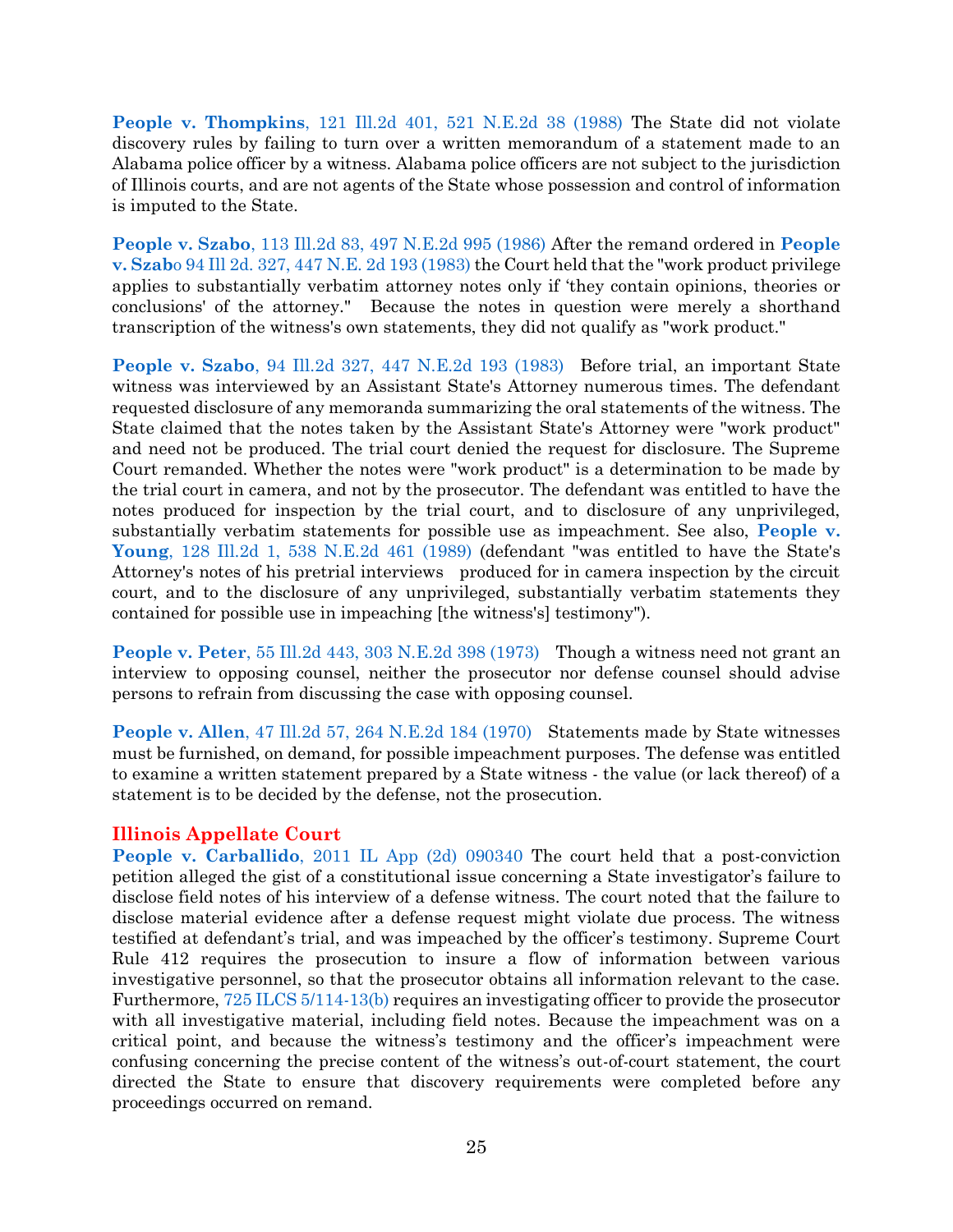**People v. Woods**[, 2011 IL App \(1st\) 091959](https://www.westlaw.com/Document/I4ce5d154936311e0a34df17ea74c323f/View/FullText.html?transitionType=Default&contextData=(sc.Default)&VR=3.0&RS=da3.0) Under Supreme Court Rule 412(a), the State must tender to the defense the identities of rebuttal witnesses and the substance of their testimony. Because the identity and specific testimony of a rebuttal witness may not be known until the defendant presents his case, the State is required to provide disclosure when it decides to call the rebuttal witness. Although disclosure is mandatory, a conviction need be reversed only if the defendant establishes that he was surprised or unduly prejudiced by the lack of disclosure.

Where the State disclosed that a rebuttal witness would testify that she saw an unidentified man run past her store while shooting a gun, it was unnecessary to decide whether Rule 412(a) was violated because the State failed to also disclose that the witness would say that the gunman stopped, turned, and fired the weapon. The court concluded that the defendant was unable to show prejudice or surprise. In deciding whether the defense was prejudiced or surprised, the reviewing court must consider the closeness of the evidence, the strength of the undisclosed evidence, the likelihood that prior notice would have helped the defense discredit the evidence, and whether the failure to disclose was wilful. Failure by the defense to seek a continuance is a relevant factor in determining whether the undisclosed evidence caused any prejudice.

Here, the defense failed to request a continuance when the failure to disclose was discovered. Furthermore, the witness's testimony could not have been a surprise to the defense, because the State had earlier put forth similar testimony from other witnesses. The court noted that defendant also knew that the rebuttal witness was an eyewitness, and concluded that the defense would not have been helped by prior knowledge that the witness would testify concerning the shooter's exact body position as he fired. Finally, the State did not wilfully fail to disclose the evidence. Under these circumstances, defendant could not carry his burden to show surprise or prejudice.

Defendant's convictions for aggravated battery with a firearm and attempted first degree murder were affirmed.

**People v. Taylor**[, 409 Ill.App.3d 881, 949 N.E.2d 124 \(1st Dist. 2011\)](https://www.westlaw.com/Document/I11898c874e4211e0b931b80af77abaf1/View/FullText.html?transitionType=Default&contextData=(sc.Default)&VR=3.0&RS=da3.0) Supreme Court Rule 412(a)(iv) requires the State to disclose an expert's reports or statements made in connection with a case, and to include a statement of the expert's qualifications. The court concluded that the duty to disclose under Rule  $412(a)(iv)$  did not apply to a doctor who testified as a treating physician rather than as an expert.

The standard of review for evaluating a discovery violation is abuse of discretion. An abuse of discretion occurs where the defendant is prejudiced by a discovery violation and the trial court fails to eliminate that prejudice. The purpose of discovery rules is to protect the defendant against surprise, unfairness, and inadequate preparation. A discovery violation does not require a new trial unless the defendant carries his burden of showing prejudice. The failure to request a continuance is a relevant factor in determining whether the undisclosed evidence actually surprised or unduly prejudiced the defense.

Treating physicians are consulted for purposes of treatment, without concern whether litigation is pending or contemplated. Expert witnesses, by contrast, are retained to render an opinion concerning a matter in litigation. Although treating physicians may give opinions at trial, those opinions are developed in the course of treating the patient and not for the purpose of testifying. Whether a doctor is a treating physician or an expert depends on her relationship to the case, not on the substance of the testimony.

Here, the witness in question was a treating physician. The witness was the complainant's regular physician, and was contacted by the emergency room because the complainant needed to be admitted to the hospital. The witness treated the complainant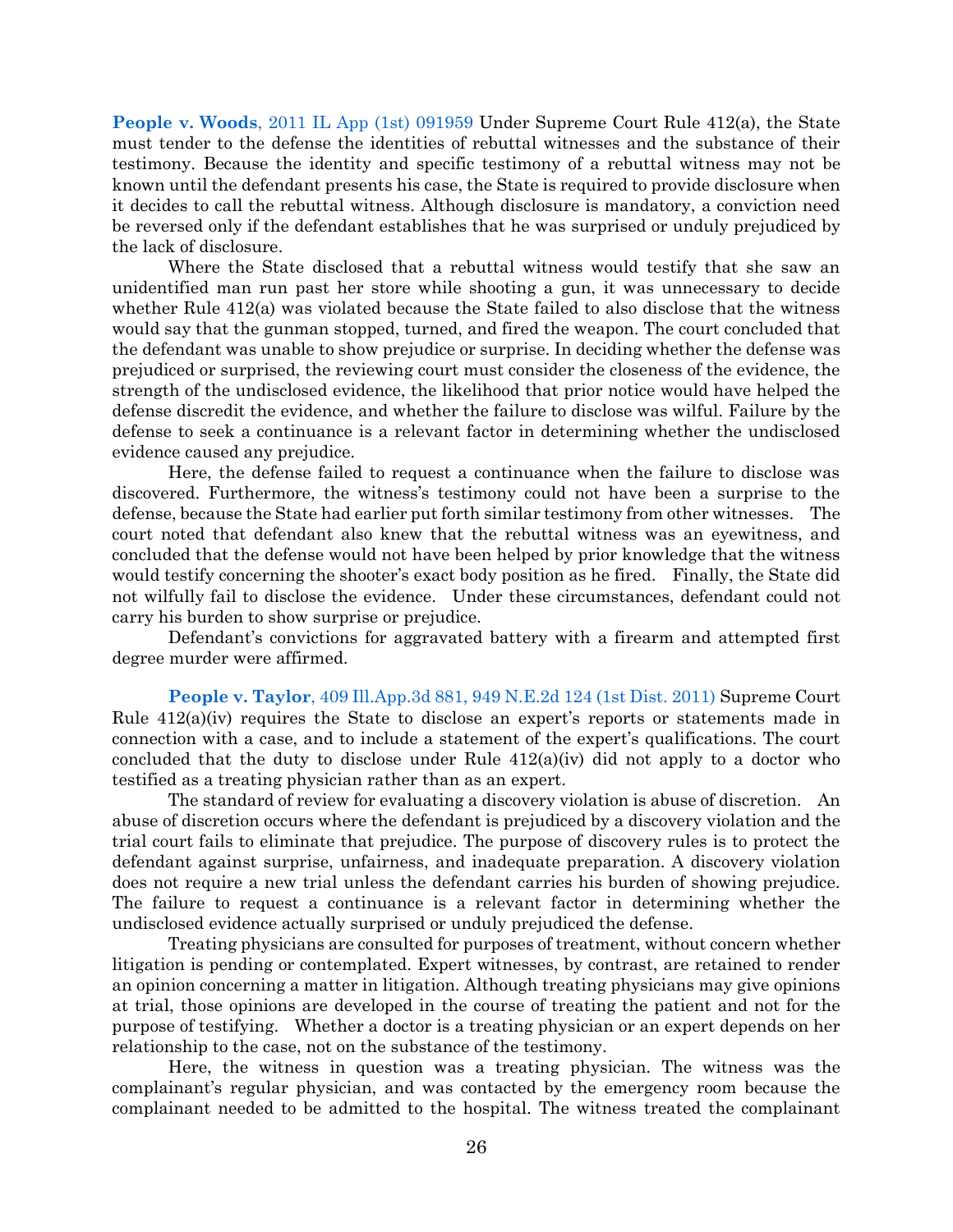while she was in the hospital and continued to see her every two weeks after she was discharged. Although the doctor consulted with specialists concerning the complainant's condition, and those specialists prescribed medications, the doctor did not testify concerning the diagnoses of the experts. Instead, the only opinion she gave was that the complainant had suffered a concussion. Under these circumstances, the witness was clearly a treating physician rather than an expert.

In any event, the defendant was not prejudiced by the physician's testimony or the State's failure to disclose her qualifications. The State disclosed the name of the doctor before trial, and informed the defense that she would be called as a medical doctor. The defendant had the complainant's hospital records before trial, and deposed the doctor before she testified. Under these circumstances, the defense had an adequate opportunity to obtain the doctor's qualifications and could not claim surprise.

**People v. Voltaire**[, 406 Ill.App.3d 179, 941 N.E.2d 270 \(2d Dist. 2010\)](https://www.westlaw.com/Document/Ic45d67b10f7911e09d9cae30585baa87/View/FullText.html?transitionType=Default&contextData=(sc.Default)&VR=3.0&RS=da3.0) In **[Arizona v.](https://www.westlaw.com/Document/I234f1ece9c1e11d9bdd1cfdd544ca3a4/View/FullText.html?transitionType=Default&contextData=(sc.Default)&VR=3.0&RS=da3.0)  Youngblood**[, 488 U.S. 51 \(1988\),](https://www.westlaw.com/Document/I234f1ece9c1e11d9bdd1cfdd544ca3a4/View/FullText.html?transitionType=Default&contextData=(sc.Default)&VR=3.0&RS=da3.0) the United States Supreme Court found that in the absence of bad faith, due process does not require dismissal of criminal charges where the State destroyed evidence which could have been subjected to "potentially useful" testing. In **[People](https://www.westlaw.com/Document/Ifa04fccad3c111d98ac8f235252e36df/View/FullText.html?transitionType=Default&contextData=(sc.Default)&VR=3.0&RS=da3.0)  v. Newberry**[, 166 Ill.2d 310, 652 N.E.2d 288 \(1995\),](https://www.westlaw.com/Document/Ifa04fccad3c111d98ac8f235252e36df/View/FullText.html?transitionType=Default&contextData=(sc.Default)&VR=3.0&RS=da3.0) however, the Illinois Supreme Court departed from **Youngblood** and concluded that where evidence was outcome determinative, such as the suspected narcotic in a controlled substances prosecution, the charge should be dismissed even if the State did not act in bad faith. The **Newberry** court stressed that the defendant had no realistic hope of exonerating himself of a controlled substance violation if he was unable to have the substance tested by his own expert.

Here, the trial court dismissed controlled substances charges under **Newberry** after finding that the State had inadvertently destroyed suspected controlled substances upon the completion of a co-defendant's case.

The Appellate Court concluded that **Newberry** was based on federal constitutional law, as it did not specifically mention the Illinois Constitution. In addition, although Supreme Court Rule 415(g) authorizes the trial court to dismiss a charge as a sanction for a discovery violation, the trial court exercised its discretion here by expressly declining to impose any discovery sanction.

The Appellate Court found that if presented with the issue today, the Illinois Supreme Court would abandon **Newberry** in light of **Illinois v. Fisher**[, 540 U.S. 544, 124 S.Ct. 1200,](https://www.westlaw.com/Document/I72f389869c9a11d991d0cc6b54f12d4d/View/FullText.html?transitionType=Default&contextData=(sc.Default)&VR=3.0&RS=da3.0)  [157 L.Ed.2d 1060 \(2004\).](https://www.westlaw.com/Document/I72f389869c9a11d991d0cc6b54f12d4d/View/FullText.html?transitionType=Default&contextData=(sc.Default)&VR=3.0&RS=da3.0) (Agreeing with **People v. Kizer**[, 365 Ill.App.3d 949, 851 N.E.2d](https://www.westlaw.com/Document/Id4524cf4008711dbb3be92e40de4b42f/View/FullText.html?transitionType=Default&contextData=(sc.Default)&VR=3.0&RS=da3.0)  [266 \(4th Dist. 2006\)\)](https://www.westlaw.com/Document/Id4524cf4008711dbb3be92e40de4b42f/View/FullText.html?transitionType=Default&contextData=(sc.Default)&VR=3.0&RS=da3.0). In **[Fisher](https://www.westlaw.com/Document/I72f389869c9a11d991d0cc6b54f12d4d/View/FullText.html?transitionType=Default&contextData=(sc.Default)&VR=3.0&RS=da3.0)**, the Supreme Court clarified that a suspected controlled substance is at most "potentially useful evidence" to which the **Youngblood** rule applies. Thus, under the current state of the law the Illinois Supreme Court would hold that the inadvertent destruction of controlled substances does not require dismissal of the charges.

The trial court's order dismissing the charges was reversed and the cause remanded for further proceedings.

**People v. Lowry**[, 354 Ill.App.3d 760, 821 N.E.2d 649 \(1st Dist. 2004\)](https://www.westlaw.com/Document/I3aec9a72d45a11d98ac8f235252e36df/View/FullText.html?transitionType=Default&contextData=(sc.Default)&VR=3.0&RS=da3.0) During crossexamination of one of the complainants, defense counsel asked about conversations between the witness and a second complainant. The witness responded that the complainant had called to see "how much money I wanted from the defendant to drop the charges." Although the witness testified that he had reported the conversation to one of the prosecutors, the State failed to disclose it in discovery. The trial court denied a defense motion for mistrial, finding that although the State should have disclosed the statement, there was no indication that the bribe came from the defendant. The Supreme Court held that the defendant was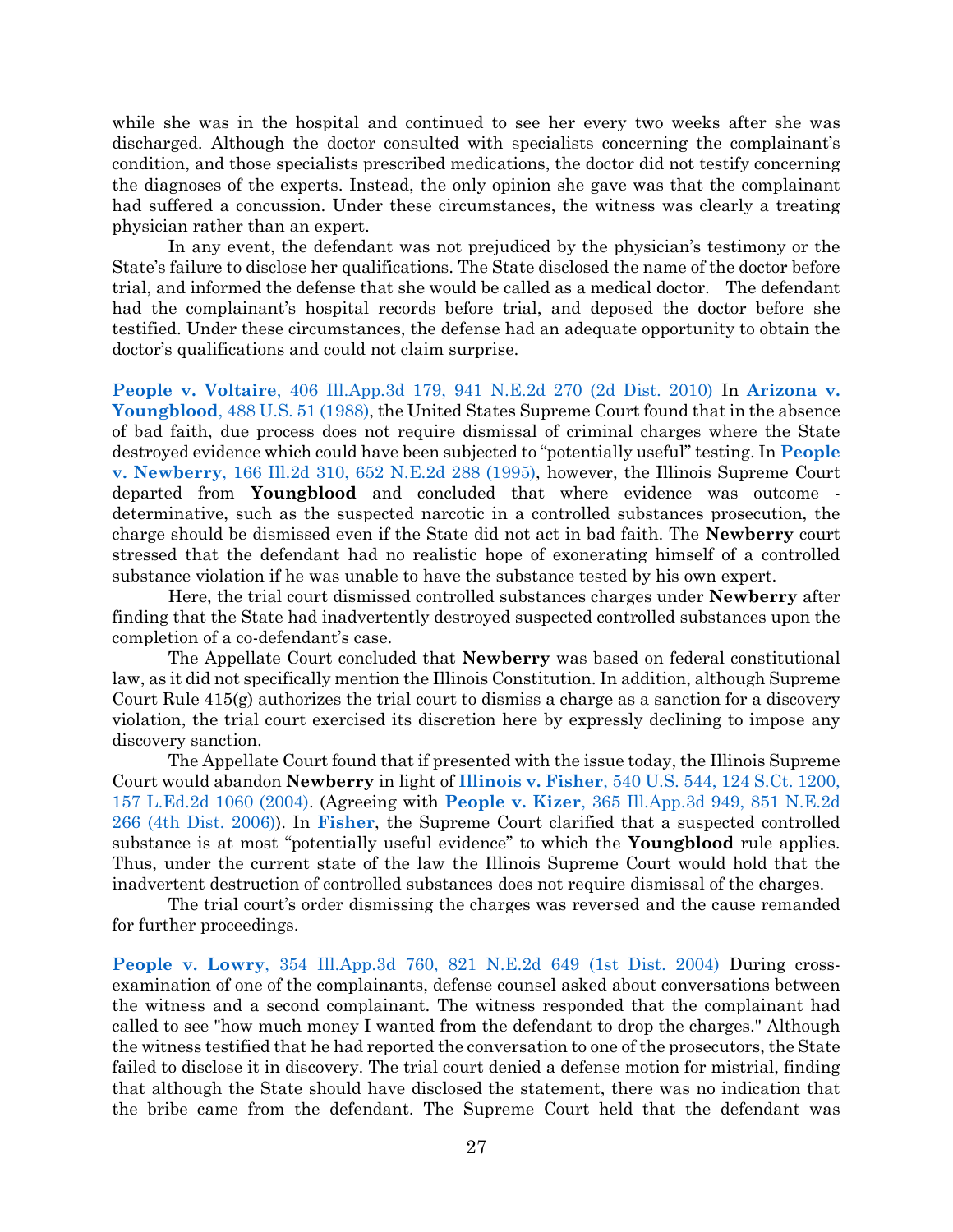prejudiced by the violation. In determining whether a discovery violation necessitates a new trial, courts have relied on the: (1) closeness of the evidence, (2) strength of the undisclosed evidence, (3) likelihood that compliance with discovery rules would have helped the defense discredit the evidence, and (4) wilfulness of the State in failing to comply with discovery requirements.

**People v. Koutsakis**[, 255 Ill.App.3d 306, 627 N.E.2d 388 \(3d Dist. 1993\)](https://www.westlaw.com/Document/I4b4572a2d3ee11d9bf60c1d57ebc853e/View/FullText.html?transitionType=Default&contextData=(sc.Default)&VR=3.0&RS=da3.0) Defendant was stopped for speeding and was detained to await the arrival of a second officer with a drug dog. A search of the car revealed 205 pounds of cannabis. Defendant filed a discovery motion requesting a tape recording containing radio transmissions made by the two officers who searched his vehicle. Two days after it received the discovery request, the police destroyed the relevant transmissions. As a substitute for the tapes, the State disclosed written logs of the radio transmissions. Two officers later testified about the stop of defendant's car and one of these officers also testified that he could not recall a recent incident in which his dog had alerted but no drugs were found. In response, defendant presented a motorist who testified that eight days earlier this officer's dog had made a false alert. The trial judge found the State had unintentionally violated the discovery order. As a sanction for the violation, the trial court limited the officers' testimony concerning several aspects of the search. The State appealed but the Appellate Court upheld the lower court's order. First, the tapes were clearly discoverable under Supreme Court Rule 412(a) as "relevant written or recorded statements" of witnesses. The tapes were obviously relevant to the reasonableness of the troopers' actions in stopping and detaining the defendant. The Court rejected the argument that discovery sanctions should be imposed only where the prosecution acts in bad faith. Supreme Court Rule 415(g) authorizes an array of sanctions for discovery violations, without regard to whether the violation occurred in bad faith.

**People v. Smith**[, 220 Ill.App.3d 76, 580 N.E.2d 918 \(3d Dist. 1991\)](https://www.westlaw.com/Document/I59712b35d43e11d983e7e9deff98dc6f/View/FullText.html?transitionType=Default&contextData=(sc.Default)&VR=3.0&RS=da3.0) On the day of defendant's trial the State disclosed, for the first time, that defendant's alibi witness had given a statement claiming that she was not with defendant at the time of the offense. The Court held that under Rule 412(a), the State must produce information regarding defenses at least seven days before trial. Although the prosecution obtained the statement only eight days before trial, "we see no reason why the State had to wait until minutes before trial" to disclose it to the defense.

**People v. Bass**[, 84 Ill.App.3d 624, 405 N.E.2d 1182 \(1st Dist. 1980\)](https://www.westlaw.com/Document/Ia5bfb359d33d11d983e7e9deff98dc6f/View/FullText.html?transitionType=Default&contextData=(sc.Default)&VR=3.0&RS=da3.0) The prosecution failed to disclose that the only eyewitness to the incident had made certain statements during a polygraph examination. The polygraph examiner's report showed that the witness said he did not know the perpetrator of the offense. However, at trial the witness testified that defendant committed the offense. Since the witness was an eyewitness and the only person to supply a description of the perpetrator his credibility was crucial and the prior statements should have been disclosed.

**People v. Trolia**[, 69 Ill.App.3d 439, 388 N.E.2d 35 \(1st Dist. 1979\)](https://www.westlaw.com/Document/Ib1311383d94311d983e7e9deff98dc6f/View/FullText.html?transitionType=Default&contextData=(sc.Default)&VR=3.0&RS=da3.0) The State's failure to disclose a witness and her statement, which was favorable to the defense, was reversible error even though the trial judge had considered the favorable evidence during post-trial motions and concluded it was insufficient to warrant a new trial.

**People v. Sanders**[, 39 Ill.App.3d 473, 348 N.E.2d 229 \(1st Dist. 1976\)](https://www.westlaw.com/Document/Iad6709a9d93711d9a489ee624f1f6e1a/View/FullText.html?transitionType=Default&contextData=(sc.Default)&VR=3.0&RS=da3.0&fragmentIdentifier=co_pp_sp_435_473) The defendant presented an alibi witness who was cross-examined concerning contradictions with a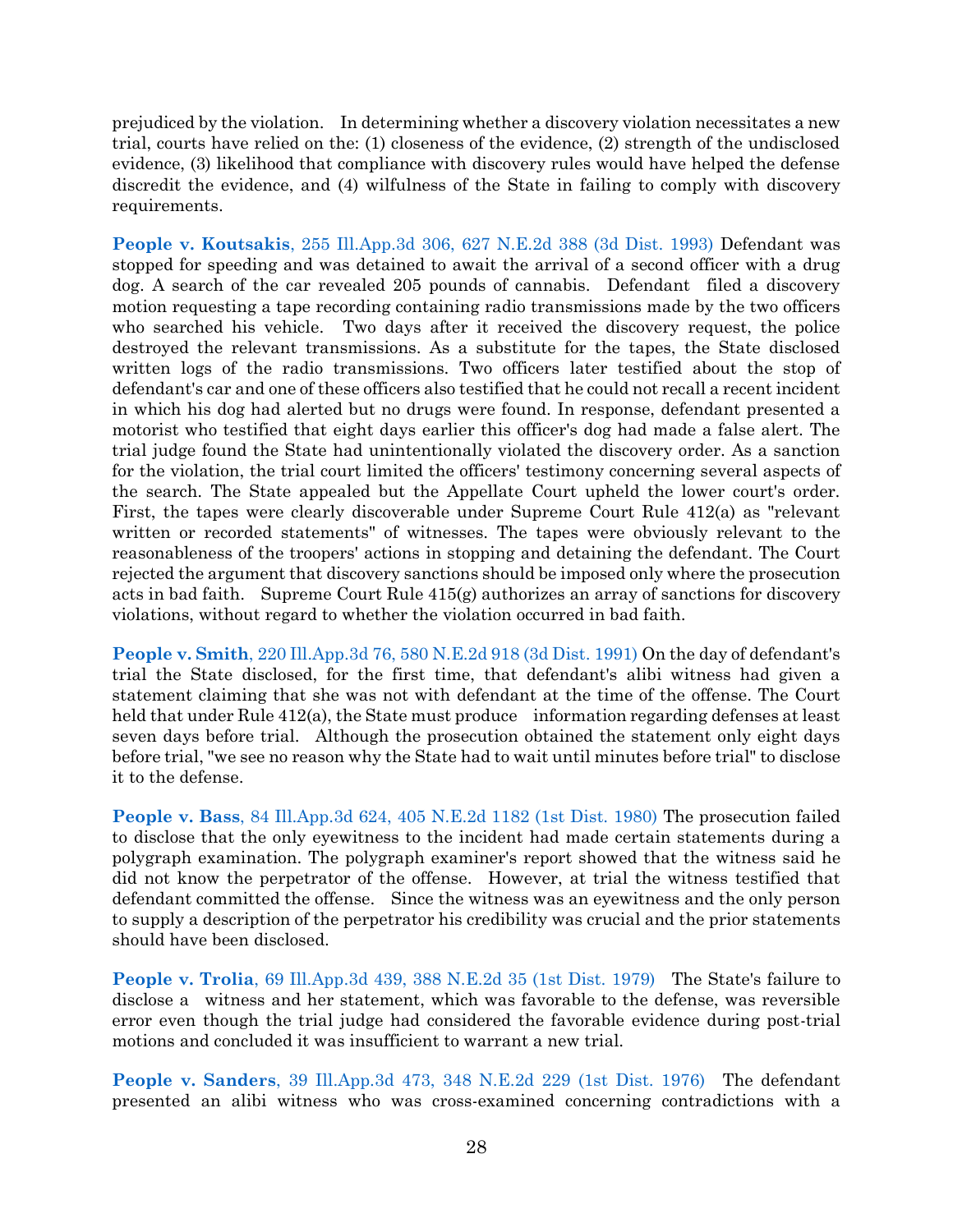statement given earlier to police. Although the police had made written notes of the statement, the trial court denied defendant's request for the notes. The Court found error because the notes could have contained additional information explaining the conflicts, and may have been used to rehabilitate the witness.

# <span id="page-29-0"></span>**§15-4 List of Witnesses**

#### **Illinois Supreme Court**

**People v. Jones**[, 153 Ill.2d 155, 606 N.E.2d 1145 \(1992\)](https://www.westlaw.com/Document/I74e017c6d44711d9a489ee624f1f6e1a/View/FullText.html?transitionType=Default&contextData=(sc.Default)&VR=3.0&RS=da3.0) Police officers responded to a call that two men were stripping a car. One man ran when the police arrived, and the other was apprehended. The defense objected to testimony identifying defendant as the man who ran because the State had failed to respond to a discovery request that it specifically note any identification witnesses. The Supreme Court held that no discovery violation occurred because the State was only required to disclose the names and addresses of witnesses; there is no obligation to categorize witnesses in a fashion the defense might prefer. But see, [People](https://www.westlaw.com/Document/Ice61ac7cd3d611d99439b076ef9ec4de/View/FullText.html?transitionType=Default&contextData=(sc.Default)&VR=3.0&RS=da3.0)  [v. Tripp, 271 Ill.App.3d 194, 648 N.E.2d 241 \(1st Dist. 1995\)](https://www.westlaw.com/Document/Ice61ac7cd3d611d99439b076ef9ec4de/View/FullText.html?transitionType=Default&contextData=(sc.Default)&VR=3.0&RS=da3.0) (the State should have informed the defense that a person it had described as a "life-and-death" witness would testify to defendant's alleged statements; though a party need not classify witnesses in its response, it must correct any "misleading characterizations" it previously made).

#### **Illinois Appellate Court**

**People v. Woods**[, 2011 IL App \(1st\) 091959](https://www.westlaw.com/Document/I4ce5d154936311e0a34df17ea74c323f/View/FullText.html?transitionType=Default&contextData=(sc.Default)&VR=3.0&RS=da3.0) Under Supreme Court Rule 412(a), the State must tender to the defense the identities of rebuttal witnesses and the substance of their testimony. Because the identity and specific testimony of a rebuttal witness may not be known until the defendant presents his case, the State is required to provide disclosure when it decides to call the rebuttal witness. Although disclosure is mandatory, a conviction need be reversed only if the defendant establishes that he was surprised or unduly prejudiced by the lack of disclosure.

Where the State disclosed that a rebuttal witness would testify that she saw an unidentified man run past her store while shooting a gun, it was unnecessary to decide whether Rule 412(a) was violated because the State failed to also disclose that the witness would say that the gunman stopped, turned, and fired the weapon. The court concluded that the defendant was unable to show prejudice or surprise. In deciding whether the defense was prejudiced or surprised, the reviewing court must consider the closeness of the evidence, the strength of the undisclosed evidence, the likelihood that prior notice would have helped the defense discredit the evidence, and whether the failure to disclose was wilful. Failure by the defense to seek a continuance is a relevant factor in determining whether the undisclosed evidence caused any prejudice.

Here, the defense failed to request a continuance when the failure to disclose was discovered. Furthermore, the witness's testimony could not have been a surprise to the defense, because the State had earlier put forth similar testimony from other witnesses. The court noted that defendant also knew that the rebuttal witness was an eyewitness, and concluded that the defense would not have been helped by prior knowledge that the witness would testify concerning the shooter's exact body position as he fired. Finally, the State did not wilfully fail to disclose the evidence. Under these circumstances, defendant could not carry his burden to show surprise or prejudice.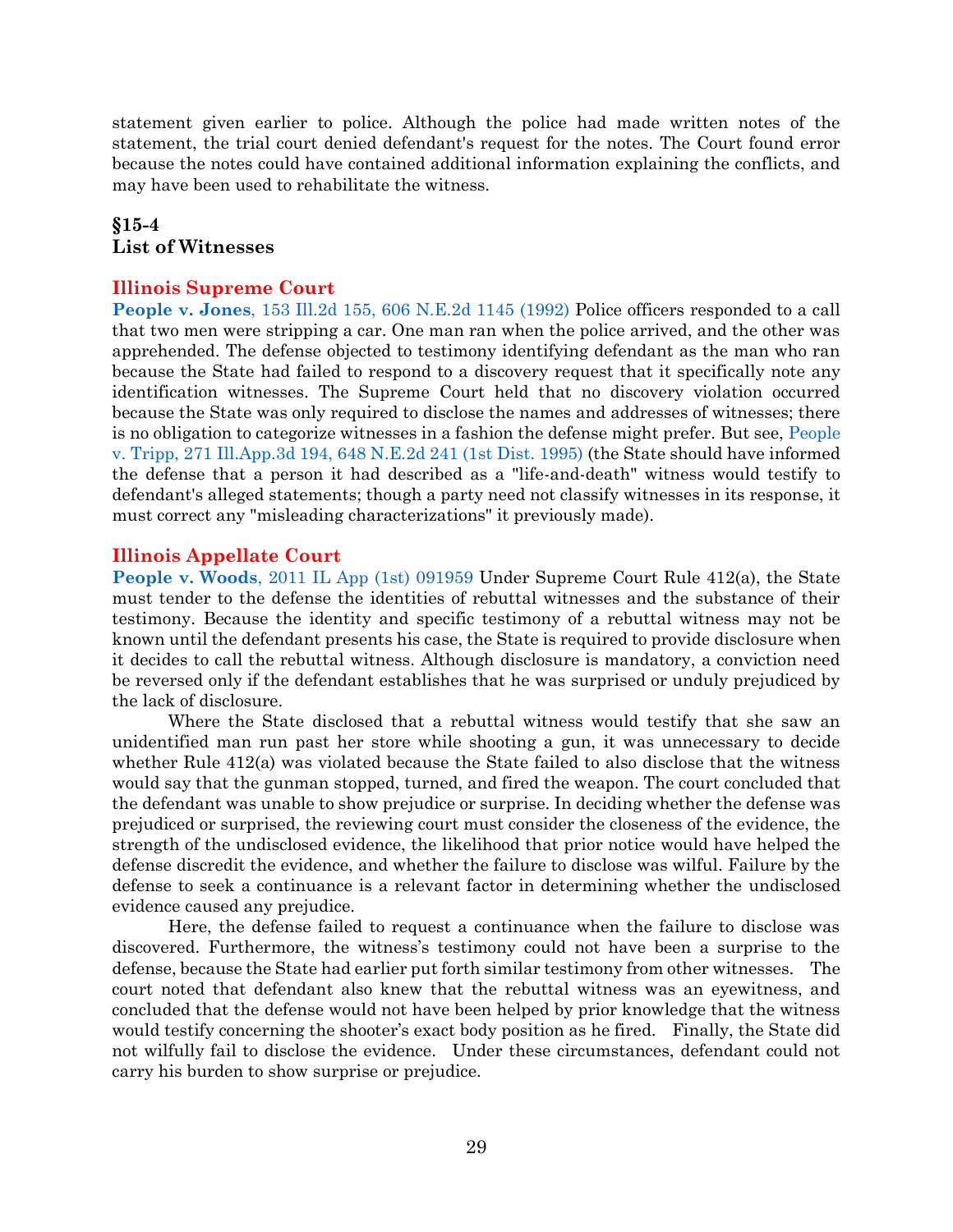Defendant's convictions for aggravated battery with a firearm and attempted first degree murder were affirmed.

**[People v. Blair](https://www.westlaw.com/Document/If15310ca8ac811e0a34df17ea74c323f/View/FullText.html?transitionType=Default&contextData=(sc.Default)&VR=3.0&RS=da3.0)**, 2011 IL App (2d) 070862 Supreme Court Rule 412(a)(i) requires that at the request of the defense, the State must disclose the names and last known addresses of persons whom the State intends to call as witnesses, along with their relevant written or oral statements. Supreme Court Rule  $412(a)(ii)$  requires that a statement of the qualifications of an expert witness must also be disclosed.

The court concluded that a witness called as a treating physician is not an "expert witness" even if he or she expresses an opinion. Thus, Rule  $412(a)(ii)$  does not require disclosure of the qualifications of a treating physician. A treating physician is typically not retained to render an opinion at trial, but is consulted without regard to whether litigation is pending or contemplated. When a treating physician gives an opinion at trial, that opinion stems from the treatment of the patient, not as part of litigation. Whether a doctor is a treating physician or an expert depends upon his or her relationship to the case, not on the substance of the testimony.

**People v. Taylor**[, 409 Ill.App.3d 881, 949 N.E.2d 124 \(1st Dist. 2011\)](https://www.westlaw.com/Document/I11898c874e4211e0b931b80af77abaf1/View/FullText.html?transitionType=Default&contextData=(sc.Default)&VR=3.0&RS=da3.0) Supreme Court Rule 412(a)(i) requires that upon written motion, the State must disclose the names and recorded statements of persons whom the State intends to call as witnesses. Defendant claimed that the State violated Rule  $412(a)(i)$  by failing to produce reports which the treating physician sent to the complainant's employer concerning the complainant's inability to return to work.

The court found no discovery violation. There was no evidence that the State had access to the medical reports in question. Furthermore, the State did not rely on the medical reports in its case-in-chief; instead, the reports were first mentioned during the defendant's cross-examination of the doctor.

Even had Rule 412(a)(1) been violated, a new trial would not have been required where there was no surprise or undue prejudice. The failure to request a continuance is a relevant factor in determining whether testimony actually surprised or unduly prejudiced a party. Here, defendant moved for a mistrial, but did not seek a continuance or recess to assess the importance of the records to his case. Furthermore, the defense knew of the witness before trial and deposed her in preparing for trial. Finally, defendant's cross-examination showed his awareness that the doctor had continued to treat the complainant following her discharge.

**People v. Scott**, 339 Ill.App.3d [565, 791 N.E.2d 89 \(1st Dist. 2003\)](https://www.westlaw.com/Document/If7be58f9d44111d9bf60c1d57ebc853e/View/FullText.html?transitionType=Default&contextData=(sc.Default)&VR=3.0&RS=da3.0) On the day on which jury selection was to begin defense counsel filed a supplemental witness list naming, for the first time, a Public Defender investigator. The trial court excluded the investigator's testimony as a sanction for the failure to make a timely disclosure. At trial, the State's chief witness testified that he saw defendant hand a gun to a co-defendant, who shot and killed the decedent. In an offer of proof, the investigator testified that the State's witness had recanted his statement about five months previously, specifically stating that he had not seen defendant hand a gun to the co-defendant. The witness failed to keep an appointment to make a formal recantation, however, and the investigator made no written report concerning the recantation. The Court held that the trial court abused its discretion by excluding the investigator's testimony. Sanctions for noncompliance with discovery should not encroach on a party's right to a fair trial. Whether a sanction is appropriate lies within the discretion of the trial court. Factors to be considered in determining whether exclusion of a witness is an appropriate discovery sanction include the effectiveness of a less severe sanction, the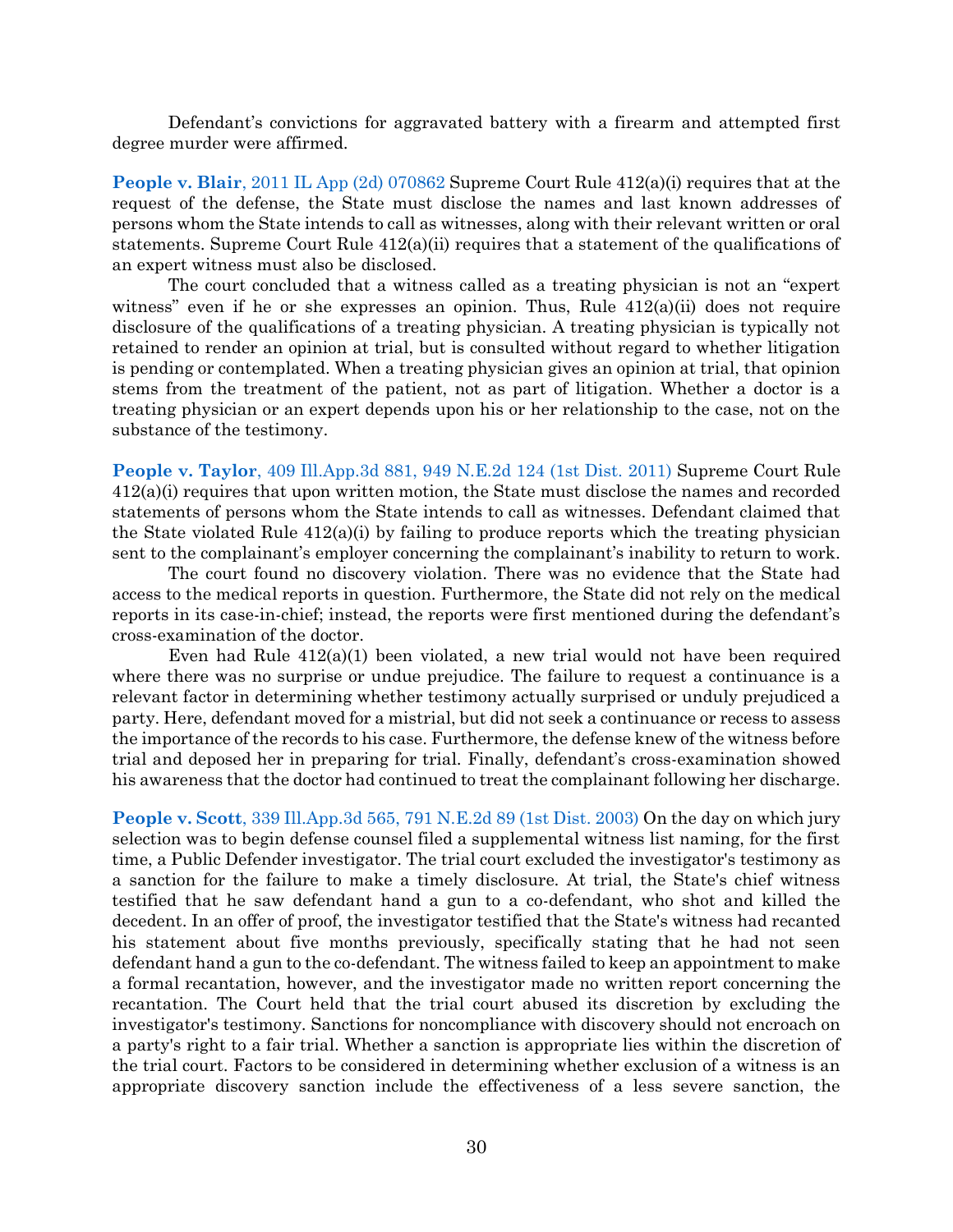materiality of the evidence, the prejudice which the violation caused to the opposing party, and whether the violation was committed in bad faith.

**People v. Hood**[, 229 Ill.App.3d 202, 593 N.E.2d 805 \(1st Dist. 1992\)](https://www.westlaw.com/Document/Ie770a036d3f011d98ac8f235252e36df/View/FullText.html?transitionType=Default&contextData=(sc.Default)&VR=3.0&RS=da3.0) The Court reversed because the State failed to disclose its intent to call an Assistant State's Attorney in rebuttal or to tender the substance of his statements until after the testimony of the defense witness who was being impeached. The Court did not believe the State first made the decision to call the Assistant during trial, noting that he had testified in two prior trials and had been scheduled to testify in this trial.

**People v. Perry**[, 210 Ill.App.3d 773, 569 N.E.2d 604 \(4th Dist. 1991\)](https://www.westlaw.com/Document/I57b98263d43911d9bf60c1d57ebc853e/View/FullText.html?transitionType=Default&contextData=(sc.Default)&VR=3.0&RS=da3.0) Supreme Court Rules governing discovery apply only to felony cases, but a trial judge has discretion to require parties in a misdemeanor case to furnish "lists of witnesses . . . so that the court could inquire on *voir dire* examination whether a prospective juror was acquainted with any prospective witness."

**In re Lane**[, 71 Ill.App.3d 576, 390 N.E.2d 82 \(1st Dist. 1979\)](https://www.westlaw.com/Document/Ia8e8c2a8d93911d9a489ee624f1f6e1a/View/FullText.html?transitionType=Default&contextData=(sc.Default)&VR=3.0&RS=da3.0) The trial judge may exclude a witness who was not disclosed as a prospective witness; however, this is an extremely harsh action, and its inappropriate use may prejudice a defendant and require reversal. Here, exclusion was not appropriate. See also, **People v. Echols**[, 146 Ill.App.3d 965, 497 N.E.2d](https://www.westlaw.com/Document/I358d1bd5d34311d9bf60c1d57ebc853e/View/FullText.html?transitionType=Default&contextData=(sc.Default)&VR=3.0&RS=da3.0)  [32 \(1st Dist. 1986\)](https://www.westlaw.com/Document/I358d1bd5d34311d9bf60c1d57ebc853e/View/FullText.html?transitionType=Default&contextData=(sc.Default)&VR=3.0&RS=da3.0)

**People v. Millan**[, 47 Ill.App.3d 296, 361 N.E.2d 823 \(1st Dist. 1977\)](https://www.westlaw.com/Document/Ibb6f50c8d93c11d9bf60c1d57ebc853e/View/FullText.html?transitionType=Default&contextData=(sc.Default)&VR=3.0&RS=da3.0) The trial court erred by allowing the State to call the co-defendant (who had pleaded guilty 2½ months earlier); the witness was not on the State's list of witnesses and there was no justification for waiting to disclose the intent to call him. Though defense counsel was allowed to interview the codefendant during trial, "a hurried interview is not a satisfactory substitute for prompt compliance" with discovery requirements.

**People v. Jackson**[, 48 Ill.App.3d 769, 363 N.E.2d 392 \(4th Dist. 1977\)](https://www.westlaw.com/Document/I6509c120d94111d9bf60c1d57ebc853e/View/FullText.html?transitionType=Default&contextData=(sc.Default)&VR=3.0&RS=da3.0) The defendants were inmates of a correctional institution. The defense sought to call 14 eyewitnesses who were also inmates. The trial judge excluded the witnesses' testimony because their names had not been previously disclosed to the State. The Court held that the trial judge abused his discretion by using the exclusion sanction. The 14 eyewitnesses were needed to establish or corroborate defendants' alibis, the State was presumed to have knowledge of the witnesses and the trial judge could have solved the problem by ordering a short recess or an in camera proceeding.

**People v. Rayford**[, 43 Ill.App.3d 283, 356 N.E.2d 1274 \(5th Dist. 1976\)](https://www.westlaw.com/Document/Iee3af35cd94211d99439b076ef9ec4de/View/FullText.html?transitionType=Default&contextData=(sc.Default)&VR=3.0&RS=da3.0) The trial court abused its discretion by excluding the testimony of a defense expert witness who would have discredited the State's only eyewitness. The defense met its duty to disclose as soon as the intent to call the witness was formed, and the court could have diminished surprise by ordering a continuance.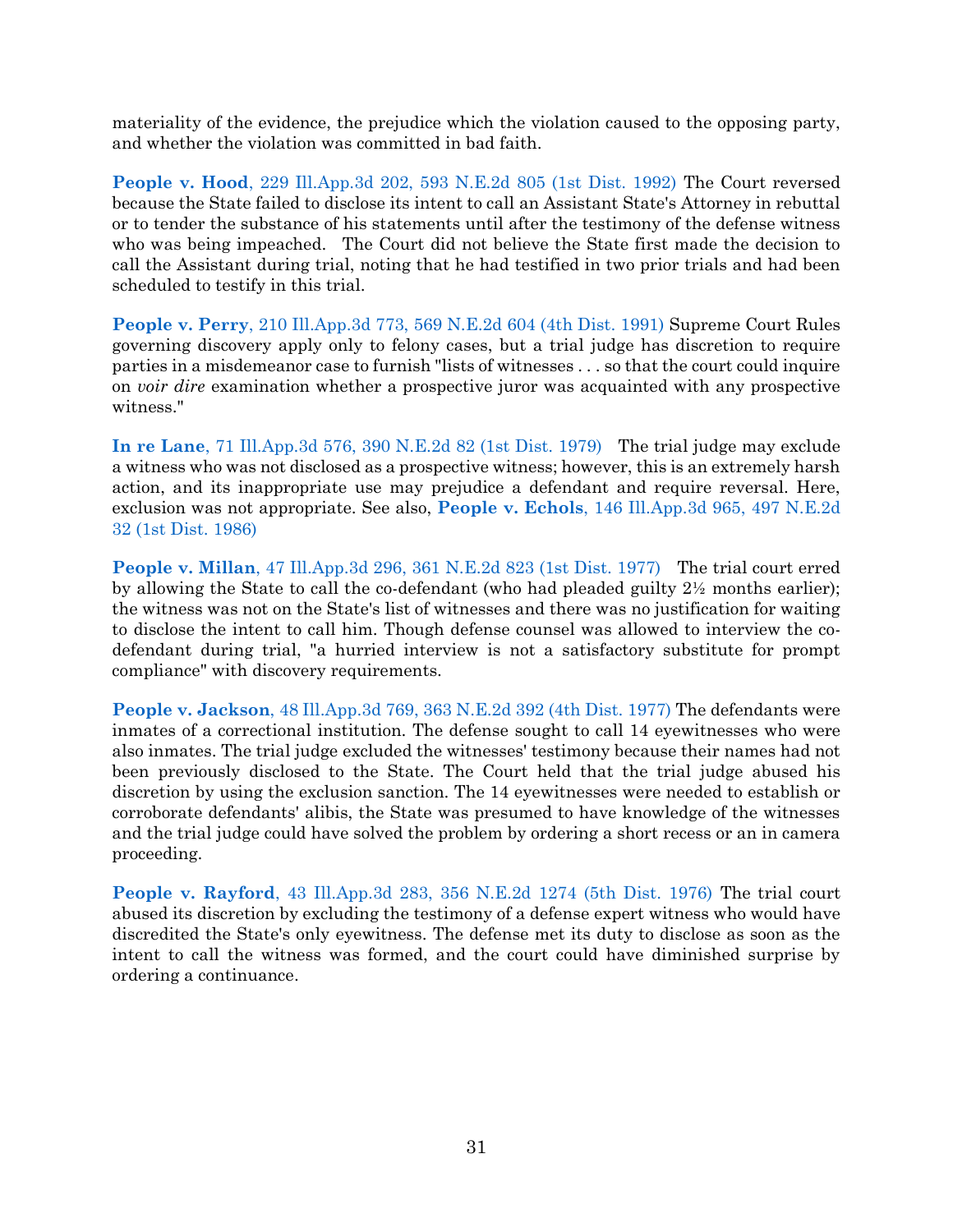# <span id="page-32-0"></span>**§15-5 Material to Impeach Witnesses**

<span id="page-32-1"></span>**§15-5(a) Generally**

### **United States Supreme Court**

**U.S. v. Ruiz**[, 536 U.S. 622, 122 S.Ct. 2450, 153 L.Ed.2d 586 \(2002\)](https://www.westlaw.com/Document/Ibdf1e55e9c2511d9bc61beebb95be672/View/FullText.html?transitionType=Default&contextData=(sc.Default)&VR=3.0&RS=da3.0) The Federal Constitution does not require that before pleading guilty, a criminal defendant must receive "impeachment information relating to any informants or other witnesses" or information supporting affirmative defenses that might be raised. The court stressed that the right to receive exculpatory or impeachment information concerns the fairness of a criminal trial, not the voluntariness of a guilty plea.

**U.S. v. Bagley**[, 473 U.S. 667, 105 S.Ct. 3375, 87 L.Ed.2d 481 \(1985\)](https://www.westlaw.com/Document/Ic1d899979c1e11d991d0cc6b54f12d4d/View/FullText.html?transitionType=Default&contextData=(sc.Default)&VR=3.0&RS=da3.0) The prosecution's failure to disclose impeachment evidence (i.e. that prosecution witnesses were paid to provide information) is reversible error only if such evidence might have affected the outcome of the trial. See also **[Strickler v. Greene](https://www.westlaw.com/Document/I1d1d62429c9711d993e6d35cc61aab4a/View/FullText.html?transitionType=Default&contextData=(sc.Default)&VR=3.0&RS=da3.0&fragmentIdentifier=co_pp_sp_780_110)** 527 U.S. 263, 110 S. Ct.1936, [144 L.Ed. 2d 286](https://www.westlaw.com/Document/I1d1d62429c9711d993e6d35cc61aab4a/View/FullText.html?transitionType=Default&contextData=(sc.Default)&VR=3.0&RS=da3.0) (1999)

**Davis v. Alaska**[, 415 U.S. 308, 94 S.Ct. 1105, 39 L.Ed.2d 347 \(1974\)](https://www.westlaw.com/Document/Ida7299269bf011d9bdd1cfdd544ca3a4/View/FullText.html?transitionType=Default&contextData=(sc.Default)&VR=3.0&RS=da3.0) The right of confrontation is paramount to a State policy of protecting the anonymity of juvenile offenders. The defendant was denied the right to confront witnesses when he was prohibited on crossexamination from showing that the key prosecution witness was on probation following an adjudication of juvenile delinquency. The Court concluded that the defendant had the right to attempt to show that the witness was biased and under undue pressure because of his status as probationer. See also, **Giglio v. U.S.**[, 405 U.S. 150, 92 S.Ct. 763, 31 L.Ed.2d 104](https://www.westlaw.com/Document/Id4c698f09c1d11d991d0cc6b54f12d4d/View/FullText.html?transitionType=Default&contextData=(sc.Default)&VR=3.0&RS=da3.0)  [\(1972\),](https://www.westlaw.com/Document/Id4c698f09c1d11d991d0cc6b54f12d4d/View/FullText.html?transitionType=Default&contextData=(sc.Default)&VR=3.0&RS=da3.0) where reversible error occurred when the State failed to disclose that a witness had been promised immunity in return for cooperation. A promise by one prosecutor who dealt with the witness is attributable to the government even if the promise is not disclosed to the prosecutor who tried the case

### **Illinois Supreme Court**

**People v. Sims**[, 167 Ill.2d 483, 658 N.E.2d 413 \(1995\)](https://www.westlaw.com/Document/I7e98a57ad3d811d99439b076ef9ec4de/View/FullText.html?transitionType=Default&contextData=(sc.Default)&VR=3.0&RS=da3.0) Defendant contended that the State failed to disclose evidence concerning the criminal record and drug use of one of its witnesses. Here, however, the error was harmless because defense counsel learned of the non-disclosed matters during trial and was given ample opportunity to cross-examine the witness.

**People v. Coates**[, 109 Ill.2d 431, 488 N.E.2d 247 \(1985\)](https://www.westlaw.com/Document/I377f0a8ad37411d9a489ee624f1f6e1a/View/FullText.html?transitionType=Default&contextData=(sc.Default)&VR=3.0&RS=da3.0) The defendant was convicted of child pornography and indecent liberties. The alleged victim was the daughter of defendant's wife, who testified for the State. To impeach his wife's testimony, defendant sought to subpoena records from the Department of Children and Family Services. Defendant's theory was that his wife had a history of child neglect and making unfounded claims of abuse by her various boyfriends and husbands. The trial court conducted an in camera inspection of the records, without counsel present, and permitted the defense to use a portion of the records for impeachment. Defendant argued that he should have been allowed to attend the hearing at which the records were examined but the Supreme Court rejected this argument.

**People v. Dace**[, 104 Ill.2d 96, 470 N.E.2d 993 \(1984\)](https://www.westlaw.com/Document/Iaaa11a5dd34111d9a489ee624f1f6e1a/View/FullText.html?transitionType=Default&contextData=(sc.Default)&VR=3.0&RS=da3.0) Defendant was convicted of burglary based upon the testimony of an admitted accomplice. Defendant moved for discovery of the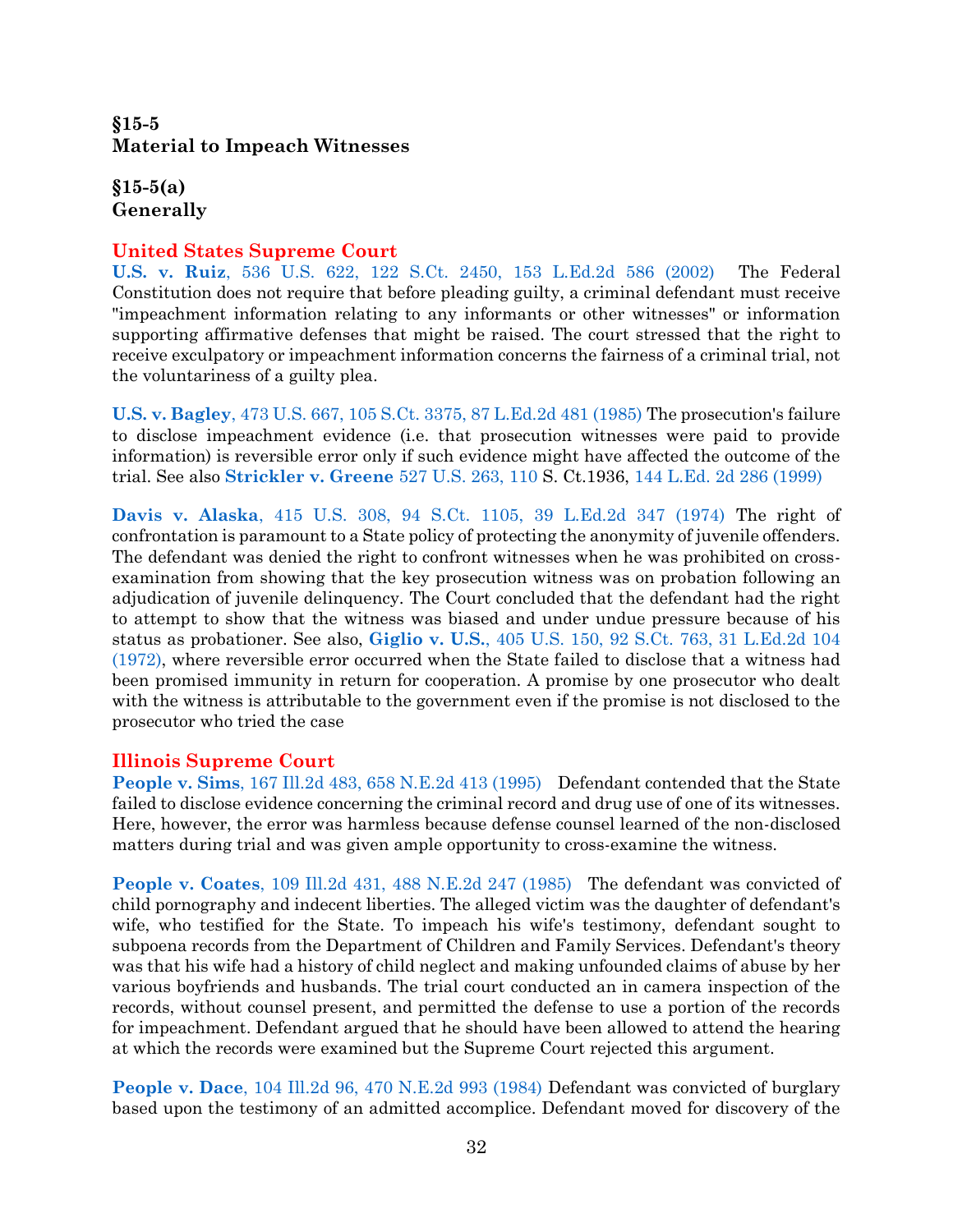mental health history of the accomplice, noting that she had been involuntarily committed about two years before the burglary. The State claimed privilege, and the trial judge denied the defendant's request. The Appellate Court held if privilege is claimed by the accomplice or her therapist, the trial judge should conduct an in camera hearing, in the presence of counsel, to determine what information would be relevant.

**People v. Galloway**[, 59 Ill.2d 158, 319 N.E.2d 498 \(1974\)](https://www.westlaw.com/Document/If672d815de0311d983e7e9deff98dc6f/View/FullText.html?transitionType=Default&contextData=(sc.Default)&VR=3.0&RS=da3.0) Defense counsel repeatedly requested the arrest or police record of the State's key witness. The prosecutor said that the witness had no convictions that could be used for impeachment and no pending charges since the time of the defendant's arrest. After trial, defense counsel learned that the witness had been released from jail on a pending armed robbery charge shortly before the trial. In addition, before and after trial, charges against the witness had been stricken on State motions. The Supreme Court held that the defense was entitled to the arrest report to show interest or bias on the part of the witness. In addition, the State's false representation of the witness's record deprived defendant of due process.

### **Illinois Appellate Court**

**People v. Morales**[, 2019 IL App \(1st\) 160225](https://www.westlaw.com/Document/I24a386008e3811e9a3ecec4a01914b9c/View/FullText.html?transitionType=Default&contextData=(sc.Default)&VR=3.0&RS=da3.0) Defendant's post-conviction petition stated an arguable claim of a **Brady** violation where defendant alleged that the prosecution failed to disclose evidence of a deal with an eyewitness, Garcia, in exchange for his testimony against defendant. The petition was supported by a letter from the State's Attorney to INS on Garcia's behalf and a voicemail from Garcia to the State's Attorney threatening to "deny everything" if the State did not assist with his immigration. While neither conclusively established the existence of a deal, both made it at least "arguable" that such a deal existed, which is all that is required to satisfy the first-stage post-conviction standard.

Likewise, it was arguable that an undisclosed agreement with Garcia would have been material to the defense. The materiality standard is similar to the prejudice standard for claims of ineffective assistance of counsel. A defendant need not show that it is more likely than not that he would have received a different verdict with the undisclosed evidence, but rather that it its absence he did not receive a fair trial. Garcia's credibility was critical to the State's case against defendant, so it was at least arguable that evidence of an agreement with the prosecution was material to the defense.

**People v. Porter-Boens**[, 2013 IL App \(1st\) 111074](https://www.westlaw.com/Document/Ia33bdb8d174811e3b0499ca71fc6ba70/View/FullText.html?transitionType=Default&contextData=(sc.Default)&VR=3.0&RS=da3.0) When confidential records are sought in discovery, the trial court should review the records *in camera* and use its discretion to disclose only material information. The trial court has broad discretion in ruling on issues of relevance and materiality and its determination will not be disturbed absent an abuse of discretion. A court abuses its discretion if its decision rests on an error of law.

Prior allegations of misconduct by a police officer may be admitted to prove intent, plan, motive, or a course of conduct of the officer, or to impeach an officer as a witness based on bias, interest, or motive to falsify. In determining the admissibility of prior allegations of misconduct, the trial court should consider the temporal proximity of the past misconduct, the similarity of the past misconduct to the conduct at issue, and whether there is a repetition of similar misconduct. The trial court may properly exclude evidence of prior allegations if the officer did not receive discipline from his department. A single incident years removed from the event at issue has little relevance, but a series of incidents spanning several years can be relevant to establishing a claim of a pattern and practice.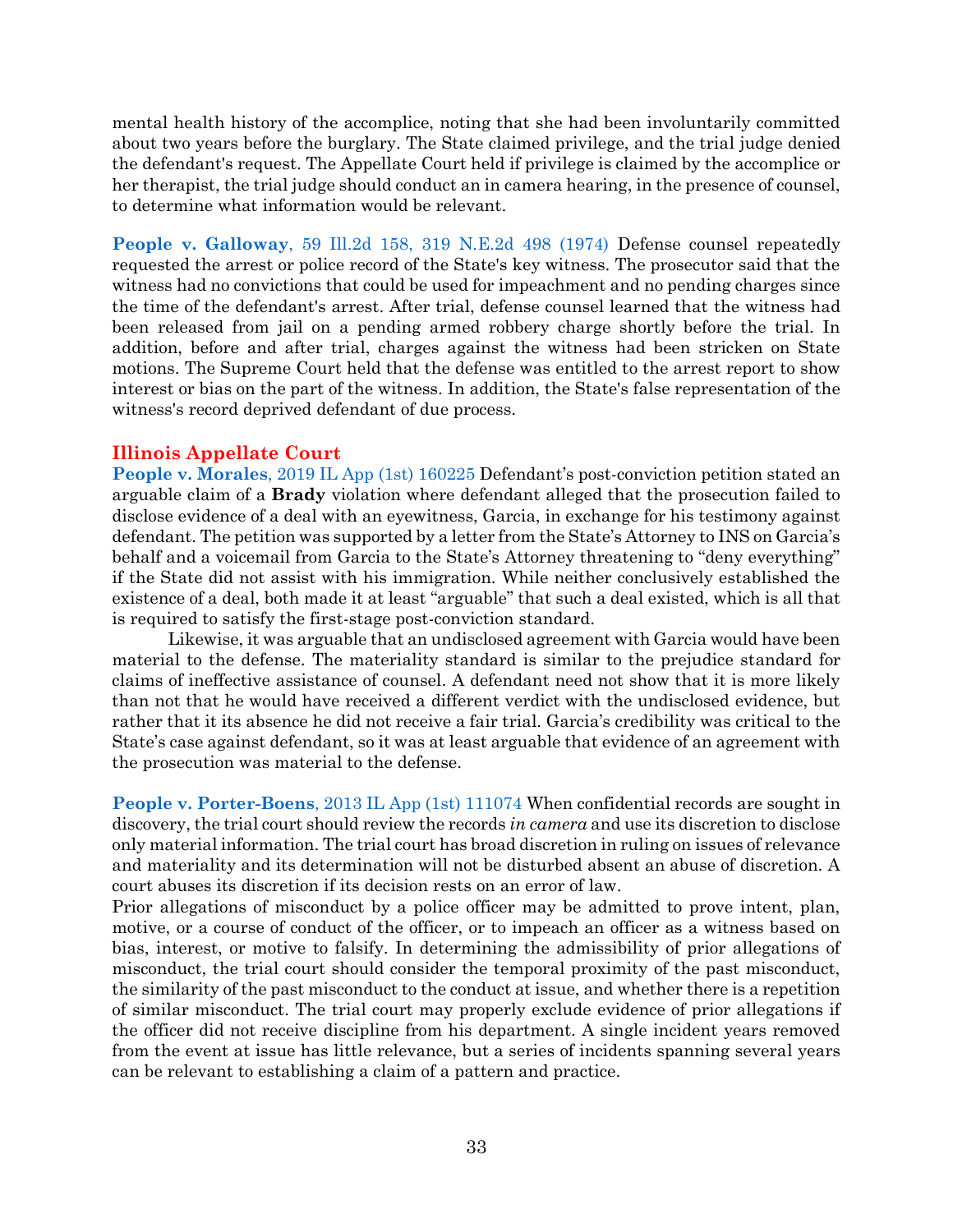The trial court properly applied these standards in conducting an *in camera* inspection of records that the defense subpoenaed from the Independent Police Review Authority. The trial court did not abuse its discretion in determining that it would limit disclosure allegations of police misconduct occurring within three years of the charged offense, or in refusing to disclose allegations determined to be unfounded or not sustained, as mere allegations of misconduct are not probative. Moreover, none of the allegations of misconduct were similar to those made in defendant's case, nor did they involve similar incidents spanning several years.

**People v. Godina**[, 223 Ill.App.3d 205, 584 N.E.2d 523 \(3d Dist. 1991\)](https://www.westlaw.com/Document/I6e018df9d45311d99439b076ef9ec4de/View/FullText.html?transitionType=Default&contextData=(sc.Default)&VR=3.0&RS=da3.0) After defendant was convicted defense counsel discovered that a State witness had an undisclosed residential burglary charge pending at the time of trial. The prosecutor claimed that the non-disclosure was inadvertent because it had misspelled the witness's name in making a computer check for pending charges. Nonetheless, the Court held that the State's failure to disclose the pending charge was reversible error because defendant clearly could have utilized the information in preparing his defense.

**People v. Roby**[, 169 Ill.App.3d 187, 523 N.E.2d 631 \(5th Dist. 1988\)](https://www.westlaw.com/Document/I3584de7ed34311d9bf60c1d57ebc853e/View/FullText.html?transitionType=Default&contextData=(sc.Default)&VR=3.0&RS=da3.0) The State is required to disclose that its witness had previously been a paid informer. See also, **[People v.](https://www.westlaw.com/Document/I6866c1c2d34111d9bf60c1d57ebc853e/View/FullText.html?transitionType=Default&contextData=(sc.Default)&VR=3.0&RS=da3.0)  Gennardo**[, 184 Ill.App.3d 287, 539 N.E.2d 400 \(1st Dist. 1989\)](https://www.westlaw.com/Document/I6866c1c2d34111d9bf60c1d57ebc853e/View/FullText.html?transitionType=Default&contextData=(sc.Default)&VR=3.0&RS=da3.0) (State erred by failing to disclose that its principal witness was a paid informant and had testified in exchange for favorable sentencing consideration.)

**People v. Tonkin**[, 142 Ill.App.3d 802, 492 N.E.2d 596 \(3d Dist. 1986\)](https://www.westlaw.com/Document/Ia7f45623ce2511d9a489ee624f1f6e1a/View/FullText.html?transitionType=Default&contextData=(sc.Default)&VR=3.0&RS=da3.0) The Court held that the State committed reversible error in failing to disclose that its key witness had three prior convictions for forgery. Supreme Court Rule 412 places a continuing duty" upon the prosecution to disclose any criminal record which may be used for impeachment of its witnesses.

**People v. DiMaso**[, 100 Ill.App.3d 338, 426 N.E.2d 972 \(1st Dist. 1981\)](https://www.westlaw.com/Document/I41e9a116d34311d9a489ee624f1f6e1a/View/FullText.html?transitionType=Default&contextData=(sc.Default)&VR=3.0&RS=da3.0) Defendant was charged with aggravated battery and presented an alibi defense. The complainant was the only witness to the incident. During pretrial investigation, the defense learned that ten days before the incident the complainant had passed out and was treated at a hospital. The defense sought to obtain the hospital records to show that the complainant suffered blackouts and was disoriented due to alcoholism and drug addiction. The trial judge refused the defense request citing the confidentiality provisions of the Mental Health Act. The Appellate Court reversed, holding that the State's interest in protecting patients must yield to the defendant's right to effective cross-examination.

**People v. Elston**, 46 [Ill.App.3d 103, 360 N.E.2d 518 \(4th Dist. 1977\)](https://www.westlaw.com/Document/Ie4981566ce0911d9a489ee624f1f6e1a/View/FullText.html?transitionType=Default&contextData=(sc.Default)&VR=3.0&RS=da3.0) The State erred by failing to disclose until trial that two of the five occurrence witnesses had identified someone other than the defendant at a lineup, and that another two witnesses had been unable to make any identification. The evidence was clearly favorable to the accused, and had it been disclosed before trial the defense might have had time to make further investigation and adjust its trial strategy.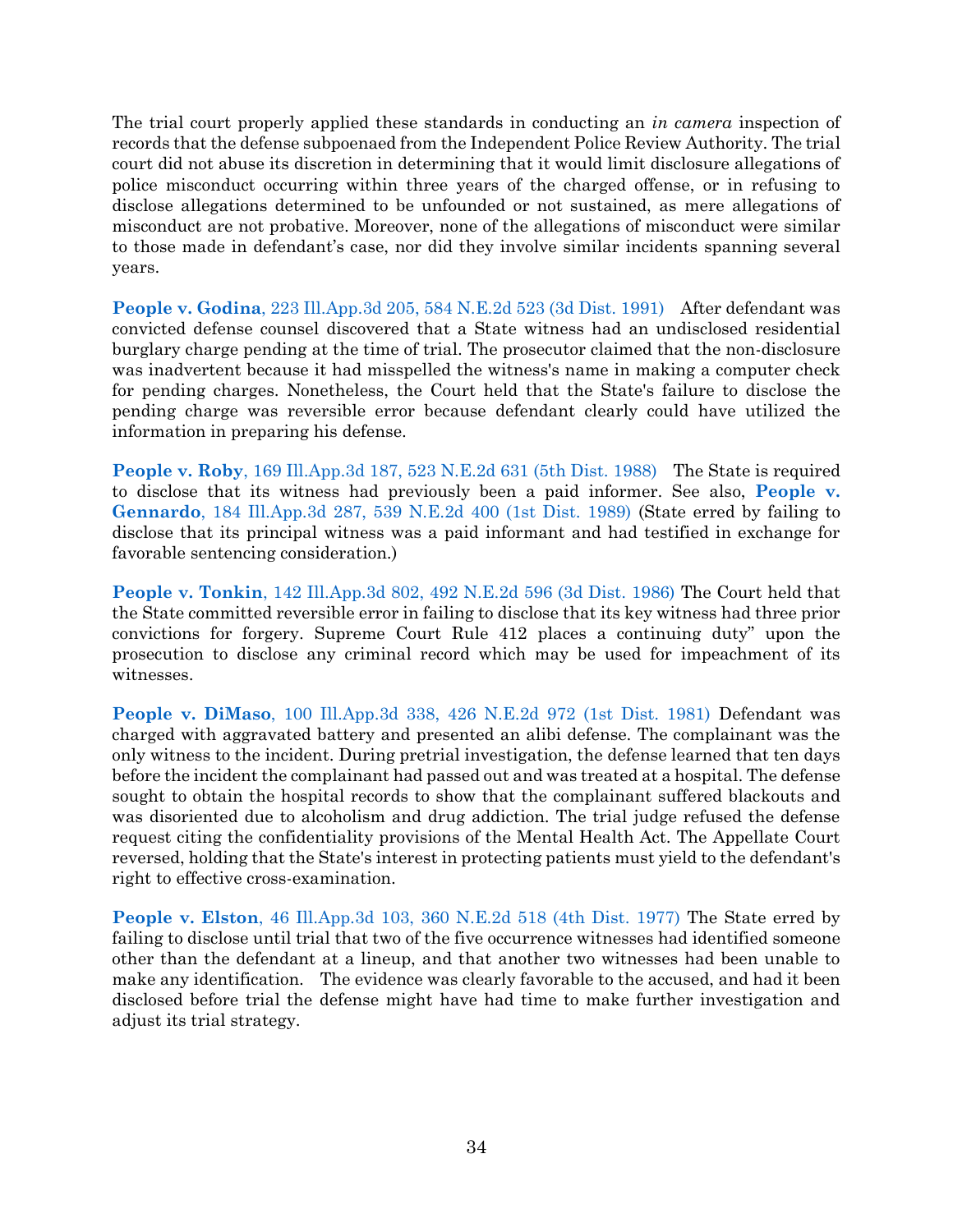### <span id="page-35-0"></span>**§15-5(b) Obligation to Correct Misleading Testimony**

#### **United States Supreme Court**

**Miller v. Pate**[, 386 U.S. 1, 87 S.Ct. 785, 17 L.Ed.2d 690 \(1967\)](https://www.westlaw.com/Document/I5ab8b5409be911d9bc61beebb95be672/View/FullText.html?transitionType=Default&contextData=(sc.Default)&VR=3.0&RS=da3.0) Prosecution must correct false testimony that goes to the credibility of witnesses.

### **Other Federal Court**

**Griffin v. Pierce**[, 622 F.3d 831 , 2010 WL 3655899 \(7th Cir. 2010\)](https://www.westlaw.com/Document/Id1f07516c63411dfb5fdfcf739be147c/View/FullText.html?transitionType=Default&contextData=(sc.Default)&VR=3.0&RS=da3.0) A conviction is obtained in violation of the Fourteenth Amendment where: (1) the prosecution presents false testimony or fails to disclose that false testimony was used to convict; (2) the prosecution knows or should know that the testimony is false; and (3) there is a reasonable likelihood that the testimony could affect the jury's verdict.

There was no reasonable likelihood that the false testimony of a prosecution witness denying receiving any money from the prosecution could have affected the jury's judgment. Even discounting the testimony of the prosecution witness who testified falsely, defendant's conviction was secure. Defendant made a court-reported confession testified to by both the court reporter and an Assistant State's Attorney, who also testified to a consistent oral confession made to him by the defendant. Defendant's refusal to sign the court-reported statement was of little consequence. There was an audiotape of a conversation between the witness and the defendant in which the defendant confessed. The Assistant State's Attorney testified that he overheard that conversation. Although the tape recording was unintelligible at the time of the habeas proceeding, there was no evidence that it was unintelligible at the time of the state court proceedings.

#### **Illinois Supreme Court**

**People v. Jimerson**[, 166 Ill.2d 211, 652 N.E.2d 278 \(1995\)](https://www.westlaw.com/Document/Ibd3e6310d46811d983e7e9deff98dc6f/View/FullText.html?transitionType=Default&contextData=(sc.Default)&VR=3.0&RS=da3.0) Defendant's conviction was based on the testimony of a witness who stated the State had not promised her lenient treatment in return for her testimony. In his post-conviction petition, defendant alleged that in his codefendants' case the State disclosed that it had promised to dismiss a murder charge against the witness if she testified. The petition also pointed out that the State had admitted making such a promise in its brief on direct appeal in the defendant's case. The Supreme Court held that the knowing use of perjury in a criminal trial violates due process, and the prosecution must correct false testimony that its witnesses place before the trier of fact. Since the State had disclosed in the co-defendants' case that promises had been made to the witness, it must have known that the witness had testified falsely at defendant's trial. In addition, at three separate places in its brief on direct appeal the State said that the witness testified against defendant "in exchange" for an agreement not to pursue murder charges against her. Finally, after the State obtained convictions against defendant and the co-defendants, it allowed the witness to plead guilty to perjury charges in return for probation. A reviewing court is "not required to suspend common sense," and a "common sense view of this evidence lends substantial support to the conclusion that [the witness's] denials of a deal were false." See also, **People v. Olinger**[, 176 Ill.2d 326, 680 N.E.2d 321 \(1997\)](https://www.westlaw.com/Document/I77d1546bd3bc11d9bf60c1d57ebc853e/View/FullText.html?transitionType=Default&contextData=(sc.Default)&VR=3.0&RS=da3.0) (witness testified he was to receive immunity on one offense; prosecutor's office knew he was beneficiary of "global" deal resolving charges in several jurisdictions); **People v. Nino**[, 279 Ill.App.3d 1027, 665 N.E.2d](https://www.westlaw.com/Document/I7c69d500d3cc11d9bf60c1d57ebc853e/View/FullText.html?transitionType=Default&contextData=(sc.Default)&VR=3.0&RS=da3.0)  [847 \(3d Dist. 1996\)](https://www.westlaw.com/Document/I7c69d500d3cc11d9bf60c1d57ebc853e/View/FullText.html?transitionType=Default&contextData=(sc.Default)&VR=3.0&RS=da3.0) (State breached its duty to correct misleading testimony where it presented witness as having no felony convictions where he in fact had "a strong motivation to please the State in order to avoid" a long penitentiary sentence; State also "deliberately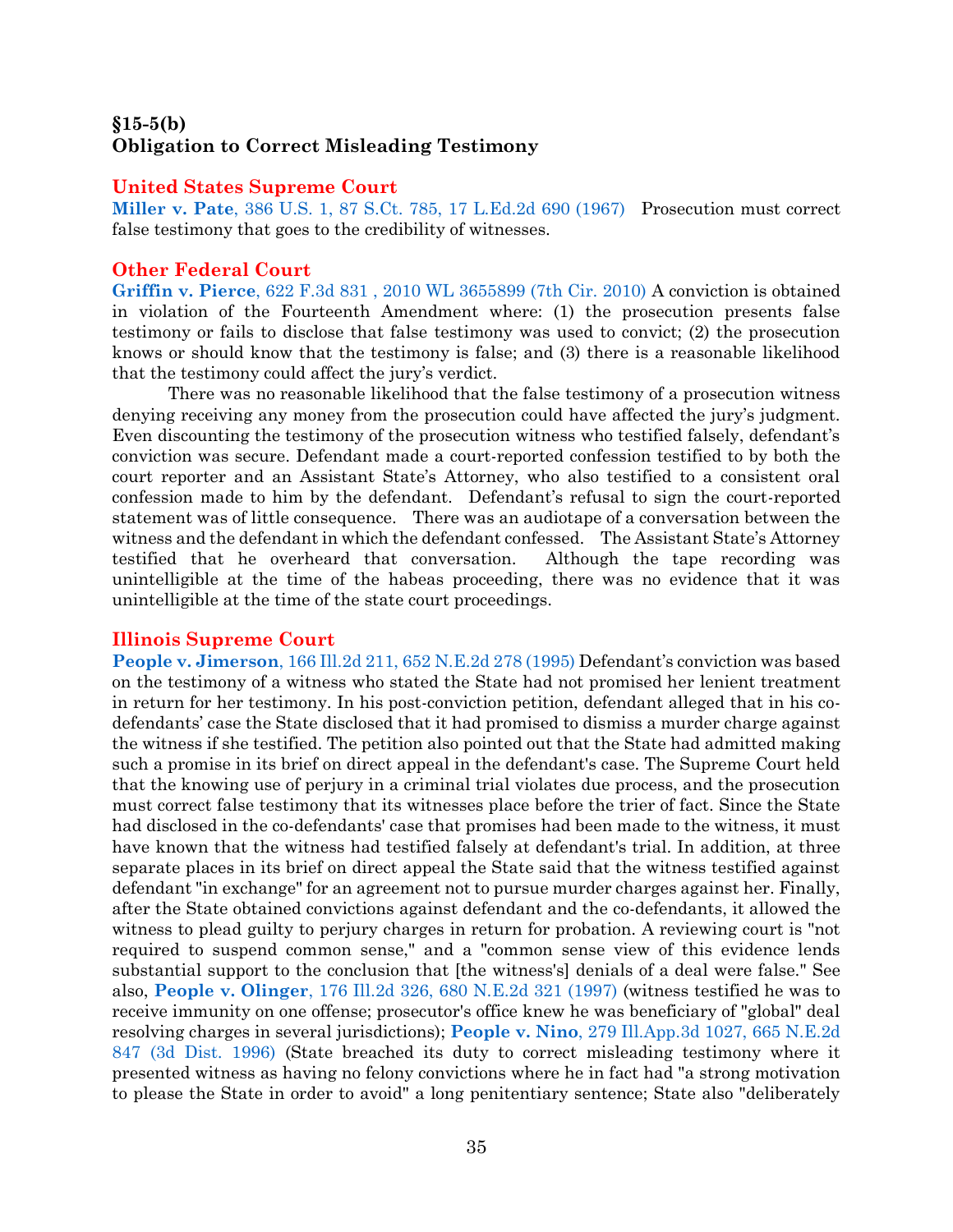manipulated the timing of [the witness's] pending cases so that he would have no felony convictions at the time he testified, . . . thereby precluding impeachment by the defense")

**People v. Lucas**[, 203 Ill.2d 410, 787 N.E.2d 113 \(2002\)](https://www.westlaw.com/Document/I45fd4959d39711d98ac8f235252e36df/View/FullText.html?transitionType=Default&contextData=(sc.Default)&VR=3.0&RS=da3.0) A conviction obtained through the use of perjured testimony raises due process concerns. Where the State knew of its witness's perjury, but failed to correct it, the conviction must be reversed if there is any reasonable likelihood that the false testimony affected the jury's verdict. Here the court held that even if a State witness perjured himself concerning consideration he received from the State for testifying, the testimony was not crucial to the State's case. The witness did not offer direct identification testimony or connect defendant to the murder weapon, but testified only in support of the State's motive theory. Even then, the witness's testimony was not the sole evidence of motive.

#### **Illinois Appellate Court**

**People v. Garcia**[, 405 Ill.App.3d 608, 939 N.E.2d 972 \(1st Dist. 2010\)](https://www.westlaw.com/Document/I80846cf4edb511dfaa23bccc834e9520/View/FullText.html?transitionType=Default&contextData=(sc.Default)&VR=3.0&RS=da3.0) The prosecution's knowing use of perjury to obtain a conviction violates the defendant's right to due process. To make a substantial showing of a violation of this constitutional right, defendant must demonstrate that the perjured testimony was material. Materiality is demonstrated by showing that the favorable evidence could reasonably be taken to put the whole case in such a different light as to undermine confidence in the verdict. Materiality is not a sufficiency-ofthe-evidence test. Favorable evidence is material if there is a reasonable probability that, had the evidence been disclosed to the defense, the result of the proceeding would have been different.

Defendant's post-conviction petition alleged that serologist and microbiologist Pamela Fish of the Illinois State Police crime lab falsely reported that swabs taken from the vagina, mouth and rectum of the deceased were negative for the presence of sperm or semen, that the samples of human blood found on the scene were insufficient for typing, and that a jacket found on the scene tested negative for the presence of blood. This claim lacked materiality. The court could not say that, but for Fish's input, defendant's trial would have ended differently. None of the evidence adduced at trial tended to show that defendant had physical contact with the deceased. Proof that defendant's bodily fluids were not present on the deceased or the location where she was found would avail the defendant nothing.

**People v. Potter**[, 384 Ill.App.3d 1051, 894 N.E.2d 490 \(4th Dist. 2008\)](https://www.westlaw.com/Document/I5d1769df866411ddbc7bf97f340af743/View/FullText.html?transitionType=Default&contextData=(sc.Default)&VR=3.0&RS=da3.0) A conviction based on perjured testimony violates due process. The State is required to correct false testimony without regard to whether it solicited the evidence, and even where the evidence concerns merely witness credibility. A witness's motivation to testify against the defendant, including the hope of leniency on other charges, is relevant to determining credibility. Although the State has no affirmative duty to disclose promises of leniency made in return for testimony, it must correct a witness's false testimony that such a promise has not been made. An agreement for leniency in return for testifying need not be formal - the witness need only to have reached an understanding with the prosecution that she will receive a distinct benefit by testifying against the defendant. Although the witness here testified that no promises had been made, at a hearing a few days earlier the witness's attorney stated that the witness had an "agreement" with the State. At the same hearing, the prosecutor said that the State wanted to delay the witness's guilty plea hearing until after defendant's trial was finished. In addition, on the day after the witness testified against the defendant, she received a probation sentence which the State requested.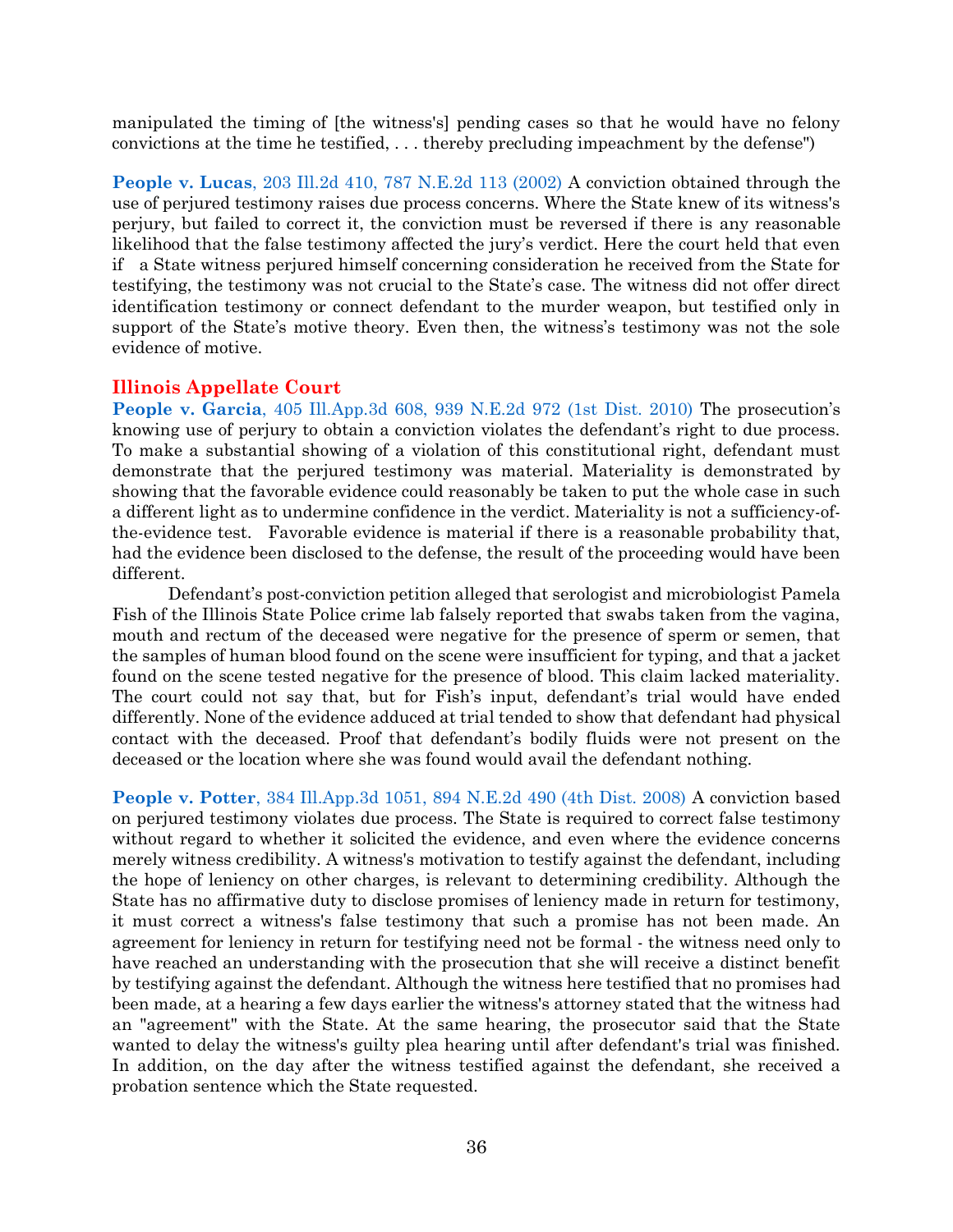**People v. Junior**[, 349 Ill.App.3d 286, 811 N.E.2d 1267 \(4th Dist. 2004\)](https://www.westlaw.com/Document/Ia9f9ebedd45411d9a489ee624f1f6e1a/View/FullText.html?transitionType=Default&contextData=(sc.Default)&VR=3.0&RS=da3.0) Due process is violated where the State knowingly uses perjury. A conviction must be reversed where there is a reasonable likelihood that perjured testimony could have affected the jury's verdict. The same principles apply where the State does not solicit perjured testimony, but allows such testimony to stand uncorrected. The duty to correct false testimony is triggered whenever any representative or agent of the prosecution knows that a witness's testimony is untruthful.

Due process was violated at defendant's trial where the State failed to correct the perjured testimony of a co-defendant who pleaded guilty and agreed to testify against defendant in return for concurrent sentencing. During his testimony, however, the codefendant stated that he had received no sentencing concessions and that he was testifying because he had been served with a subpoena. The prosecutor's failure to correct the codefendant's testimony, combined with an improper closing argument, violated due process.

**People v. Diaz**[, 297 Ill.App.3d 362, 696 N.E.2d 819 \(1st Dist. 1998\)](https://www.westlaw.com/Document/Ic051c53ad3c611d98ac8f235252e36df/View/FullText.html?transitionType=Default&contextData=(sc.Default)&VR=3.0&RS=da3.0) It is "well-settled that a prosecutor cannot knowingly use, or allow to go uncorrected, perjured testimony that goes to the substance of a witness's testimony" or to facts that bear on his credibility. Here, the record shows at least an implied agreement that the witness would receive lesser sentences in return for testifying against the defendant. However, the failure to correct the perjured testimony was not a "material" error because, in light of the other evidence and impeachment evidence which was admitted, there was no "reasonable probability" that the result of the proceeding would have been different had the false testimony been corrected. See also, **People v. Torres**[, 305 Ill.App.3d 679, 712 N.E.2d 835 \(2d Dist. 1999\)](https://www.westlaw.com/Document/I79f0b3f7d3a611d98ac8f235252e36df/View/FullText.html?transitionType=Default&contextData=(sc.Default)&VR=3.0&RS=da3.0) (the obligation to correct false testimony exists where the prosecutor has personal knowledge that the testimony is false and where the falsity is known only to other agents of the prosecution).

**People v. Paris**[, 295 Ill.App.3d 372, 692 N.E.2d 848 \(4th Dist. 1998\)](https://www.westlaw.com/Document/I11c28047d3ae11d9a489ee624f1f6e1a/View/FullText.html?transitionType=Default&contextData=(sc.Default)&VR=3.0&RS=da3.0) Defense counsel expected three subpoenaed attorneys to testify that the State's witnesses made deals with the State before they testified at defendant's trial. Where prosecutors, judges, and (in certain circumstances) criminal defense attorneys and reporters are called to testify, the "special witness" doctrine may apply. Under this doctrine, the trial court should conduct a hearing to determine whether the subpoenas should stand. To obtain the testimony, the defense must make a plausible showing that the evidence is material and favorable by setting forth the testimony it expects to elicit, an explanation of its relevance and necessity, and the efforts made to secure the evidence through alternative means. Here, the prosecutor and one of the defense attorneys indicated that no firm arrangement had been reached with the witnesses and that no negotiations had taken place before defendant's trial. "[A]fter these comments by the attorneys, there was no basis for the defendant to believe a deal had been reached."

**People v. Griffin**[, 124 Ill.App.3d 169, 463 N.E.2d 1063 \(5th Dist. 1984\)](https://www.westlaw.com/Document/I2f02e94dd37311d98ac8f235252e36df/View/FullText.html?transitionType=Default&contextData=(sc.Default)&VR=3.0&RS=da3.0) At defendant's trial for murder, a State witness identified the defendant as the perpetrator. The witness also testified that he knew of no promises or negotiations concerning his pending charges in return for his testimony. However, at a post-conviction hearing the ASA admitted that he had an understanding with the witness' attorney that the State was "holding off" on a pending case to maintain "leverage" on the witness. Although the witness denied that his attorney had told him about the understanding with the prosecutor, the Court found that "it seems unlikely that an attorney would have withheld information about a possible benefit his client could gain through his own action." The jury was entitled to know of the above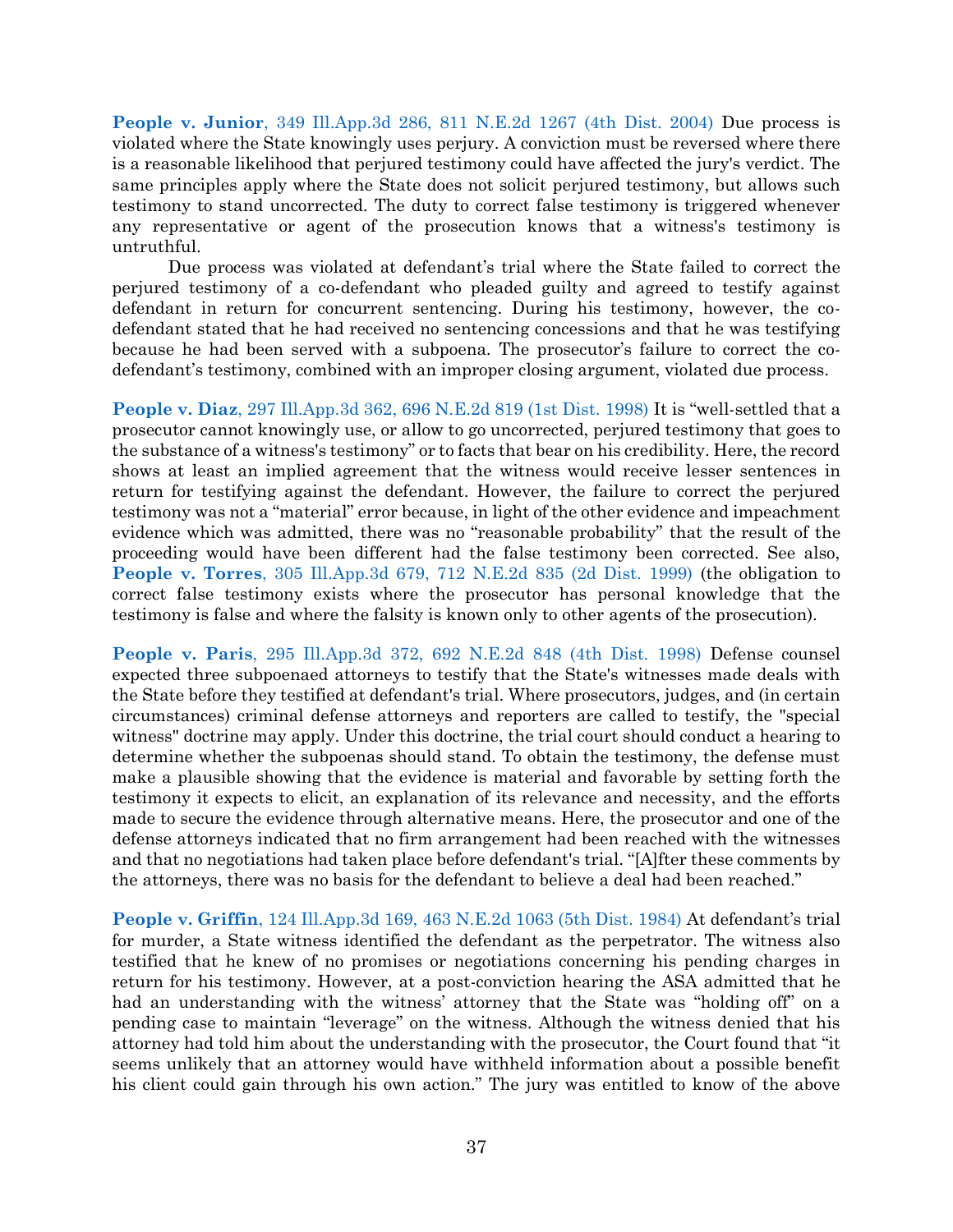"understanding" and the State had the "duty to correct any false impression left by [the witness'] flat denial that he expected any consideration from the State."

**People v. Tidwell**[, 88 Ill.App.3d 808, 410 N.E.2d 1163 \(2d Dist. 1980\)](https://www.westlaw.com/Document/I532723edd38711d98ac8f235252e36df/View/FullText.html?transitionType=Default&contextData=(sc.Default)&VR=3.0&RS=da3.0) An accomplice testified as the State's main witness and specifically denied that any promises of leniency had been offered for his testimony. The State did not present any evidence to correct this false testimony, but in closing argument the prosecutor stated that the accomplice would not be charged in consideration of his testimony against the defendant. The Court held that the defendant's due process rights were violated by the State's failure to correct the accomplice's false testimony. "It was highly unfair to permit (the accomplice) to swear without contradiction that he received no benefit from testifying when, in fact, in return for his testimony he was immunized from prosecution for armed robbery."

# <span id="page-38-0"></span>**§15-6 Informants and Surveillance Locations**

### **United States Supreme Court**

**Roviaro v. U.S.**[, 353 U.S. 53, 77 S.Ct. 623, 1 L.Ed.2d 639 \(1957\)](https://www.westlaw.com/Document/I72f02e359c9a11d991d0cc6b54f12d4d/View/FullText.html?transitionType=Default&contextData=(sc.Default)&VR=3.0&RS=da3.0) The government's privilege to withhold disclosure of an informer's identity must give way where the identity, or the contents of his communication, is relevant and helpful to the defense of an accused.

### **Illinois Supreme Court**

**People v. Holmes**[, 135 Ill.2d 198, 552 N.E.2d 763 \(1990\)](https://www.westlaw.com/Document/I6fa21f98d44811d98ac8f235252e36df/View/FullText.html?transitionType=Default&contextData=(sc.Default)&VR=3.0&RS=da3.0) The Court set out a three point test to determine whether charges should be dismissed due to the unavailability of an informant. When a defendant seeks production of an informant, he must demonstrate the materiality and relevance of the informant's testimony. If defendant meets this burden, the State must produce the informant or make a good-faith effort to make the informant available. If the State has failed in its good-faith effort to locate the informant, defendant is entitled to a dismissal if he can "demonstrate that, in the context of all of the evidence that has been or will likely be presented at trial, the unavailable evidence would raise a reasonable doubt as to the State's case." This burden is higher than that of showing the informant's testimony to be material and relevant.

**People v. Lewis**[, 57 Ill.2d 232, 311 N.E.2d 685 \(1974\)](https://www.westlaw.com/Document/I23e5fd32d94b11d983e7e9deff98dc6f/View/FullText.html?transitionType=Default&contextData=(sc.Default)&VR=3.0&RS=da3.0) The defendant was entitled to disclosure of the informer's identity at trial; the informer was the only person present at the alleged sale other than defendant and a policeman, and was the only witness who could amplify or contradict the officer's testimony. In such instances the defendant must at a minimum be allowed to interview the informer, and if desired to call him as a witness. However, the informer should not be forced to disclose his true name and address if it can be shown that his life or safety is in jeopardy. See also, [People v. Woods, 139 Ill.2d 369, 565](https://www.westlaw.com/Document/I4d94e6b9d44b11d9a489ee624f1f6e1a/View/FullText.html?transitionType=Default&contextData=(sc.Default)&VR=3.0&RS=da3.0)  [N.E.2d 643 \(1990\).](https://www.westlaw.com/Document/I4d94e6b9d44b11d9a489ee624f1f6e1a/View/FullText.html?transitionType=Default&contextData=(sc.Default)&VR=3.0&RS=da3.0)

### **Illinois Appellate Court**

**People v. Sanders**[, 2019 IL App \(1st\) 160718 T](https://www.westlaw.com/Document/I8b2a3d4096e111e9a3ecec4a01914b9c/View/FullText.html?transitionType=Default&contextData=(sc.Default)&VR=3.0&RS=da3.0)he disclosure of a surveillance location must almost always be ordered when the State's case depends exclusively on the uncorroborated surveillance testimony of a police officer. This is not such a case. The defendant was arrested and found in possession of the drugs the officer observed him pick up. This possession corroborated the officer's account. Procedurally, the trial court did not err when it excluded defendant from the *in camera* proceeding, because the court excluded the State as well, and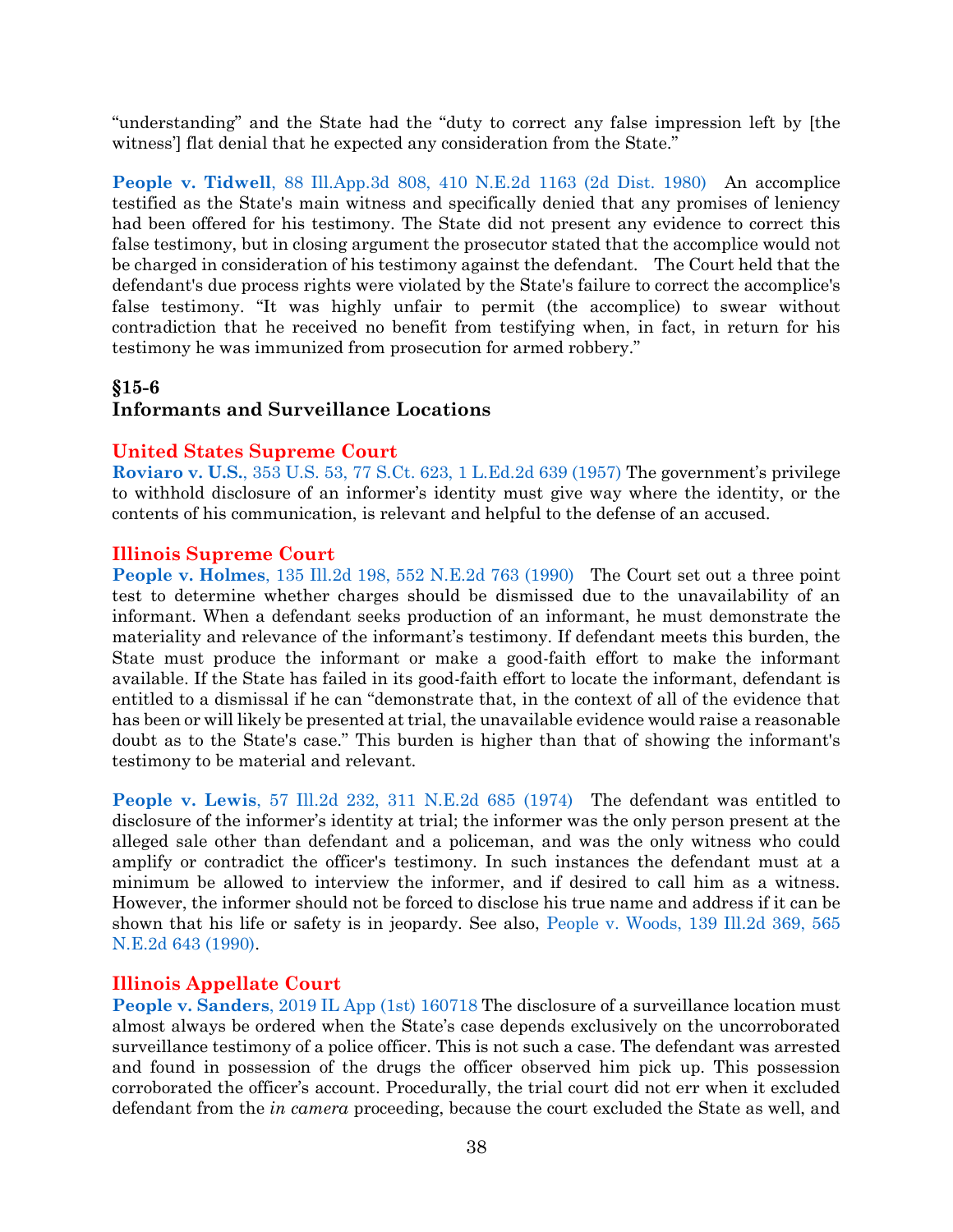the court has discretion to include either both or neither party. Substantively, the decision was correct in light of the sufficient detail defendant elicited about the site, including its distance, elevation, direction from defendant's position, and the lack of obstruction.

**In re Manuel M.**[, 2017 IL App \(1st\) 162381](https://www.westlaw.com/Link/Document/FullText?cite=2017ILA1PDC162381&VR=3.0&RS=da3.0) Police officers have a qualified privilege from disclosing surveillance locations in criminal proceedings. In deciding whether the privilege applies, courts must balance the public interest in keeping the location secret against the defendant's right to test the credibility of the witness through cross-examination. The State bears the initial burden of demonstrating that the privilege applies, and may satisfy this burden by showing that the surveillance location was on private property with the permission of the owner or in a useful location which would be compromised by disclosure.

Once the State has carried its burden, the defendant can overcome the privilege by showing that the surveillance location is relevant to the defense or essential to a fair determination of the case. In making its decision, the trial court may conduct an *in camera* examination of the officer out of the presence of defendant and his counsel. When the case against a defendant turns almost exclusively on the uncorroborated testimony of an officer who conducted the surveillance, disclosure is almost always required.

Here, a police officer went to a surveillance location near a park and using binoculars observed defendant flashing gang signs at passing cars, causing them to swerve into oncoming traffic and creating a dangerous situation. The officer then drove to the park, arrested defendant, and while patting him down recovered a gun.

On cross-examination, defense counsel asked the officer to disclose the exact surveillance location. The State objected that disclosing the location would endanger officer safety. The trial court elected to conduct an *in camera* examination of the officer. Defendant and his counsel were excluded from the examination, but the prosecution was allowed to be present. The trial court examined the officer and ascertained the exact surveillance location. The prosecutor was allowed to question the officer and to argue that the location should be kept secret. The trial court ruled that the officer did not need to reveal his surveillance location.

The Appellate Court held that the trial court failed to give adequate consideration to defendant's need to ascertain the exact surveillance location. The State's case rested entirely on the testimony of the officer, and defendant challenged the officer's ability to see him from his surveillance location. By preventing defendant from learning the exact surveillance location, the trial court severely hampered defendant's ability to test the only witness against him on a material issue. Defendant was thus denied his right to effective cross-examination.

The Court also held that defendant's rights of confrontation and to a public trial were violated where the prosecutor was allowed to question the officer and present ex parte argument during the *in camera* proceeding where defendant and his counsel had been excluded. Both the federal and Illinois Constitutions guarantee a defendant the right to a public trial, including the right to appear and participate in person or by counsel at all stages of the proceedings involving substantial rights. [U.S. Const. amend. VI;](https://www.westlaw.com/Document/N9EBD71B09DFA11D8A63DAA9EBCE8FE5A/View/FullText.html?transitionType=Default&contextData=(sc.Default)&VR=3.0&RS=da3.0) [Ill. Const. 1970, art.](https://www.westlaw.com/Document/N7AF8E580DAEC11DA9F00E4F82CEBF25B/View/FullText.html?transitionType=Default&contextData=(sc.Default)&VR=3.0&RS=da3.0)  [I, §8](https://www.westlaw.com/Document/N7AF8E580DAEC11DA9F00E4F82CEBF25B/View/FullText.html?transitionType=Default&contextData=(sc.Default)&VR=3.0&RS=da3.0). The denial of a defendant's right to a public trial constitutes a structural error and necessarily renders the trial fundamentally unfair or an unreliable means of determining guilt of innocence. When such errors occur, automatic reversal is required.

The Court held that the *in camera* examination of the surveillance officer should have taken place outside the presence of both the State and the defense. And the *in camera* proceeding should have been limited to disclosure of the exact location of the surveillance. Any testimony or argument addressing the public interest to be protected by nondisclosure should have been made in open court. Allowing the State to examine the officer in a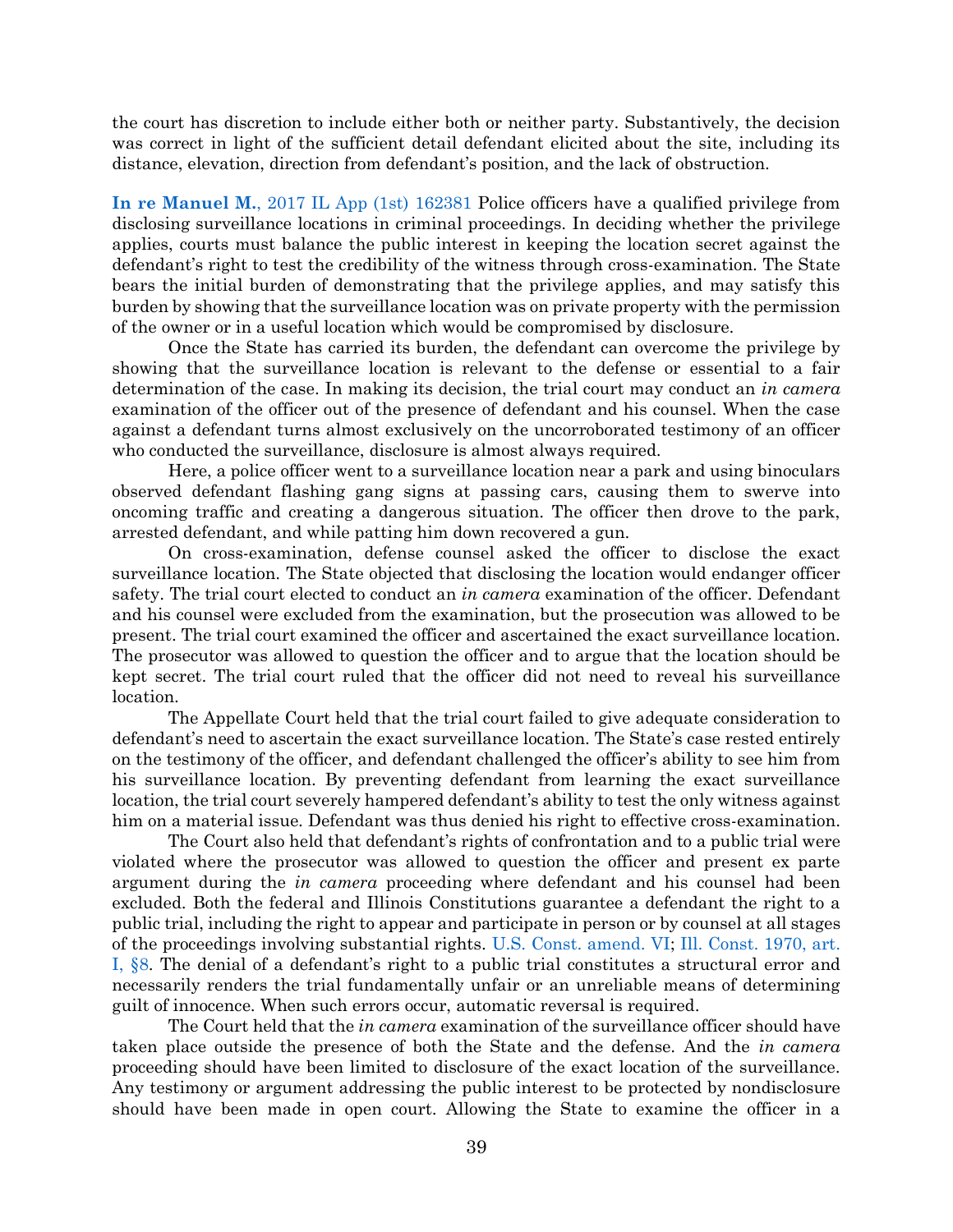proceeding outside the presence of defendant and his counsel violated defendant's right of confrontation and his right to a public trial.

**People v. Jackson**[, 2017 IL App \(1st\) 151779](https://www.westlaw.com/Document/Ibf2df100cbf311e7adf1d38c358a4230/View/FullText.html?transitionType=Default&contextData=(sc.Default)&VR=3.0&RS=da3.0) The State's obligation to disclose secret surveillance locations used by police is determined on a case-by-case basis. Two fundamental considerations apply. First, the more important the State's witness is to the State's case, the more important the defendant's right to cross-examination concerning the surveillance location becomes. Thus, if the State's case is built almost exclusively on the testimony of one surveillance officer, disclosure of the location is almost always required. Second, if there is no question about a surveillance officer's ability to observe or there is contemporaneous video evidence, disclosure is not required.

In determining whether the privilege applies, the trial court may conduct an *in camera* hearing outside the presence of the State and the defense. At the hearing, the surveillance officer must disclose his surveillance location. The State has the initial burden of proof to demonstrate that the privilege applies. This burden may be carried with testimony from the officer that the surveillance point was located on private property with the owner's permission or was in a useful location the value of which would be compromised by disclosure.

If the State meets its burden, the burden of persuasion shifts to the defendant to demonstrate that the privilege should not apply. To compel disclosure when the issue is raised before the trial, the defendant must show that the disclosure location is material or necessary to his defense and that his need for the information outweighs the public's interest in keeping the location secret. Relevant factors include the offense charged, the potential defenses, and the importance of the privileged information.

Here, the trial court erred in several respects at the *in camera* hearing. First, the judge failed to require the officer to disclose the exact surveillance location. The precise location is one of the critical facts necessary to properly balance the public interest in keeping the location secret against the defendant's interest in preparing a defense. Without knowing the exact spot from which the officer conducted surveillance, the court cannot satisfactorily determine whether limiting cross-examination will preclude an adequate defense. Furthermore, the purpose of having the hearing *in camera* is to allow the officer to reveal the exact surveillance location.

Second, the trial court erred by allowing the officer to testify at the *in camera* hearing concerning matters unrelated to his surveillance location, including his actions after he left the surveillance post. The *in camera* hearing is a limited inquiry of the surveillance officer on potentially privileged matters, and may not be expanded into the functional equivalent of the officer's trial testimony. When the trial court allowed the scope of the *in camera* hearing to expand into matters unrelated to the surveillance location, the defendant's constitutional right to confrontation was violated because neither defendant nor defense counsel were present.

The court acknowledged that testimonial matters unrelated to the surveillance location may be proper in determining whether the privilege should apply, but stressed that such testimony must be elicited in open court in the presence of defendant and his attorney.

Third, the trial court erred by allowing the prosecutor to attend the *in camera* hearing. Either both parties or neither party are permitted to be present during an *in camera* hearing to determine whether certain evidence is privileged. The primary purpose of an *in camera* hearing concerning the surveillance location privilege is to determine the exact surveillance location. Because the defendant has no right at this point to learn the surveillance location, the defense may not appear. Because the defense may not appear, the State must also be excluded.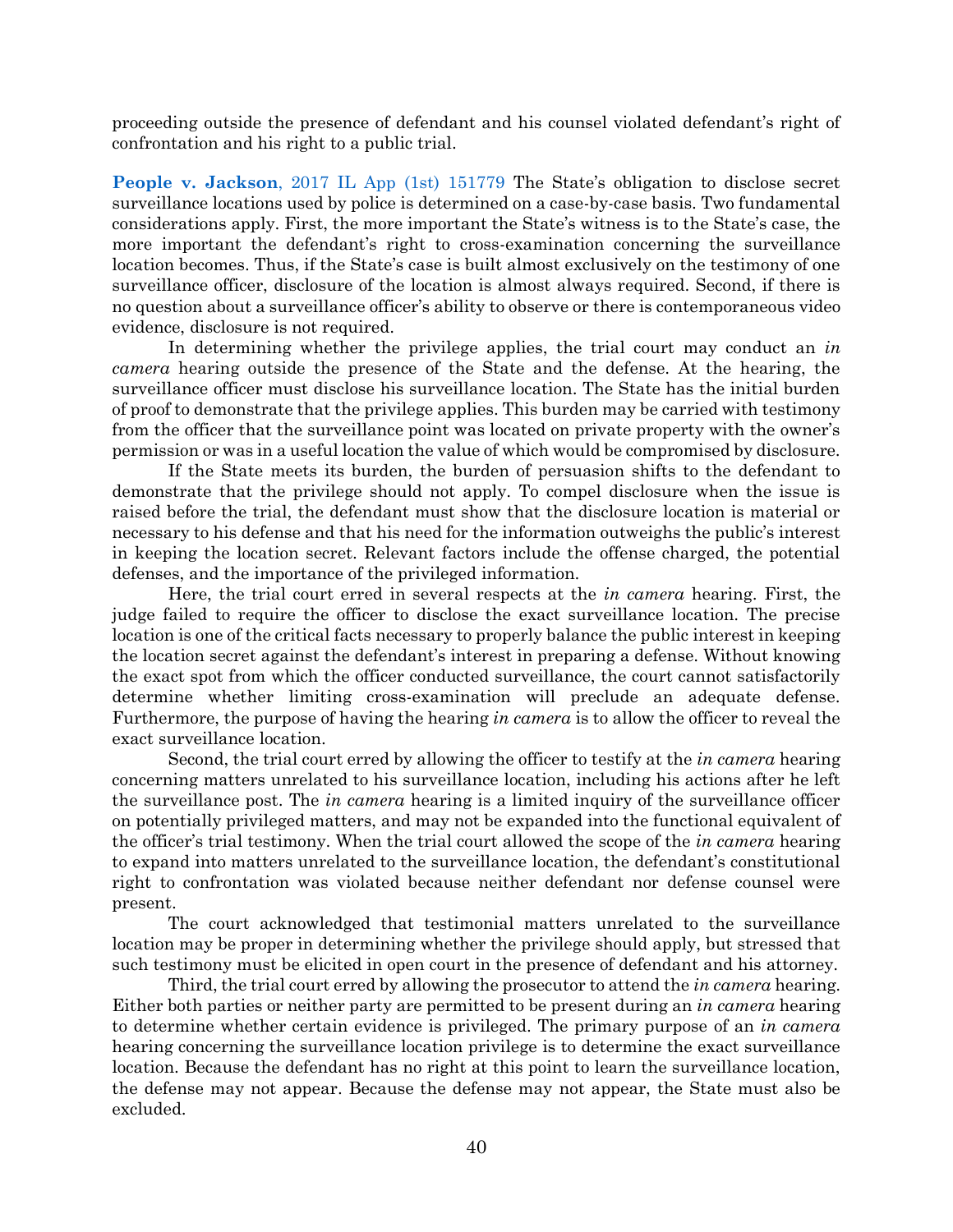Fourth, the trial court erred when it did not give the defense an adequate opportunity to overcome the State's *prima facia* case that the privilege should apply. Once the officer completed his testimony at the *in camera* hearing, the court indicated it would deny the defendant's motion to disclose the surveillance location. Subsequently, in the presence of both parties in open court, the court denied the motion without allowing the defense an opportunity to argue that the privilege should not apply. Under the burden shifting approach, once the State satisfies its initial burden of proof, the burden of persuasion shifts to the defendant. Assuming that the State established its initial burden, the trial court improperly denied defendant's motion without allowing him an opportunity to meet his burden.

Because the trial court committed fundamental errors, it abused its discretion and caused manifest prejudice to the defense. The cause was remanded for a new trial.

**People v. Matthews**[, 2017 IL App \(4th\) 150911](https://www.westlaw.com/Document/Icb5b4540e52011e7929ecf6e705a87cd/View/FullText.html?transitionType=Default&contextData=(sc.Default)&VR=3.0&RS=da3.0) Defendant was convicted of unlawful delivery of a controlled substance based upon a controlled buy arranged by a confidential source.

Under Supreme Court Rule 412(j)(ii), disclosure of the identity of a confidential source is not required if the lack of disclosure does not infringe on defendant's constitutional rights. The determination of whether disclosure is required is made on a case-by-case basis. Here, there was no showing that the source's identity was necessary to prepare a defense where counsel did not even request disclosure pretrial. Counsel's failure was not excused by the assertion that the defense "didn't care about the confidential informant pretrial" and that the source's identity only became relevant when defendant's right to confront came into play. Under that logic, there would be no need for the State to even tender discovery prior to trial.

**People v. Flournoy**[, 2016 IL App \(1st\) 142356](https://www.westlaw.com/Document/I0794e6a7a4ea11e6bfb79a463a4b3bc7/View/FullText.html?transitionType=Default&contextData=(sc.Default)&VR=3.0&RS=da3.0) Appellate Court precedent recognizes a qualified privilege on behalf of the State regarding disclosure of secret surveillance locations. Whether disclosure of a surveillance location should be required is determined on a case-bycase basis and requires balancing the public interest in keeping the location secret against the defendant's interest in preparing a defense. Where a witness is important to the State's case, the defendant's right to cross-examination concerning the surveillance location is equally important.

Where the State's case depends almost exclusively on a single officer's testimony concerning surveillance, disclosure of the location is almost always required. By contrast, where there is no question about the officer's ability to observe or an incident appears on a contemporaneous video recording, disclosure is generally not required.

The State bears the initial burden of proof to demonstrate that the surveillance privilege should apply in a given case. The State carries this burden by presenting evidence that the surveillance location was either on private property with the permission of the owner or in a location that is useful to law enforcement and the utility of which would be compromised by disclosure. Such evidence is to be presented in an *in camera* hearing outside the presence of defendant and defense counsel.

The State's witness must reveal the surveillance location at the *in camera* hearing, and the trial court must make a preliminary finding whether disclosure of the location would harm the public interest. Factors to be considered in determining the public interest in nondisclosure include the crime charged, the possible defenses, and the potential significance of the privileged information. Supreme Court Rule 415 provides that a record of the *in camera* proceeding must be made, sealed, and preserved for the reviewing court.

If the State carries its burden at the *in camera* hearing, the burden of persuasion to overcome the privilege shifts to the defendant. At a pretrial hearing, the defendant overcomes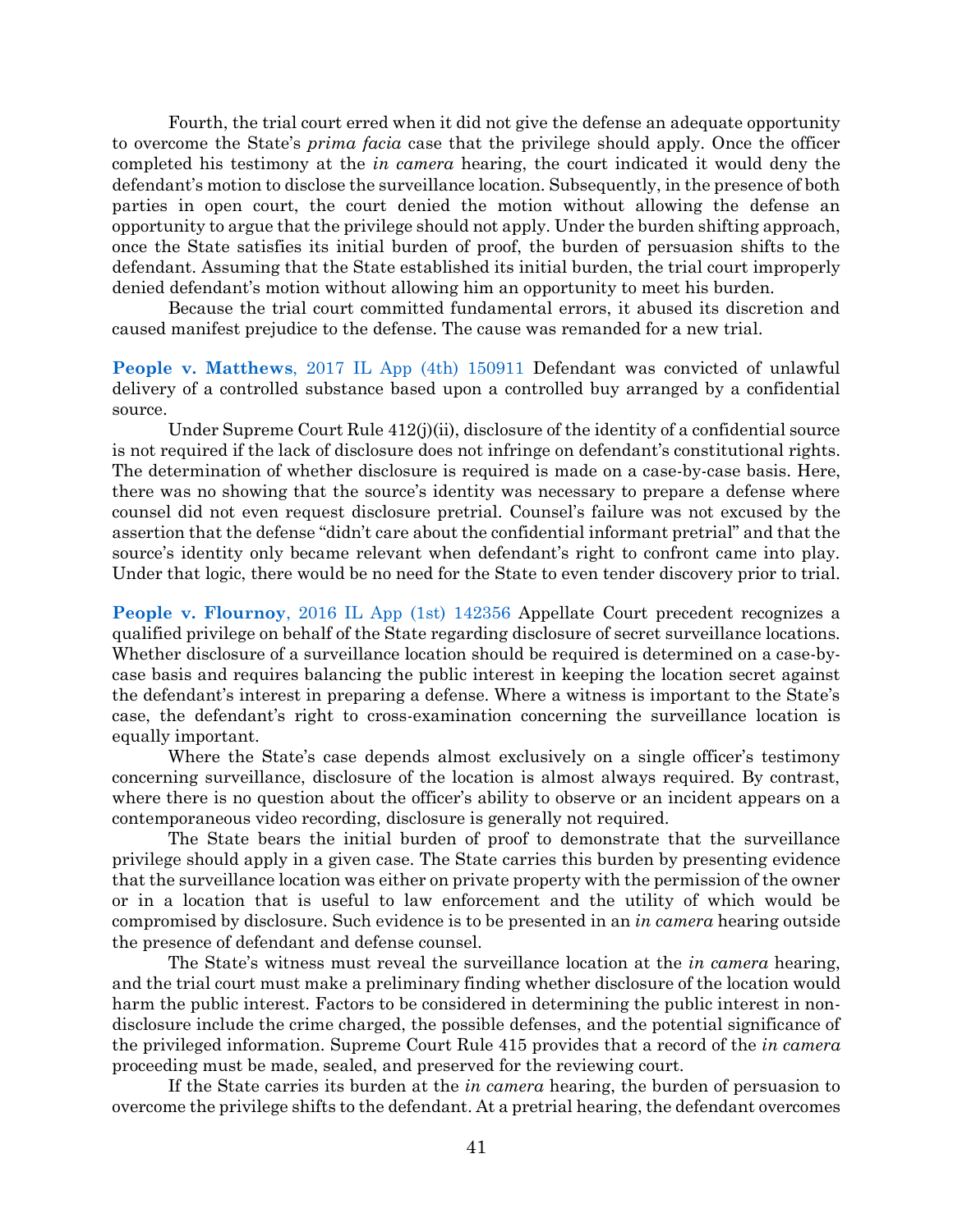the privilege by showing that the disclosure of the location is material or necessary to his defense and that the need for the information outweighs the public's interest in keeping the location secret. Where the State seeks to invoke the privilege at trial, however, due process requires that the privilege is overcome if the defendant shows that the location is relevant and helpful to the defense or essential to a fair determination of the case.

Here, the trial court erred by overruling defendant's request for disclosure of the location from which an officer observed an alleged drug transaction. First, although no record was made of the *in camera* hearing, the responsibility for ensuring preparation of the record rested with the State, which was asserting the privilege and therefore also had the burden of ensuring that a record was made. Second, the trial judge erred where, after finding that the State met its initial burden at the *in camera* hearing, it failed to consider whether defendant had overcome the privilege. Once the State meets its initial burden, the trial court must weigh the defendant's need for the surveillance location against the public's interest in nondisclosure. The trial court found that the State had made a preliminary showing that disclosure would harm the public interest, but failed to balance the public interest in keeping the location secret and defendant's interest in preparing a defense.

The Appellate Court concluded that disclosure was warranted because the officer's testimony concerning his observations of alleged drug transactions was the linchpin of the State's case. There were no occurrence witnesses other than the observing officer, and no inculpatory statements or contemporaneous video recordings. Where a case rests almost exclusively on an officer's testimony, disclosure must almost always be ordered.

Furthermore, although the officer testified that he saw defendant receive paper currency from three separate buyers and that he never lost sight of defendant, that testimony was adversely affected by the fact that no money was recovered from defendant's person.

**People v. Reed**[, 2013 IL App \(1st\) 113465](https://www.westlaw.com/Document/Ied450a7073b011e39ac8bab74931929c/View/FullText.html?transitionType=Default&contextData=(sc.Default)&VR=3.0&RS=da3.0) The State has a qualified privilege concerning the disclosure of a secret surveillance location. Whether disclosure should be ordered is decided on a case by case basis, balancing the public interest in keeping the location secret with the defendant's interest in preparing a defense. The trial court's decision whether to disclose the surveillance location is reviewed for abuse of discretion.

Whether knowledge of a secret surveillance location is important to the defendant's right to cross-examination depends on the importance of the witness to the prosecution's case. If the State's case depends almost exclusively on the testimony of a single police officer, disclosure is more likely to be required. By contrast, disclosure is usually unnecessary where there is no question about the officer's ability to observe or where a video tape was made contemporaneously with the incident.

If the State invokes the privilege against disclosure of the surveillance location, it has the burden to demonstrate that the privilege applies. That burden is satisfied by proof that the surveillance location was either on private property and used with the owner's permission or in a location where its future use would be compromised by disclosure.

The record was insufficient to allow the Appellate Court to review the trial court's reasons for denying a motion for disclosure of the secret surveillance location of an officer who testified that he observed a drug offense. When the motion for disclosure was filed, the trial court held an *in camera* interview of the officer. That proceeding was not transcribed, however, and defendant failed to ask the trial court to clarify its reasoning or state its findings with greater specificity.

Although surveillance location cases often involve *in camera* proceedings and incomplete records, it is the burden of the appellant to provide the reviewing court with a record that is adequate to support any claims of error. In the absence of an adequate record,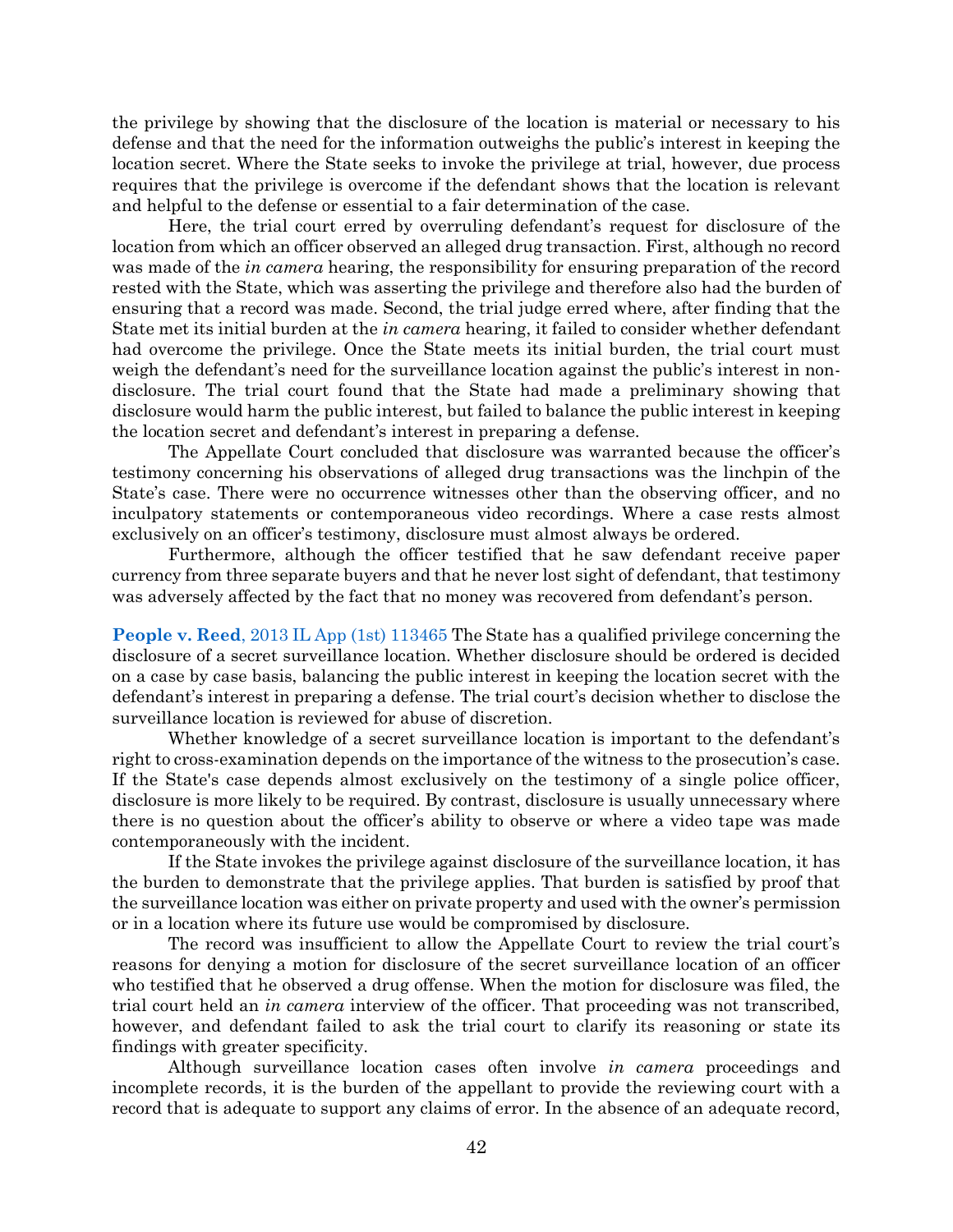all doubts are resolved against the appellant. In such cases, the trial court's ruling is presumed to have a sufficient legal and factual basis.

The court rejected defendant's argument that disclosure should have been ordered because without regard to the trial court's reasons for denying the motion, the conviction for possession of a controlled substance rested on the observations of a single officer. Although some precedent holds that disclosure must "almost always" be ordered where the State's case rests on a single officer, in those cases the officer's ability to observe the subject of the testimony was seriously questioned. Here, by contrast, the officer testified regarding several points, including his distance from defendant, vantage point, level of elevation, and ability to hear the offense. The officer also testified about the type of lighting and lack of any obstructions. Because the officer's ability to observe was not seriously called into question, the trial court did not abuse its discretion by denying the motion to disclose the exact surveillance location.

**People v. Clark**[, 2013 IL App \(2d\) 120034](https://www.westlaw.com/Document/I2bcc0f3698f111e2a160cacff148223f/View/FullText.html?transitionType=Default&contextData=(sc.Default)&VR=3.0&RS=da3.0) Supreme Court Rule 412(j)(ii), which codifies the common law "informer's privilege," protects against disclosure of an informant's identity where that identity is a prosecution secret and the failure to disclose does not infringe the constitutional rights of the accused. The ultimate issue is whether considering all the relevant circumstances, the defendant has demonstrated that his interest in preparing a defense outweighs the public interest in the free flow of information that can assist in the detection and prosecution of crimes. The defendant bears the burden of proving that disclosure of the informant's identity is essential to preparing the defense; the defense theory for which the informant's identity is necessary must have an evidentiary basis and cannot be founded on mere speculation. The State has the burden of proof concerning claims that the informant's safety would be endangered if his or her identity is disclosed.

Here, the State failed to carry this burden where an officer who testified that the informant's safety might be endangered also admitted that the danger was no greater than in any confidential informant case. But the court concluded that the trial court erred by ordering the State to disclose the informant's identity because the defendant's theory – that the confidential informant had conspired with police officers and defendant's ex-girlfriend to frame him - was vague and based on speculation rather than on viable evidence.

In the course of its opinion, the court noted that Illinois law is unclear concerning the standard of review to be applied to the trial court's order requiring that an informant's identity be disclosed. The court declined to resolve the uncertainty, however, finding that under either the abuse of discretion or *de novo* standard of review the trial court's order was erroneous.

**People v. Price**[, 404 Ill.App.3d 324, 935 N.E.2d 552 \(1st Dist. 2010\)](https://www.westlaw.com/Document/I690c379eb77111df952a80d2993fba83/View/FullText.html?transitionType=Default&contextData=(sc.Default)&VR=3.0&RS=da3.0) Surveillance-location privilege is a common-law privilege that is based on and evolved from the informant's privilege. Its purpose is to protect sources from retaliation and encourage continued cooperation with the police. The privilege is not absolute, but qualified, and the need for nondisclosure must be balanced against the defendant's constitutional right to a fair trial. A surveillance location must be disclosed at trial if it is material to the issue of guilt or innocence. A presumption exists in favor of disclosure where the prosecution's case is based primarily on eyewitness testimony.

When disclosure is requested at trial, the State has the initial burden of proof. It must present evidence that the surveillance point is either: (1) on private property with the permission of the owner; or (2) in a useful location whose utility would be compromised by disclosure. The burden then shifts to the defense to persuade the court that the surveillance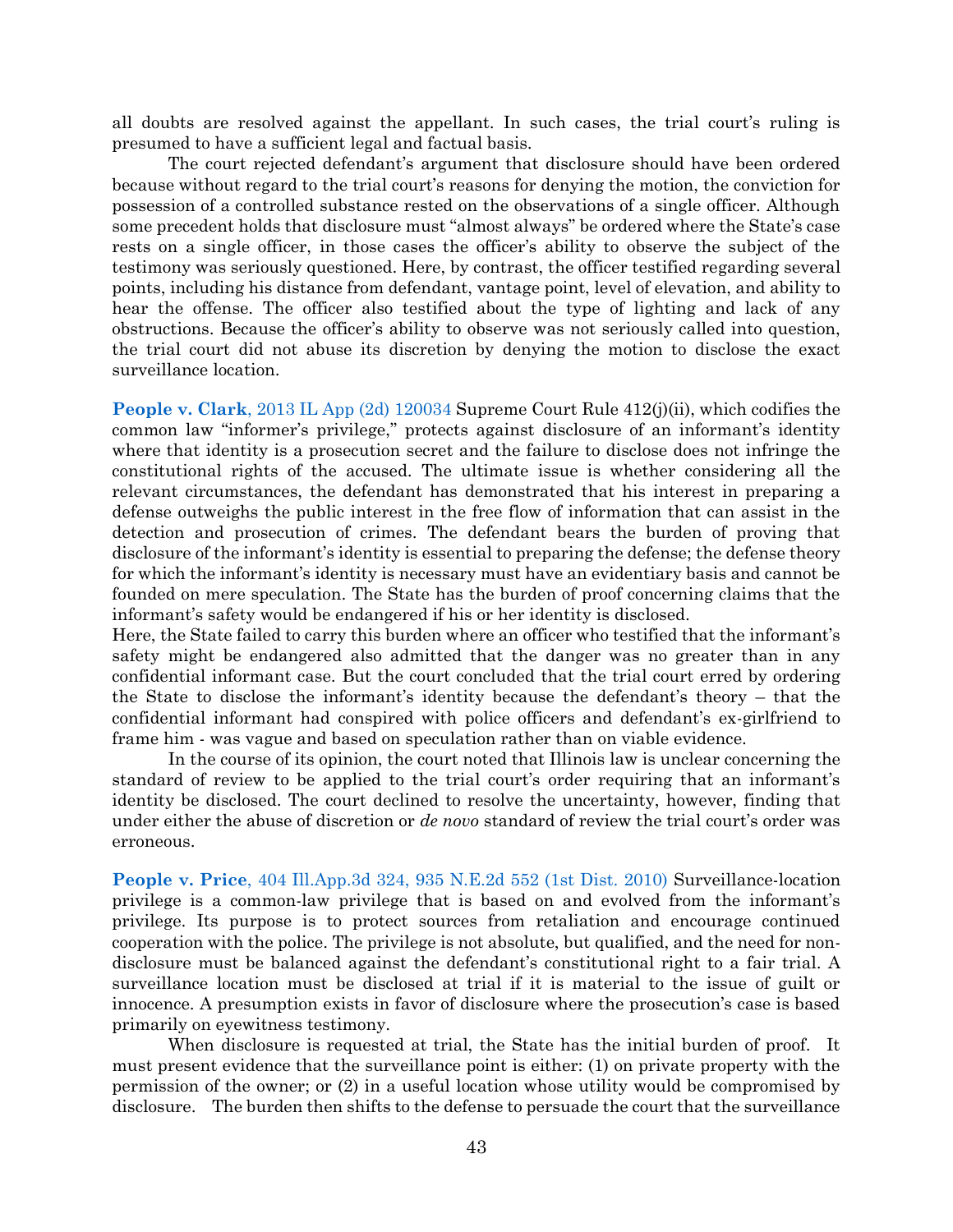location is relevant and helpful to the defense or essential to a fair determination of the cause. The trial court must balance the public interests underlying the privilege against the defendant's need for disclosure to defend himself at trial based on the specific facts of each individual case.

If disclosure is requested at a preliminary hearing or hearing on a motion to suppress, the analysis is different. The court has more discretion to decline disclosure at those stages. Defendant must make a strong showing that disclosure is material or necessary to his defense and that his need for the information outweighs the public's interest in keeping the surveillance location secret.

Here, the trial court erred when it denied a request for disclosure absent any showing by the State of any need for non-disclosure, and without the court balancing any need of the defendant for disclosure against any reason for non-disclosure. The trial court merely applied its policy not to require disclosure because homes of private citizens are often involved.

**People v. Bell**[, 373 Ill.App.3d 811, 869 N.E.2d 807 \(1st Dist. 2007\)](https://www.westlaw.com/Document/I5ed77e3802d611dcb92c924f6a2d2928/View/FullText.html?transitionType=Default&contextData=(sc.Default)&VR=3.0&RS=da3.0) The prosecution has a qualified privilege regarding the disclosure of a secret surveillance location; whether such a location should be disclosed is decided on a case-by-case basis by balancing the public interest in keeping the location secret and the defendant's need to prepare a defense. The trial court "should endeavor to protect the 'public interest in secrecy' but must also take the steps necessary to ensure accurate fact finding." Among the factors in determining whether the privilege applies are: (1) the crime charged, (2) the possible defenses, and (3) the potential significance of the privileged information. Disclosure of the location of secret surveillance will be compelled if the information is material to the issue of guilt. See also, **[People v. Quinn](https://www.westlaw.com/Document/I37510bfbd39011d99439b076ef9ec4de/View/FullText.html?transitionType=Default&contextData=(sc.Default)&VR=3.0&RS=da3.0)**, [332 Ill.App.3d 40, 772 N.E.2d 872 \(1st Dist. 2002\)](https://www.westlaw.com/Document/I37510bfbd39011d99439b076ef9ec4de/View/FullText.html?transitionType=Default&contextData=(sc.Default)&VR=3.0&RS=da3.0)

**People v. Knight**[, 323 Ill.App.3d 1117, 753 N.E.2d 408 \(1st Dist. 2001\)](https://www.westlaw.com/Document/Ia7956384d39a11d99439b076ef9ec4de/View/FullText.html?transitionType=Default&contextData=(sc.Default)&VR=3.0&RS=da3.0) Where the State claims a surveillance privilege at trial, the court should conduct an in camera hearing outside the presence of defendant and defense counsel. The State should be required to reveal the exact surveillance location and make a preliminary showing that "disclosure of the surveillance location would harm the public interest." The trial court must then weigh the defendant's need for the information against the public's interest in non-disclosure, considering such factors as the nature of the crime charged, the possible defenses, and the potential significance of the information for which the privilege is claimed. When the State's case rests solely on the officer's testimony, disclosure "must almost always be ordered." Otherwise, "the application of the [surveillance] privilege will severely hamper the defendant's ability to cross-examine the officer on the key factual issues." Here, questions were raised about the officer's ability to observe the defendant and the alleged drug transaction, and there was no videotape or other objective evidence providing the same information. Under such circumstances, the trial court erred by failing to require the State to disclose the exact surveillance location. See also, **People v. Criss**[, 294 Ill.App.3d 276, 689](https://www.westlaw.com/Document/Ibb20e0bed3ac11d983e7e9deff98dc6f/View/FullText.html?transitionType=Default&contextData=(sc.Default)&VR=3.0&RS=da3.0)  [N.E.2d 645 \(4th Dist. 1998\)](https://www.westlaw.com/Document/Ibb20e0bed3ac11d983e7e9deff98dc6f/View/FullText.html?transitionType=Default&contextData=(sc.Default)&VR=3.0&RS=da3.0) (to overcome the "secret surveillance location" privilege, the defendant must demonstrate a need for disclosure that goes beyond "mere speculation that the information may possibly prove useful;" whether disclosure is required is decided on a case-by-case basis by "balancing the public interest in keeping the location secret with the defendant's interest in preparing a defense;" even where the defendant is unable to overcome the privilege, he is permitted to cross-examine "the police officer's observations with respect to distance, weather and any possible obstructions").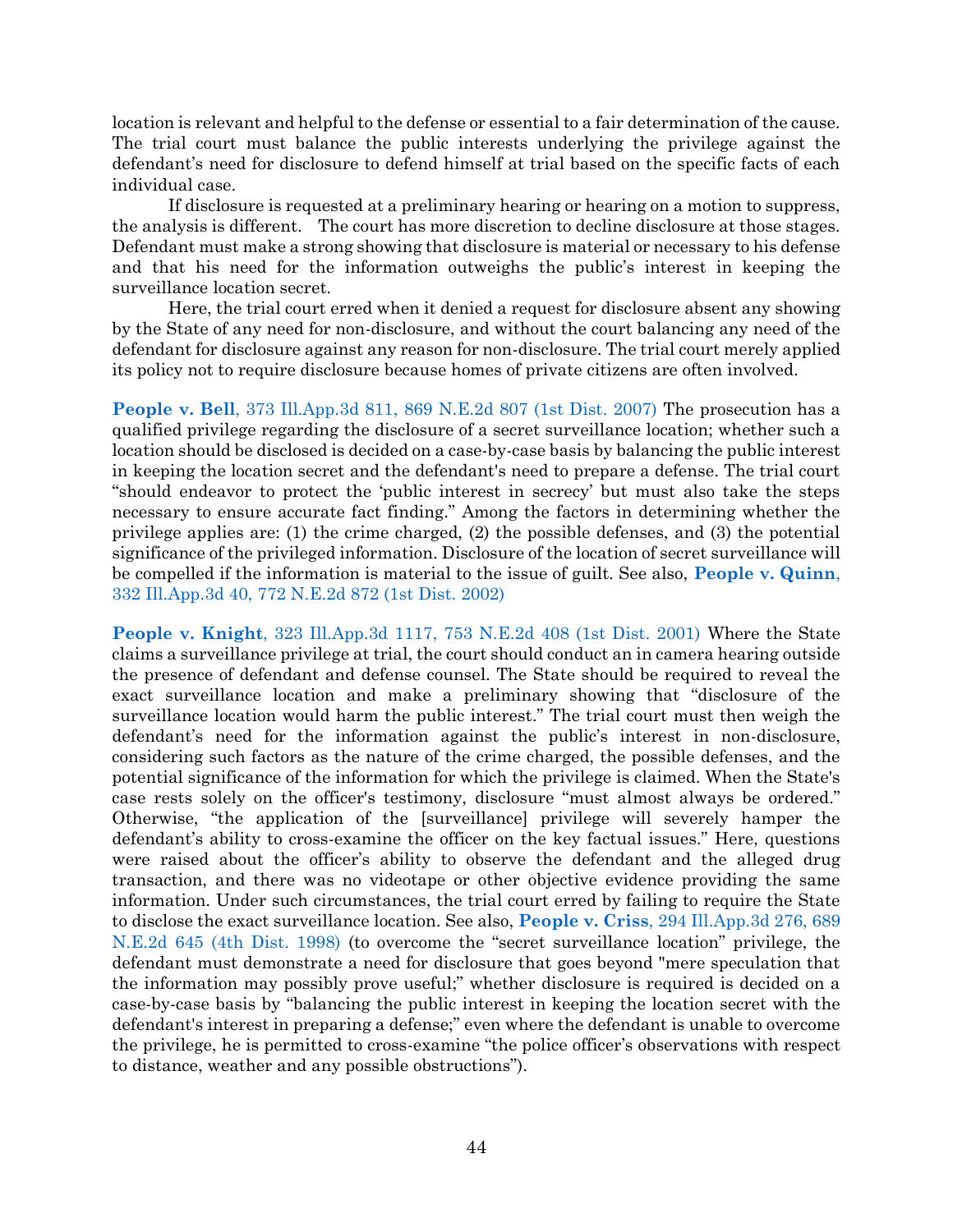**People v. Bufford**[, 277 Ill.App.3d 862, 661 N.E.2d 357 \(1st Dist. 1995\)](https://www.westlaw.com/Document/Icf885cb6d3d711d98ac8f235252e36df/View/FullText.html?transitionType=Default&contextData=(sc.Default)&VR=3.0&RS=da3.0) Although the State has a qualified privilege to withhold the identity of its informant, in appropriate circumstances that privilege must give way to the defendant's Sixth Amendment rights. Whether the identity of an informant must be disclosed in a particular case is to be determined by balancing the public's interest in protecting the flow of information against the individual's right to prepare a defense. Here, that balancing test favored disclosure. The informant had witnessed and participated in the events leading to defendant's arrest. In addition, there was a serious question whether defendant or his brother was the person who allegedly sold cocaine to the informer. Moreover, the State made no specific showing that disclosure of the informant's identity would jeopardize his safety. The Court rejected the State's argument that it could successfully resist disclosure merely by asserting that there might be a possible threat to the informant's safety; to succeed in keeping an informant's identity secret, the State must articulate a specific basis for concern other than the "general concern commonly understood to be present in cases involving confidential informants."

**People v. Perez**[, 209 Ill.App.3d 457, 568 N.E.2d 250 \(1st Dist. 1991\)](https://www.westlaw.com/Document/I50b4b451d43711d99439b076ef9ec4de/View/FullText.html?transitionType=Default&contextData=(sc.Default)&VR=3.0&RS=da3.0) The defendant participated in three sales of cocaine to an undercover agent. All of the sales were arranged by an informant, who was also present at each sale. Defendant testified he was entrapped and that he participated in the sales only after the informant threatened to harm his family. Defendant sought discovery on the informant but the prosecutor, after claiming that the informant would not be called as a witness, used the informant as a witness in rebuttal. The Court held that defendant was entitled to the information sought in discovery because the informant played an active role in the criminal acts.

**People v. Connor**[, 176 Ill.App.3d 900, 531 N.E.2d 966 \(1st Dist. 1988\)](https://www.westlaw.com/Document/I2ca4924ad34411d9a489ee624f1f6e1a/View/FullText.html?transitionType=Default&contextData=(sc.Default)&VR=3.0&RS=da3.0) The defendants raised an entrapment defense. One of the defendants owned a shipping business, while the other defendant was an account executive for the business. According to the defendants, an informant (referred to as B.J.) owed the business over \$13,000. Because of this debt, the defendants had difficulty paying their bills and were unable to book any new business. B.J. persistently urged defendants to obtain cocaine (for an undercover police officer) so that B.J. could pay his debt. The defendants eventually did so, and were arrested. The undercover officer to whom the cocaine was delivered denied any knowledge of B.J.'s activities. The defendants sought disclosure of B.J.'s identity and whereabouts but their request was denied. The Court held that the State's refusal to disclose the informer's identity was reversible error, noting that the issue of predisposition was crucial to the entrapment defense, and that B.J.'s activities were crucial to determining whether predisposition existed.

**People v. Brown**[, 151 Ill.App.3d 446, 502 N.E.2d 850 \(2d Dist. 1986\)](https://www.westlaw.com/Document/Ia5bd1b45d33d11d983e7e9deff98dc6f/View/FullText.html?transitionType=Default&contextData=(sc.Default)&VR=3.0&RS=da3.0) Due process is not violated if police do not obtain the name of anonymous informers who call a "Crimestoppers" program.

**People v. Raess**[, 146 Ill.App.3d 384, 496 N.E.2d 1186 \(1st Dist. 1986\)](https://www.westlaw.com/Document/I2efafa03d37311d98ac8f235252e36df/View/FullText.html?transitionType=Default&contextData=(sc.Default)&VR=3.0&RS=da3.0) The defendant requested the disclosure of the identity of an informant known as "Vinnie." The trial court found that the disclosure of the informant could be relevant in the preparation of the entrapment defense, and ordered the State to disclose the informant's identity. The State refused, and the trial court dismissed the charges. The Appellate Court affirmed the dismissal finding that the uncontradicted assertions in defendant's affidavit in support of discovery were sufficient to raise the issue of entrapment.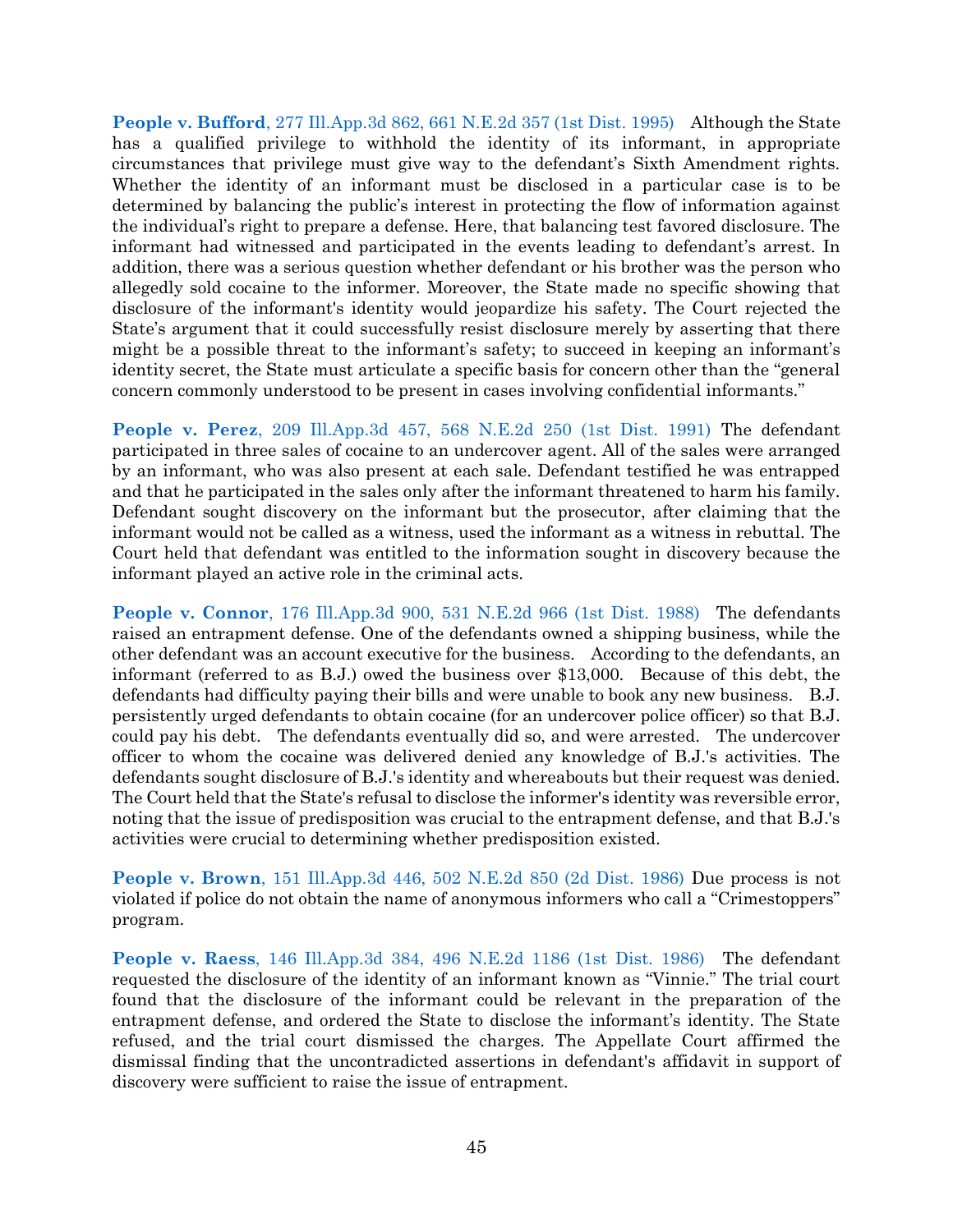**People v. Gibson**[, 54 Ill.App.3d 898, 370 N.E.2d 262 \(4th Dist. 1977\)](https://www.westlaw.com/Document/I792db733d93a11d9bf60c1d57ebc853e/View/FullText.html?transitionType=Default&contextData=(sc.Default)&VR=3.0&RS=da3.0) Trial court erred by refusing to compel disclosure of the identities of two informers, who were material witnesses, until the close of the State's case. Merely allowing defense counsel to interview the informers without the participation of the defendant was not a valid substitute for disclosure of their identities.

# <span id="page-46-0"></span>**§15-7 Police Reports**

#### **Illinois Supreme Court**

**In re C.J.**[, 166 Ill.2d 264, 652 N.E.2d 315 \(1995\)](https://www.westlaw.com/Document/I3279f5cad3c211d9a489ee624f1f6e1a/View/FullText.html?transitionType=Default&contextData=(sc.Default)&VR=3.0&RS=da3.0) The Court rejected the argument that loss of evidence in Department of Children and Family Services files can be imputed to the State's Attorney. Because child abuse has both criminal and social welfare implications, DCFS and the State's Attorney will frequently be involved in the same case. However, the mere fact that a criminal prosecution may result from an investigation does not impute knowledge of all DCFS records to the prosecutor. The Court concluded that DCFS is an agent of the prosecution only when it acts "at the behest of and in tandem with the State's Attorney," to help in the prosecutorial effort.

**People ex rel. Fisher v. Carey**[, 77 Ill.2d 259, 396 N.E.2d 17 \(1979\)](https://www.westlaw.com/Document/If90be565d91411d983e7e9deff98dc6f/View/FullText.html?transitionType=Default&contextData=(sc.Default)&VR=3.0&RS=da3.0) Defense counsel may properly obtain police reports by way of subpoena duces tecum. Furthermore, the State's Attorney is not the conduit for subpoenaed police reports and may not intercept such reports. The subpoenaed material should be sent directly to the court, which will determine whether the reports are relevant and material, whether they are privileged, and whether the subpoena is unreasonable or oppressive.

### **Illinois Appellate Court**

**People v. Sandridge**[, 2020 IL App \(1st\) 173158](https://www.westlaw.com/Document/Id322a490b80d11eabb91c2e2bc8b49a5/View/FullText.html?transitionType=Default&contextData=(sc.Default)&VR=3.0&RS=da3.0) A detective's decision to destroy the notes from his investigation, including interview notes of eyewitnesses, despite the existence of a defense subpoena, amounted to a due process violation and second-prong plain error.

The police are required to preserve all notes in a homicide case. [725 ILCS 5/114-13\(b\).](https://www.westlaw.com/Document/NDFCE47F0DAFD11DA9F00E4F82CEBF25B/View/FullText.html?transitionType=Default&contextData=(sc.Default)&VR=3.0&RS=da3.0) And under the due process clause, destruction of evidence by the State is potentially unconstitutional. In this case, it's unknown if the notes were exculpatory, which would give rise to an automatic due process violation. But the notes were potentially useful, and in such cases a due process violation can be proven if the defense shows the State acted in bad faith.

While bad faith doesn't always flow from destruction of evidence, here, the officer knew the subpoena was pending but cavalierly testified that he intentionally destroyed them as a matter of departmental procedure. The Appellate Court found this testimony either ignorant or false, as there would not be a departmental procedure that explicitly violates Illinois statute. It therefore found bad faith, and that the error was so egregious that it undermined the integrity of the judicial system. Under the second-prong, reversal was required. The court remanded for a hearing in the trial court as to the appropriate remedy.

**People v. Carballido**[, 2011 IL App \(2d\) 090340](https://www.westlaw.com/Document/I2d44866855fc11e0af6af9916f973d19/View/FullText.html?transitionType=Default&contextData=(sc.Default)&VR=3.0&RS=da3.0) Defendant's post-conviction petition alleged the gist of a constitutional issue concerning a State investigator's failure to disclose field notes of his interview of a defense witness. The failure to disclose material evidence after a defense request might violate due process. The witness testified at defendant's trial, and was impeached by the officer's testimony. Supreme Court Rule 412 requires the prosecution to ensure a flow of information between investigative personnel, so that the prosecutor obtains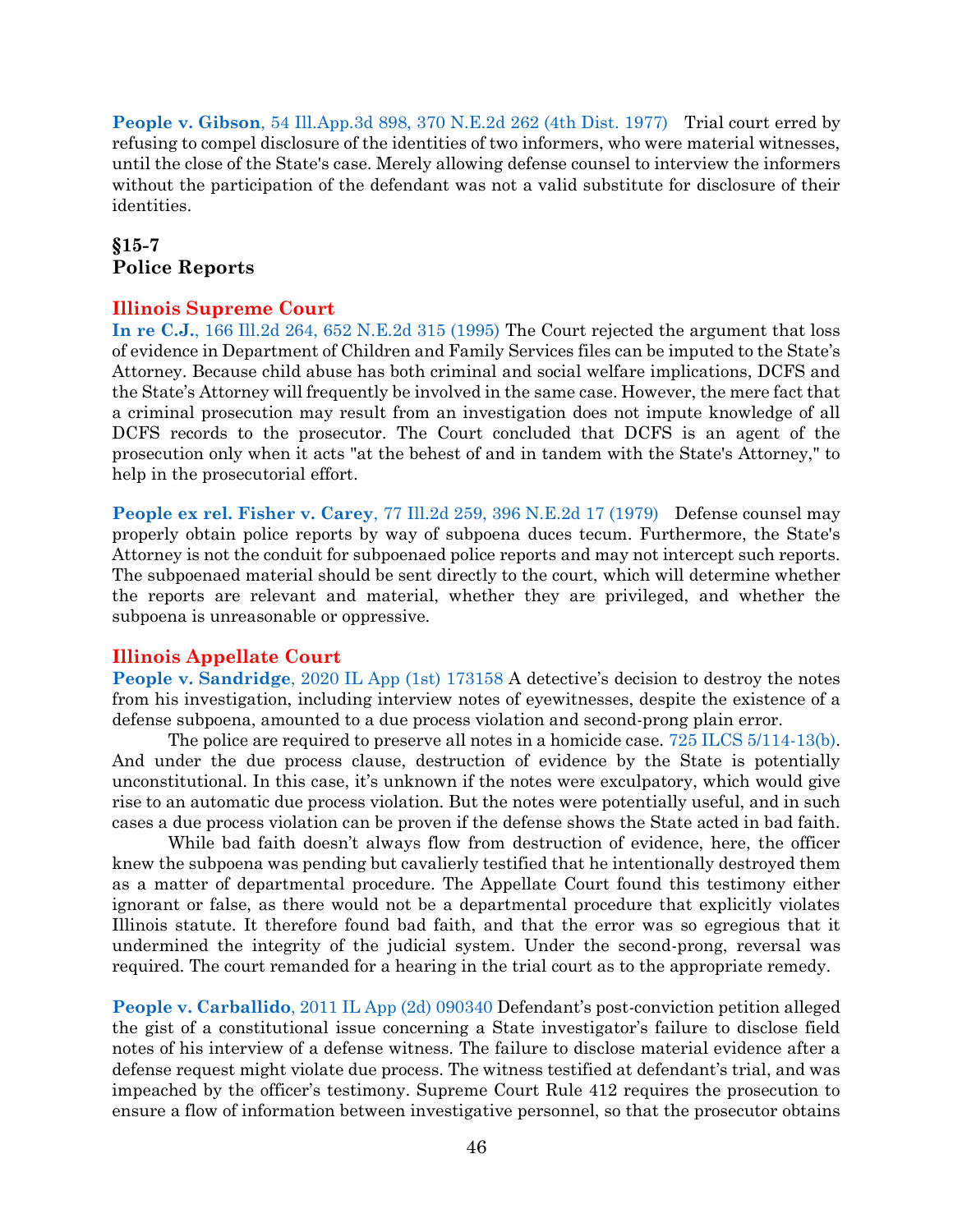all information relevant to the case. Furthermore, [725 ILCS 5/114-13\(b\)](https://www.westlaw.com/Document/NDFCE47F0DAFD11DA9F00E4F82CEBF25B/View/FullText.html?transitionType=Default&contextData=(sc.Default)&VR=3.0&RS=da3.0) requires an investigating officer to provide the prosecutor with all investigative material, including field notes. Because the impeachment was on a critical point, and because the witness's testimony and the officer's impeachment were confusing concerning the precise content of the witness's out-of-court statement, the court directed the State to ensure that discovery requirements were completed before any proceedings occurred on remand.

**People v. Curry**[, 167 Ill.App.3d 146, 520 N.E.2d 984 \(2d Dist. 1988\)](https://www.westlaw.com/Document/I3585058ad34311d9bf60c1d57ebc853e/View/FullText.html?transitionType=Default&contextData=(sc.Default)&VR=3.0&RS=da3.0) The State's failure to produce a police report was reversible error. The report contained a statement of the defendant that was identical to his trial testimony. Another police report, which did not include part of defendant's later trial testimony, was introduced and used in closing argument to imply that defendant failed to mention certain things earlier and had fabricated part of his trial testimony. Since the outcome of the trial depended on the credibility of the witnesses, the undisclosed police report could have enhanced defendant's credibility and rebutted the prosecutor's claim of recent fabrication.

**People v. Wilken**[, 89 Ill.App.3d 1124, 412 N.E.2d 1071 \(3d Dist. 1980\)](https://www.westlaw.com/Document/Ia3852018d35211d9bf60c1d57ebc853e/View/FullText.html?transitionType=Default&contextData=(sc.Default)&VR=3.0&RS=da3.0) At trial, a police officer testified that he saw the defendant at the crime scene. Defense counsel moved for a mistrial because the police reports that had been disclosed indicated that defendant's presence at the scene would be proved only by the testimony of two co-defendants. Defense counsel stated that the "information in the report would have changed his cross-examination of (the officer) and could have prompted further investigation." The Appellate Court held that the State's failure to disclose the police report was reversible error. The officer "was the only non-co-defendant witness to place the defendant at the scene of the crime, and the jury, in disregarding the defendant's alibi defense, could have placed great weight on (the officer's) testimony."

**People v. Jenkins**[, 18 Ill.App.3d 52, 309 N.E.2d 397 \(1st Dist. 1974\)](https://www.westlaw.com/Document/If67744e1de0311d983e7e9deff98dc6f/View/FullText.html?transitionType=Default&contextData=(sc.Default)&VR=3.0&RS=da3.0) The defense should have been allowed to inspect a store detective's report that was used to refresh her memory. There is no rational basis to justify a rule distinguishing between reports prepared by police officers and those prepared by officers employed by private corporations.

**People v. Nunez**[, 24 Ill.App.3d 163, 320 N.E.2d 462 \(1st Dist. 1974\)](https://www.westlaw.com/Document/I0c779d43d93511d98ac8f235252e36df/View/FullText.html?transitionType=Default&contextData=(sc.Default)&VR=3.0&RS=da3.0) Defendant was convicted of unlawful use of weapons after a gun was found under his bed. Defendant's mother testified that she found the gun outside of their apartment, took it inside, and called the police to report the gun. The police did not respond to the call. Defense counsel sought police logs relating to this call but the trial court denied the defense request for inspection The Appellate Court ordered the trial court to examine the logs and to grant a new trial if the logs revealed that a call for assistance was made.

### <span id="page-47-0"></span>**§15-8 Physical Evidence, Photos, Documents, Test Results**

# **United States Supreme Court**

**Arizona v. Youngblood**[, 488 U.S. 51, 109 S.Ct. 333, 102 L.Ed.2d 281 \(1988\)](https://www.westlaw.com/Document/I234f1ece9c1e11d9bdd1cfdd544ca3a4/View/FullText.html?transitionType=Default&contextData=(sc.Default)&VR=3.0&RS=da3.0) The State's failure to preserve evidence that is possibly useful to the defense does not a deny due process unless the police acted in bad faith. Furthermore, the State is not required to test physical evidence with the most advanced techniques, but the failure to perform the most advanced or probative test may support a claim that the results are unreliable. See also, **[In re C.J.](https://www.westlaw.com/Document/I3279f5cad3c211d9a489ee624f1f6e1a/View/FullText.html?transitionType=Default&contextData=(sc.Default)&VR=3.0&RS=da3.0)**,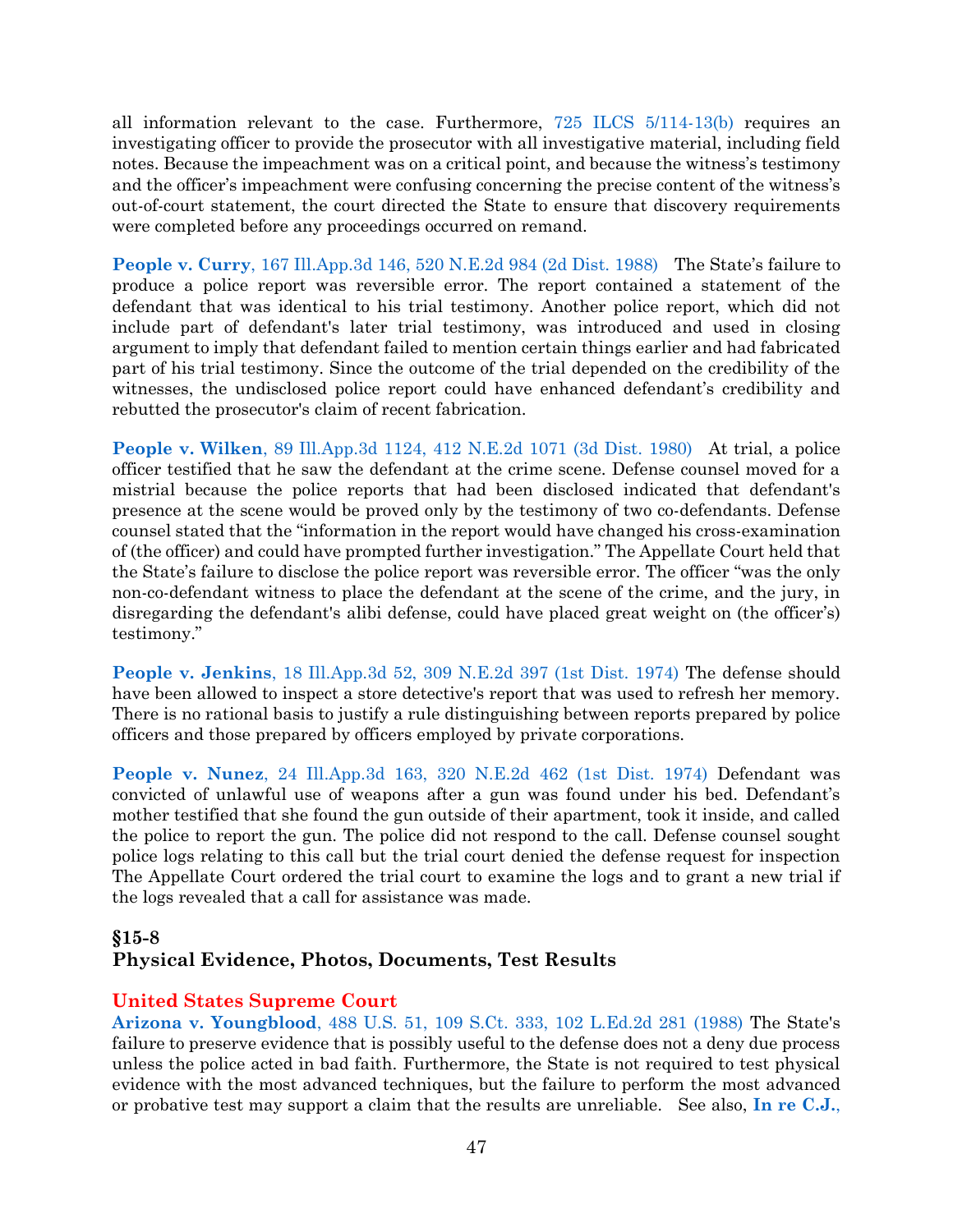[166 Ill.2d 264, 652 N.E.2d 315 \(1995\);](https://www.westlaw.com/Document/I3279f5cad3c211d9a489ee624f1f6e1a/View/FullText.html?transitionType=Default&contextData=(sc.Default)&VR=3.0&RS=da3.0) **People v. Lampkin**[, 193 Ill.App.3d 570, 550 N.E.2d](https://www.westlaw.com/Document/I540de1bbd44811d99439b076ef9ec4de/View/FullText.html?transitionType=Default&contextData=(sc.Default)&VR=3.0&RS=da3.0)  [278 \(3d Dist. 1990\).](https://www.westlaw.com/Document/I540de1bbd44811d99439b076ef9ec4de/View/FullText.html?transitionType=Default&contextData=(sc.Default)&VR=3.0&RS=da3.0)

**California v. Trombetta**[, 467 U.S. 479, 104 S.Ct. 2528, 81 L.Ed.2d 413 \(1984\)](https://www.westlaw.com/Document/I236629319c1e11d9bdd1cfdd544ca3a4/View/FullText.html?transitionType=Default&contextData=(sc.Default)&VR=3.0&RS=da3.0) The defendants were arrested for drunk driving, and submitted to breath tests. On appeal, they argued that the results of the tests should not have been admitted because the officers failed to preserve the breath samples. The Supreme Court held that due process did not require that the State preserve the breath samples. The State did not destroy the breath samples in a calculated effort to circumvent disclosure requirements. Instead, the officers acted in accord with their "normal practices." The duty to preserve evidence "must be limited to evidence that might be expected to play a significant role in the suspect's defense" - that is, evidence which possesses "an exculpatory value that was apparent before the evidence was destroyed, and also of such a nature that the defendant would be unable to obtain comparable evidence by other reasonably available means."

#### **Illinois Supreme Court**

**[People v. Kladis](https://www.westlaw.com/Document/I113ef895330811e1a1fbb12042fe3ee4/View/FullText.html?transitionType=Default&contextData=(sc.Default)&VR=3.0&RS=da3.0)**, 2011 IL 110920 In **People v. Schmidt**[, 56 Ill.2d 572, 309 N.E.2d 557](https://www.westlaw.com/Document/Ie4a61f3fce0911d9a489ee624f1f6e1a/View/FullText.html?transitionType=Default&contextData=(sc.Default)&VR=3.0&RS=da3.0)  [\(1974\),](https://www.westlaw.com/Document/Ie4a61f3fce0911d9a489ee624f1f6e1a/View/FullText.html?transitionType=Default&contextData=(sc.Default)&VR=3.0&RS=da3.0) the court addressed the scope of discovery in a misdemeanor DUI case. It held that the State was statutorily required to furnish the defendant with a list of witnesses, any confession of the defendant, and the results of the breathalyzer test, as well as any evidence negating the defendant's guilt as required by **[Brady v. Maryland](https://www.westlaw.com/Document/I236bf5969c1e11d9bdd1cfdd544ca3a4/View/FullText.html?transitionType=Default&contextData=(sc.Default)&VR=3.0&RS=da3.0)**, 373 U.S. 83 (1963), and the DUI arrest report for use at trial to impeach the witness who prepared it.

**Schmidt** determined the scope of discovery by considering relevant decisions, statutes, custom, and practice as it existed in 1974. **Schmidt** did not create a rigid list of discoverable items that remains static and does not take into account fundamental changes occurring in law and society since that ruling. Rather, pretrial discovery presupposes a range of relevance and materiality that includes not only what is admissible at trial, but also that which leads to what is admissible.

Since **[Schmidt](https://www.westlaw.com/Document/Ie4a61f3fce0911d9a489ee624f1f6e1a/View/FullText.html?transitionType=Default&contextData=(sc.Default)&VR=3.0&RS=da3.0)**, video recordings made by in-squad cameras in misdemeanor DUI cases have become as relevant to the issue of proving or disproving guilt as the materials delineated in **[Schmidt](https://www.westlaw.com/Document/Ie4a61f3fce0911d9a489ee624f1f6e1a/View/FullText.html?transitionType=Default&contextData=(sc.Default)&VR=3.0&RS=da3.0)**. Use of video recordings as evidence at trial has become common and courts increasingly rely on video recordings to present an objective view of the facts in a case. Allowing their discovery furthers the objectives of discovery of enhancing the truth-seeking process, enabling attorneys to better prepare for trial, eliminating surprise, and promoting an expeditious and final determination of controversies in accordance with the substantive rights of parties.

Supporting the conclusion that video recordings are discoverable under **Schmidt** are recent legislative enactments. Illinois State Police squad cars are required to be equipped with both video and audio recording equipment, and such recordings must be stored for a period of 90 days before being destroyed. [20 ILCS 2610/30\(b\) and \(f\).](https://www.westlaw.com/Document/N54824790CC5A11DD950CF413BE109009/View/FullText.html?transitionType=Default&contextData=(sc.Default)&VR=3.0&RS=da3.0) There is also a general requirement that all in-squad recordings made for a law-enforcement or investigative purpose be retained for a minimum of 90 days. If the recordings are made as part of an arrest and are evidence in any criminal, civil, or administrative proceeding, they cannot be destroyed except upon a final disposition and an order from the court. [720 ILCS 5/14-4\(h-15\).](https://www.westlaw.com/Document/N3ED431C0957A11E4AA00EA1B67EF9F8F/View/FullText.html?transitionType=Default&contextData=(sc.Default)&VR=3.0&RS=da3.0)

Therefore, under **Schmidt**, video recordings are discoverable in misdemeanor cases. When the State received written notice from the defendant five days after her arrest requesting production of the recording of her police encounter, filed in a civil summary suspension proceeding, the State should have taken appropriate steps to ensure that it was preserved.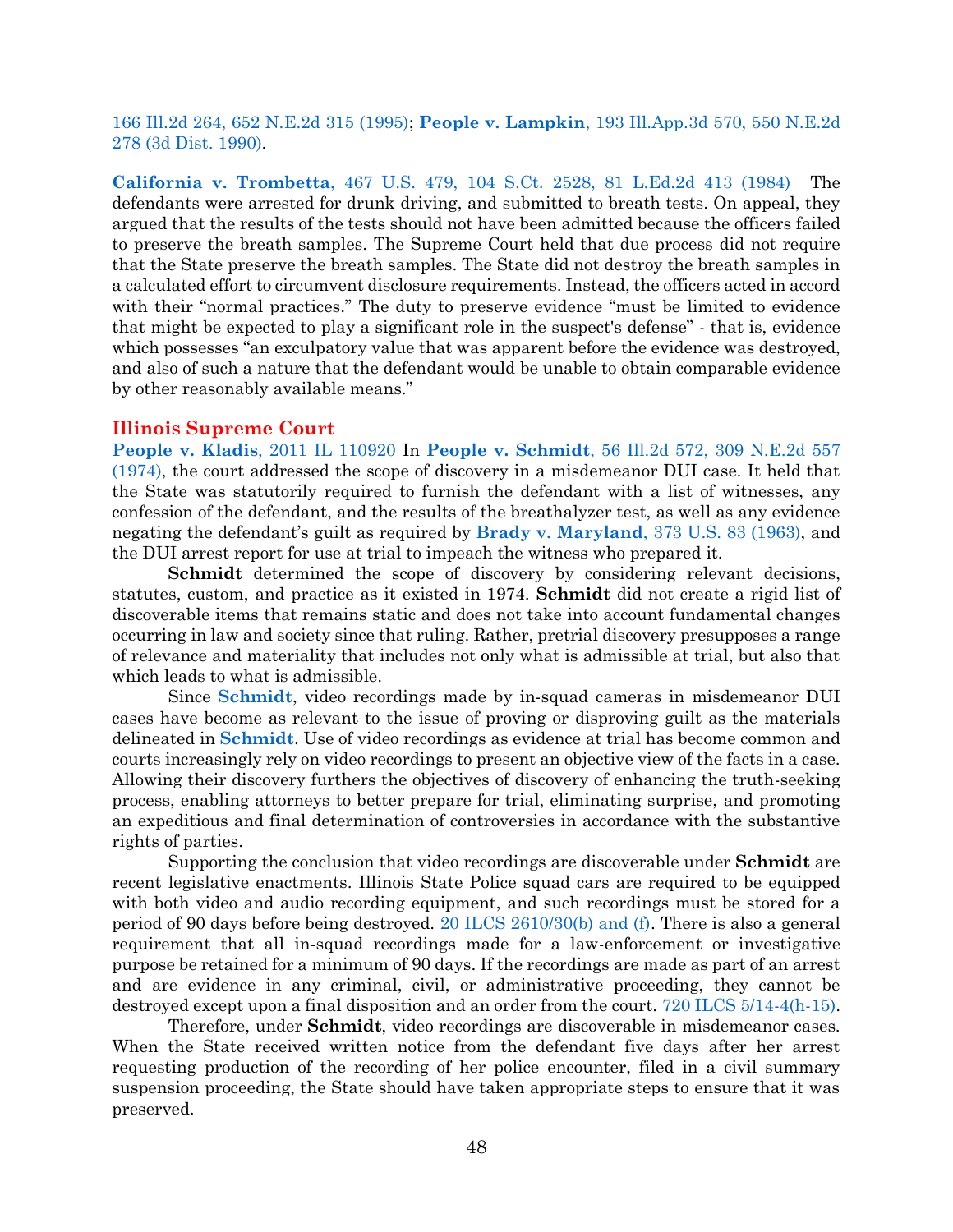The correct sanction to be applied for a discovery violation is a decision appropriately left to the discretion of the trial court, and its judgment shall be given great weight. An abuse of discretion exists only where the decision of the trial court is fanciful, arbitrary, or unreasonable to the degree that no reasonable person would take the view adopted by the trial court.

Because the State took no immediate action on defendant's request for the recording, the recording was automatically purged per police departmental policy within 30 days of the arrest. As a sanction for failing to preserve the recording, the court barred the police officer from testifying to any of the events captured on the videotape. The video system began recording five seconds prior to activation of the squad car's emergency lights, and ended when the officer turned off his emergency lights prior to transporting defendant to the station. This sanction was narrowly tailored to bar the State from introducing testimony regarding what was contained in the video recording, and allowed the officer to testify to any observations of defendant prior to the start of the recording and after its end. The sanction was not disproportionate to the violation and did not constitute an abuse of the court's discretion.

**People v. Lovejoy**[, 235 Ill.2d 97, 919 N.E.2d 843 \(2009\)](https://www.westlaw.com/Document/Ib12defb5ac3711de8bf6cd8525c41437/View/FullText.html?transitionType=Default&contextData=(sc.Default)&VR=3.0&RS=da3.0) Supreme Court Rule 412 provides that the State must disclose to the defense "any reports or statements of experts, made in connection with the particular case, including the results of physical or mental examinations and of scientific tests, experiments, or comparisons, and a statement of qualifications of the expert." Discovery rules are intended to protect against surprise, unfairness, and inadequate preparation.

The State committed a discovery violation where it disclosed a forensic expert's report which stated that a particular sample was negative to a presumptive test for the presence of blood, but did not state the expert's belief that the result was a false negative or her conclusion that DNA extracted from the sample had come from blood. At trial, the expert testified that the substance was "apparent blood" and that the sample was part of a larger stain which contained the defendant's footprint in blood.

The court acknowledged that the State properly disclosed the report which it had, and expressed its belief that the report had not been manipulated to avoid giving the defense relevant information. However, "relevant information was left out of the report, and the information provided was misleading" because the expert disclosed the result of her testing but not that she intended to disregard that result and testify to the opposite conclusion.

The court rejected the State's argument that the defense should have inferred that the expert would testify as she did. "There is nothing 'logical' about an expert testifying to a conclusion that stands in complete opposition to the conclusion stated in her own official report." Furthermore, the State did not claim that it was unaware of the expert's undisclosed conclusions, elicited the testimony which contradicted the report, and initially claimed that it had disclosed the expert's expected testimony.

A discovery violation necessitates a new trial only if the defendant demonstrates prejudice from the violation and that the trial court failed to eliminate the prejudice. Several factors are considered, including the closeness of the evidence, the strength of the undisclosed evidence, the likelihood the prior notice would have helped the defense discredit the evidence, and the remedy requested by the defense when the violation was discovered.

The court concluded that the defendant was prejudiced by the discovery violation because the expert's testimony concerned the "lynchpin" of the State's case, the expert's surprise testimony was "devastating" to the defense, and defendant was deprived of the opportunity to argue that the expert's test results contradicted the results of testing by another State expert. Furthermore, had the full scope of the expert's intended testimony been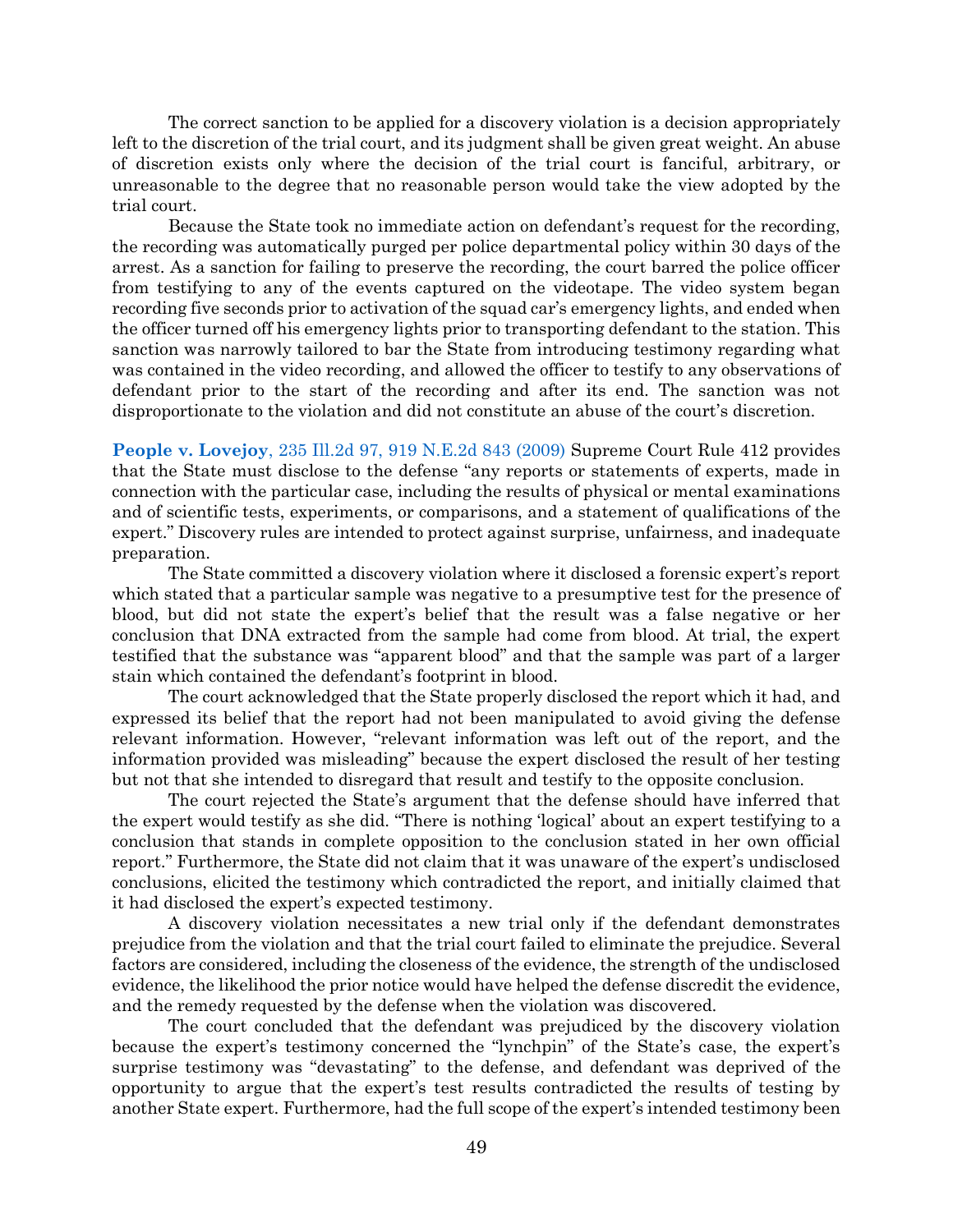disclosed, defendant could have obtained a defense expert to refute the expert's contention or could have chosen to pursue a different line of defense altogether.

Although the defense did not interview the expert before trial, it did take sufficient steps to alleviate the prejudice once the discovery violation became known. The defendant sought a continuance to find an expert to refute the surprise testimony, and when that request was denied managed to obtain an expert before the next court date. However, the trial court refused to allow defendant to reopen his case to present the expert's testimony. Given the seriousness of the charge, the complexity of the evidence, and the fact that a continuance would have created no hardship, the court saw "no good reason why the trial court denied defendant's request for a continuance."

Defendant's conviction and death sentence were reversed and the cause remanded for a new trial.

**People v. Hobley**[, 182 Ill.2d 404, 696 N.E.2d 313 \(1998\)](https://www.westlaw.com/Document/I25701424d3af11d9bf60c1d57ebc853e/View/FullText.html?transitionType=Default&contextData=(sc.Default)&VR=3.0&RS=da3.0) The court rejected the State's argument that where undisclosed physical evidence has been destroyed, [Arizona v.](https://www.westlaw.com/Document/I234f1ece9c1e11d9bdd1cfdd544ca3a4/View/FullText.html?transitionType=Default&contextData=(sc.Default)&VR=3.0&RS=da3.0)  [Youngblood, 488](https://www.westlaw.com/Document/I234f1ece9c1e11d9bdd1cfdd544ca3a4/View/FullText.html?transitionType=Default&contextData=(sc.Default)&VR=3.0&RS=da3.0) U.S. 51 (1988) necessarily requires a showing of bad faith before a due process violation can be found. See also, **People v. Coleman**[, 307 Ill.App.3d 930, 718 N.E.2d](https://www.westlaw.com/Document/I2f337c16d3a811d99439b076ef9ec4de/View/FullText.html?transitionType=Default&contextData=(sc.Default)&VR=3.0&RS=da3.0)  [1074 \(2d Dist. 1999\)](https://www.westlaw.com/Document/I2f337c16d3a811d99439b076ef9ec4de/View/FullText.html?transitionType=Default&contextData=(sc.Default)&VR=3.0&RS=da3.0) (due process was violated where the State destroyed an alleged controlled substance after defendant filed a discovery motion. Compare, **[People v. Johnson](https://www.westlaw.com/Document/I2bc8ed0fd3c011d9a489ee624f1f6e1a/View/FullText.html?transitionType=Default&contextData=(sc.Default)&VR=3.0&RS=da3.0)**, [293 Ill.App.3d 915, 689 N.E.2d 179 \(1st Dist. 1997\)](https://www.westlaw.com/Document/I2bc8ed0fd3c011d9a489ee624f1f6e1a/View/FullText.html?transitionType=Default&contextData=(sc.Default)&VR=3.0&RS=da3.0) (where the defense filed its discovery request more than four years after the evidence was seized and only after the prosecutor informed the court that it had been inadvertently destroyed, reversal was required only if the State acted in bad faith). **People v. Newberry**[, 166 Ill.2d 310, 652 N.E.2d 288 \(1995\)](https://www.westlaw.com/Document/Ifa04fccad3c111d98ac8f235252e36df/View/FullText.html?transitionType=Default&contextData=(sc.Default)&VR=3.0&RS=da3.0) Defendant was charged with unlawful possession of a "look-alike" substance with intent to distribute. When the substance was later tested in a laboratory and determined to be cocaine the State dismissed the "look-alike" charge and replaced it with counts relating to unlawful possession of a controlled substance. However, an evidence technician destroyed the substance in the mistaken belief that all charges had been terminated. Defense counsel had filed a written discovery motion, including a request to examine the substance, before the technician destroyed the substance. The trial court granted defendant's motion to dismiss the charges, holding that due process is violated where the State destroys an alleged controlled substance after the defense files a request for preservation.

The Court rejected the State's argument that a failure to preserve evidence violates due process only if the police acted in bad faith. Although **[Arizona v. Youngblood](https://www.westlaw.com/Document/I234f1ece9c1e11d9bdd1cfdd544ca3a4/View/FullText.html?transitionType=Default&contextData=(sc.Default)&VR=3.0&RS=da3.0)**, 488 U.S. [51 \(1988\),](https://www.westlaw.com/Document/I234f1ece9c1e11d9bdd1cfdd544ca3a4/View/FullText.html?transitionType=Default&contextData=(sc.Default)&VR=3.0&RS=da3.0) requires a showing of bad faith before the destruction of non-exculpatory evidence is a due process violation, **Youngblood** involved evidence that was only "potentially useful" to the defense (i.e., test samples and clothing in a sexual assault and kidnaping case). Where the destroyed evidence is "essential to and determinative of the outcome of the case," as where an alleged controlled substance is destroyed in a drug case, no showing of bad faith is required. Furthermore, where the defense specifically places the State on notice to preserve evidence, and the State nonetheless destroys the substance (even inadvertently), the defense need not "make an independent showing that the evidence had exculpatory value in order to establish a due process violation."

**People v. Robinson**[, 157 Ill.2d 68, 623 N.E.2d 352](https://www.westlaw.com/Document/I0472c2ccd3ed11d983e7e9deff98dc6f/View/FullText.html?transitionType=Default&contextData=(sc.Default)&VR=3.0&RS=da3.0) (1993) Defendant, an inmate, was seen in the area where the body of a prison employee was found. Defendant claimed that he heard the victim moaning and attempted to help her, but fled because he was afraid he would be blamed. Although the defense knew before trial that the State had gloves containing bloodstains consistent with the blood of the decedent, counsel believed there was no evidence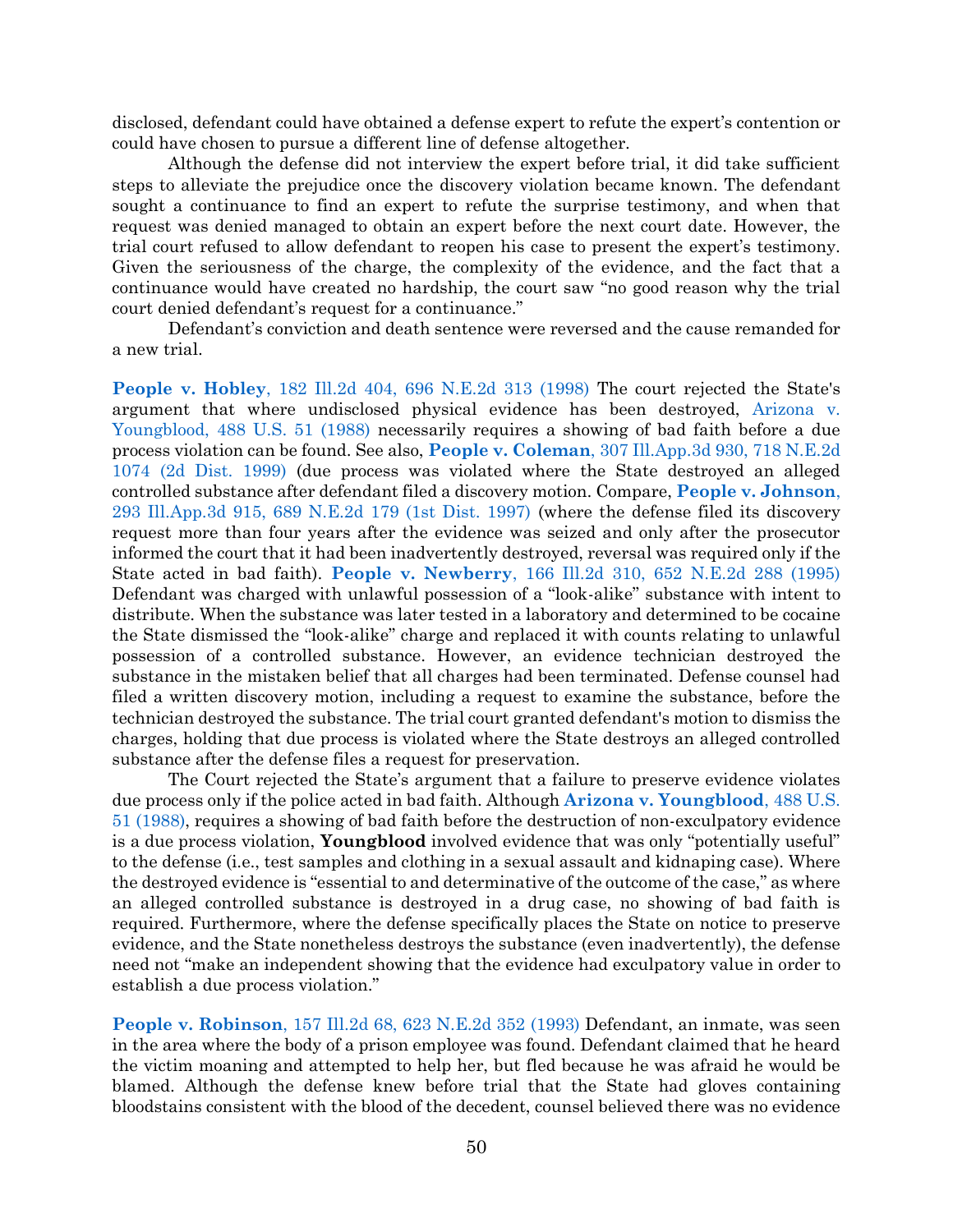linking defendant to the gloves. However, on the second day of trial, the State disclosed a report of a correctional officer who had found the gloves in defendant's possession. The correctional officer's name was disclosed several days before trial. Defendant moved to exclude the officer's report and testimony but the trial court denied this motion. The Supreme Court affirmed holding that defense counsel waived any issues concerning the discovery violation when he failed to request a continuance after the trial court denied the motion for exclusion of the testimony.

**People v. Jordan**[, 103 Ill.2d 192, 469 N.E.2d 569 \(1984\)](https://www.westlaw.com/Document/I9682e003d38911d9bf60c1d57ebc853e/View/FullText.html?transitionType=Default&contextData=(sc.Default)&VR=3.0&RS=da3.0) At defendant's trial for murder, the State presented the testimony of forensic odontologists concerning their examination of the victim's jaw. The experts gave their opinions, based upon the so-called "pink tooth theory," that death had possibly been caused by strangulation. Defendant contended that he was denied due process because the victim's jaw was destroyed, preventing him from having the evidence independently examined. Relying on **[California v. Trombetta](https://www.westlaw.com/Document/I236629319c1e11d9bdd1cfdd544ca3a4/View/FullText.html?transitionType=Default&contextData=(sc.Default)&VR=3.0&RS=da3.0)**, the Supreme Court held that the State's failure to preserve the jaw did not violate due process. See also, P**eople v. Emrich**[, 113 Ill.2d 343, 498 N.E.2d 1140 \(1986\)](https://www.westlaw.com/Document/I35b23006d34311d9bf60c1d57ebc853e/View/FullText.html?transitionType=Default&contextData=(sc.Default)&VR=3.0&RS=da3.0) (State's failure to preserve a blood sample in a DUI case was not a constitutional violation.)

**People v. Newbury**[, 53 Ill.2d 228, 290 N.E.2d 592 \(1972\)](https://www.westlaw.com/Document/I44e70c62d93f11d9bf60c1d57ebc853e/View/FullText.html?transitionType=Default&contextData=(sc.Default)&VR=3.0&RS=da3.0) The trial court allowed the defense to inspect crime scene photos which the State intended to introduce at trial, but denied the request to inspect other photos. Photographs are not automatically discoverable unless the State intends to use them at trial, they were obtained from the defendant, or they are favorable to the defense.

### **Illinois Appellate Court**

**People v. Althoff**[, 2020 IL App \(2d\) 180993](https://www.westlaw.com/Document/I0ae673b0327c11eabed3a1bc09b332eb/View/FullText.html?transitionType=Default&contextData=(sc.Default)&VR=3.0&RS=da3.0) There was no discovery violation where the State's failure to produce both a squad-car video of defendant's traffic stop and a portion of the booking room video was due to the fact that no such recordings were made. While the arresting officer testified that he believed his in-car audio-video system was recording because an indicator light was flashing, subsequent investigation determined that the system had not recorded anything on the date in question. The State did not violate discovery rules by failing to produce a non-existent squad-car video.

And, while there was evidence that the booking room recording system is always on, the recording for the date in question was incomplete. Although there was no explanation as to why there was only a partial booking room recording, the court declined to find a discovery violation since there was no proof that a more complete recording for that date had ever existed.

**People v. Cunningham**[, 2018 IL App \(1st\) 153367](https://www.westlaw.com/Document/I7b60dcc06dd411e89034f60e1699ddbe/View/FullText.html?transitionType=Default&contextData=(sc.Default)&VR=3.0&RS=da3.0) After seeing defendant – described as 5'5" with a mohawk and wearing a Bulls jacket – carrying a gun, police chased and apprehended him. He was not wearing a Bulls jacket when caught, but was identified by three officers as the man with a gun. Police later found the Bulls jacket, but, despite a defense discovery request for all physical evidence, it was inadvertently destroyed. The Appellate Court concluded that after **Illinois v. Fisher**[, 540 U.S. 544 \(2004\),](https://www.westlaw.com/Document/I72f389869c9a11d991d0cc6b54f12d4d/View/FullText.html?transitionType=Default&contextData=(sc.Default)&VR=3.0&RS=da3.0) a violation of due process occurs only if defendant shows a bad faith destruction of useful evidence, despite Illinois Supreme Court law – **People v. Newberry**[, 166 Ill. 2d 310, 315 \(1995\)](https://www.westlaw.com/Document/Ifa04fccad3c111d98ac8f235252e36df/View/FullText.html?transitionType=Default&contextData=(sc.Default)&VR=3.0&RS=da3.0&fragmentIdentifier=co_pp_sp_439_315) – having previously created an exception to the bad faith requirement for "decisive" evidence. Here, the State's failure to preserve evidence did not violate due process. The evidence was only "borderline relevant" given the identifications depended primarily on defendant's hairstyle, and the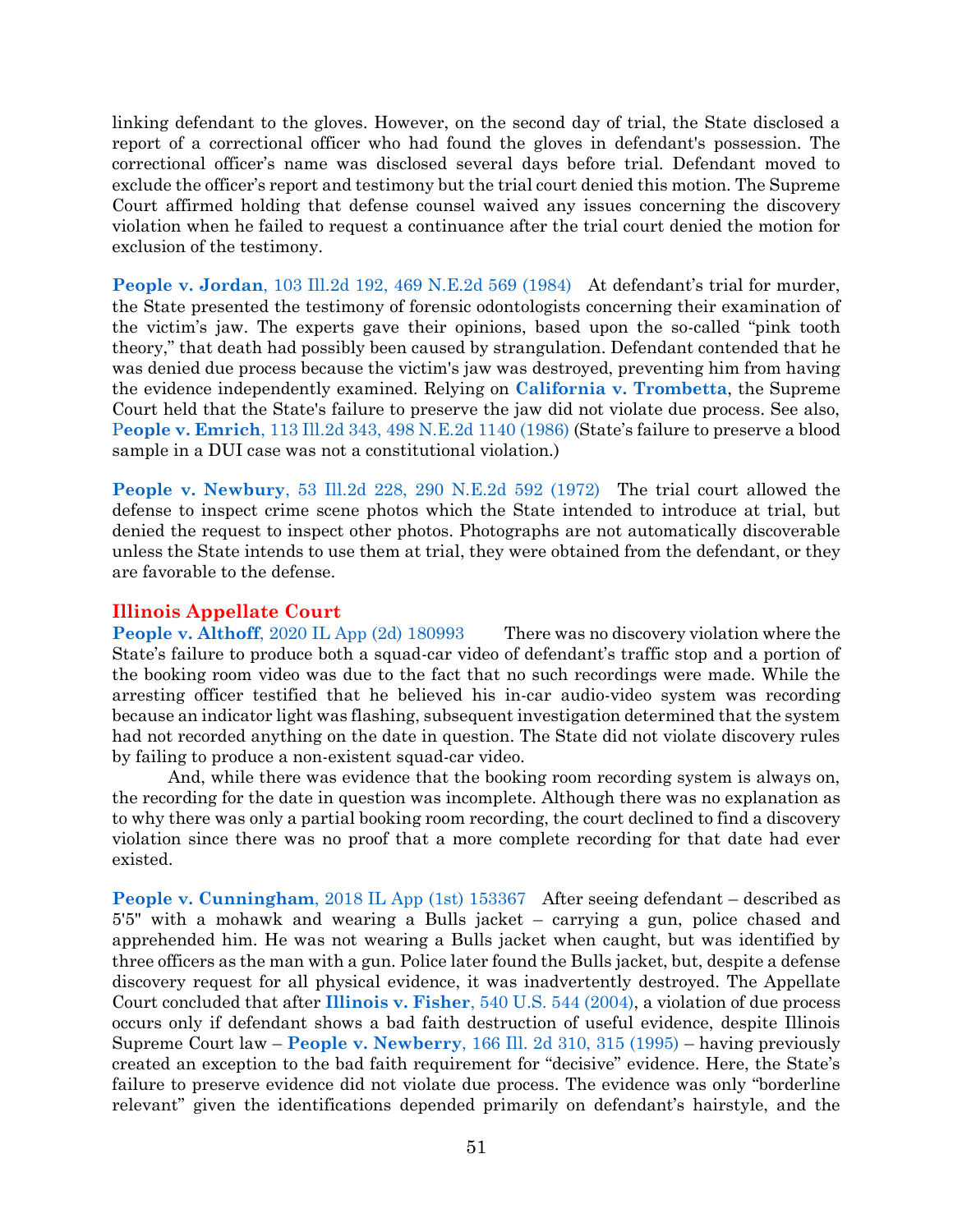defendant failed to show bad faith. While an officer testified that he put a "hold" on the evidence, and the inventory sheet showed that a hold was never placed on the evidence, any evidence of ill intent was speculative.

Nor did the destruction of the jacket warrant dismissal of charges under discovery rules. It is not clear if the State violated discovery rules because it is not clear if the jacket had been destroyed before or after defendant filed his discovery motion. Even if defendant could show a violation, the court would not have abused its discretion where defendant's only requested remedy – dismissal of charges – was disproportionate to the inadvertent destruction of only partially relevant evidence.

**People v. Moore**[, 2016 IL App \(1st\) 133814](https://www.westlaw.com/Document/I95d67ea6d93e11e5a795ac035416da91/View/FullText.html?transitionType=Default&contextData=(sc.Default)&VR=3.0&RS=da3.0) At defendant's trial, the State introduced the testimony of two witnesses who identified defendant in court. Both witnesses also viewed separate photo arrays. One picked defendant out of the array, while the other did not. By the time of trial, both arrays had been lost or destroyed, although there was no evidence the State had acted in bad faith by failing to preserve this evidence.

On appeal, defendant argued that he was denied his right to due process where the State had failed to preserve the photo arrays. The court disagreed, holding that since there was no evidence that the State had acted in bad faith and no evidence that the missing evidence would have been inherently exculpatory, defendant was not denied due process.

In **[Arizona v. Youngblood](https://www.westlaw.com/Document/I234f1ece9c1e11d9bdd1cfdd544ca3a4/View/FullText.html?transitionType=Default&contextData=(sc.Default)&VR=3.0&RS=da3.0)**, 488 U.S. 51 (1988), the Supreme Court held that it is not necessarily a due process violation when the State fails to preserve evidence. When the missing evidence is not inherently exculpatory but is only potentially useful, the defendant must show the State acted in bad faith to establish a due process violation.

In **People v. Newberry**[, 166 Ill. 2d 310 \(1995\),](https://www.westlaw.com/Document/Ifa04fccad3c111d98ac8f235252e36df/View/FullText.html?transitionType=Default&contextData=(sc.Default)&VR=3.0&RS=da3.0) the Illinois Supreme Court held that the defendant did not need to show bad faith on the part of the State to establish a due process violation where defendant has made a discovery request and the destroyed evidence was essential to the outcome of the case.

In **Illinois v. Fisher**[, 540 U.S. 544 \(2004\),](https://www.westlaw.com/Document/I72f389869c9a11d991d0cc6b54f12d4d/View/FullText.html?transitionType=Default&contextData=(sc.Default)&VR=3.0&RS=da3.0) the Supreme Court expressly disagreed with the reasoning in **[Newberry](https://www.westlaw.com/Document/Ifa04fccad3c111d98ac8f235252e36df/View/FullText.html?transitionType=Default&contextData=(sc.Default)&VR=3.0&RS=da3.0)**, and re-affirmed that to establish a due process violation, the defendant must show that the State acted in bad faith, even if the defendant has made a discovery request and even if the destroyed evidence was essential to the outcome of the case. The only exception to the bad-faith requirement is where the evidence is materially exculpatory rather than simply potentially useful.

The Appellate Court noted that the Illinois Supreme Court had not yet addressed whether the holding in **[Fisher](https://www.westlaw.com/Document/I72f389869c9a11d991d0cc6b54f12d4d/View/FullText.html?transitionType=Default&contextData=(sc.Default)&VR=3.0&RS=da3.0)** affected a due process analysis under the Illinois Constitution. But it agreed with previous Appellate Court decisions holding that there was no indication the Illinois Supreme Court intended to interpret the Illinois due process clause more broadly than the federal clause. Accordingly, **Fisher** was the controlling authority.

Here the photo arrays were only potentially useful, not materially exculpatory. And there was no evidence the State acted in bad faith by not preserving the evidence. Thus under **Fisher**, defendant could not show a due process violation.

**People v. Moravec**[, 2015 IL App \(1st\) 133869](https://www.westlaw.com/Document/I29fed04d835211e5b86bd602cb8781fa/View/FullText.html?transitionType=Default&contextData=(sc.Default)&VR=3.0&RS=da3.0) In **[People v. Kladis](https://www.westlaw.com/Document/I113ef895330811e1a1fbb12042fe3ee4/View/FullText.html?transitionType=Default&contextData=(sc.Default)&VR=3.0&RS=da3.0)**, 2011 IL 110920**,** the Illinois Supreme Court held that the trial court properly barred the State from presenting testimony about defendant's traffic stop as a discovery sanction where the State destroyed videotape of the stop. The court held that the State's failure to preserve and produce the video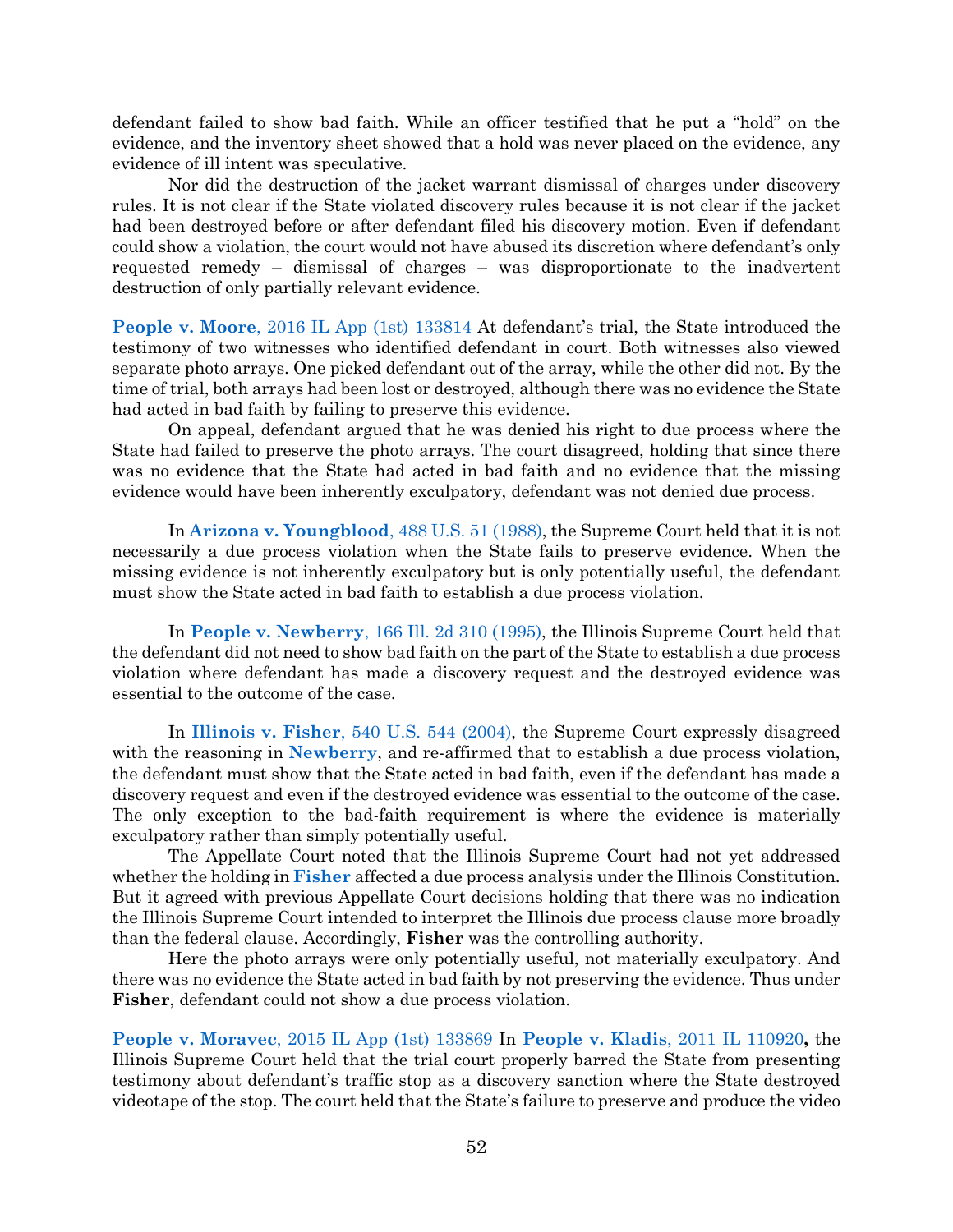recording constituted a discovery violation since the recordings were a routine and integral part of traffic stops and objectively documented the stop by recording the conduct and words of both parties. The video recordings would have been admissible and relevant evidence furthering the truth-seeking function of trial.

Here the police stopped defendant's car on June 6, 2012, and, suspecting that defendant was intoxicated, had him perform field sobriety tests. There were several police observational devices (PODs) in the area which together or individually would have recorded at least part of the traffic stop. The PODs retained their recordings for 15 days and then were erased.

On June 14, defendant served a subpoena on the Chicago police requesting all "audio and video tape recordings, including but limited to in-car and in-station videos" relating to the traffic stop. The police received the subpoena on June 15, and it was filed with the circuit court on June 19. On June 19, defendant filed a discovery motion, again requesting all "audio and video tape recordings, including but limited to in-car and in-station videos."

On June 29, the Chicago police responded to the subpoena by informing defendant that on-scene video was not retained at the district level and that defendant could request it from another division. On July 30, the police informed defendant that video from one of the PODs was unavailable because it had been erased. Ultimately, the State never produced any video from the scene.

The trial court granted defendant's motion in limine to preclude testimony by the police about the traffic stop, finding that there was no "legitimate basis for the tape not being available."

The Appellate Court affirmed the trial court's ruling. The court rejected the State's claim that defendant never actually requested the POD video where his request specifically stated that it was "including but limited to in-car and in-station videos." The court held that this argument was contradicted by the record, since the State never claimed at trial that defendant did not request any POD video and the Chicago police responded to the subpoena by searching for the POD video and eventually replying that it had been overwritten.

Second, the court rejected the State's argument that no discovery violation occurred under **Kladis** because defendant never showed that the POD videos were materially exculpatory. The record established that the PODs would have captured at least part of the traffic stop and thus this video could have been potentially helpful to both parties and, as in **Kladis**, would have served the truth-seeking function of trial.

Finally, the court rejected the State's argument that the trial court abused its discretion by excluding all police testimony about the traffic stop since the State did not willfully fail to comply with discovery. Supreme Court Rule  $415(g)(i)$  authorizes the trial court to impose sanctions for the inadvertent failure to comply with discovery and allows the court to "exclude such evidence, or enter such other order as it deems just." Here, the trial court gave due consideration to all the facts and the sanction it imposed was within the bounds of its discretion.

**People v. Baker**[, 2015 IL App \(5th\) 110492](https://www.westlaw.com/Link/Document/FullText?cite=2015ILA5PDC110492&VR=3.0&RS=da3.0) Under [Illinois Supreme Court Rule 415,](https://www.westlaw.com/Document/N9F7C0F10E62F11DAB663DBBC2EFCE9AD/View/FullText.html?transitionType=Default&contextData=(sc.Default)&VR=3.0&RS=da3.0) evidence may be excluded as a sanction for a discovery violation. Factors to be considered in determining whether to exclude evidence include the effectiveness of a less severe sanction, the materiality of the witness's proposed testimony to the outcome of the case, any prejudice to the opposing party, and any evidence of bad faith. The imposition of a sanction for a discovery violation is reviewed under the abuse of discretion standard.

Where the defense produced an expert witness's revised report two days before jury selection was to commence, and the report contained statistical information which had not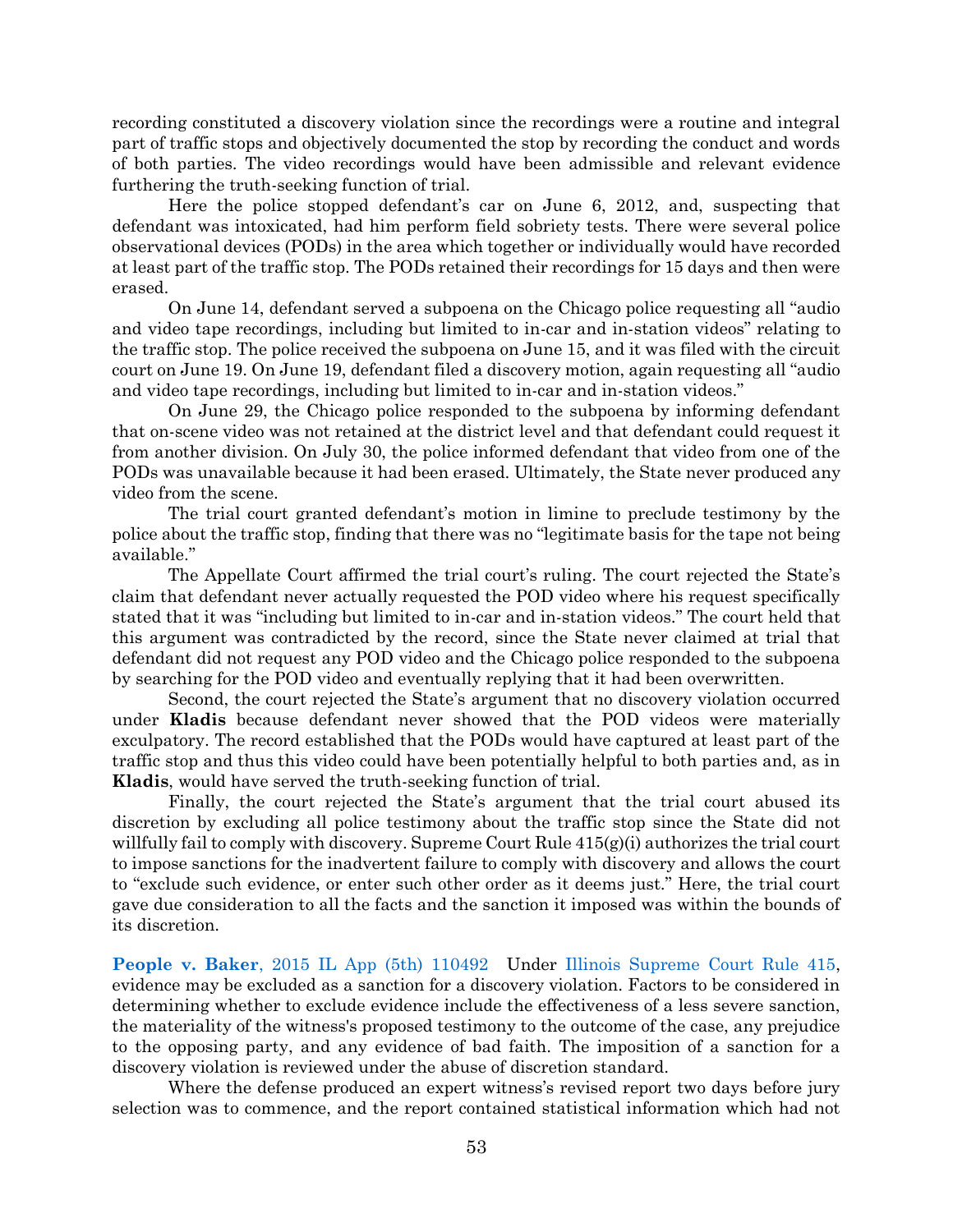been disclosed previously, the trial court did not abuse its discretion by excluding the expert from testifying. Noting that the defense failed to make an offer of proof and that it was difficult to determine the value of the statistical evidence, the court stressed that the State indicated it would need additional time to prepare for cross-examination, 120 prospective jurors had been summoned to report in two days, and witnesses had been subpoenaed. In addition, the trial had previously been continued due to a last-minute decision by the defense team to present an insanity defense and defendant failed to establish that he was unfairly prejudiced by the exclusion of the expert's testimony. Under these circumstances, the trial court did not abuse its discretion by prohibiting the testimony.

**People v. Olsen**[, 2015 IL App \(2d\) 140267](https://www.westlaw.com/Document/If1a83d800d8e11e5b86bd602cb8781fa/View/FullText.html?transitionType=Default&contextData=(sc.Default)&VR=3.0&RS=da3.0) Section 30(c) of the State Police Act provides that in-car video recording equipment shall record activities outside a patrol case when an officer (1) is conducting an enforcement stop or (2) reasonably believes a recording may assist the prosecution, enhance safety, or for any other lawful purpose. [20 ILCS 2610/30\(c\).](https://www.westlaw.com/Document/N54824790CC5A11DD950CF413BE109009/View/FullText.html?transitionType=Default&contextData=(sc.Default)&VR=3.0&RS=da3.0)

The police stopped defendant for a traffic violation and performed field sobriety tests on defendant. Although the in-car video was running, the officer, for safety reasons, conducted the sobriety tests in front of defendant's car so that none of the tests were capable of being seen on the video recording. Defendant argued that the officer's failure to record the sobriety tests amounted to "spoilation of evidence" by failing to "properly preserve evidence" as required by the statute. As a remedy for the discovery violation, defendant requested that the court suppress all of the officer's observations during the tests.

The Appellate Court held that there was no discovery violation since the State fully complied with discovery by turning over the videotape. Although the field sobriety tests were not visible on the tape, there was no evidence that the officer conducted the tests if front of defendant's car for any reason other than safety. The statute requires that traffic stops be recorded, but stops are conducted under a variety of conditions and there is no way for an officer to guarantee that all relevant facts will be recorded.

The trial court's order suppressing the evidence was reversed and the cause remanded for further proceedings.

**People v. Nunn**[, 2014 IL App \(3rd\) 120614](https://www.westlaw.com/Document/Ia4610edc638d11e4b86bd602cb8781fa/View/FullText.html?transitionType=Default&contextData=(sc.Default)&VR=3.0&RS=da3.0) Where law enforcement destroys or fails to preserve potentially useful evidence, due process is violated only if the defendant can demonstrate bad faith. When determining whether due process has been violated, courts should consider the degree of bad faith or negligence and the importance of the lost evidence compared to the evidence that was introduced at trial. "Bad faith" implies "a furtive design, dishonesty or ill will."

Whether police violated a duty to preserve evidence depends on whether they acted in good faith and according to normal practice, whether the evidence was significant in defendant's defense, and whether the evidence was of such character that comparable evidence could not have been obtained by reasonable and available means.

While officers were arresting defendant on charges of aggravated battery of a peace officer and resisting arrest, several bystanders took video and still photographs on their cell phones. Several of the bystanders testified that they were told by officers they would go to jail unless they stopped recording the incident and erased the recordings they had already made. One of the officers testified that he believed the officers had authority to seize the phones, but that they lacked the manpower to do so. The trial court denied a motion to dismiss the charges due to a due process violation, finding that police did not act in bad faith by ordering the destruction of the videos or by failing to preserve them as evidence.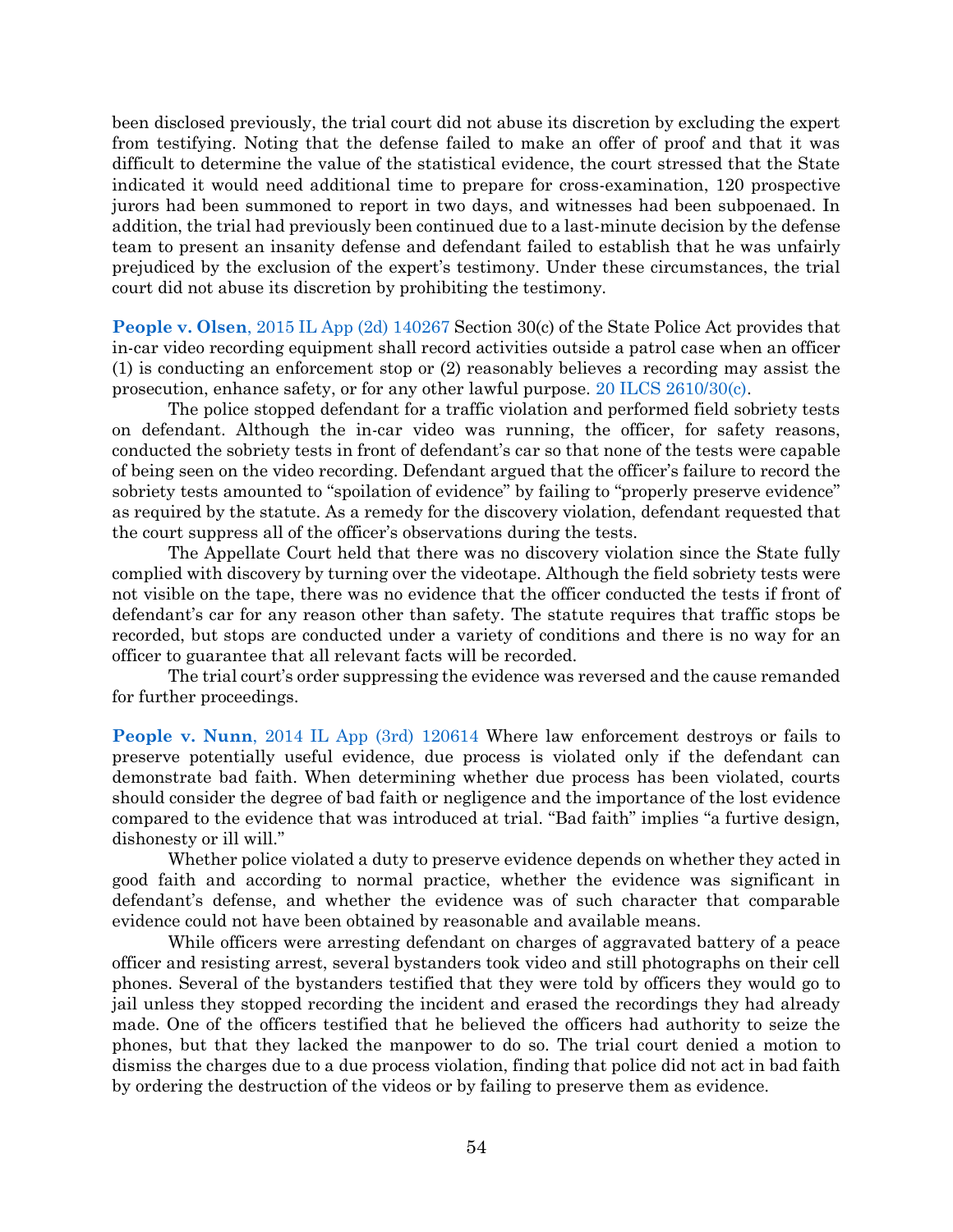The Appellate Court reversed, finding that the officers acted in bad faith by ordering the bystanders to delete the recordings despite knowing that the bystanders were legally permitted to record the event and that the officers could seize the phones to preserve the videos for use as evidence. The court noted that even if the officers were correct that they lacked sufficient manpower to seize the phones, they were not justified in demanding that the bystanders delete the videos. Furthermore, even if the officers lacked sufficient manpower to seize the phones at the scene, they could have asked the bystanders to bring their phones to the police station after the arrest.

Because the recordings would have been material to defendant's guilt or innocence in that they would have captured the actions of both defendant and the police, and because no comparable evidence was available, the court concluded that defendant was denied her due process right to a fair trial. The convictions were reversed.

**People v. Wachholtz**[, 2013 IL App \(4th\) 110486](https://www.westlaw.com/Document/I521438aeb1da11e2a555d241dae65084/View/FullText.html?transitionType=Default&contextData=(sc.Default)&VR=3.0&RS=da3.0) By statute, the police are required to retain any audio or video recording of a traffic stop "made as part of an arrest" by squad cars equipped with recording devices, and such recordings may be destroyed only upon a final disposition and an order by the trial court. [720 ILCS 5/14-3 \(h-15\).](https://www.westlaw.com/Document/NF8805A81F1B711E79777B78D14725D70/View/FullText.html?transitionType=Default&contextData=(sc.Default)&VR=3.0&RS=da3.0) The statute is silent as to any remedy for its violation.

Defendant was stopped by the police because his car had no rear registration light. The police determined the defendant's driver's license had been revoked and recovered a glass pipe with methamphetamine residue from a "little flap" inside the driver's armrest during an inventory search of the car. Defendant contended both at the time of the arrest and at trial that he had recently purchased the car and was unaware of the presence of the pipe. The officer testified that defendant volunteered that he did not even know the "flap" was there, even though the officer had not told him that detail. Defendant did not dispute making that statement.

Defendant moved to suppress the arresting officer's testimony because the police failed to preserve in-squad audio and video recordings of the stop, arrest, and search. The court denied the motion, concluding that the statute did not require preservation of the recordings. Even though the trial court misinterpreted the statute, the Appellate Court found the error harmless because defendant was not prejudiced by the absence of the recording at trial.

At trial, defendant only disputed that he knowingly possessed the controlled substance. He could not show that the recording would have assisting him in challenging the inference that he knowingly possessed the substance found in his vehicle. Moreover, defense counsel effectively challenged the arresting officer's testimony at trial by eliciting evidence that the police had destroyed the recording and asking the jurors to consider how they would view the situation if defendant had done the same. Therefore, the absence of the recording did not significantly hinder defendant's ability to present a defense.

**People v. Wright**[, 2012 IL App \(1st\) 073106](https://www.westlaw.com/Document/If8c734c67e2511e1ac60ad556f635d49/View/FullText.html?transitionType=Default&contextData=(sc.Default)&VR=3.0&RS=da3.0) Under [725 ILCS 5/116-5\(a\)](https://www.westlaw.com/Document/NE0472170DAFD11DA9F00E4F82CEBF25B/View/FullText.html?transitionType=Default&contextData=(sc.Default)&VR=3.0&RS=da3.0) "[u]pon motion by a defendant charged with any offense where DNA evidence may be material to the defense investigation or relevant at trial, a court may order a DNA database search by the Department of State Police." The legislature's purpose in enacting §116-5(a) was to level the playing field by providing the defendant with the ability to investigate through a search of the Illinois DNA database of offenders by the state police. The statute does not require that the defendant show that the search will produce results that are in fact relevant to or admissible at trial. A court's ruling on the motion is reviewed for an abuse of discretion.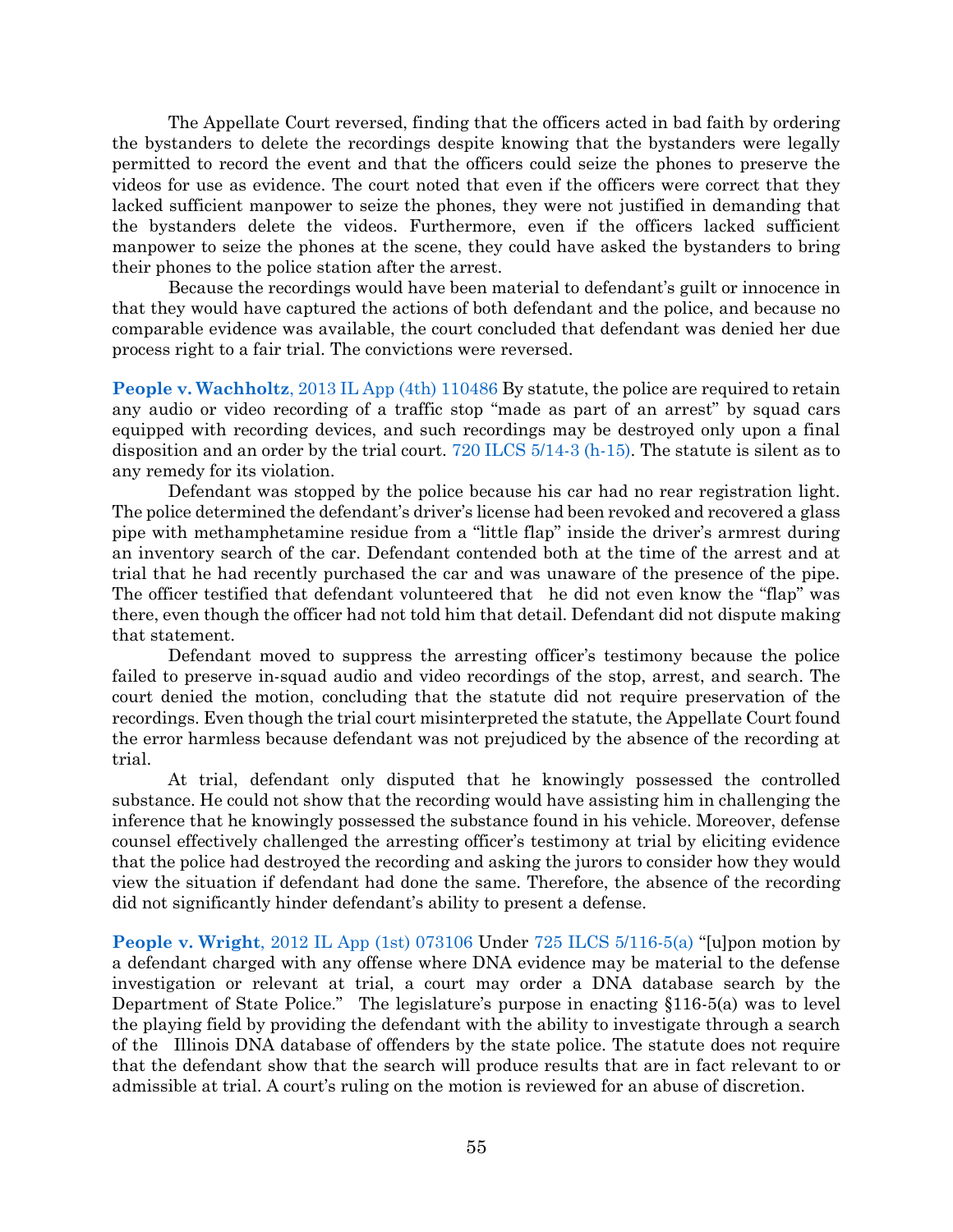The primary evidence identifying defendant as the offender was a nine-loci match between his DNA profile and a male DNA profile derived from the complainant's rectal swab. The State's expert testified that he had never seen a nine-loci match that was not accurate. Defendant had made a pretrial request that a search be conducted of the Illinois DNA database to determine if any of the database's records matched another at nine or more loci. In support of that request, the defense offered a report showing that a search of Arizona's convicted-offender database revealed 120 nine-loci matches in a database of over 65,000 offenders.

The trial court abused its discretion in denying the motion. "A trial court cannot bar a defendant's access to evidence that has a good chance of creating a reasonable doubt in the jury's mind, in light of the facts and circumstances of the case and the other evidence that is likely to be admitted at trial. To do so would be to pervert the purpose of the statute and call into question the integrity of the criminal process."

The court noted that not only did the Arizona study show that the requested search would have a good chance of leading to reasonable-doubt evidence, but that an actual study of the Illinois database did yield over 900 pairs of nine-loci matches in a database containing over 220,000 profiles. Further, these nine-loci matches were not actual matches when other loci in the 13-loci profiles were compared. It also noted that in light of the results of these searches, "some legal scholars and scientists have questioned whether the extraordinarily large figures used in court to estimate the probability of a nine-loci 'match' are 'no better than alchemy.'"

Unlike a post-conviction request for DNA analysis, the defendant's assertion of a consent defense at trial did not defeat his request for a §116-5(a) DNA database search. Statements by defense counsel in argument to the jury conceding that defendant had committed the acts at issue also did not amount to judicial admissions that would excuse the State from proving defendant's identity as the perpetrator at trial. A finding that defendant made a judicial admission would "turn a blind eye" to the reality that defendant was faced with evidence of a DNA match, a type of evidence that juries and courts alike find highly persuasive. The trial court's denial of his motion for a search of the DNA database for nineloci matches denied defendant the ability to develop a defense to this evidence. It would be absurd in these circumstances to criticize defense counsel for resorting to a consent defense.

**People v. Faber**[, 2012 IL App \(1st\) 093273](https://www.westlaw.com/Document/I6be045a4c06711e1b343c837631e1747/View/FullText.html?transitionType=Default&contextData=(sc.Default)&VR=3.0&RS=da3.0) [725 ILCS 5/107A-5\(a\)](https://www.westlaw.com/Document/N4F2A77B0A0DC11E48D56F805B8D03621/View/FullText.html?transitionType=Default&contextData=(sc.Default)&VR=3.0&RS=da3.0) provides that all lineups must be photographed, and that such photographs and any photographs shown to eyewitnesses during photo spreads must be disclosed during discovery. Section 107A-5 was violated where defense counsel requested a photo array that had been shown to eyewitnesses, but the State could not tender a copy of the array because it had been lost after a codefendant's trial.

As a matter of first impression, the court concluded that although §107A-5 was violated, suppression of testimony concerning the photo array was not mandated. The court found that §107A-5 is directory rather than mandatory.

Statutory language is presumed to be directory unless: (1) the statute prohibits further action in the event of noncompliance, or (2) the right protected by the statute would be harmed under a directory reading. The statutory language of §107A-5 does not prohibit further proceedings in the event the State fails to disclose a photo array. Furthermore, although the statute is intended to protect a fair trial, admission of a suggestive photo array constitutes reversible error only if the defendant was prejudiced.

Because defendant gave a statement admitting that he had been the shooter, and he was identified as the shooter by two eyewitnesses, the court concluded that there was at most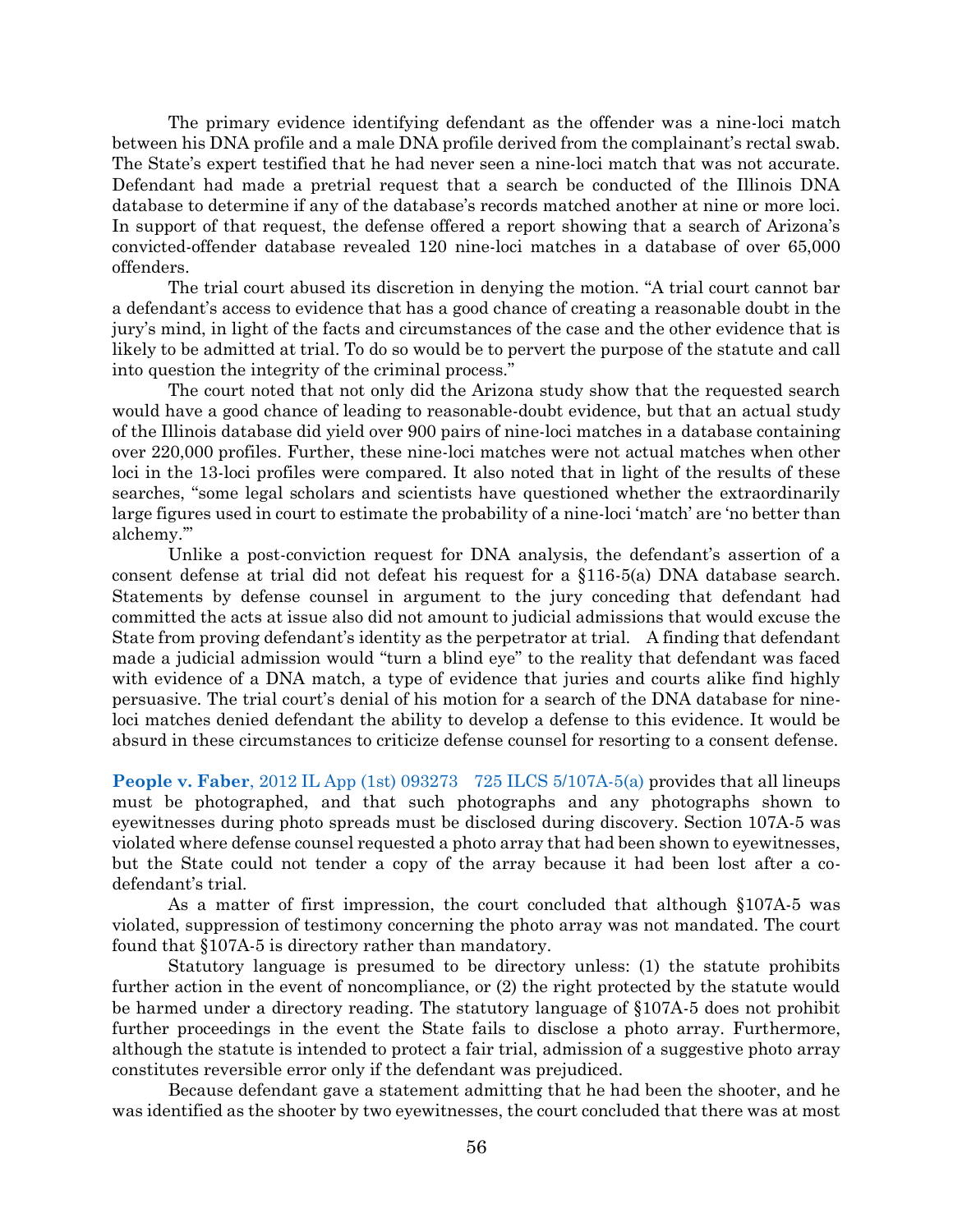minimal prejudice from the admission of testimony concerning the photo array. Because the right to a fair trial was not affected by the failure to disclose the array, a directory reading of §107A-5 was appropriate.

The court noted, however, that the State's failure to preserve the photo array was "very disturbing." Furthermore, in a case in which the evidence in a case is closely balanced, "it may be that the correct remedy is to suppress the identification testimony."

The court rejected defendant's argument that apart from §107A-5, as a matter of common law the trial court should have suppressed testimony concerning the lost photo array and the subsequent lineup identifications. The mere fact that the photographs were lost does not justify reversal of the conviction; unless bad faith is shown, the failure to preserve potential evidence does not deny due process. Instead, the relevant question is whether under the totality of the circumstances the photographic identification procedure was so impermissibly suggestive as to give rise to a very substantial likelihood of irreparable misidentification.

The trial court found that the loss of the photo array was inadvertent, and that the State diligently attempted to track down the array once it was discovered to be missing. In addition, there was testimony that the array was composed of similar-sized photographs of males of the same age and general appearance as the defendant. The court concluded that under these circumstances, the trial court's finding upholding the identification procedure was not against the manifest weight of the evidence.

Defendant's convictions were affirmed.

**People v. Taylor**[, 409 Ill.App.3d 881, 949 N.E.2d 124 \(1st Dist.](https://www.westlaw.com/Document/I11898c874e4211e0b931b80af77abaf1/View/FullText.html?transitionType=Default&contextData=(sc.Default)&VR=3.0&RS=da3.0) 2011) Supreme Court Rule 412(a)(iv) requires the State to disclose an expert's reports or statements made in connection with a case, and to include a statement of the expert's qualifications. The court concluded that the duty to disclose under Rule  $412(a)(iv)$  did not apply to a doctor who testified as a treating physician rather than as an expert.

Treating physicians are consulted for purposes of treatment, without concern whether litigation is pending or contemplated. Expert witnesses, by contrast, are retained to render an opinion concerning a matter in litigation. Although treating physicians may give opinions at trial, those opinions are developed in the course of treating the patient and not for the purpose of testifying. Whether a doctor is a treating physician or an expert depends on her relationship to the case, not on the substance of the testimony.

Here, the witness in question was a treating physician. The witness was the complainant's regular physician, and was contacted by the emergency room because the complainant needed to be admitted to the hospital. The witness treated the complainant while she was in the hospital and continued to see her every two weeks after she was discharged. Although the doctor consulted with specialists concerning the complainant's condition, and those specialists prescribed medications, the doctor did not testify concerning the diagnoses of the experts. Instead, the only opinion she gave was that the complainant had suffered a concussion. Under these circumstances, the witness was clearly a treating physician rather than an expert.

In any event, the defendant was not prejudiced by the physician's testimony or the State's failure to disclose her qualifications. The State disclosed the name of the doctor before trial, and informed the defense that she would be called as a medical doctor. The defendant had the complainant's hospital records before trial, and deposed the doctor before she testified. Under these circumstances, the defense had an adequate opportunity to obtain the doctor's qualifications and could not claim surprise.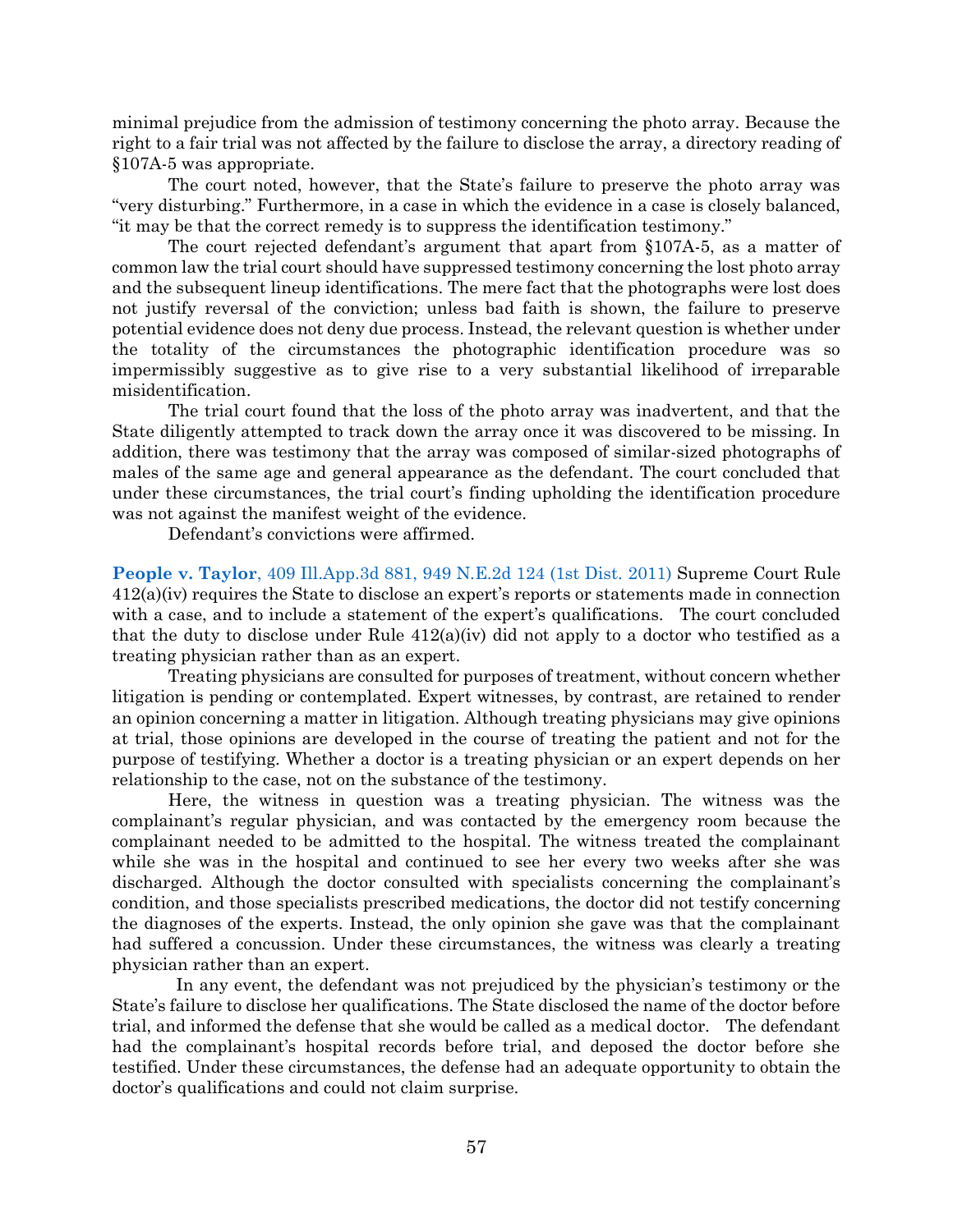**People v. Voltaire**[, 406 Ill.App.3d 179, 941 N.E.2d 270 \(2d Dist. 2010\)](https://www.westlaw.com/Document/Ic45d67b10f7911e09d9cae30585baa87/View/FullText.html?transitionType=Default&contextData=(sc.Default)&VR=3.0&RS=da3.0) In **[Arizona v.](https://www.westlaw.com/Document/I234f1ece9c1e11d9bdd1cfdd544ca3a4/View/FullText.html?transitionType=Default&contextData=(sc.Default)&VR=3.0&RS=da3.0)  Youngblood**[, 488 U.S. 51 \(1988\),](https://www.westlaw.com/Document/I234f1ece9c1e11d9bdd1cfdd544ca3a4/View/FullText.html?transitionType=Default&contextData=(sc.Default)&VR=3.0&RS=da3.0) the United States Supreme Court found that in the absence of bad faith, due process does not require dismissal of criminal charges where the State destroyed evidence which could have been subjected to "potentially useful" testing. In **[People](https://www.westlaw.com/Document/Ifa04fccad3c111d98ac8f235252e36df/View/FullText.html?transitionType=Default&contextData=(sc.Default)&VR=3.0&RS=da3.0)  v. Newberry**[, 166 Ill.2d 310, 652 N.E.2d 288 \(1995\),](https://www.westlaw.com/Document/Ifa04fccad3c111d98ac8f235252e36df/View/FullText.html?transitionType=Default&contextData=(sc.Default)&VR=3.0&RS=da3.0) however, the Illinois Supreme Court departed from **Youngblood** and concluded that where evidence was outcome determinative, such as the suspected narcotic in a controlled substances prosecution, the charge should be dismissed even if the State did not act in bad faith. The **Newberry** court stressed that the defendant had no realistic hope of exonerating himself of a controlled substance violation if he was unable to have the substance tested by his own expert.

Here, the trial court dismissed controlled substances charges under **Newberry** after finding that the State had inadvertently destroyed suspected controlled substances upon the completion of a co-defendant's case.

The Appellate Court concluded that **Newberry** was based on federal constitutional law, as it did not specifically mention the Illinois Constitution. In addition, although Supreme Court Rule 415(g) authorizes the trial court to dismiss a charge as a sanction for a discovery violation, the trial court exercised its discretion here by expressly declining to impose any discovery sanction.

The Appellate Court found that if presented with the issue today, the Illinois Supreme Court would abandon **Newberry** in light of **Illinois v. Fisher**[, 540 U.S. 544, 124 S.Ct. 1200,](https://www.westlaw.com/Document/I72f389869c9a11d991d0cc6b54f12d4d/View/FullText.html?transitionType=Default&contextData=(sc.Default)&VR=3.0&RS=da3.0)  [157 L.Ed.2d 1060 \(2004\).](https://www.westlaw.com/Document/I72f389869c9a11d991d0cc6b54f12d4d/View/FullText.html?transitionType=Default&contextData=(sc.Default)&VR=3.0&RS=da3.0) (Agreeing with **People v. Kizer**[, 365 Ill.App.3d 949, 851 N.E.2d](https://www.westlaw.com/Document/Id4524cf4008711dbb3be92e40de4b42f/View/FullText.html?transitionType=Default&contextData=(sc.Default)&VR=3.0&RS=da3.0)  [266 \(4th Dist. 2006\)\)](https://www.westlaw.com/Document/Id4524cf4008711dbb3be92e40de4b42f/View/FullText.html?transitionType=Default&contextData=(sc.Default)&VR=3.0&RS=da3.0). In **[Fisher](https://www.westlaw.com/Document/I72f389869c9a11d991d0cc6b54f12d4d/View/FullText.html?transitionType=Default&contextData=(sc.Default)&VR=3.0&RS=da3.0)**, the Supreme Court clarified that a suspected controlled substance is at most "potentially useful evidence" to which the **Youngblood** rule applies. Thus, under the current state of the law the Illinois Supreme Court would hold that the inadvertent destruction of controlled substances does not require dismissal of the charges.

The trial court's order dismissing the charges was reversed and the cause remanded for further proceedings.

**People v. Julio**, C., [386 Ill.App.3d 46, 897 N.E.2d 846 \(1st Dist. 2008\)](https://www.westlaw.com/Document/I59ce2f70a66711dd9876f446780b7bdc/View/FullText.html?transitionType=Default&contextData=(sc.Default)&VR=3.0&RS=da3.0) Supreme Court Rule 412(g) provides that where defense counsel makes a request to examine material that is in the possession of governmental personnel other than the prosecutor, and the material would be discoverable if in the prosecutor's possession, the State shall make diligent, good faith efforts to cause the material to be made available to defense counsel.

Here, defense counsel filed a general discovery motion which did not specifically refer to a white Ford Explorer which had been involved in the offense, but which did ask for any "tangible object which was obtained from or belongs to the respondent or any co-respondent." In response, the State filed an answer asserting that all items set forth in the police reports, transcripts, and medical reports might be introduced as physical evidence, and would be made available for inspection upon defense counsel's request. In light of the State's assertion that all items set forth in the police report would be made available, the defense could reasonably expect the State to preserve the Ford Explorer. Thus, the trial court properly held that a discovery violation occurred when the State returned the Explorer to its owner, who sold it to a buyer in Mexico.

However, where the discovery violation concerns evidence that is only "potentially useful," and the failure to preserve the evidence was not due to bad faith, due process is not violated. Examining the Ford Explorer would potentially have been useful to the defense, because impeaching evidence might have been obtained. However, the vehicle did not constitute exculpatory evidence and was not essential to determining the case. In addition, there was no evidence of bad faith on the part of the police. Under these circumstances, the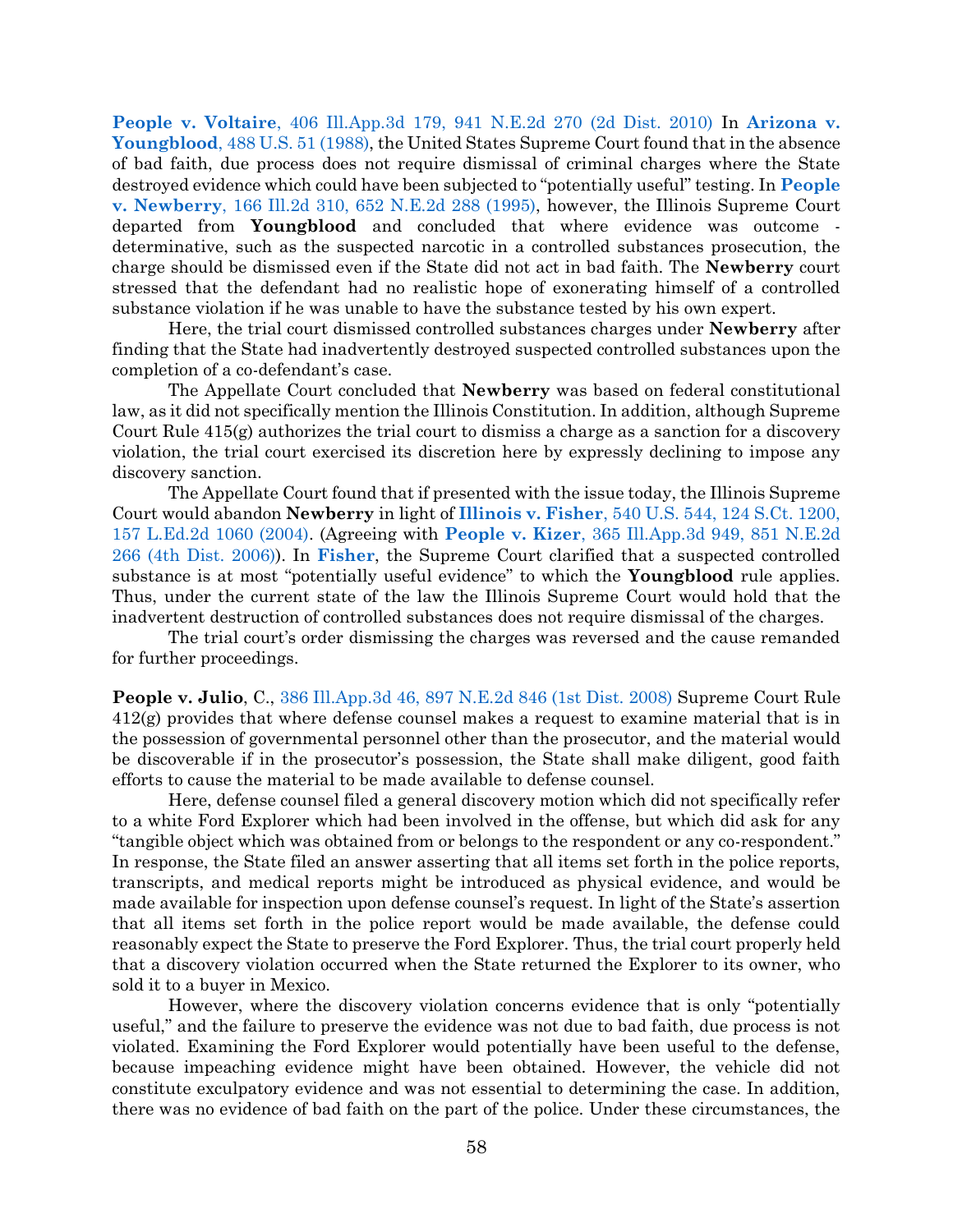trial court abused its discretion by dismissing the delinquency proceeding as a sanction for the State's discovery violation.

**People v. Crowder**[, 323 Ill.App.3d 710, 753 N.E.2d 1165 \(2d Dist. 2001\)](https://www.westlaw.com/Document/Iaee64096d39a11d9bf60c1d57ebc853e/View/FullText.html?transitionType=Default&contextData=(sc.Default)&VR=3.0&RS=da3.0) The Court affirmed the trial court's dismissal of two charges - unlawful use of a weapon by a felon and unlawful use of weapons - because the State destroyed the weapon in question before the defense had an opportunity to examine it. The court rejected the State's argument that dismissal of the charges was too "drastic" a sanction. To prove the elements of either crime, the State was required to prove that the object allegedly possessed by the defendant was a firearm. The court stated: "[F]or all we know, the 'gun' seized from defendant could have been a toy, a nonfunctioning replica, or a 'piece of wood or soap.' Without being able to inspect the weapon and examine its outward appearance, defendant would not be able to refute in any meaningful way the State's contention that it was a firearm."

**People v. Blaylock**[, 311 Ill.App.3d 399, 723 N.E.2d 1233 \(4th Dist. 2000\)](https://www.westlaw.com/Document/I652695d7d38c11d99439b076ef9ec4de/View/FullText.html?transitionType=Default&contextData=(sc.Default)&VR=3.0&RS=da3.0) The State must preserve evidence that is "expected to play a significant role in a defendant's defense." However, dismissal of charges due to the State's failure to preserve evidence is appropriate only where the evidence has an "exculpatory value that was apparent before the evidence was destroyed . . . and . . . the defendant is unable to obtain comparable evidence by other reasonably available means." Where the State fails to preserve evidence that is only "potentially useful" to the defense, due process is violated only if the State acted in bad faith.

**People v. Hampton**[, 307 Ill.App.3d 464, 718 N.E.2d 591 \(1st Dist. 1999\)](https://www.westlaw.com/Document/I06b821b9d3a711d983e7e9deff98dc6f/View/FullText.html?transitionType=Default&contextData=(sc.Default)&VR=3.0&RS=da3.0) The trial judge did not err by allowing an expert witness to testify that cocaine seized from the defendant's car was 81% pure, although the State failed to comply with a discovery request for the results of scientific tests. The judge allowed the defense to review the one-line report that had not been disclosed and examine the witness about the purity tests, and defendant did not claim that he could have challenged the tests. In addition, there was sufficient other evidence to establish that defendant's possession was with the intent to deliver. See also, **[People v.](https://www.westlaw.com/Document/I03c40479d3a611d98ac8f235252e36df/View/FullText.html?transitionType=Default&contextData=(sc.Default)&VR=3.0&RS=da3.0)  Rubino & Williams**[, 305 Ill.App.3d 85, 711 N.E.2d 445 \(2d Dist. 1999\)](https://www.westlaw.com/Document/I03c40479d3a611d98ac8f235252e36df/View/FullText.html?transitionType=Default&contextData=(sc.Default)&VR=3.0&RS=da3.0) (the trial court abused its discretion by excluding a lab report. Exclusion was an unduly harsh sanction where the evidence was disclosed before trial, time was not of the essence, a continuance would have allowed defendants to review their trial strategy , and the defendants knew of the report's significance and needed only to be protected from any additional prejudice caused by the delay in disclosing its precise contents).

**People v. Madison**, 264 Ill.App.3d [481, 637 N.E.2d 1074 \(1st Dist. 1994\)](https://www.westlaw.com/Document/I311bd763d3e511d983e7e9deff98dc6f/View/FullText.html?transitionType=Default&contextData=(sc.Default)&VR=3.0&RS=da3.0) The trial judge should not have allowed the State to substitute a bag of sugar for the substance seized from the defendant. More than four years lapsed between the defendant's arrest and his trial. Approximately three weeks before trial, defense counsel sought the evidence seized from the defendant so that it could be tested by a defense expert. In response, the State disclosed that the substance had been erroneously destroyed some nine months earlier. The trial court denied a defense motion to dismiss the charge, and over defense objection permitted the State to substitute a bag of brown sugar as a demonstrative aid at trial.

The Court concluded that the trial judge should have granted the motion to dismiss due to the State's destruction of the evidence. When the accused makes a timely request for independent testing of a controlled substance, the State must either produce a testable sample or show clearly and convincingly that destruction of the evidence was necessary. The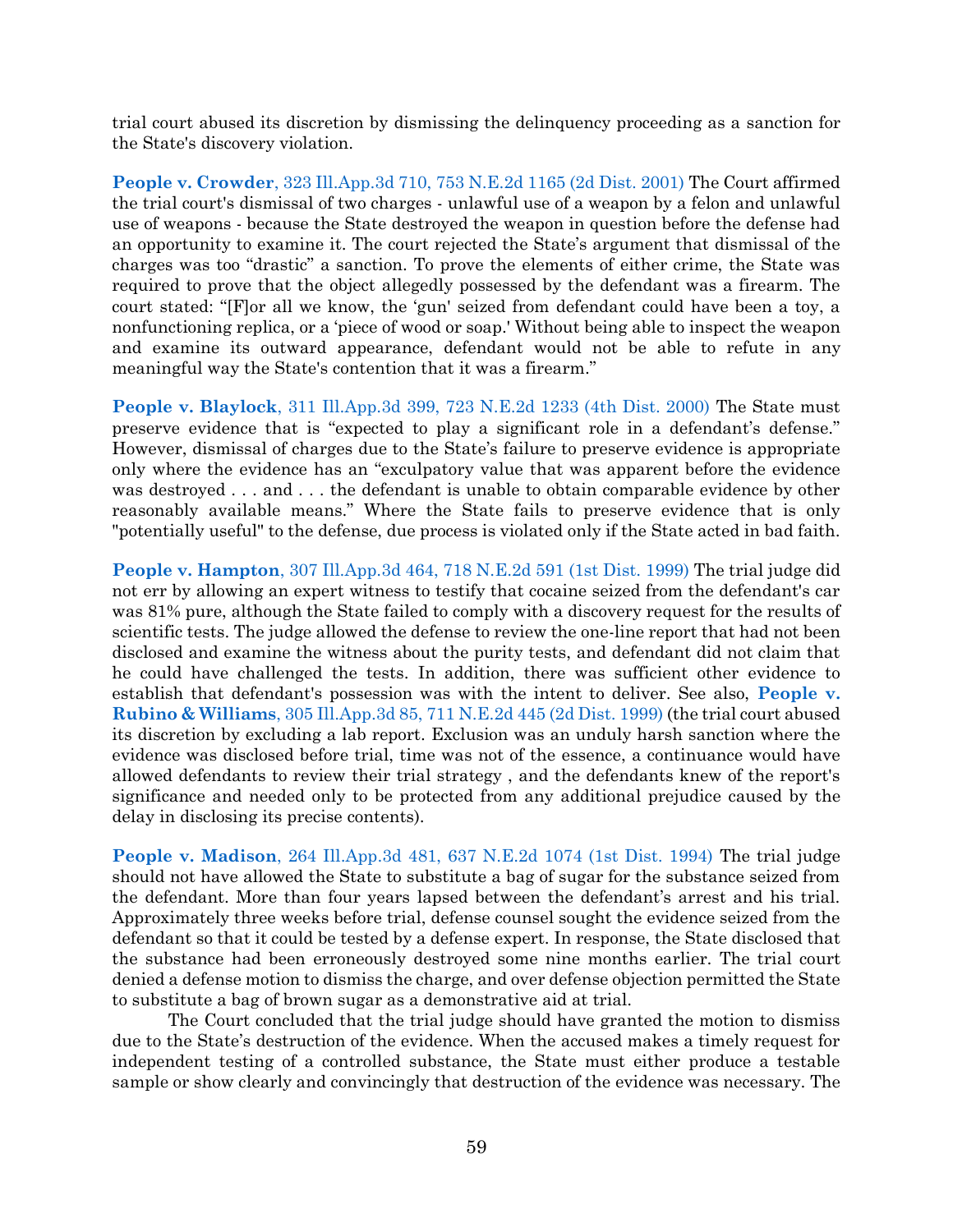destruction was clearly not "necessary" here, because a reasonable police officer would have realized that the substance would be needed as evidence at trial.

**People v. Walker**[, 257 Ill.App.3d 332, 628 N.E.2d 971 \(1st Dist. 1993\)](https://www.westlaw.com/Document/I4b3ff470d3ee11d9bf60c1d57ebc853e/View/FullText.html?transitionType=Default&contextData=(sc.Default)&VR=3.0&RS=da3.0) Defendant was convicted of robbery for allegedly seizing a wallet from a woman. The complainant described the person who seized the wallet as wearing a brown leather cap, a light-colored jacket and blue jeans. Although she identified defendant when he was brought to the crime scene minutes after the offense, the complainant stated that he was wearing different clothing and "had mud on him." A police officer who observed the incident and arrested defendant a short distance away testified that defendant was not wearing a hat or jacket. Defendant testified that when the officer yelled at him, he ran because he was carrying a knife. Defendant denied committing the offense and claimed that he had been on his way home when he was arrested. At trial, the State had disclosed that six weeks after the arrest (and eight months before trial), the police had destroyed a jacket, a hat, a knife, a gray suit and a pair of leather gloves.

The Court held that the police had acted in bad faith and violated defendant's right to due process. Chicago police regulations allow property to be destroyed only after it is no longer needed as evidence, and a reasonably prudent police officer would not have decided six weeks after the arrest that the items would not be needed. This evidence would have played "a central role" in the claim that defendant had been misidentified, and it could not have been obtained through other means.

**People v. Hall**[, 235 Ill.App.3d 418, 601 N.E.2d 883](https://www.westlaw.com/Document/I64467958d42c11d98ac8f235252e36df/View/FullText.html?transitionType=Default&contextData=(sc.Default)&VR=3.0&RS=da3.0) (1st Dist. 1992) Two interviews of an important prosecution witness had been tape-recorded by a California police officer. The State failed to tender the tapes to the defense and claimed they had been lost. The Court did not condone the State's failure to preserve evidence, but found there was a strong likelihood that written summaries of the interviews were accurate and there was no showing that the State had destroyed the tapes willfully. Moreover, defense counsel did not seek to interview the relevant witnesses, the trial court allowed great latitude in cross-examination, and the evidence was overwhelming.

**People v. Ross**[, 132 Ill.App.3d 498, 477 N.E.2d 1258 \(1st Dist. 1985\)](https://www.westlaw.com/Document/Ia4a07627d38911d99439b076ef9ec4de/View/FullText.html?transitionType=Default&contextData=(sc.Default)&VR=3.0&RS=da3.0) The defendant was not prejudiced by the failure of police to test the hands of defendant and the decedent for gunshot residue or by the failure to obtain sufficient blood samples from the scene to allow accurate testing.

**People v. Garza**[, 92 Ill.App.3d 723, 415 N.E.2d 1328 \(3d Dist. 1981\)](https://www.westlaw.com/Document/I5cca04f2d35311d983e7e9deff98dc6f/View/FullText.html?transitionType=Default&contextData=(sc.Default)&VR=3.0&RS=da3.0) Though a defendant has the constitutional right to conduct his own tests on physical evidence, this right is not without limitation. The State has an interest in preserving its evidence and insuring its admissibility, and defendant's right to inspect and test the physical evidence is not impaired by the State's delivery of items to its lab for initial testing.

**People v. McCabe**[, 75 Ill.App.3d 162, 393 N.E.2d 1199 \(5th Dist. 1979\)](https://www.westlaw.com/Document/I4b3817acd93d11d9a489ee624f1f6e1a/View/FullText.html?transitionType=Default&contextData=(sc.Default)&VR=3.0&RS=da3.0) Defendant requested all information in the possession of the State which tended to negate his guilt. The State possessed a composite sketch that the victim stated resembled the defendant, who was in the proximity of the crime scene. However, the State did not furnish the sketch or the police report until the afternoon of the first day of trial. The Court held that the "eleventh hour delivery of the thrice requested discovery items" violated due process and Supreme Court Rule 412.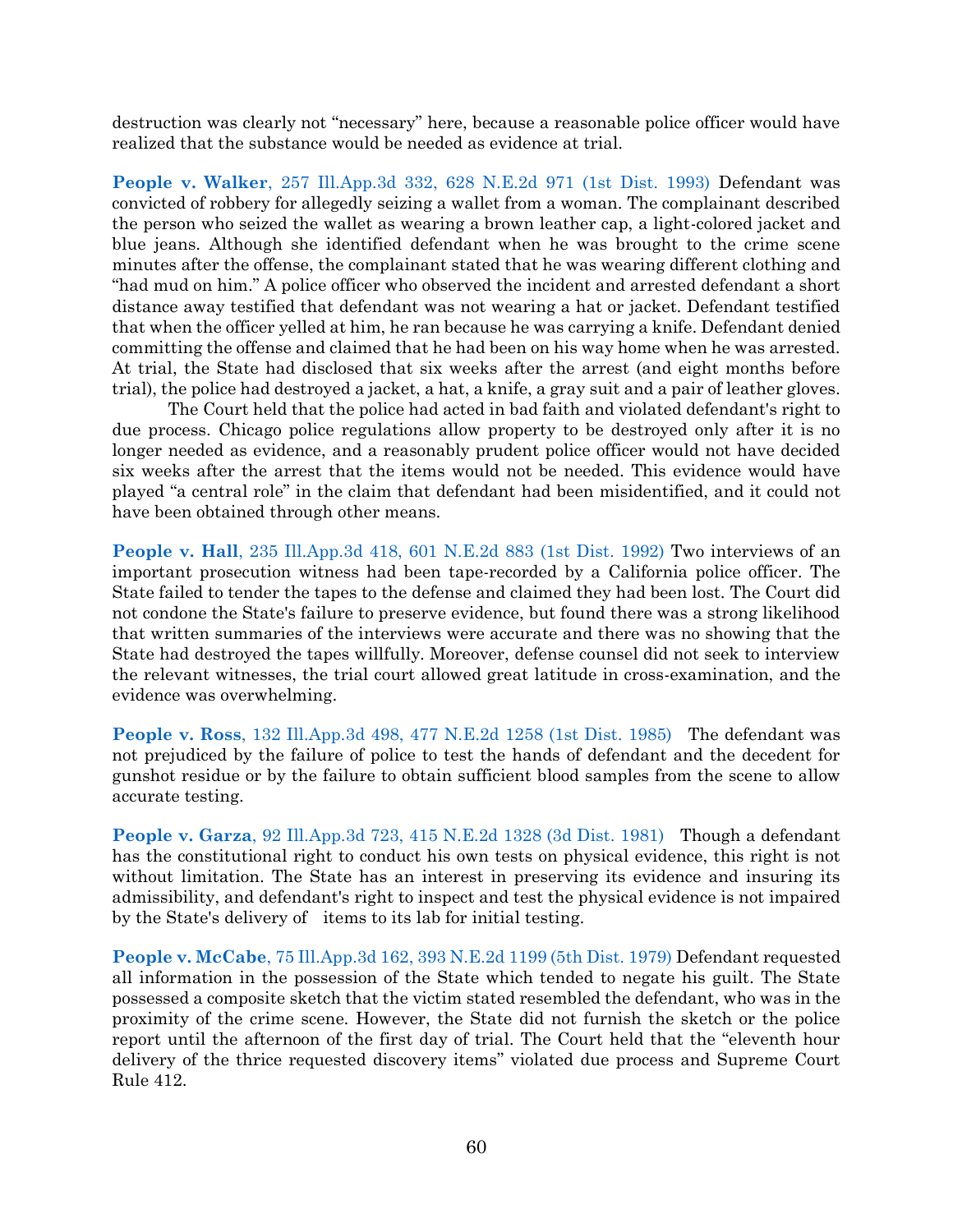**People v. Danielly**[, 274 Ill.App.3d 358, 653 N.E.2d 866 \(1st Dist. 1995\)](https://www.westlaw.com/Document/I32747793d3c211d9a489ee624f1f6e1a/View/FullText.html?transitionType=Default&contextData=(sc.Default)&VR=3.0&RS=da3.0) As a matter of dicta, the Court held that where the State has failed to preserve evidence the following non-IPI instruction should be given upon the defendant's request:

"If you find that the State has allowed to be destroyed or lost any evidence whose content or quality are in issue, you may infer that the true fact is against the State's interest."

#### **§15-9**

### <span id="page-61-0"></span>**Transcripts of Prior Proceedings**

#### **United States Supreme Court**

**Britt v. North Carolina**[, 404 U.S. 226, 92 S.Ct. 431, 30 L.Ed.2d 400 \(1971\)](https://www.westlaw.com/Document/I0a4795409bf011d991d0cc6b54f12d4d/View/FullText.html?transitionType=Default&contextData=(sc.Default)&VR=3.0&RS=da3.0) The State must provide an indigent defendant with a transcript of prior proceedings, such as a mistrial, when that transcript is needed for an effective defense or appeal.

#### **Illinois Appellate Court**

**People v. Jenkins**[, 2020 IL App \(3d\) 180551 I](https://www.westlaw.com/Document/Ie9ac5a8043f411eb9fbcf35452d1df5c/View/FullText.html?transitionType=Default&contextData=(sc.Default)&VR=3.0&RS=da3.0)n post-conviction proceedings, the Appellate Court held that the trial court erred in denying the *pro se* defendant's pretrial request for a copy of the transcripts from his co-defendant's trial. In **[Britt v. North Carolina](https://www.westlaw.com/Document/I0a4795409bf011d991d0cc6b54f12d4d/View/FullText.html?transitionType=Default&contextData=(sc.Default)&VR=3.0&RS=da3.0)**, 404 U.S. [226 \(1971\),](https://www.westlaw.com/Document/I0a4795409bf011d991d0cc6b54f12d4d/View/FullText.html?transitionType=Default&contextData=(sc.Default)&VR=3.0&RS=da3.0) the Supreme Court developed a two-factor test for determining the importance of a requested transcript for the purpose of preparing a defense. Specifically, **Britt** held that a court should consider the value of the transcript to the defendant in connection with the trial or appeal for which it is sought, and the availability of alternatives that would fulfill the same function as the requested transcript. The Appellate Court concluded that **Britt** should be "broadly construed" such that "a presumption of value" applies equally to requests for free transcripts of preliminary hearings in the same case, prior mistrials in the same case, and co-defendants' trials. While the presumption of value may be rebutted, the burden of doing so rests on the prosecution as "the party with superior means and access to information."

Here, the prosecution did not dispute the value of the co-defendant's transcripts to defendant; they were essentially a "dry run" of the evidence that would be presented against defendant and therefore inherently valuable. Direct appeal counsel was ineffective for failing to challenge the trial court's denial of the transcripts. Accordingly, defendant's postconviction petition was erroneously dismissed. And, because the matter could be resolved on the record alone, without requiring an evidentiary hearing, the Appellate Court reversed the dismissal of defendant's petition, vacated his convictions, and remanded for a new trial.

**People v. Wolff**[, 75 Ill.App.3d 966, 394 N.E.2d 755 \(3d Dist. 1979\)](https://www.westlaw.com/Document/Iab9540c2d94011d9a489ee624f1f6e1a/View/FullText.html?transitionType=Default&contextData=(sc.Default)&VR=3.0&RS=da3.0) Trial court did not err by denying defendant's motion for a free transcript of a previous mistrial. Defendant did not allege an equal protection violation, the transcript was not needed to vindicate any legal right, and the motion was untimely because it was made on the eve of trial.

**People v. Russell**[, 7 Ill.App.3d 850, 289 N.E.2d 106 \(1st Dist. 1972\)](https://www.westlaw.com/Document/I3e6e9ee9ee7d11d9bf60c1d57ebc853e/View/FullText.html?transitionType=Default&contextData=(sc.Default)&VR=3.0&RS=da3.0) An indigent defendant was entitled to the transcript of the prior trial of co-defendants.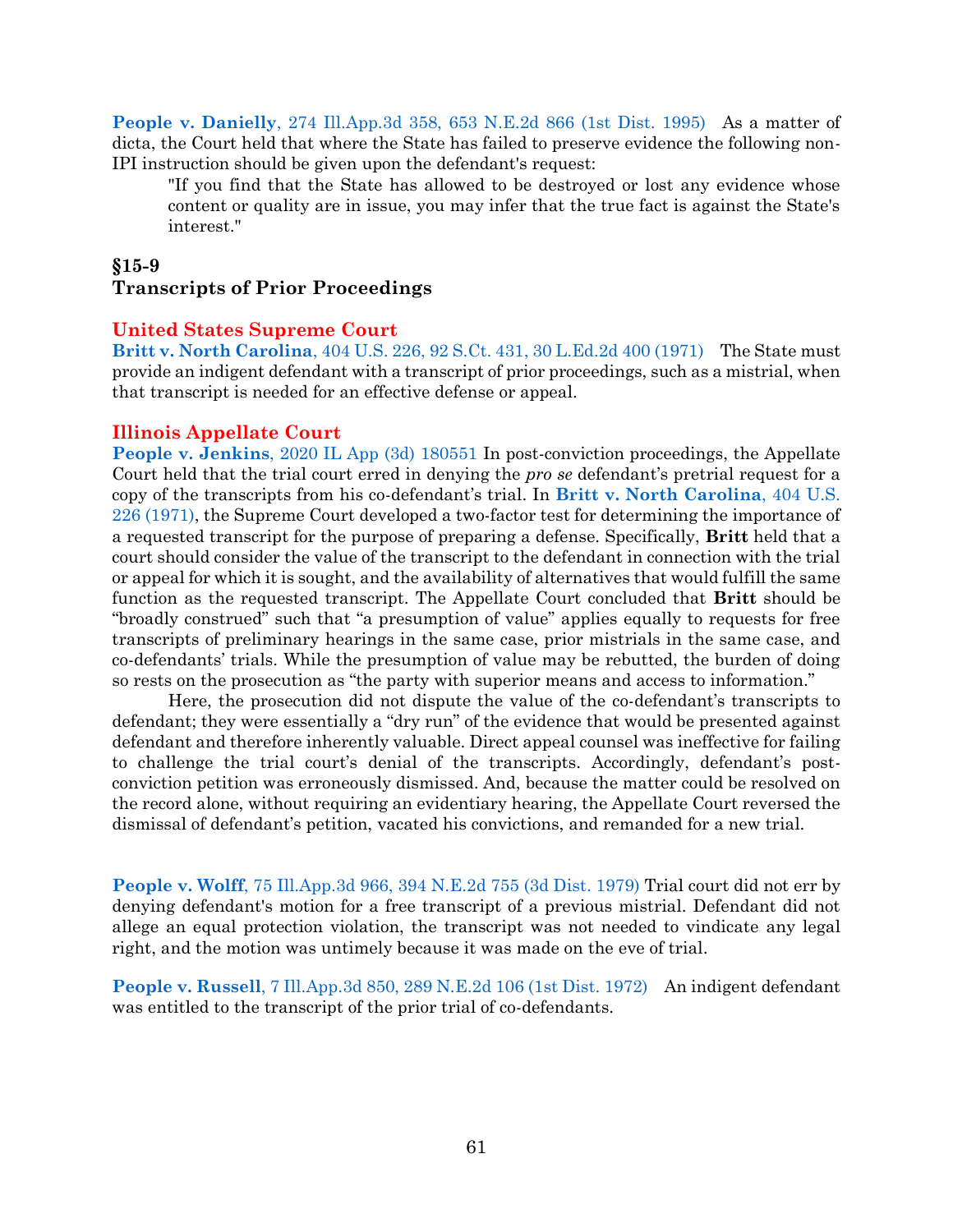# <span id="page-62-0"></span>**§15-10 Disclosure by Defendant**

#### **United States Supreme Court**

**Taylor v. Illinois**[, 484 U.S. 400, 108 S.Ct. 646, 98 L.Ed.2d 798 \(1988\)](https://www.westlaw.com/Document/Ida8bc67a9bf011d9bdd1cfdd544ca3a4/View/FullText.html?transitionType=Default&contextData=(sc.Default)&VR=3.0&RS=da3.0) The Court upheld a ruling, which prohibited a certain defense witness from testifying because of defense counsel's discovery violation. Defense counsel had interviewed the witness a week before trial, and amended his list of witnesses on the first day of trial without listing the witness. Defense counsel only brought the witness to the attention of the court after the State's principal witnesses had testified. The Supreme Court stated that "it is plain that this case fits into the category of willful misconduct in which the severest sanction is appropriate." See also, **People v. Morgan**[,142 Ill.2d 410, 568 N.E.2d 755 \(1991\)](https://www.westlaw.com/Document/I5d4cb902d45811d9a489ee624f1f6e1a/View/FullText.html?transitionType=Default&contextData=(sc.Default)&VR=3.0&RS=da3.0) where the Court held that the trial judge did not err in precluding testimony from a defense witness who was not disclosed to the State.

**Wardius v. Oregon**[, 412 U.S. 470, 93 S.Ct. 2208, 37 L.Ed.2d 82 \(1973\)](https://www.westlaw.com/Document/I23762ec79c1e11d9bdd1cfdd544ca3a4/View/FullText.html?transitionType=Default&contextData=(sc.Default)&VR=3.0&RS=da3.0) The defendant has the right to reciprocal discovery when disclosing an alibi defense. See also, **[People v.](https://www.westlaw.com/Document/I9f2aa3e0ddf811d9bf60c1d57ebc853e/View/FullText.html?transitionType=Default&contextData=(sc.Default)&VR=3.0&RS=da3.0)  Fields**[, 59 Ill.2d 516, 322 N.E.2d 33 \(1974\);](https://www.westlaw.com/Document/I9f2aa3e0ddf811d9bf60c1d57ebc853e/View/FullText.html?transitionType=Default&contextData=(sc.Default)&VR=3.0&RS=da3.0) **People v. Cline**[, 60 Ill.2d 561, 328 N.E.2d 534](https://www.westlaw.com/Document/I667f6e14d93d11d99439b076ef9ec4de/View/FullText.html?transitionType=Default&contextData=(sc.Default)&VR=3.0&RS=da3.0)  [\(1975\).](https://www.westlaw.com/Document/I667f6e14d93d11d99439b076ef9ec4de/View/FullText.html?transitionType=Default&contextData=(sc.Default)&VR=3.0&RS=da3.0)

#### **Illinois Supreme Court**

**People v. Ramsey**[, 239 Ill.2d 342, 942 N.E.2d 1168 \(2010\)](https://www.westlaw.com/Document/I52e81683d22c11df8228ac372eb82649/View/FullText.html?transitionType=Default&contextData=(sc.Default)&VR=3.0&RS=da3.0) Rule 415 authorizes the trial court to order sanctions for the failure to comply with discovery requirements, including ordering disclosure, granting a continuance, excluding evidence, or entering some other order which the judge deems just. The trial court's sanction for a discovery violation is reviewed for abuse of discretion. An abuse of discretion occurs where the trial court's decision is arbitrary, fanciful, or so unreasonable that no rational person would agree with it.

The trial court did not abuse its discretion by excluding an expert's opinion at a death penalty hearing where the only evidence excluded was the expert's answer to one question, the jury was capable of determining the issue (whether defendant's "mental disorders" could be characterized as "mental disturbances") based on the testimony that was admitted, and the State would have been severely prejudiced had the answer been admitted because it would not have had a chance to secure its own expert.

**People v. Sutherland**[, 223 Ill.2d 187, 860 N.E.2d 178 \(2006\)](https://www.westlaw.com/Document/I2e4b030f495411db80c2e56cac103088/View/FullText.html?transitionType=Default&contextData=(sc.Default)&VR=3.0&RS=da3.0) Supreme Court Rule 416 provides that discovery depositions may be taken in capital cases with leave of the court, upon a showing of good cause. The trial judge did not abuse his discretion by denying a request to take a deposition of a witness who testified concerning DNA analysis. The trial court also did not err by allowing a defense investigator from defendant's first trial to be called by the State to rebut the testimony of an alibi witness at the second trial. Supreme Court Rule 412 provides that the defendant shall not be required to disclose legal research or other reports to the extent "that they contain the opinions, theories or conclusions of the State or members of its legal or investigative staffs, or of defense counsel or his staff." The "work-product" rule is intended to protect the mental processes of an attorney in preparing a client's case. Verbatim statements of witnesses do not fall within the scope of the workproduct privilege. Thus, the investigator's oral testimony concerning her recollection of what an alibi witness said 15 years earlier was not protected by the work-product doctrine.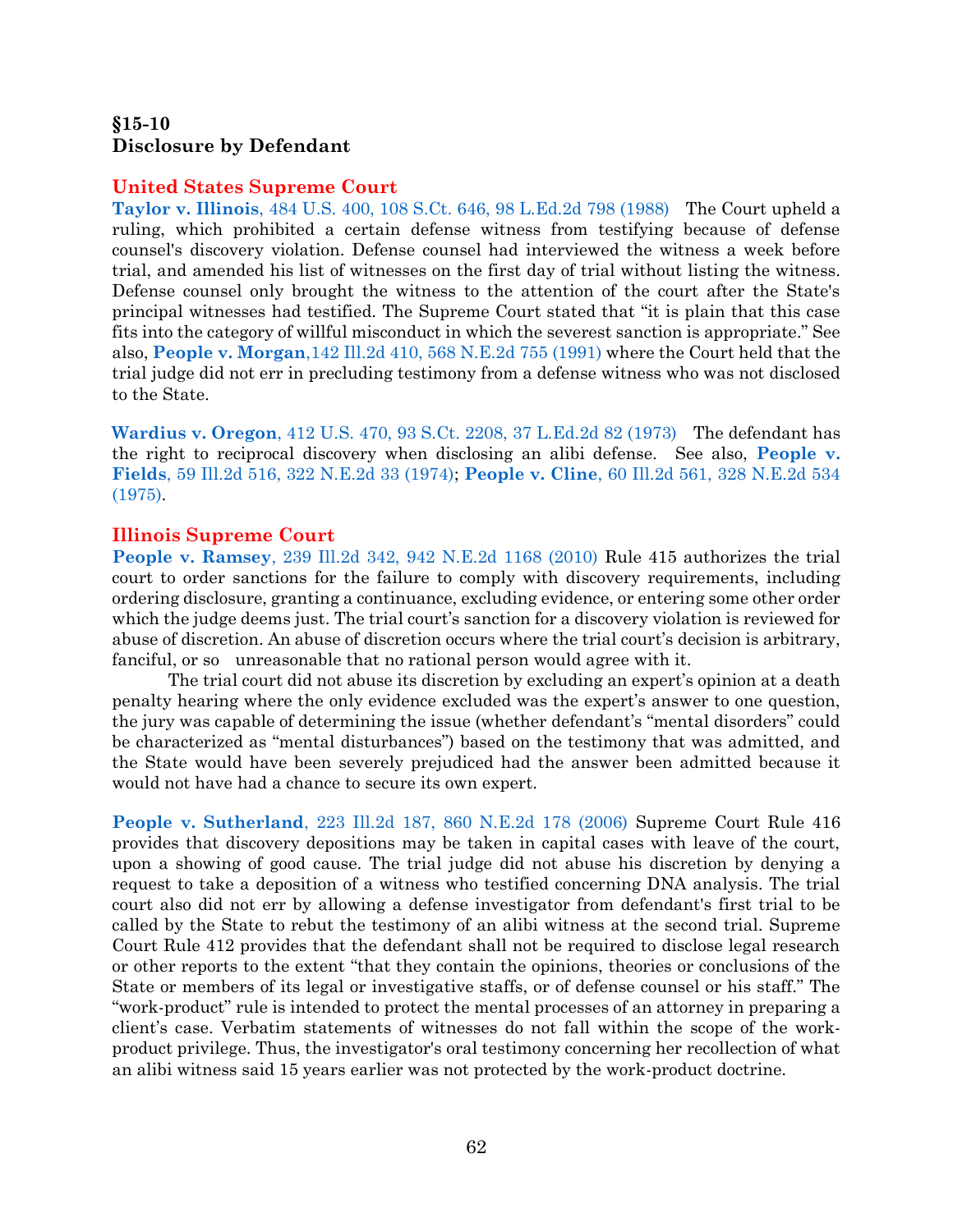**People v. Lee**[, 196 Ill.2d 368, 752 N.E.2d 1017 \(2001\)](https://www.westlaw.com/Document/I111595dbd39711d9bf60c1d57ebc853e/View/FullText.html?transitionType=Default&contextData=(sc.Default)&VR=3.0&RS=da3.0) Supreme Court Rule 413, which provides that a judicial officer may require an accused to submit to a reasonable physical or medical inspection of his body, does not authorize a psychiatric examination.

**People v. Boclair**[, 129 Ill.2d 458, 544 N.E.2d 715 \(1989\)](https://www.westlaw.com/Document/Ia4937ddbd38911d99439b076ef9ec4de/View/FullText.html?transitionType=Default&contextData=(sc.Default)&VR=3.0&RS=da3.0) The Court declined to reconsider its holding that the "work product" doctrine does not preclude discovery of a defense investigator's interview notes. Defendant also contended that such required discovery violates the right to effective assistance of counsel. The Court, however, found that the trial judge's in camera inspection of the notes safeguarded defendant's right to the effective assistance of counsel. The Court also rejected a claim that the discovery order violated the privilege against self-incrimination. The order only exposed to production material to which the State was entitled under the discovery rules.

**People v. Fritz**[, 84 Ill.2d 72, 417 N.E.2d 612 \(1981\)](https://www.westlaw.com/Document/I20ec40e1d38711d983e7e9deff98dc6f/View/FullText.html?transitionType=Default&contextData=(sc.Default)&VR=3.0&RS=da3.0) A defendant who presents an occurrence witness to testify that the defendant was not at the crime scene is not presenting an alibi defense, and is therefore not required to give notice of an alibi pursuant to Supreme Court Rule 413(d)(iii). The defendant did not present an alibi defense when his occurrence witness (his wife) volunteered that when defendant left the crime scene before the incident he "said he was going to work."

#### **Illinois Appellate Court**

**People v. Baker**[, 2015 IL App \(5th\) 110492](https://www.westlaw.com/Link/Document/FullText?cite=2015ILA5PDC110492&VR=3.0&RS=da3.0) Under [Illinois Supreme Court Rule 415,](https://www.westlaw.com/Document/N9F7C0F10E62F11DAB663DBBC2EFCE9AD/View/FullText.html?transitionType=Default&contextData=(sc.Default)&VR=3.0&RS=da3.0) evidence may be excluded as a sanction for a discovery violation. Factors to be considered in determining whether to exclude evidence include the effectiveness of a less severe sanction, the materiality of the witness's proposed testimony to the outcome of the case, any prejudice to the opposing party, and any evidence of bad faith. The imposition of a sanction for a discovery violation is reviewed under the abuse of discretion standard.

Where the defense produced an expert witness's revised report two days before jury selection was to commence, and the report contained statistical information which had not been disclosed previously, the trial court did not abuse its discretion by excluding the expert from testifying. Noting that the defense failed to make an offer of proof and that it was difficult to determine the value of the statistical evidence, the court stressed that the State indicated it would need additional time to prepare for cross-examination, 120 prospective jurors had been summoned to report in two days, and witnesses had been subpoenaed. In addition, the trial had previously been continued due to a last-minute decision by the defense team to present an insanity defense and defendant failed to establish that he was unfairly prejudiced by the exclusion of the expert's testimony. Under these circumstances, the trial court did not abuse its discretion by prohibiting the testimony.

**People v. Forrest**[, 2015 IL App \(4th\) 130621](https://www.westlaw.com/Document/Idbba75506d2711e5a795ac035416da91/View/FullText.html?transitionType=Default&contextData=(sc.Default)&VR=3.0&RS=da3.0) Under Supreme Court Rule 413(d)(i), a criminal defendant is required to provide to the State the names and addresses of persons he intends to call as witnesses. Rule  $415(g)$  authorizes the trial court to impose sanctions for a party's failure to comply with discovery rules, including granting a continuance, excluding the evidence, or entering any other order which the court deems just under the circumstances. The trial court's imposition of sanctions is reviewed for abuse of discretion. To exercise sound discretion, the trial court must consider available alternative sanctions.

When fashioning an appropriate sanction, the trial court should consider: (1) the effectiveness of a less severe sanction, (2) the materiality of the proposed testimony, (3) the potential prejudice to the opposing party resulting from the testimony, and (4) whether the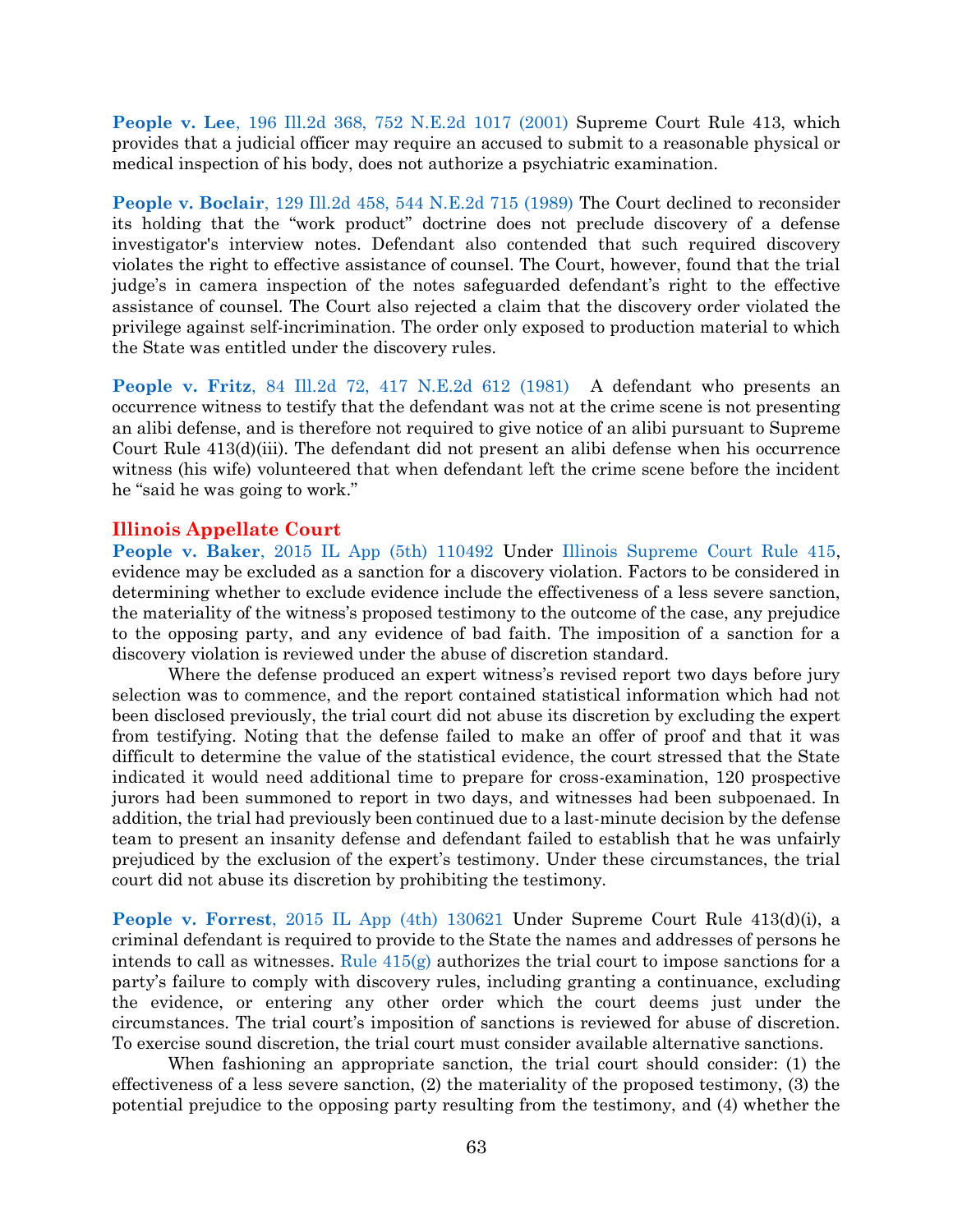violation was committed in bad faith. Excluding testimony on behalf of a criminal defendant is reserved for the most extreme situations.

Here, the trial court abused its discretion by excluding a defense witness's testimony as a sanction for defendant's failure to comply with the disclosure requirements of Rule 413. The trial court did not consider alternative sanctions before barring the testimony. Alternatives such as a continuance might have cured any prejudice from the violation by allowing the State to secure witnesses or interview the undisclosed witness, whom it had interviewed once before.

The State argued that a continuance would have been inappropriate because the jury had been selected, a continuance would need to have been sufficiently long to allow the State to obtain additional witnesses, and it was unknown whether such witnesses were available. The court stated that those points should have been raised at the trial court level so the lower court could explicitly address them on the record.

The court also noted that  $Rule 415(g)$  permits the trial court to subject defense counsel to appropriate sanctions for willful discovery violations, and that the trial judge made no attempt to determine willfulness or whether a sanction against defense counsel would have been sufficient to punish the violation without barring defendant's witness.

Finally, the testimony was material to the defense because it showed that a critical State's witness had a motive to fabricate. The State would not have been prejudiced by admission of the testimony where it had already conducted a recorded interview with the witness and was not likely to be surprised by the testimony. However, the court concluded that the error was harmless where the excluded testimony would have been cumulative and there was no reasonable probability that the jury would have acquitted had the testimony been admitted.

**People v. Tally**[, 2014 IL App \(5th\) 120349](https://www.westlaw.com/Document/I15d215dae24411e3a795ac035416da91/View/FullText.html?transitionType=Default&contextData=(sc.Default)&VR=3.0&RS=da3.0) Defendant asserted the affirmative defense of self-defense on the first day of his aggravated battery trial. The State objected, arguing that it had not prepared a rebuttal to that defense, and requested that the court bar any evidence of self-defense as a discovery sanction. When the defendant could not provide an adequate explanation for the delay in asserting self-defense, the court called the defendant's actions "trial by ambush," refused his request for a continuance, and barred the defense.

[Illinois Supreme Court Rule 413\(d\)](https://www.westlaw.com/Document/N9E777050E62F11DAB663DBBC2EFCE9AD/View/FullText.html?transitionType=Default&contextData=(sc.Default)&VR=3.0&RS=da3.0) requires a defendant to inform the State of any affirmative defenses he intends to assert at trial. Illinois Supreme Court Rule  $415(g)(i)$  gives the trial court authority to impose sanctions against a defendant who fails to disclose an affirmative defense. These sanctions include granting a continuance, excluding evidence, or any other order the court deems just.

The Appellate Court concluded that the trial court abused its discretion in excluding defendant's affirmative defense. First, granting a continuance would have provided an effective and less-severe sanction. Further, a continuance would have cause little inconvenience since the trial was only a one-day bench trial with only three citizen witnesses.

Second, evidence that defendant was acting in self-defense was material to his guilt or innocence. Third, any prejudice to the State could have been cured by granting a continuance. And fourth, the last-minute disclosure of the affirmative defense was not an act of bad faith or attempt at trial by ambush, since the defense was disclosed to the State before trial began and defendant himself requested a continuance so the State could prepare its rebuttal case.

Defendant's entire defense was based on a claim of self-defense. The trial court's sanction prevented defendant from presenting any defense, failed to promote the goal of truth-seeking, and was too severe in this case. The cause was remanded for a new trial.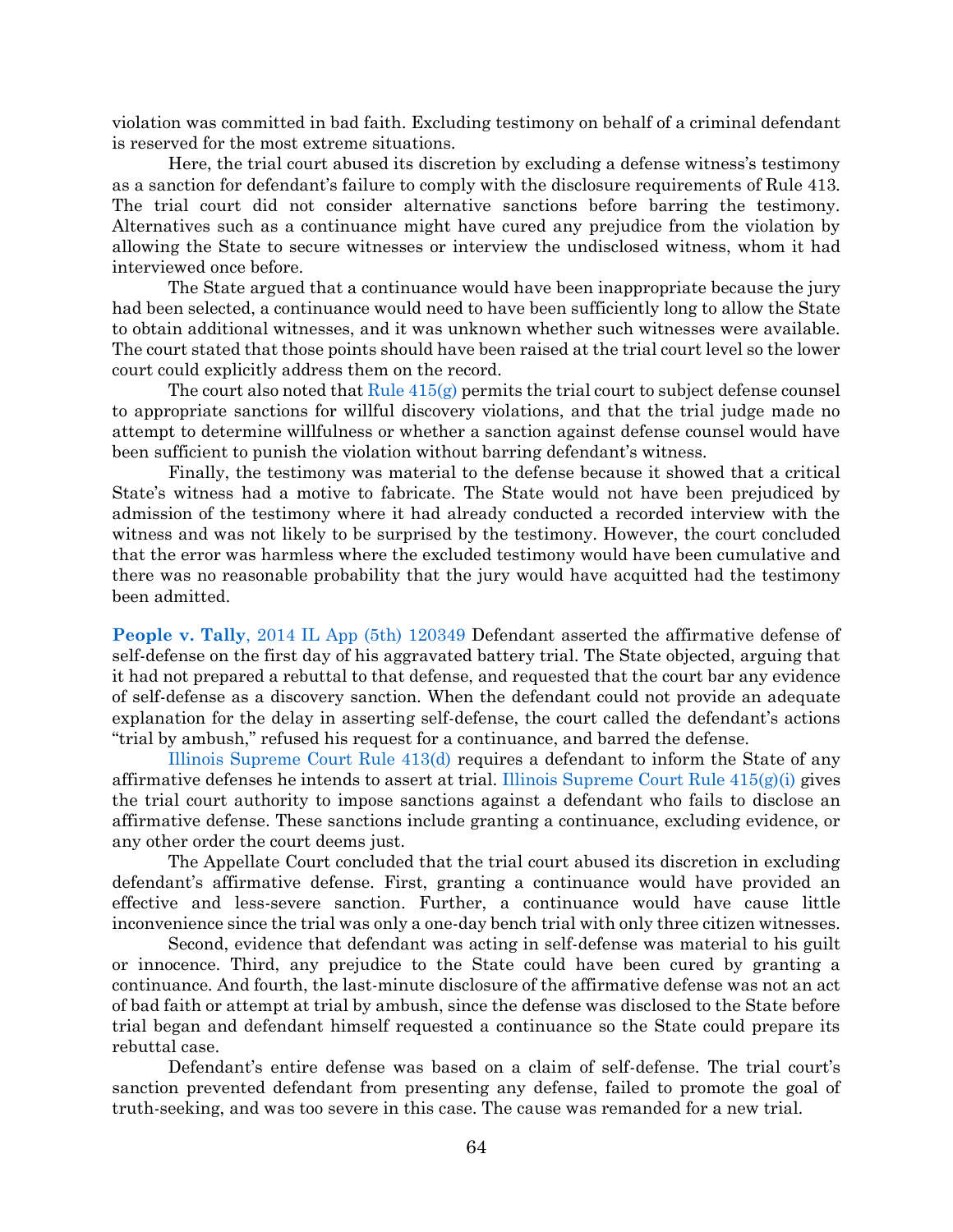**People v. Sutton**[, 349 Ill.App.3d 608, 812 N.E.2d 543 \(1st Dist. 2004\)](https://www.westlaw.com/Document/Ia9fb7290d45411d9a489ee624f1f6e1a/View/FullText.html?transitionType=Default&contextData=(sc.Default)&VR=3.0&RS=da3.0) The purposes of discovery are to eliminate surprise and afford the parties an opportunity to investigate. Sanctions for discovery violations are intended to accomplish these purposes rather than to punish the erring party. Although the trial court's choice of a discovery sanction will not be reversed on appeal absent an abuse of discretion, discovery sanctions must not encroach on the right to a fair trial.

Here, the trial court erred by precluding independent DNA testing by the defense as a sanction for defense counsel's delay of seven months in requesting such testing. The court noted that the State was not prejudiced by the delay and did not object to defense counsel's motion. In addition, the case was still in the discovery stage at the time of defense counsel's request, and no trial date had been set. Finally, there was no allegation that defendant failed to comply with any discovery orders or that technical problems would be presented by independent testing. The court also concluded that counsel's delay in seeking testing was reasonable and that a defendant has the right to independently test tangible evidence. Finally, the testing performed by the State revealed possible discrepancies which additional tests would likely resolve.

**People v. Spiezer**[, 316 Ill.App.3d 75, 735 N.E.2d 1017 \(2d Dist. 2000\)](https://www.westlaw.com/Document/Ic58b9fa0d3ba11d9a489ee624f1f6e1a/View/FullText.html?transitionType=Default&contextData=(sc.Default)&VR=3.0&RS=da3.0) The court held that under the "work-product" doctrine the defense is protected from disclosing the report of a nontestifying, consulting defense expert. The court noted that the use of expert witnesses is crucial to the defense's ability to prepare for trial, and that the purpose of the "work-product" doctrine is to protect materials prepared in anticipation of litigation. The "work-product" doctrine also prohibits the State from calling nontestifying defense witnesses. The court stated, however, that the doctrine is not absolute, and must yield if the State shows a special need for the expert's information.

**People v. Damico**[, 309 Ill.App.3d 203, 722 N.E.2d 194 \(2d Dist. 1999\)](https://www.westlaw.com/Document/I56b27708d45711d983e7e9deff98dc6f/View/FullText.html?transitionType=Default&contextData=(sc.Default)&VR=3.0&RS=da3.0) Where there was no reason to believe that defense counsel's failure to disclose was intended to gain an advantage at trial, the trial judge erred by striking a third party's confession to the crime. Counsel learned of the confession only a few days before trial, and the witness was listed on defendant's discovery answers but the State chose not to interview her before trial. A delay to allow the prosecutor to interview the witness would have permitted the State to perform the same cross-examination as if the statement had been disclosed, and thereby cured any prejudice without hindering defendant's right to present a defense. See also, **[People v.](https://www.westlaw.com/Document/I03bd4db0d3a611d98ac8f235252e36df/View/FullText.html?transitionType=Default&contextData=(sc.Default)&VR=3.0&RS=da3.0)  Houser**[, 305 Ill.App.3d 384, 712 N.E.2d 355 \(4th Dist. 1999\)](https://www.westlaw.com/Document/I03bd4db0d3a611d98ac8f235252e36df/View/FullText.html?transitionType=Default&contextData=(sc.Default)&VR=3.0&RS=da3.0) (trial judge erred by excluding the affirmative defense of necessity as a sanction for defense counsel's failure to comply with discovery rules).

**People v. Brooks**[, 277 Ill.App.3d 392, 660 N.E.2d 270 \(1st Dist. 1996\)](https://www.westlaw.com/Document/I59cf95f6d3dd11d98ac8f235252e36df/View/FullText.html?transitionType=Default&contextData=(sc.Default)&VR=3.0&RS=da3.0) Before trial, defendant filed several discovery answers indicating that he intended to raise an alibi defense. Francis Hawkins, the first witness called by the defense, was listed as a witness on at least one of the discovery answers. However, the address given for Hawkins in the alibi answer was "2946 West Lexington." At trial, Hawkins testified that at the time of the offense defendant was at a dinner party at "2858 West Lexington." The State objected to the alibi testimony on the basis of the incorrect address and argued that it should not be required to "play guess" as to "where he is." The trial court instructed the jury not to consider Hawkins' testimony and the judge also prohibited the witnesses, including the defendant, from testifying about the alibi. Defendant later testified and denied committing the offense.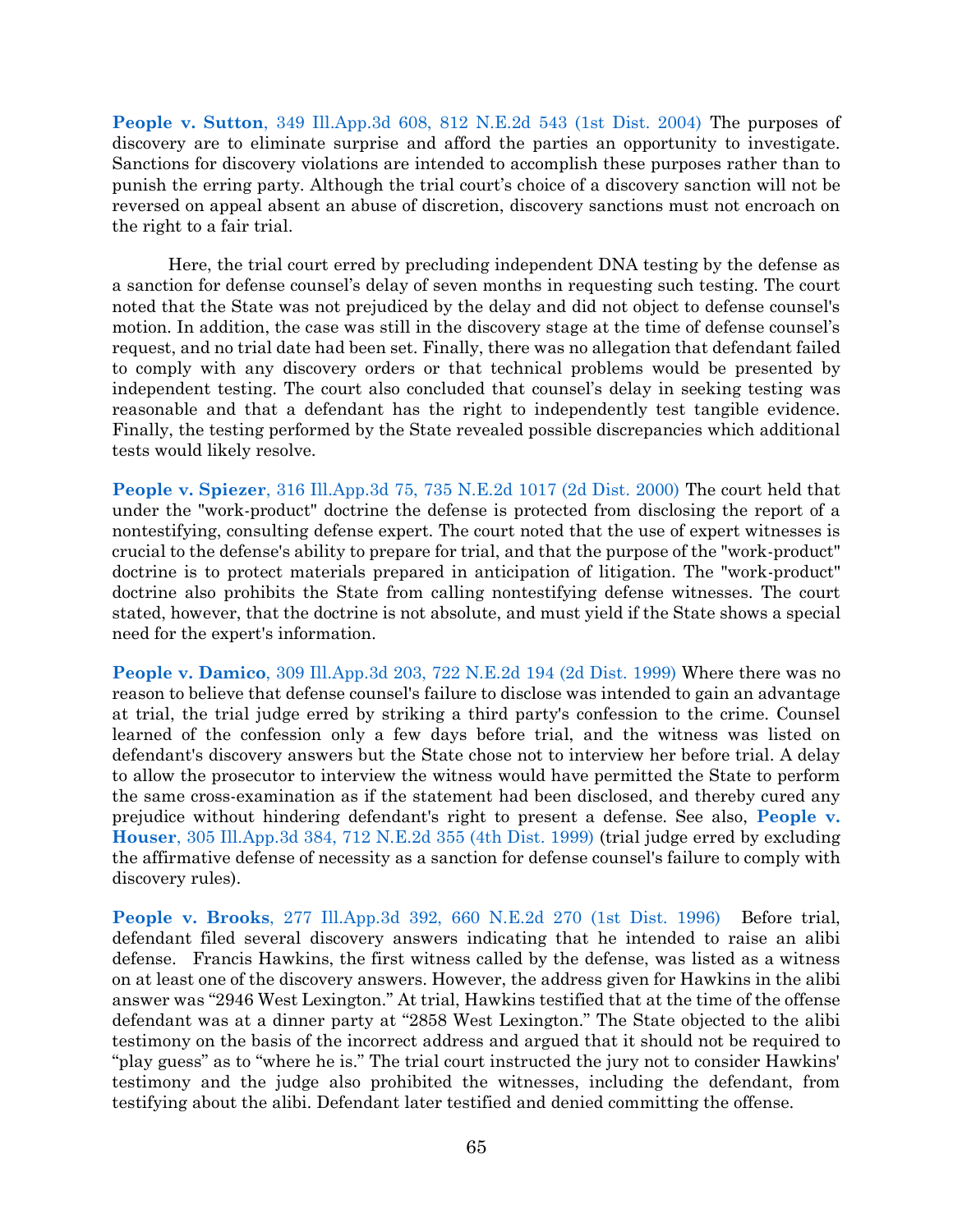The trial judge abused his discretion by excluding defendant's alibi defense as a sanction for a minor infraction of discovery rules. There was no evidence that the defense had attempted to mislead the prosecution or fabricate a defense. Because the violation was not willful and the variance was of minor importance, the trial court abused its discretion by excluding all evidence of the alibi defense.

**People v. Foster**[, 271 Ill.App.3d 562, 648 N.E.2d 337 \(4th Dist.1995\)](https://www.westlaw.com/Document/Ice59bd3bd3d611d99439b076ef9ec4de/View/FullText.html?transitionType=Default&contextData=(sc.Default)&VR=3.0&RS=da3.0) The trial court barred the defense from presenting any affirmative defenses because defense counsel had failed to file a discovery response. Defendant alleged in the post-trial motion that the trial court erred by refusing to allow him to present evidence of self-defense and at the sentencing hearing he testified that he had acted in self-defense. Although sympathetic with the trial court's frustration at defense counsel's failure to comply with discovery rules, "particularly in view of the prosecutor's unrebutted remarks which suggest compliance by defense counsel with discovery orders was an ongoing problem," the Court observed that the order prevented defendant from presenting any defense and therefore was the most serious sanction possible. When the defendant is not personally at fault for the failure to comply with discovery rules, the trial court should "punish the defending attorney directly and personally, and not . . . impose sanctions upon his client."

**People v. Stack**[, 261 Ill.App.3d 191, 633 N.E.2d 42 \(4th Dist. 1994\)](https://www.westlaw.com/Document/I3141aee4d3e511d983e7e9deff98dc6f/View/FullText.html?transitionType=Default&contextData=(sc.Default)&VR=3.0&RS=da3.0) Reversible error occurred where the trial court erroneously believed that it was required to bar defendant's self-defense claim as a sanction for a discovery violation. A trial judge may respond to a discovery violation by permitting discovery of the information, granting a continuance, excluding the evidence, or entering "such other order as it deems just under the circumstances." The judge's statement that he was "required" to exclude the evidence established that he failed to appreciate that he had discretion to permit defendant to raise the claim.

**People v. Carrasquille**[, 174 Ill.App.3d 1023, 529 N.E.2d 603 \(1st Dist. 1988\)](https://www.westlaw.com/Document/I787542f6d2b311d98ac8f235252e36df/View/FullText.html?transitionType=Default&contextData=(sc.Default)&VR=3.0&RS=da3.0) The defendant sought to impeach the State's sole eyewitness with the inconsistent statements made during an interview with a defense investigator. The trial judge prohibited the defendant from using the defense investigator's notes or calling the investigator as a witness because the defense had failed to disclose the notes of the interview. The Court held that defense counsel should have disclosed the interview notes on the first day of trial and asked the judge to determine whether they were privileged. However, counsel's failure to disclose the notes did not warrant the severe sanction that was imposed, because a continuance would have protected the State from prejudice.

**People v. Dickerson**[, 119 Ill.App.3d 568, 456 N.E.2d 920 \(1st Dist. 1983\)](https://www.westlaw.com/Document/Iea64fe42d37211d9bf60c1d57ebc853e/View/FullText.html?transitionType=Default&contextData=(sc.Default)&VR=3.0&RS=da3.0) Five days before the scheduled date of defendant's trial, he notified the State of an alibi defense and three witnesses he intended to call. The State objected on the ground that the untimely notice was prejudicial to its case. The trial judge barred the defendant's alibi defense. The Appellate Court held that the above untimely notice of alibi was not the type of situation to warrant the strictest sanction. There was evidence that defendant and his counsel did not have a good relationship: defendant did not trust his lawyer and believed that early disclosure would weaken his case, and counsel informed the court of the alibi as soon as defendant told him of it.